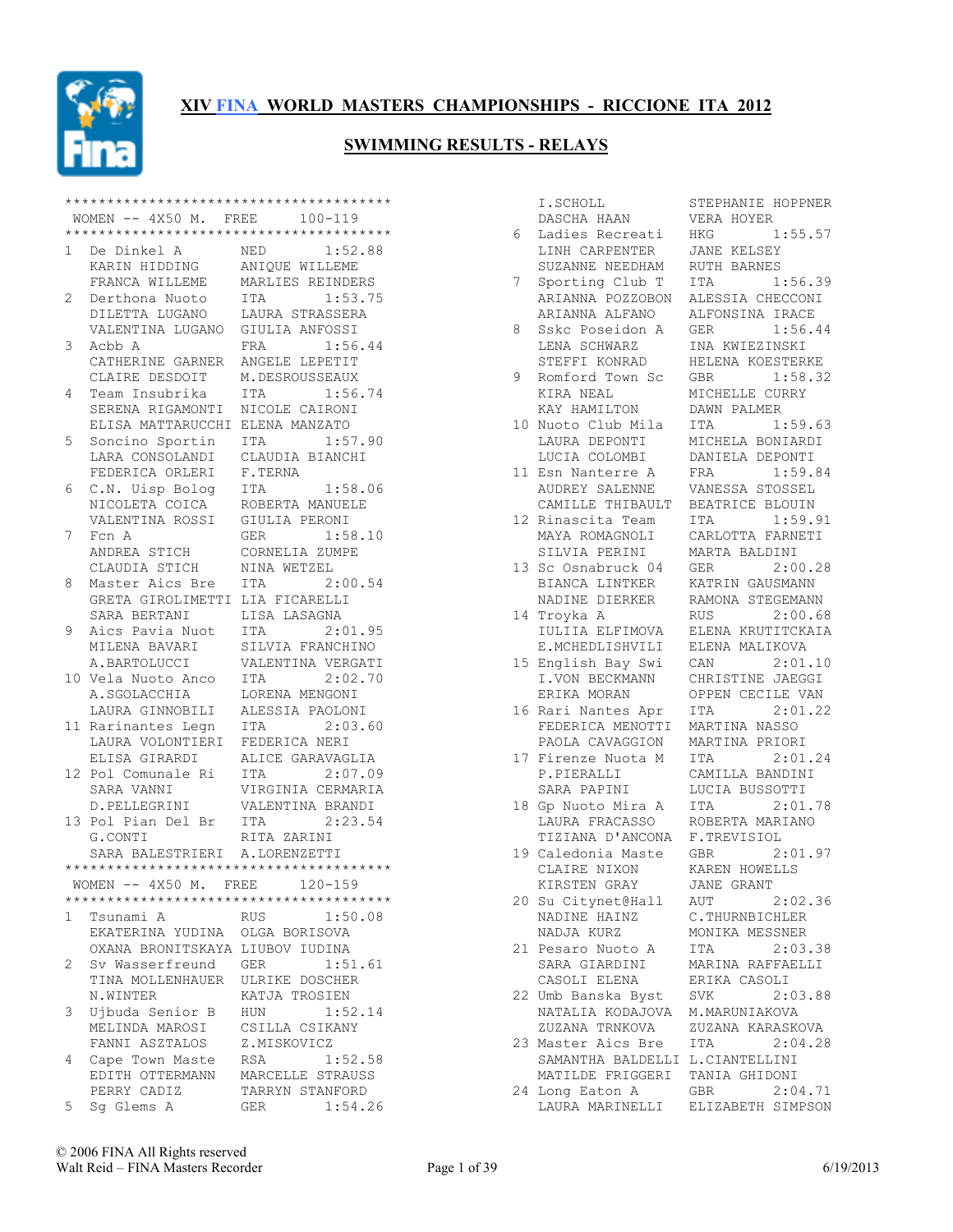

|    | HELEN GORMAN                                            | HELEN AKERS                    |
|----|---------------------------------------------------------|--------------------------------|
| 25 | Centro Nuoto Ba                                         | ITA<br>2:05.35                 |
|    | ELEONORA SCOCCIA                                        | STEFANIA MALTONI               |
|    | G.BERNARDINI                                            | VALENTINA MARTINI              |
| 26 | Sq Wuppertal A                                          | GER<br>2:06.05                 |
|    | SASKIA BRUHA                                            | ANNA-LENA RUMPF                |
|    | IRENA KRAENSEL                                          | DANIELA HANSTEIN               |
|    | 27 Team Insubrika                                       | ITA<br>2:06.07                 |
|    | SARA BELLONI                                            | SILVIA ACETI                   |
|    | F.BORGONOVO                                             | DANIELA SABATINI               |
|    | 28 Ice Club Como A                                      | 2:06.11<br>ITA                 |
|    | NADIA SANTINI                                           | ANNAMARIA POSCA                |
|    | CHIARA MASCETTI                                         | ANNAMARIA FERRARA              |
| 29 | Post Sv Leipzig                                         | 2:07.18<br>GER                 |
|    | JEANNETTE BUSCH                                         | ANETT KROMREY                  |
|    | DR. RIA HENNEBACH KATHRIN ENGEL                         |                                |
|    | 30 Rn Saronno A                                         | ITA<br>2:07.43                 |
|    | VALENTINA CARINI                                        | CHIARA CANTU'                  |
|    | ELENA MORIGGI                                           | ELISA GALLI                    |
|    | 31 Cs Tribeach Bra                                      | ROU<br>2:07.57                 |
|    | ALINA HRISTOV                                           | D.NICULAE                      |
|    | I.IANOLI-MITROFAN CARMEN TRIMBITAS                      | GER<br>2:07.59                 |
|    | 32 Sc Hellas Einbe<br>JESSICA GUNTHER                   | TATJANA BERLIN                 |
|    | CORINNA GUNTHER                                         | DANIELA LANGE                  |
|    | 33 2Mila A                                              | 2:07.67<br>ITA                 |
|    | LISA VETTORELLO                                         | LAURA GNESOTTO                 |
|    | TIZIANA RAITERI                                         | LEDA BUBOLA                    |
| 34 | Nuoto Belluno A                                         | 2:08.26<br>ITA                 |
|    | DANIELA BIANCHET                                        | ERICA FOGLIATA                 |
|    | ELENA FAVA                                              | V.DE MARCHI                    |
|    | 35 Team Marche Mas                                      | ITA<br>2:08.46                 |
|    | CARLA CALCABRINI                                        | LAURA PASSARINI                |
|    | SUSANNA MONTILLO                                        | LUCIA PUCCI                    |
| 36 | Rezzato Nuoto A                                         | ITA<br>2:09.00                 |
|    | F.CASTELLINI                                            | RAFFAELLA TAINI                |
|    | IVONNE MANFREDI                                         | MICHELA ANGOSCINI              |
|    | 37 Tsv Neuburg A                                        | GER<br>2:09.27                 |
|    | SANDRA WENGER                                           | ANDREA SCHAFER                 |
| 38 | CHRISTINA HUBER                                         | ANDREA WORLE<br>ITA<br>2:09.94 |
|    | Centro Nuoto Mo<br>SONIA CERRI                          | F.PORCIANI                     |
|    | C.GUALTIEROTTI                                          | CLAUDIA RAUTY                  |
| 39 | Swimming C. Ale                                         | <b>ITA</b><br>2:10.17          |
|    | A.ARGENTO                                               | BALZA BARBARA                  |
|    | R.ALESSANDRA                                            | ANNA BIANCHI                   |
|    | 40 Vela Nuoto Anco ITA                                  | 2:10.67                        |
|    | FRANCESCA CACCIA FEDERICA ORLANDI                       |                                |
|    | ELISA MAGRINI                                           | A.GALLUCCIO                    |
|    | 41 Dresdner Delphi                                      | GER<br>2:11.43                 |
|    | ANKE WECK                                               | SOLVEIG FLEMMING               |
|    | UTA HILLIG                                              | <b>JANA REICHELT</b>           |
|    | 42 Roma A                                               | 2:11.70<br>NOR                 |
|    | SIGNE BERG VERLO M.GISMERVIK                            |                                |
|    | MARION DEGERSTROM VESLEMOY ASTAD<br>43 Milano Nuoto Ma  | ITA                            |
|    |                                                         | 2:12.24                        |
|    |                                                         |                                |
|    | SILVIA MARCHESI C.SCARAMEL<br>SARA BONIFAZIO S.BELFORTI |                                |

|           | 44 G.I.S. Milano S<br>M.CHIONCHIO<br>VIVIANA AGUS                  | 2:12.80<br>ITA<br>MARZIA CAVANA<br>P.RAMUNNO          |
|-----------|--------------------------------------------------------------------|-------------------------------------------------------|
|           | 45 Marcq Natation<br>ALINE DEHON<br>CELIA MANTOVANI                | 2:14.26<br>FRA<br>SABINE DELAERE<br>NEGUEDE FLOVIA    |
|           | 46 Rarinantes Legn<br>LORENA MARCOLINI<br>S.GHISIMBERTI            | 2:16.20<br>ITA<br>ELISA BONACCORSI<br>ERICA PAMPAGNIN |
|           | 47 Dauphins De Fir<br>T.ALVES<br>M. SAUZET                         | FRA<br>2:16.73<br>NATHALIE RULLIERE<br>ELODIE BONFILS |
| 48        | Sqs Hamburg A<br>SUSANNE WINDECK<br>SABINE DALLMANN                | 2:18.04<br>GER<br>MIRIJAM DOMSKY<br>LINDA PUMP        |
| 49        | Nat2S A<br>JOSIANE GIRAUD<br>ALEXANDRA GERLACH ISABELLE FAURE      | 2:19.19<br>FRA<br>ROSE MOGNARD                        |
|           | 50 H.Z.P.C. Heeren<br>BERDIE EGHUIZEN<br>TJITSKE PONNE             | 2:21.22<br>NED<br>PIA VD MOLEN<br>KARIN VAN DIJK      |
|           | 51 Benfica Pallanu<br>BICICCHI IRENE<br>FIAMMETTA GAMBA F.CINOUINI | 2:22.20<br>ITA<br>F.BICICCHI                          |
|           | 52 Csi Nuoto Ober<br>MONICA BONACINI BARBARA SESENA                | 2:25.89<br>ITA                                        |
|           | ELENA BIANCHI                                                      | ELENA GIROLI                                          |
|           | WOMEN -- 4X50 M. FREE 160-199                                      |                                                       |
| $1 \quad$ | Waterpolopalerm ITA                                                | 1:55.08                                               |
|           | GIULIA NOERA                                                       | MARIAPAOLA UBERTI                                     |
|           | FRANCA BOSISIO                                                     | ELISSA FORTUNATO                                      |
| 2         | El Milenio B                                                       | $\mathsf{CRC}^-$<br>2:00.74                           |
|           | CAROLINA MAURI                                                     | GUILLEN CAROLINA                                      |
|           |                                                                    |                                                       |
|           | CLAUDIA POLL                                                       | MARCELA CHACON                                        |
| 3         | Masters Sorland                                                    | <b>NOR</b><br>2:00.88                                 |
|           | J.THORSTENSEN                                                      | A.JOHANSEN                                            |
|           | M.ADRIANSEN                                                        | LISE RAVEN LOTHE                                      |
| 4         | Sprut A                                                            | 2:01.43<br>RUS                                        |
|           | OLGA ZALUKAEVA                                                     | TATIANA RONZINA                                       |
|           | ELENA KHOMYAKOVA                                                   | ELENA BABIKOVA<br><b>NED</b>                          |
| 5         | Azpc Amersfoort                                                    | 2:01.53                                               |
|           | MARJA BLOEMZAAD                                                    | H.V.NORDEN D.VRIE                                     |
| 6         | F.CASTELEIJN                                                       | VANBON-ROSENBRAND<br>2:02.21<br>GER                   |
|           | Sg Bayer Wu Ue<br>STEFANIE NIEMIETZ ANDREA WINZEN                  |                                                       |
|           | KERSTIN SCHUBERT                                                   | A.VON REKOWSKI                                        |
| 7         | Sq Stadtwerke M                                                    | GER<br>2:02.95                                        |
|           | G. BORRAS                                                          | GERLINDE MAUTE                                        |
|           | V.SCHLESINGER                                                      | KATJA ROHRS                                           |
| 8         | Ssg Saar Max Ri                                                    | 2:03.63<br>GER                                        |
|           | K.BEINHAUER                                                        | JUTTA KRATZ                                           |
|           | BEATE KERN                                                         | SIGRID SCHONHOFEN                                     |
| 9         | Acbb A                                                             | 2:04.38<br>FRA                                        |
|           | NAIL CLAIRE LE                                                     | D.CORALINE                                            |
|           | SOPHIE MORANA<br>10 Caledonia Maste                                | <b>B.SALIMA</b><br>2:05.12<br><b>GBR</b>              |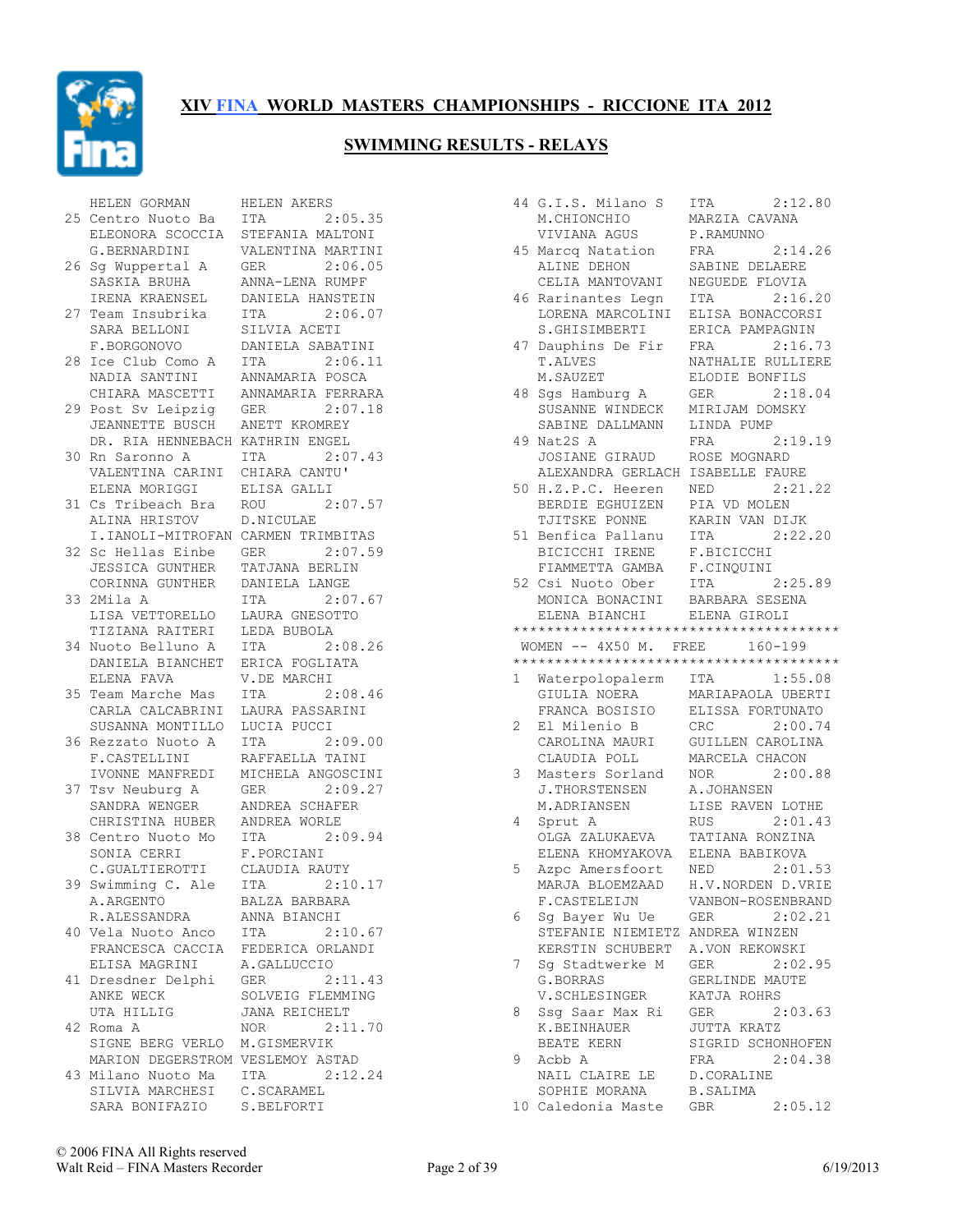

#### **SWIMMING RESULTS - RELAYS**

| CAROL THAIN<br>JUDY HATTLE                | URSULA RYDER<br>ERICA JONES                          |
|-------------------------------------------|------------------------------------------------------|
| 11 Lambertseter Sv<br>M.LOVBERG           | 2:05.38<br>NOR<br>ANN JOHNSEN                        |
| L.ELDE                                    | TONE WESTBY                                          |
| 12 Claremont Weste                        | 2:05.44<br>AUS                                       |
| CAROLYN GORRICK                           | NICOLA CORSBIE                                       |
| ELEANOR PARSONS                           | ELENA NESCI                                          |
| 13 Aquatic Team Ra                        | ITA 2:06.08                                          |
| CARLA CIROLLI                             | ANGELA GIOVANETTI                                    |
| DORIANA CASILIO                           | NATALIA CHOUTOVA                                     |
| 14 El Milenio C                           | 2:06.55<br>CRC                                       |
| SANDRA HARRIES<br>CECILIA CARNEVALE       | MARIA CABADA<br>LAURA ALVAREZ                        |
| 15 Mont Blanc Nata                        | FRA<br>2:06.82                                       |
| SOPHIE TAPPAZ                             | FLOURAC FLORENCE                                     |
| SACHE KATIA                               | VANESSA ANCIC                                        |
| 16 Spencer Swim Te                        | 2:07.54<br>GBR                                       |
| ALISON NYE                                | AMANDA HEATH                                         |
| EMMA CONDREN                              | ANNE BRAAM                                           |
| 17 Ncalp'38 A                             | FRA<br>2:08.49                                       |
| PAILAN JOURY                              | BRUYN ALICE DE<br>SYLVIE LAYDEVANT SYLVIE BEVILACQUA |
| 18 Nat2S A                                | FRA 2:09.42                                          |
| ARMELLE RECTON F.CHRISTELLE               |                                                      |
| SAKURA PASCARELLI EDITH MOREAU            |                                                      |
| 19 Usm Malakoff A                         | 2:09.60<br>FRA                                       |
| DUFAYET VERONIQUE ALICE LEBEAU            |                                                      |
| WENDY BURNSIDE                            | D.BENEDICTE                                          |
|                                           |                                                      |
| 20 Rarinantes Legn                        | ITA 2:10.78                                          |
| L.MASSIMILIANI RAFFAELLA RAVELLI          |                                                      |
| LAURA FINELLI                             | SANDRA COLOMBO                                       |
| 21 Fanum Fortunae                         | 2:11.00<br>ITA                                       |
| MORENA OMICCIOLI FLAVIA MEDORI            |                                                      |
| V.NEGUSANTI                               | E.TAGLIAVENTI                                        |
| 22 Camden Swiss Co                        | GBR 2:12.89                                          |
| REBECCA ADAM<br>JO CHALLANDS              | SARA PERRY<br>ANNA FENTON                            |
| 23 Fanatik Team Fo                        | 2:12.91<br>ITA                                       |
| M.GIORGINI                                | R.RONDININI                                          |
| ARIANNA BONI                              | FRANCESCA SORDI                                      |
| 24 Malmo Kappsimni                        | SWE<br>2:13.61                                       |
| ANNA LOHMANN                              | <b>B.HJALMARSSON</b>                                 |
| SUSANNA NORMARK                           | CECILIA KENTELL                                      |
| 25 Pol Comunale Ri                        | 2:14.55<br>ITA                                       |
| LAURA MULAZZANI                           | IOLE CITRINITI                                       |
| SILVA MARISE DA EMANUELA DONATI           |                                                      |
| 26 Nuotatori Rivar                        | 2:14.82<br>ITA<br>BARBARA COPPA                      |
| GRAZIA GAVOGLIO<br>ELISA UGRICICH         | ELENA RIGGIO                                         |
| 27 Nsw Bushrangers                        | 2:16.07<br>AUS                                       |
| CONNIE FRYDRYCH                           | KARLINE LINDSELL                                     |
| CLAUDIA NICHOLSON CHRISTINA ECHOLS        |                                                      |
| 28 The Ontario Mas                        | CAN<br>2:16.74                                       |
| NANCY BLACK                               | SUE DEACON                                           |
| MARCELA DE LAAT<br>29 Ssg Pforzheim A GER | NICOLE MALLETTE<br>2:17.16                           |

|    | T.LAUTERBACH                                              | CLAUDIA NICKERL           |
|----|-----------------------------------------------------------|---------------------------|
|    | 30 Kungsbacka Sims SWE                                    | 2:18.1                    |
|    | MARIE HOLMBERG                                            | SONJA HAGLUND             |
|    | LOTTA ORNE                                                | HELEN JOHANSSON           |
|    | 31 De Dinkel A                                            | 2:19.1<br>NED             |
|    | JUDITH HEIJDENS                                           | H.RIKHOF-OUDE             |
|    | PATRICIA STROHM                                           | NATASJA KOOIKER           |
|    | 32 Rn Saronno A                                           | ITA<br>2:19.4             |
|    | M.DAL                                                     | SILVIA BRUSEGAN           |
|    | ADRIANA GIRARDI                                           | LARA MAGNOLI              |
|    | 33 San Marino Mast                                        | 2:19.<br>SMR              |
|    | SARA CASADEI                                              | PAOLA PELLANDRA           |
|    | FEDERICA FABBRI                                           | M.PESARESI                |
|    | 34 Club Natation S                                        | 2:21.2<br><b>BEL</b>      |
|    | BLONDEEL-GOURMET                                          | ISALINE MANCHEL           |
|    | VIVIENNE ANTHONY                                          | NATHALIE BLONDEI          |
|    | 35 Firenze Nuota M                                        | 2:21.<br>ITA              |
|    | SILVIA POPONCINI                                          | F.CAMICIOTTOLI            |
|    | STEFANIA PETRONI<br>36 Cs Tribeach Bra                    | N.CECCHERINI<br>ROU 2:21. |
|    | RAMONA TEPELEA                                            |                           |
|    | CARMEN BUNACIU                                            | C.POP<br>ANETA PATRASCOIU |
|    | 37 Helios Village                                         | ITA 2:22.                 |
|    | VANESSA RACIOPPI CATERINA MINEO                           |                           |
|    | SILVIA CASARIL                                            | CONSIDERA BARBAI          |
|    | 38 Masters Sorland                                        | NOR 2:22.                 |
|    | E.GAUKSTAD                                                | <b>B.ANETT</b>            |
|    | HEIDI PRESTBAKMO                                          | ELEN BJORVAND             |
|    | 39 Fc Porto A                                             | POR 2:23.                 |
|    | M. GONCALVES                                              | SANDRA DIOGO              |
|    | ROSALINA BABO                                             | MARIA TABORDA             |
|    | 40 El Milenio D                                           | 2:23.5<br><b>CRC</b>      |
|    | J.HERNANDEZ                                               | A.GONZALEZ                |
|    | MICHELLE ROBERT                                           | REBECA HERNANDE!          |
|    | 41 Schwimmverein M                                        | GER 2:25.                 |
|    | <b>ULRIKE GERNER</b>                                      | C.SKRANDIES               |
|    | R.HEMSUTHIPAN                                             | MONIKA MENHART            |
| 42 | La Wellness A                                             | ITA<br>2:25.4             |
|    | E.MONTALTO                                                | CRISTINA FLORIS           |
|    | ROSANNA DANTONE                                           | ILENIA MORACCI            |
|    | 43 Mozzate Sport A                                        | 2:25.5<br>ITA             |
|    | F.MARCHESI                                                | M.MOLTRASIO               |
|    | CINZIA GIORGI                                             | R.BUSNELLI                |
|    | 44 Deakker Nuoto C ITA                                    | 2:26.1                    |
|    | ANNALISA PONTIERI CLAUDIA SIBANI                          |                           |
|    | PAOLA BORDIGA                                             | MARINA MASTRIGLI          |
|    | 45 Gestisport Coop ITA                                    | 2:26.2                    |
|    | ANNAMARIA MERONI MARA CRUINI                              |                           |
|    | VALERIA VARISCO MARINA PUCCIO<br>Ladies Recreati HKG 2:26 |                           |
|    | 46 Ladies Recreati                                        | 2:26.                     |
|    | DONALD LIZ MAC                                            | PATRICIA NICHOL           |
|    | ANNE DEVEREUX                                             | MARCY TRENT LON           |
|    | 47 Estense Nuoto C                                        | 2:28.1<br>ITA             |
|    | CARLA NEGRETTI                                            | MONICA CAMILOTT           |
|    | TANIA TOMASI                                              | E.BULGARELLI              |
|    | 48 El Milenio A                                           | CRC<br>2:36.              |
|    | PAOLA PIGNANI                                             | TATIANA SALAZAR           |

2:18.88 HAGLUND JOHANSSON  $2:19.06$ HOF-OUDE JA KOOIKER  $2:19.41$ A BRUSEGAN MAGNOLI  $2:19.68$ PELLANDRA ARESI  $2:21.25$ NE MANCHEL LIE BLONDEEL  $2:21.60$ **IICIOTTOLI** CHERINI  $2:21.62$ PATRASCOIU  $2:22.34$ INA MINEO DERA BARBARA  $2:22.95$  $TTT$  $\operatorname{BJORVAND}$  $2:23.30$ A DIOGO TABORDA  $2:23.52$ IZALEZ A HERNANDEZ  $2:25.01$ ANDIES A MENHART 2:25.43 INA FLORIS A MORACCI  $2:25.58$ TRASIO NELLI  $2:26.05$ IA SIBANI A MASTRIGLI  $2:26.20$ CRUINI A PUCCIO  $2:26.65$ CIA NICHOL TRENT LONG  $2:28.96$ A CAMILOTTO GARELLI  $2:36.68$ NA SALAZAR VERONICA ARCE R.GUTIERREZ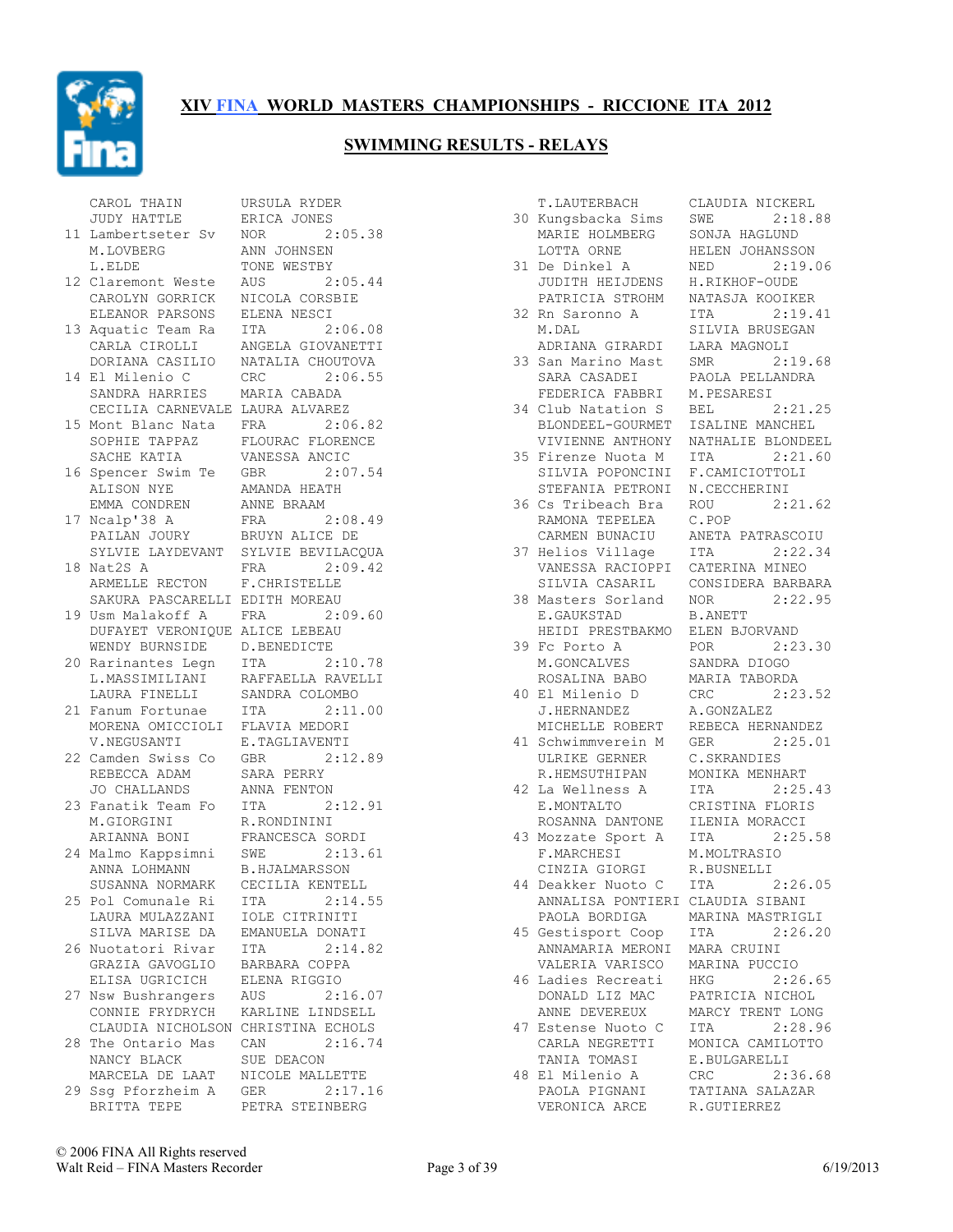

|           | WOMEN -- 4X50 M. FREE 200-239         |                               |
|-----------|---------------------------------------|-------------------------------|
|           |                                       |                               |
| $1 \quad$ | Acbb A                                | FRA<br>2:03.54                |
|           | K.PIPES-NEILSEN                       | F.MIGNATELLI                  |
|           | MARYSE FERRY                          | <b>JANNOT KARINE</b>          |
| 2         | Danderyds Sim C                       | 2:04.83<br>SWE                |
|           | MARIA GUSTAFSSON                      | <b>B.AXLING</b>               |
|           | BERGLUND-LINDBACK                     | KICKI MOLIN                   |
| 3         | Roma A                                | NOR<br>2:07.27                |
|           | INGRID MOLLEROP                       | JEANETTE AASLAND              |
|           | INGRID STRUGSTAD                      | T. SEKKESAETER                |
| 4         | Bsc Robben A                          | 2:07.38<br>GER                |
|           | ANDREA STREICHAN                      | REGINA DOBSCHIN               |
|           | BARBARA STUBBE                        | UTE ROMBERG                   |
| 5         | Calgary Winter                        | 2:07.47<br>CAN                |
|           | GAIL AMUNDRUD                         | HELEN MORLEY                  |
|           | SHELLEY WEARMOUTH KRISTIN DAWSON      |                               |
| 6         | Aer Lingus Mast                       | IRL<br>2:10.70                |
|           | ANNE CUMMINS                          | MARIE GUIDON                  |
|           | PATRICIA REILLY                       | DYMPHNA MORRIS                |
| 7         | Forum Sport Cen                       | <b>ITA</b><br>2:10.77         |
|           | MARA MENEGATTI                        | M.ALLEVI                      |
|           | SUSANNA SORDELLI                      | LAURA STERNI                  |
| 8         | Sg Stadtwerke M                       | GER<br>2:11.28                |
|           | ANJA RITTER                           | CLAUDIA KOCH                  |
|           | M.HILLENBRAND                         | ANJA HANZ                     |
| 9         | Club Natation S                       | BEL<br>2:12.04                |
|           | COLETTE CRABBE                        | PIERRETTE MICHEL              |
|           | NADINE VICENZI                        | CHANTAL GRIMARD               |
|           | 10 Ladies Recreati                    | <b>HKG</b><br>2:12.67         |
|           | LYNDA COGGINS                         | TAIN KIRKWOOD                 |
|           | SALLY COLLIER                         | V.DUDOK                       |
| 11 -      | Lagardere Paris                       | FRA<br>2:12.74                |
|           | CATHERINE SIDOBRE                     | C.BESSON-HERBET               |
|           | CORINNE SABATIER                      | P.ISABELLE                    |
|           | 12 Flaminio Sporti                    | ITA<br>2:15.36                |
|           | F.BUTTARELLI<br>ORNELLA BRUGNARA      | HELEN ANDREW<br>CINZIA FARINA |
|           |                                       | 2:15.67<br><b>GBR</b>         |
|           | 13 Sussex Matrlett<br>SHARON BURCHELL | R.KEWLEY                      |
|           | LINDA HOOKER                          | CLARE WILLISON                |
| 14        | Malaspina Sport ITA                   | 2:17.06                       |
|           | LAURA BIANCHI                         | S.DE GRANDIS                  |
|           | GABRIELLA TUCCI                       | ANNARITA BLOSI                |
|           | 15 Cetus A                            | 2:20.71<br>FIN                |
|           | KAARINA MARKKULA                      | LEENA KASEVA                  |
|           | JENNI HARJUOJA                        | JOHANNA KARA                  |
|           | 16 Sq Neukolln Ber                    | 2:21.68<br>GER                |
|           | ANDREA MATTHAS                        | MARGA SCHULZE                 |
|           | ANTJE STILLE                          | ANDREA KUNKEL                 |
|           | 17 Schwimmverein W                    | 2:22.19<br>GER                |
|           | PETRA ZENKER                          | DOROTHEA JAGER                |
|           | GESA BIRNSTENGEL CAROLA REUTER        |                               |
|           | 18 Sn Montgeron A                     | FRA<br>2:23.37                |
|           | GRAZIA COELES                         | CLAIRE BISSON                 |
|           | A. MATHEVET                           | LANGLET ROSETTE               |
|           | 19 Clubul Sportiv                     | ROU 2:23.84                   |

|           | LAVINIA ALBU                            | D.BURAC                         |
|-----------|-----------------------------------------|---------------------------------|
|           | LIGIA MEDREA                            | M.HORVAT                        |
|           | 20 Master Melzo Nu                      | 2:24.95<br><b>TTA</b>           |
|           | L.ZARETTI                               | M.ROVIDA                        |
|           | F.DI BERNARDO                           | PANDOLFI ROSARIA                |
|           | 21 Cork Masters A                       | <b>IRL</b><br>2:25.70           |
|           | UNA MCINTOSH                            | JANE JOLLY                      |
|           | MARY BRICKLEY<br>22 De Dinkel A         | ANGELA STUBBS<br>NED<br>2:26.42 |
|           | MARGA STROOT                            | ANNET RIKHOF                    |
|           | OPHUIS KARIN OUDE WILMA WELHUIS         |                                 |
|           | 23 Wfr.Spandau 04                       | GER<br>2:26.69                  |
|           | MONIKA MISCH                            | MONIKA ADOLPHS                  |
|           | TANJA TOFERN                            | PETRA HILDNER                   |
|           | 24 Pol Comunale Ri                      | 2:27.58<br>ITA                  |
|           | A.COLOMBO                               | MONIKA BREETSCH                 |
|           | DANIELA RINALDI                         | FEDERICA MORONI                 |
|           | 25 Modena Nuoto Ma                      | 2:33.92<br>ITA                  |
|           | GRAZIANA MANNI                          | EUGENIA ROMANI                  |
|           | ANGELA NORA                             | SIMONA MONTAGNANI               |
|           | 26 Rn Saronno A                         | <b>TTA</b><br>2:39.18           |
|           | E.TESCOLA                               | VELLEDA CERNICH                 |
|           | SILVANA AGATI                           | D.DE BENEDICTIS                 |
|           | 27 Bermuda Masters BER<br>ANNETTE BUDGE | 2:45.27<br>SANDRA DALLAS        |
|           | COLLEEN NELSON C.WEHMEYER               |                                 |
|           |                                         |                                 |
|           | WOMEN -- 4X50 M. FREE 240-279           |                                 |
|           |                                         |                                 |
|           |                                         |                                 |
|           |                                         |                                 |
|           | 1 Sg Neukolln Ber GER 2:18.26           | MONIKA SENFTLEBEN               |
|           | RUTH STUBERT<br>ANGELIKA RADAU          | ANKE MUS                        |
| 2         | Andrea Doria A                          | ITA<br>2:24.22                  |
|           | C.MARTINOLI                             | NEVA GATTI                      |
|           | ROBERTA TURINI                          | MONICA DOLCINI                  |
| 3         | Tp Weteran Zabr                         | 2:34.64<br>POL                  |
|           | JANINA BOSOWSKA                         | BARBARA BRENDLER                |
|           | GRAZYNA KISZCZAK RENATA BASTEK          |                                 |
| 4         | Pvk Bratislava                          | 2:39.19<br>SVK                  |
|           | SILVIA LERCH                            | M.KAPCAROVA                     |
| 5         | ERIKA MRAZOVA                           | IVICA FORROOVA<br><b>TTA</b>    |
|           | Firenze Nuota M<br>E.SPAGNOLI           | 2:51.18<br>MONICA CALAMAI       |
|           |                                         |                                 |
| 6         | TORTORELLI PAOLA<br>Sc Renassance W JPN | ANNALISA PACINI<br>2:56.12      |
|           | MICHIYO TATSUMOTO YOSHIKO WATANABE      |                                 |
|           | MITSUKO ENDO                            | AKIKO SAKURAI                   |
| 7         | Team Quebec A                           | 2:58.01<br>CAN                  |
|           | CAROLE BEAUCHAMP MAE WALDIE             |                                 |
|           | LINA COURTOIS                           | HELENE JACOUES                  |
|           |                                         |                                 |
|           | WOMEN -- 4X50 M. FREE 280-319           |                                 |
|           |                                         |                                 |
| $1 \quad$ | Masters Of Sout USA                     | 2:41.93                         |
|           | JANE BIRKHEAD                           | GYNT CLIFFORD                   |
| 2         | GEORGIA GOGGIN<br>Dusseldorf Sc 1 GER   | SUSAN INGRAHAM<br>2:48.92       |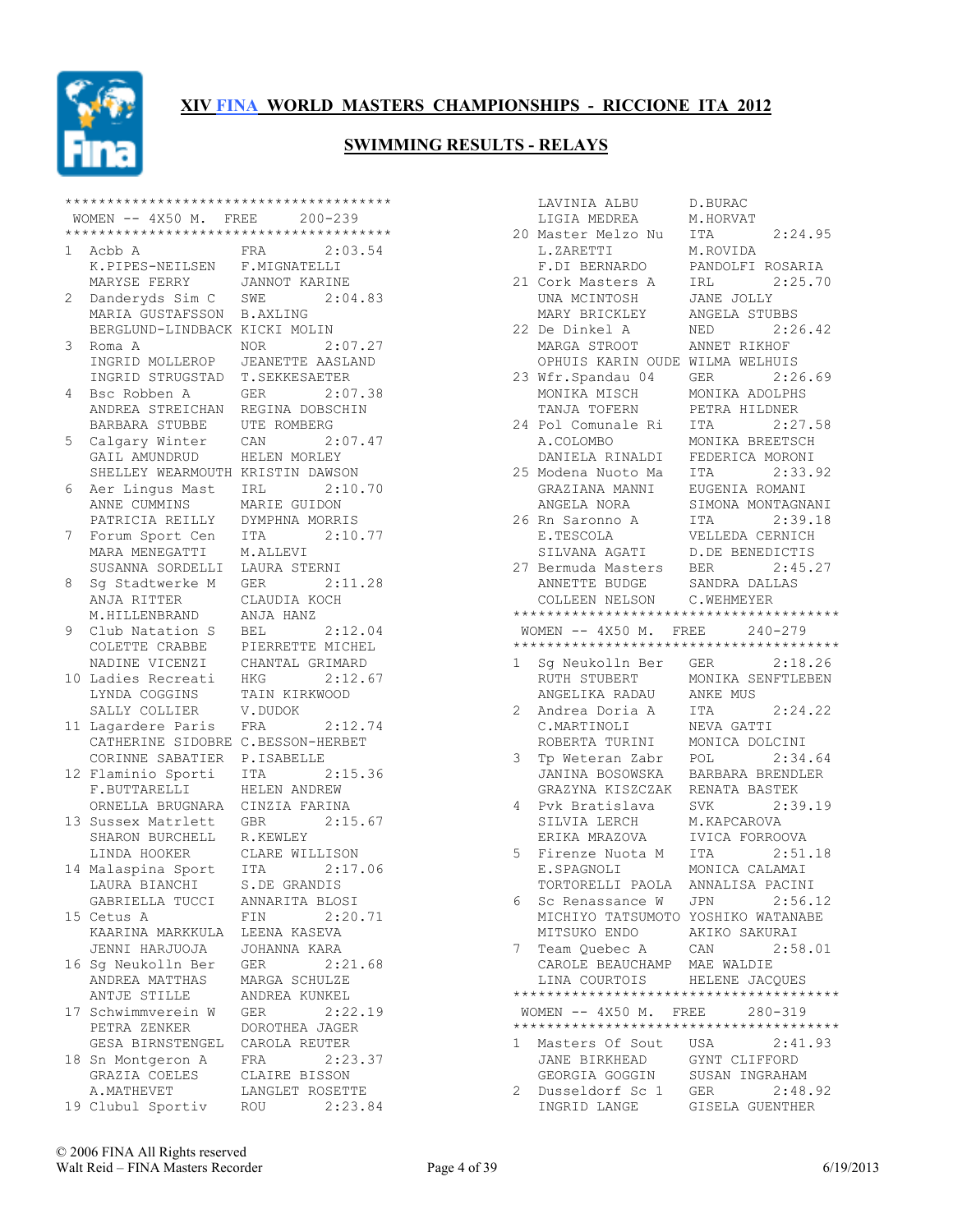

|              | HEIDI GUHL                                                                                  | U.MEYER-TONNDORF                |
|--------------|---------------------------------------------------------------------------------------------|---------------------------------|
| 3            | Southport Swimm GBR                                                                         | 3:05.76                         |
|              | BRENDA WALKER                                                                               | BARBARA MORTON                  |
|              | HELEN JENKINS                                                                               | BARBANA<br>DOREEN GORDON<br>3:0 |
| 4            | Due Ponti A                                                                                 | 3:07.11<br>ITA                  |
|              |                                                                                             |                                 |
|              | RITA ANDROSONI     RENATA MARTING<br>LAURA MOLTEDO     SILVANA VESPA                        |                                 |
| 5            | Lsk Heindl A                                                                                | <b>AUT</b><br>3:07.37           |
|              | ULRIKE HOSNER GERID DIESSL                                                                  |                                 |
|              |                                                                                             | ELLY KAISER                     |
| 6            | ULRIKE 11000<br>HELGA GRAENITZ<br>A                                                         | 3:32.45<br>I TA                 |
|              | MICHELI MARCELLA CORTI DELIA                                                                |                                 |
|              |                                                                                             | RAMAGLI PAOLA                   |
| 7            | STAGI MIRELLA<br>Lsk Heindl B                                                               | AUT<br>3:52.23                  |
|              | WALTRAUD WOSS L.HEIDEMARIE                                                                  |                                 |
|              |                                                                                             |                                 |
|              | ERNA PROLL<br>ERNA PROLL<br>San Marino Mast                                                 |                                 |
| 8            |                                                                                             | 5:05.39                         |
|              | ELVIRA TERENZI DONATELLA DE DONA                                                            |                                 |
|              | F.BESSIERE                                                                                  | ELVEZIA MINA                    |
|              |                                                                                             |                                 |
|              | WOMEN -- 4X50 M. FREE 320-359                                                               |                                 |
|              |                                                                                             |                                 |
| $\mathbf{1}$ | Simklubben Naut SWE 3:36.52<br>KERSTIN GJORES BRITT GRILLI                                  |                                 |
|              |                                                                                             |                                 |
|              | MARIANNE GRANE BARBRO THORNELOF                                                             |                                 |
|              |                                                                                             |                                 |
|              | WOMEN -- 4X50 M.MEDLEY 100-119                                                              |                                 |
|              |                                                                                             |                                 |
|              |                                                                                             | 2:05.03                         |
|              | 1 De Dinkel A MED 2:05.0<br>FRANCA WILLEME KARIN HIDDING<br>ANIQUE WILLEME MARLIES REINDERS |                                 |
|              |                                                                                             |                                 |
| 2            | Acbb A                                                                                      | 2:10.03<br>FRA                  |
|              |                                                                                             |                                 |
|              | CATHERINE GARNER CLAIRE DESDOIT<br>M.DESROUSSEAUX ANGELE LEPETIT                            |                                 |
| 3            | Team Insubrika ITA                                                                          | 2:11.35                         |
|              |                                                                                             |                                 |
|              | NICOLE CAIRONI SERENA RIGAMONTI<br>ELENA MANZATO                                            | ELISA MATTARUCCHI               |
| 4            | Rn Saronno A                                                                                | ITA<br>2:12.65                  |
|              |                                                                                             |                                 |
|              | LUANA MOLINARI GIULIA BORRONI                                                               |                                 |
|              | SABRINA GUZZETTI PATRIZIA BORIO<br>Soncino Sportin ITA 2:16                                 |                                 |
| 5            |                                                                                             | 2:16.18                         |
|              | FEDERICA ORLERI F.TERNA                                                                     |                                 |
|              | CLAUDIA BIANCHI LARA CONSOLANDI<br>Aics Pavia Nuot ITA 2:16.7                               |                                 |
| 6            |                                                                                             | 2:16.71                         |
|              | SILVIA FRANCHINO                                                                            | C.BERGAMASCHI                   |
|              | MILENA BAVARI                                                                               | A. BARTOLUCCI                   |
| 7            | Fcn A                                                                                       | GER<br>2:17.53                  |
|              | CLAUDIA STICH                                                                               | SILKE KIMPEL                    |
|              | ANDREA STICH                                                                                | CORNELIA ZUMPE                  |
| 8            | Vela Nuoto Anco                                                                             | ITA<br>2:21.52                  |
|              | LAURA GINNOBILI                                                                             | ALESSIA PAOLONI                 |
|              | FRANCESCA CACCIA                                                                            | ELISA MAGRINI                   |
| 9            | Rarinantes Legn                                                                             | ITA<br>2:23.44                  |
|              | ELISA GIRARDI                                                                               | MARIA GRIGGIO                   |
|              | ALICE GARAVAGLIA                                                                            | LAURA VOLONTIERI                |
|              | 10 Pol Comunale Ri                                                                          | ITA<br>2:33.24                  |
|              | VIRGINIA CERMARIA SARA VANNI                                                                |                                 |
|              | VALENTINA BRANDI D. PELLEGRINI                                                              |                                 |
|              |                                                                                             |                                 |

| WOMEN -- 4X50 M.MEDLEY 120-159 |                                                                  |                    |
|--------------------------------|------------------------------------------------------------------|--------------------|
|                                |                                                                  |                    |
|                                | 1 Derthona Nuoto ITA                                             | 2:04.91            |
|                                |                                                                  |                    |
|                                | DILETTA LUGANO SABINA VITALONI<br>GIULIA ANFOSSI LAURA STRASSERA |                    |
| 2                              | Sv Wasserfreund GER                                              | 2:07.96            |
|                                | TINA MOLLENHAUER ULRIKE DOSCHER                                  |                    |
|                                | N.WINTER                                                         | KATJA TROSIEN      |
| 3                              | Circ. Canottier                                                  | ITA<br>2:08.22     |
|                                | TANIA GIACHINI                                                   | M.GIORGI           |
|                                | SAMUELA MAGNELLI                                                 | ANGELA GRILLO      |
| 4                              | Sporting Club T                                                  | 2:10.10<br>ITA     |
|                                | ARIANNA POZZOBON                                                 | ALESSIA CHECCONI   |
|                                | ALFONSINA IRACE                                                  | ARIANNA ALFANO     |
| 5                              | Sskc Poseidon A                                                  | GER<br>2:10.91     |
|                                | HELENA KOESTERKE INA KWIEZINSKI                                  |                    |
|                                | LENA SCHWARZ                                                     | STEFFI KONRAD      |
| 6                              | Ladies Recreati                                                  | HKG<br>2:10.92     |
|                                | LINH CARPENTER                                                   | <b>RUTH BARNES</b> |
|                                | JANE KELSEY                                                      | SUZANNE NEEDHAM    |
| 7                              | Sq Glems A                                                       | GER<br>2:11.34     |
|                                | I.SCHOLL                                                         | STEPHANIE HOPPNER  |
|                                | DASCHA HAAN                                                      | VERA HOYER         |
| 8                              | Firenze Nuota M                                                  | 2:11.56<br>ITA     |
|                                | P.PIERALLI                                                       | LUCIA BUSSOTTI     |
|                                | SARA PAPINI                                                      | STEFANIA PETRONI   |
| 9                              | English Bay Swi                                                  | CAN<br>2:11.71     |
|                                | OPPEN CECILE VAN                                                 | I.VON BECKMANN     |
|                                | CHRISTINE JAEGGI                                                 | ERIKA MORAN        |
|                                | 10 Rinascita Team                                                | ITA<br>2:14.09     |
|                                | MAYA ROMAGNOLI                                                   | MARTA BALDINI      |
|                                | CARLOTTA FARNETI                                                 | SILVIA PERINI      |
|                                | 11 Sc Osnabruck 04                                               | GER<br>2:14.66     |
|                                | NADINE DIERKER                                                   | RAMONA STEGEMANN   |
|                                | BIANCA LINTKER                                                   | KATRIN GAUSMANN    |
|                                | 12 Flaminio Sporti                                               | ITA<br>2:14.81     |
|                                | BARBARA CIOTTI                                                   | G. CHERUBINI       |
|                                | F.BUTTARELLI                                                     | ELISA FILARDO      |
|                                | 13 C.N. Uisp Bolog                                               | 2:16.04<br>I TA    |
|                                | L. FILANGIERI                                                    | NICOLETA COICA     |
|                                | ROBERTA MANUELE                                                  | GIULIA PERONI      |
|                                | 14 Master Aics Bre                                               | ITA<br>2:17.06     |
|                                | LISA LASAGNA                                                     | M.GIOVANARDI       |
|                                | LIA FICARELLI                                                    | SARA BERTANI       |
|                                | 15 El Milenio B                                                  | CRC<br>2:17.08     |
|                                | CAROLINA MAURI                                                   | CECILIA CARNEVALE  |
|                                | MARCELA CHACON                                                   | CLAUDIA POLL       |
|                                | 16 Nsw Bushrangers                                               | 2:17.65<br>AUS     |
|                                | CHRISTINA ECHOLS SARAH KOCH                                      |                    |
|                                | MELANIE SPEET                                                    | CLAUDIA NICHOLSON  |
|                                | 17 Manuc A                                                       | FRA<br>2:17.94     |
|                                | DIGUET MYRIAM                                                    | CHRISTEL DEBRUYNE  |
|                                | AURIOL HARMONIE                                                  | L.VAN DOKKUM       |
|                                | 18 Caledonia Maste                                               | GBR<br>2:18.44     |
|                                | CLAIRE NIXON                                                     | MICHELLE DRYBURGH  |
|                                | JANE GRANT                                                       | KIRSTEN GRAY       |
|                                | 19 Esn Nanterre A FRA 2:19.04                                    |                    |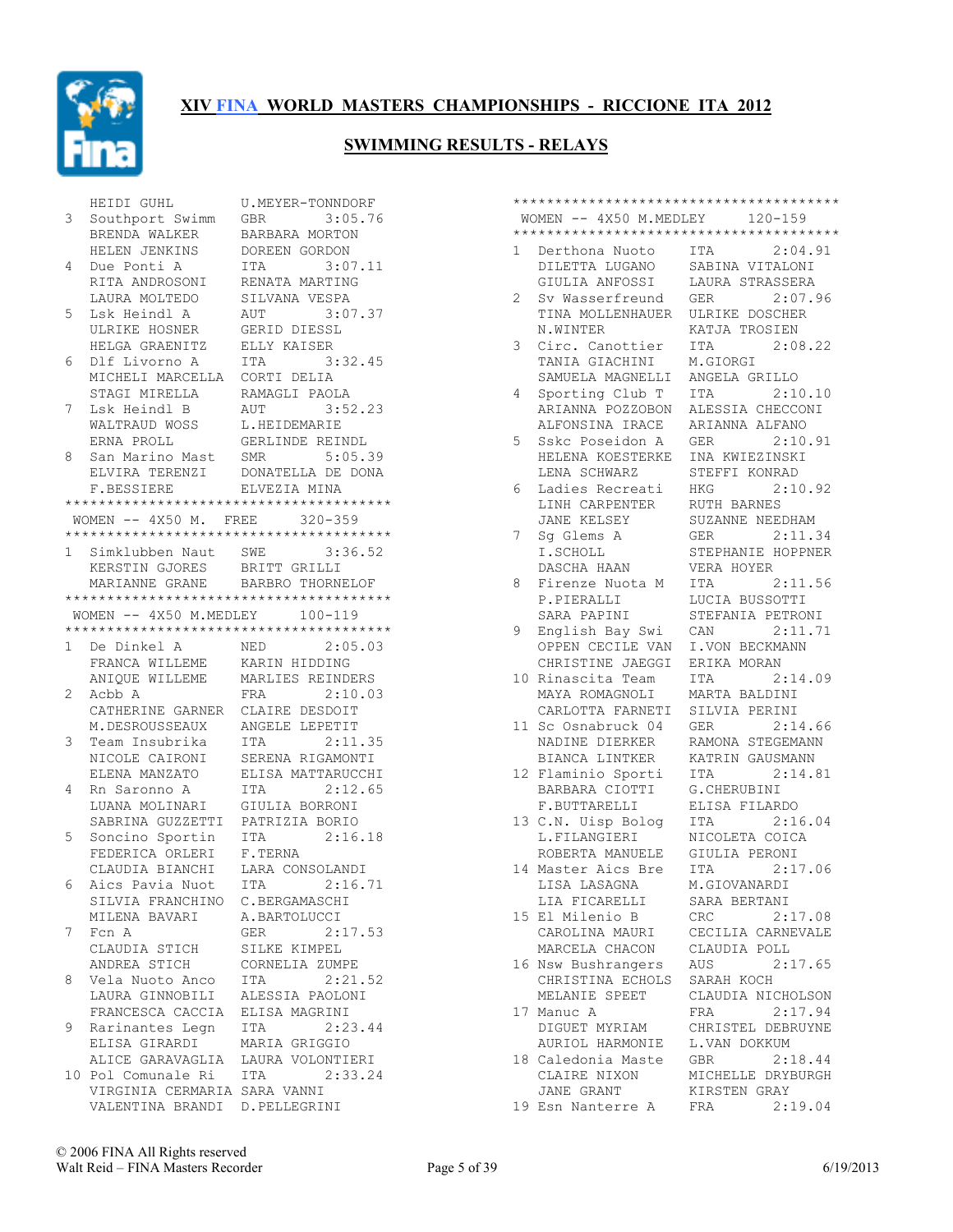

|              | AUDREY SALENNE                    | BEATRICE BLOUIN       |
|--------------|-----------------------------------|-----------------------|
|              | CAMILLE THIBAULT                  | VANESSA STOSSEL       |
| $20^{\circ}$ | Sc Hellas Einbe                   | 2:19.06<br>GER        |
|              | <b>JESSICA GUNTHER</b>            | TATJANA BERLIN        |
|              | DANIELA LANGE                     | CORINNA GUNTHER       |
| 21           | Romford Town Sc                   | 2:19.33<br>GBR        |
|              | DAWN PALMER                       | TINA ODDY             |
|              | KAY HAMILTON                      | KIRA NEAL             |
| 22           | Rn Saronno A                      | <b>ITA</b><br>2:20.40 |
|              | ADRIA CONSONNI                    | STEFANIA CIRAVOLO     |
|              | STEFANIA MASIA                    | ELISA GALLI           |
| 23           | Ice Club Como A                   | 2:20.51<br>ITA        |
|              | NADIA SANTINI                     | CHIARA MASCETTI       |
|              | ANNAMARIA FERRARA CINZIA CRESSERI |                       |
| 24           | Post Sv Leipzig                   | GER<br>2:20.54        |
|              | DR. RIA HENNEBACH                 | ANETT KROMREY         |
|              | JEANNETTE BUSCH                   | KATHRIN ENGEL         |
|              | 25 Gp Nuoto Mira A                | ITA<br>2:20.97        |
|              | C.SCANTAMBURLO                    | LAURA FRACASSO        |
|              | F.TREVISIOL                       | ROBERTA MARIANO       |
| 26           | Troyka A                          | RUS<br>2:21.27        |
|              | IULIIA ELFIMOVA                   | ELENA MALIKOVA        |
|              | E.MCHEDLISHVILI                   | ELENA KRUTITCKAIA     |
|              | 27 Su Citynet@Hall                | AUT 2:21.53           |
|              | MONIKA MESSNER                    | C.THURNBICHLER        |
|              | NADINE HAINZ                      | NADJA KURZ            |
| 28           | Sq Wuppertal A                    | 2:21.93<br>GER        |
|              | SASKIA BRUHA                      | ANJA SCHULTE          |
|              | DANIELA HANSTEIN                  | ANNA-LENA RUMPF       |
|              | 29 Pesaro Nuoto A                 | <b>ITA</b><br>2:22.27 |
|              | SARA GIARDINI                     | ERIKA CASOLI          |
|              | CASOLI ELENA                      | MARINA RAFFAELLI      |
|              | 30 Bergamo Swim Te                | 2:22.34<br>ITA        |
|              | ROMINA DEGRASSI                   | PAOLA PAGANI          |
|              | ROBERTA BONOMI                    | FEDERICA FINAZZI      |
|              | 31 Team Marche Mas                | <b>ITA</b><br>2:22.93 |
|              | LUCIA PUCCI                       | SUSANNA MONTILLO      |
|              | CARLA CALCABRINI                  | LAURA PASSARINI       |
|              | 32 Umb Banska Byst                | 2:23.03<br>SVK        |
|              | ZUZANA TRNKOVA                    | NATALIA KODAJOVA      |
|              | ZUZANA KARASKOVA                  | M.MARUNIAKOVA         |
| 33           | Cs Tribeach Bra                   | 2:23.21<br>ROU        |
|              | ALINA HRISTOV                     | D.NICULAE             |
|              | I.IANOLI-MITROFAN                 |                       |
|              |                                   | CARMEN TRIMBITAS      |
|              | 34 Dresdner Delphi                | 2:24.75<br>GER        |
|              | ANKE WECK<br>UTA HILLIG           | JANA REICHELT         |
|              |                                   | SOLVEIG FLEMMING      |
|              | 35 Nuoto Belluno A                | ITA<br>2:25.01        |
|              | DANIELA BIANCHET                  | ERICA FOGLIATA        |
|              | V.DE MARCHI                       | ELENA FAVA            |
| 36           | Centro Nuoto Ba                   | <b>ITA</b><br>2:25.11 |
|              | G.BERNARDINI                      | GIADA PUCCI           |
|              | ELEONORA SCOCCIA                  | VALENTINA MARTINI     |
|              | 37 2Mila A                        | ITA<br>2:25.61        |
|              | LEDA BUBOLA                       | LISA VETTORELLO       |
|              | TIZIANA RAITERI                   | LAURA GNESOTTO        |
|              | 38 San Marino Mast SMR            | 2:27.34               |
|              | S.BENEDETTINI                     | SARA CASADEI          |

|    | MICOL ROSSINI CRISTINA MACRELLI                                    |                                     |
|----|--------------------------------------------------------------------|-------------------------------------|
|    |                                                                    | <b>ITA</b>                          |
|    | 39 Vela Nuoto Anco                                                 | 2:27.76                             |
|    | LORENA MENGONI                                                     | A.SGOLACCHIA                        |
|    | FEDERICA ORLANDI A.GALLUCCIO                                       |                                     |
|    | 40 Rezzato Nuoto A ITA                                             | 2:29.30                             |
|    | MICHELA ANGOSCINI F.CASTELLINI                                     |                                     |
|    | RAFFAELLA TAINI                                                    | IVONNE MANFREDI                     |
|    | 41 Tsv Neuburg A                                                   | 2:29.59<br>GER                      |
|    | ANDREA SCHAFER                                                     | CHRISTINA HUBER                     |
|    | ANDREA WORLE                                                       | SANDRA WENGER                       |
|    | 42 Mozzate Sport A                                                 | ITA<br>2:30.95                      |
|    | IRENE COLOMBO                                                      | CINZIA GIORGI                       |
|    | F.MARCHESI                                                         | ELSA NEROZZI                        |
|    | 43 Snd Nuotatori T                                                 | 2:31.37<br>ITA                      |
|    | A.DANIELI                                                          | ANNA GENNARO                        |
|    | SABINA MUSSI                                                       | L.CAVALLARO                         |
|    | 44 Swimming C. Ale                                                 | ITA<br>2:33.80                      |
|    | A.ARGENTO                                                          | R.ALESSANDRA                        |
|    | BALZA BARBARA                                                      | SIMONETTA ZACCARA                   |
|    | 45 Centro Nuoto Mo                                                 | 2:33.92<br>ITA                      |
|    | F. PORCIANI                                                        | CLAUDIA RAUTY                       |
|    | C.GUALTIEROTTI                                                     | SONIA CERRI                         |
| 46 | Dauphins De Fir                                                    | FRA<br>2:34.01                      |
|    | M. SAUZET                                                          | NATHALIE RULLIERE                   |
|    |                                                                    |                                     |
|    | ELODIE BONFILS<br>47 G.I.S. Milano S                               | T.ALVES<br>2:34.36                  |
|    | M.CHIONCHIO                                                        | ITA<br>VIVIANA AGUS                 |
|    | MARZIA CAVANA                                                      | P.RAMUNNO                           |
|    | 48 Sqs Hamburg A                                                   | 2:35.28<br>GER                      |
|    | LINDA PUMP                                                         | MIRIJAM DOMSKY                      |
|    | SUSANNE WINDECK                                                    | SABINE DALLMANN                     |
|    | 49 Dimensione Pont                                                 | ITA<br>2:36.99                      |
|    | GEMMA SARTINI                                                      | FRANCESCA ROSSI                     |
|    | FRANCESCA MEINI                                                    | MADDALENA MASONI                    |
|    | 50 H.Z.P.C. Heeren                                                 | NED<br>2:38.42                      |
|    | PIA VD MOLEN                                                       | KARIN VAN DIJK                      |
|    | BERDIE EGHUIZEN TJITSKE PONNE                                      |                                     |
|    |                                                                    | 2:39.64                             |
|    | 51 Rarinantes Legn ITA                                             |                                     |
|    | CINZIA QUINTERI LORENA MARCOLINI<br>CHIARA LIMIDO   ERICA PAMPANIN |                                     |
|    | 52 El Milenio A CRC                                                | 3:05.45                             |
|    |                                                                    |                                     |
|    | J.HERNANDEZ R.GUTIERREZ<br>VERONICA ARCE TATIANA SALAZAR           |                                     |
|    |                                                                    |                                     |
|    | WOMEN -- 4X50 M.MEDLEY                                             | 160-199                             |
|    |                                                                    |                                     |
| 1  | Tsunami A                                                          | RUS<br>2:09.06                      |
|    |                                                                    | OXANA BRONITSKAYA MARTA RUMYANTSEVA |
|    | EKATERINA YUDINA                                                   | OLGA BORISOVA                       |
| 2  | Waterpolopalerm                                                    | ITA<br>2:09.68                      |
|    | VIVIENNE NUCCIO                                                    | ROSARIA CASSARO                     |
|    | GIULIA NOERA                                                       | MARIAPAOLA UBERTI                   |
| 3  | Sq Stadtwerke M                                                    | 2:10.69<br>GER                      |
|    | ANJA HANZ                                                          | V.SCHLESINGER                       |
|    | ANJA RITTER                                                        | KATJA ROHRS                         |
| 4  | Masters Sorland                                                    | 2:16.39<br>NOR                      |
|    | A.JOHANSEN                                                         | M.ADRIANSEN                         |
|    | J.THORSTENSEN                                                      | LISE RAVEN LOTHE                    |
|    |                                                                    |                                     |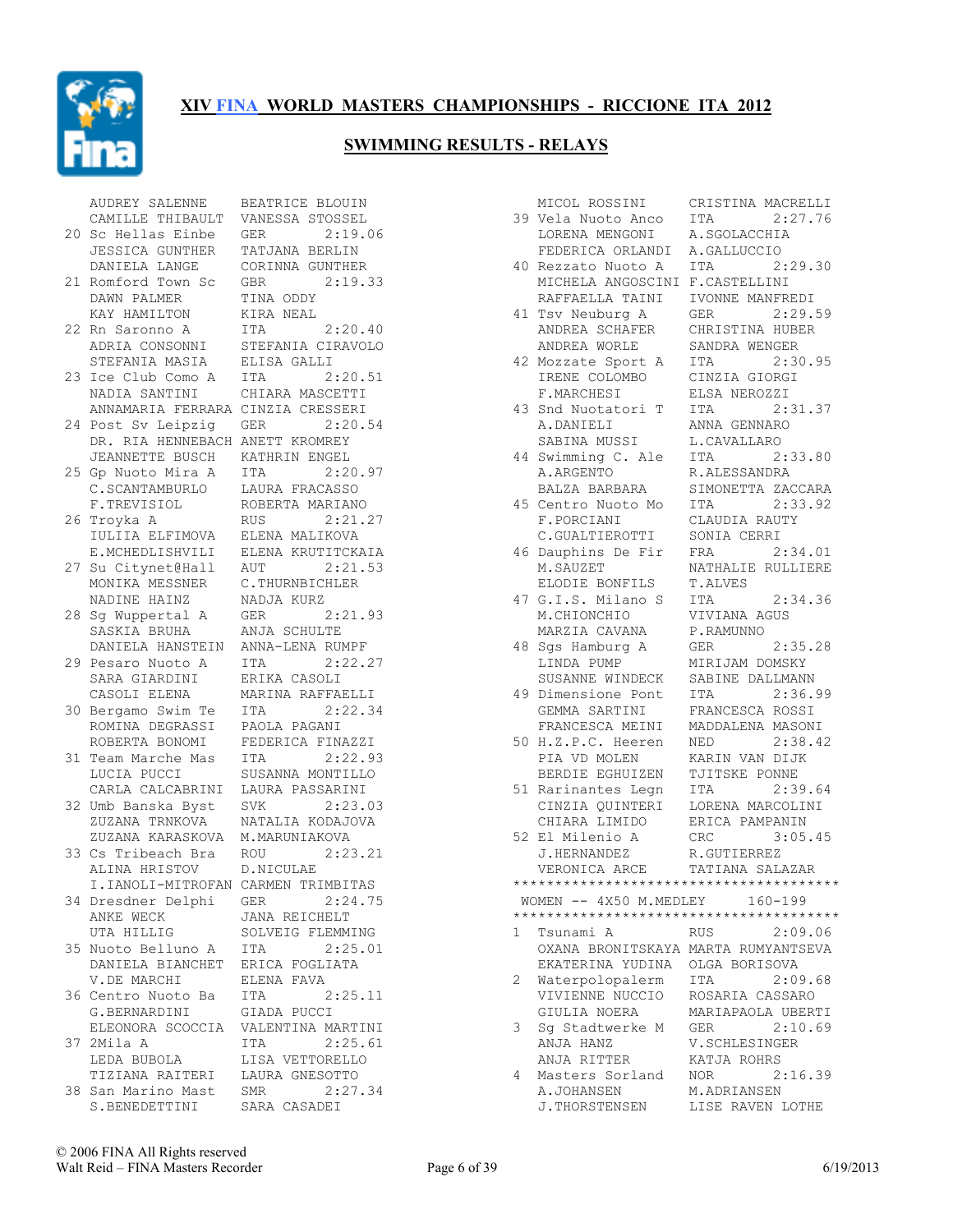

#### **SWIMMING RESULTS - RELAYS**

| 5 | Long Eaton A                       | GBR<br>2:18.43               |
|---|------------------------------------|------------------------------|
|   | MARGARET TUCK HELEN GORMAN         |                              |
|   | ELIZABETH SIMPSON HELEN AKERS      |                              |
| 6 | Ssq Saar Max Ri GER                | 2:19.53                      |
|   | BEATE KERN                         | SIGRID SCHONHOFEN            |
|   | K.BEINHAUER                        | JUTTA KRATZ                  |
| 7 | Nuoto Club Mila                    | 2:20.49<br>ITA               |
|   | MICHELA BONIARDI                   | LUCIA COLOMBI                |
|   | D. PEDACCHIOLA                     | DANIELA DEPONTI              |
| 8 | Team Insubrika                     | ITA<br>2:20.72               |
|   | SILVIA ACETI                       | ELEONORA GATTI               |
|   | MAURA BELLORINI                    | DANIELA SABATINI             |
| 9 | Sg Bayer Wu Ue                     | GER 2:20.74                  |
|   | ANDREA WINZEN                      | A.VON REKOWSKI               |
|   | STEFANIE NIEMIETZ KERSTIN SCHUBERT |                              |
|   | 10 Lambertseter Sv                 | NOR<br>2:20.87               |
|   | ELISABETH OSTBYE                   | L.ELDE                       |
|   | M.LOVBERG                          | ANN JOHNSEN                  |
|   | 11 Azpc Amersfoort                 | NED 2:21.77                  |
|   | H.V.NORDEN D.VRIE MARJA BLOEMZAAD  |                              |
|   | VANBON-ROSENBRAND PETRA FROWIJN    |                              |
|   | 12 The Ontario Mas                 | CAN<br>2:22.21               |
|   | MICHELLE TAPSON                    | NICOLE MALLETTE              |
|   | CINDY BERTELINK                    | SUE WEIR                     |
|   | 13 Cetus A                         | FIN<br>2:22.99               |
|   | JENNI HARJUOJA                     | JOHANNA KARA                 |
|   | PIRTA HOTULAINEN                   | MAIKKI TORSTI                |
|   | 14 Claremont Weste                 | AUS<br>2:23.26               |
|   | CAROLYN GORRICK                    | NICOLA CORSBIE               |
|   | SUZANNE SHILLING                   | ELENA NESCI                  |
|   | 15 Seven Master Nu                 | <b>ITA</b><br>2:24.31        |
|   | CARLOTTA RAMILLI                   | VIVIANA VENTURI              |
|   | KARIN EISCH<br>16 Spencer Swim Te  | S.GIORDANO<br>2:24.58<br>GBR |
|   | AMANDA HEATH                       | ALISON NYE                   |
|   | ANNE BRAAM                         | EMMA CONDREN                 |
|   | 17 Caledonia Maste                 | 2:25.30<br>GBR               |
|   | URSULA RYDER                       | CAROL THAIN                  |
|   | JUDY HATTLE                        | ERICA JONES                  |
|   | 18 Nat2S A                         | 2:25.82<br>FRA               |
|   | ISABELLE FAURE                     | EDITH MOREAU                 |
|   | F. CHRISTELLE                      | ARMELLE RECTON               |
|   | 19 El Milenio A                    | 2:26.54<br>CRC               |
|   | GUILLEN CAROLINA                   | MICHELLE ROBERT              |
|   | SANDRA HARRIES                     | LAURA ALVAREZ                |
|   | 20 Aquatic Team Ra                 | ITA<br>2:26.71               |
|   | ANGELA GIOVANETTI DORIANA CASILIO  |                              |
|   | NATALIA CHOUTOVA                   | CARLA CIROLLI                |
|   | 21 Usm Malakoff A                  | FRA<br>2:27.28               |
|   | D. BENEDICTE                       | DUFAYET VERONIQUE            |
|   | WENDY BURNSIDE                     | ALICE LEBEAU                 |
|   | 22 Rn Saronno A                    | ITA<br>2:28.16               |
|   | MANUELA GALLI                      | FRANCESCA CHIRICO            |
|   | CHIARA CANTU'                      | LUCILLA CORIO                |
|   | 23 Forum Sport Cen                 | ITA<br>2:28.34               |
|   | EMANUELA LANZA                     | LIANA CORNIANI               |
|   | MARA MENEGATTI                     | LAURA STERNI                 |
|   | 24 Rarinantes Legn ITA             | 2:29.59                      |

| SANDRA COLOMBO     |  |
|--------------------|--|
| LAURA FINELLI      |  |
| 25 Fanatik Team Fo |  |
| SUSANNA GERARDI    |  |
| F.GIULIACCI        |  |
| 26 Aquatic Sport C |  |

RAFFAELLA RAVELLI L.MASSIMILIANI

R.RONDININI M.GIORGINI

PETRA STEINBERG

GRAZIA GAVOGLIO

ELENA RIGGIO

2:30.26

2:30.28

 $2:34.70$ 

 $2:35.97$ 

2:37.78

 $2:39.31$ 

 $2:40.68$ 

2:41.33

 $2:43.72$ 

 $2:45.92$ 

 $2:47.80$ 

 $2:40.06$ 

ITA

FRA

ITA

P.SARCHI

NED

ITA

ITA

M.GONCALVES

MONICA VIACAVA

MONIKA MENHART

ANNAMARIA MERONI

- VERONIQUE LARZUL L.BANCEL AMELIE SAUREL MARIE COLAS
- 27 Ssg Pforzheim A GER 2:33.43 T.LAUTERBACH CLAUDIA NICKERL BRITTA TEPE
- 28 Nuotatori Rivar BARBARA COPPA ELISA UGRICICH
- 29 Pol Comunale Ri ITA EMANUELA DONATI LAURA MULAZZANI SILVA MARISE DA IOLE CITRINITI
- 30 Malaspina Sport ITA MANUELA ACUNTO LAURA BIANCHI LUISA MARESCA
- 31 Schwimmverein M GER C.SKRANDIES ULRIKE GERNER<br>R.HEMSUTHIPAN MONIKA MENHART
- 32 Gestisport Coop ITA 2:<br>GIORGIA CREMONA LAURA FUSINI
- MARINA PUCCIO<br>33 De Dinkel A NATASJA KOOIKER H.RIKHOF-OUDE PATRICIA STROHM JUDITH HEIJDENS
- 34 Fc Porto A POR ROSALINA BABO MARIA TABORDA SANDRA DIOGO
- 35 La Wellness A CRISTINA FLORIS E.MONTALTO ILENIA MORACCI ROSANNA DANTONE
- 36 Asa Cinisello A ITA 2:44.70 A.MARINONI ROBERTA SCHINA TAMARA LOCONTE
- 37 Helios Village CONSIDERA BARBARA SILVIA CASARIL
- VANESSA RACIOPPI CATERINA MINEO<br>38 Pol Sangiuliane ITA 2:47 CAROLINA MARINI SAMANTHA MASE' VITTORIA PARISI DANIELA D'ADDA
- 39 Kungsbacka Sims SWE 2:48.28 MARIE HOLMBERG HELEN JOHANSSON SONJA HAGLUND LOTTA ORNE
- 40 Delphin Ratinge GER  $2:49.39$ MARLENE HELMICH STEFANIE WERNER ALEXANDRA FLESCH ELKE ENGEL
- 41 Ladies Recreati HKG 2:50.93 PATRICIA NICHOL DONALD LIZ MAC MARCY TRENT LONG ANNE DEVEREUX 42 Estense Nuoto C ITA  $2:52.11$ MONICA CAMILOTTO
- CARLA NEGRETTI<br>TANIA TOMASI E.BULGARELLI WOMEN -- 4X50 M.MEDLEY 200-239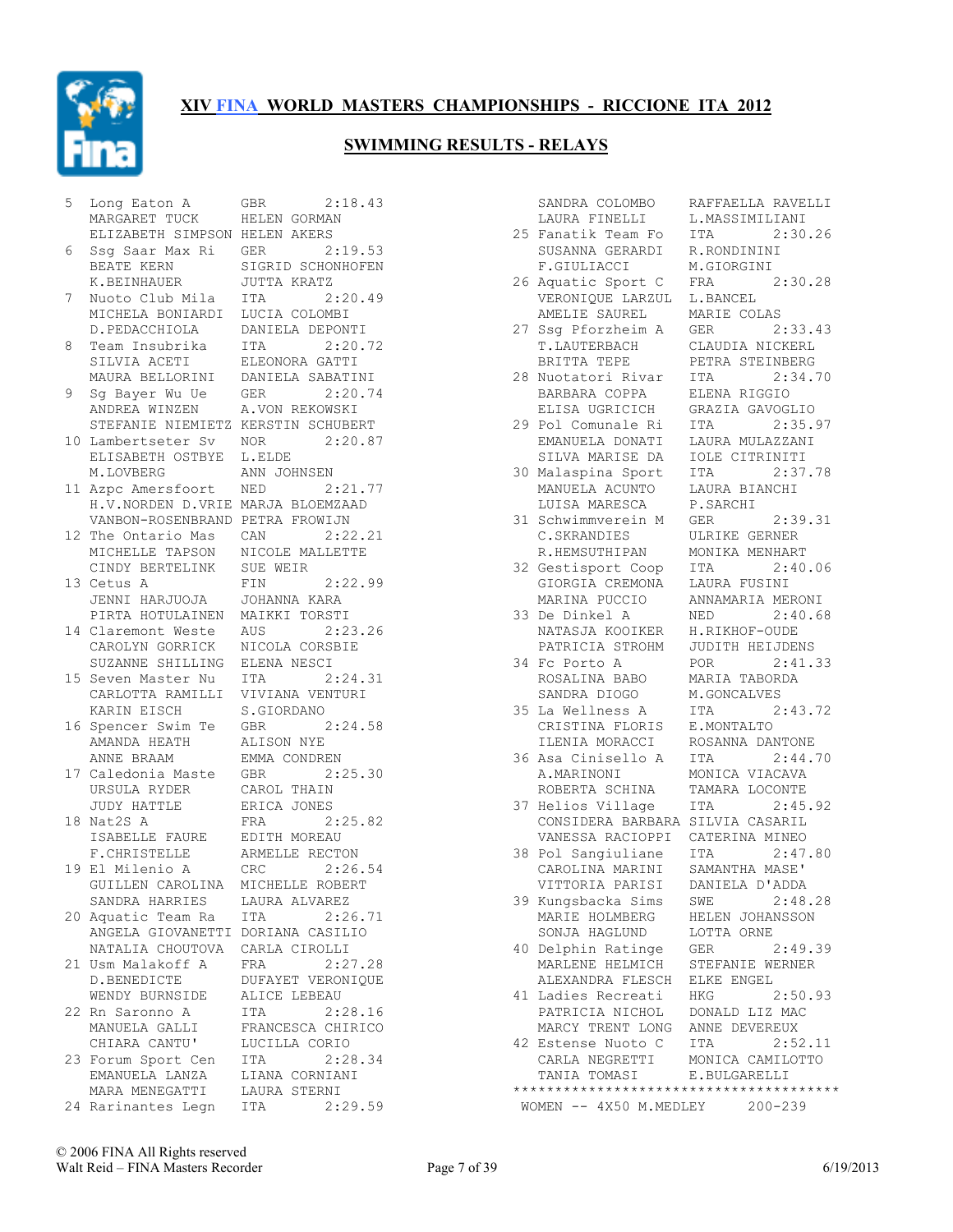

|   | 1 Lagardere Paris FRA                                        | 2:19.08               |
|---|--------------------------------------------------------------|-----------------------|
|   |                                                              |                       |
|   | SYLVIE ALLERY NANCY MARCHAND<br>C.BESSON-HERBET N.TOPOLANSKI |                       |
| 2 | Acbb A                                                       | 2:19.10<br>FRA        |
|   | K.PIPES-NEILSEN                                              | MARYSE FERRY          |
|   | <b>JANNOT KARINE</b>                                         | F.MIGNATELLI          |
|   |                                                              |                       |
| 3 | Ujbuda Senior B                                              | HUN<br>2:20.72        |
|   | KATALIN VIRAGH                                               | CSILLA CSIKANY        |
|   | MELINDA MAROSI                                               | MARIA BALLA           |
| 4 | Club Natation S                                              | 2:22.78<br><b>BEL</b> |
|   | PIERRETTE MICHEL                                             | COLETTE CRABBE        |
|   | CLAIRE ANTHONY                                               | CHANTAL GRIMARD       |
| 5 | Sgs Hannover A                                               | GER<br>2:23.19        |
|   | DOROTHEA PIELKE                                              | NEUBERT CORNELIA      |
|   | DAGMAR FRESE                                                 | BETINA HILLMAYR       |
| 6 | Centro Nuoto Ba                                              | 2:23.78<br>ITA        |
|   |                                                              |                       |
|   | LUCIA MEZZOPERA                                              | ALBENA POPOVA         |
|   | KARIN SODERMAN                                               | MARISA BERNABEI       |
| 7 | Bsc Robben A                                                 | GER<br>2:26.36        |
|   | BARBARA STUBBE                                               | UTE ROMBERG           |
|   | ANDREA STREICHAN                                             | REGINA DOBSCHIN       |
| 8 | Aer Lingus Mast                                              | IRL<br>2:27.01        |
|   | ANNE CUMMINS                                                 | PATRICIA REILLY       |
|   | DYMPHNA MORRIS                                               | MARIE GUIDON          |
| 9 | Roma A                                                       | NOR<br>2:27.94        |
|   | INGRID MOLLEROP                                              | JEANETTE AASLAND      |
|   | INGRID STRUGSTAD T.SEKKESAETER                               |                       |
|   | 10 Calgary Winter                                            | 2:29.23<br>CAN        |
|   | GAIL AMUNDRUD                                                | SHELLEY WEARMOUTH     |
|   |                                                              |                       |
|   | KRISTIN DAWSON                                               | HELEN MORLEY          |
|   | 11 Sg Neukolln Ber GER                                       | 2:29.70               |
|   | ANDREA MATTHAS                                               | ANGELIKA RADAU        |
|   | CHRISTIANE BUSERT ANDREA KUNKEL                              |                       |
|   | 12 Sq Stadtwerke M                                           | 2:31.45<br>GER        |
|   | NICOLE GROICHER                                              | M.HILLENBRAND         |
|   | GERLINDE MAUTE                                               | CLAUDIA KOCH          |
|   | 13 Sussex Matrlett                                           | 2:33.05<br>GBR        |
|   | LINDA HOOKER                                                 | SHARON BURCHELL       |
|   | LINDA 11001.<br>CLARE WILLISON                               | R.KEWLEY              |
|   | 14 Rn Saronno A                                              | 2:33.22<br>ITA        |
|   | SILVIA ALBIZZATI ENZA ZULIANI                                |                       |
|   | C.STRAMAZZO                                                  | CARLA FRANGI          |
|   | 15 Danderyds Sim C                                           | SWE<br>2:33.48        |
|   |                                                              |                       |
|   | BERGLUND-LINDBACK B.AXLING                                   |                       |
|   | MARIA GUSTAFSSON                                             | KICKI MOLIN           |
|   | 16 Z-L Wopr Ozorko                                           | POL<br>2:38.90        |
|   | MIROSLAWA RAJTAR                                             | EWA STEPIEN           |
|   | URSZULA MROZ                                                 | E.ZIMNA-WALENDZIK     |
|   | 17 Ssf Bonn A                                                | GER<br>2:40.16        |
|   | MARION FREUNDEL                                              | MARION KUHN           |
|   | IRIS GATZEN                                                  | MARGRET HANKE         |
|   | 18 Ladies Recreati                                           | 2:40.43<br>HKG        |
|   | V.DUDOK                                                      | LYNDA COGGINS         |
|   |                                                              |                       |
|   | TAIN KIRKWOOD                                                | SALLY COLLIER         |
|   | 19 Schwimmverein W                                           | GER<br>2:40.97        |
|   | PETRA ZENKER                                                 | DOROTHEA JAGER        |
|   | GESA BIRNSTENGEL                                             | CAROLA REUTER         |

|   | 20 Master Melzo Nu            | ITA<br>2:46.65                                                                                                                                                                                        |
|---|-------------------------------|-------------------------------------------------------------------------------------------------------------------------------------------------------------------------------------------------------|
|   | F.DI BERNARDO                 | M.ROVIDA                                                                                                                                                                                              |
|   | L.ZARETTI                     | PANDOLFI ROSARIA                                                                                                                                                                                      |
|   | 21 Wfr. Spandau 04            | GER 2:47.09                                                                                                                                                                                           |
|   | MONIKA MISCH                  | TANJA TOFERN                                                                                                                                                                                          |
|   | PETRA HILDNER                 | MONIKA ADOLPHS                                                                                                                                                                                        |
|   | 22 Sn Montgeron A             | 2:47.51<br>FRA                                                                                                                                                                                        |
|   | GRAZIA COELES                 | LANGLET ROSETTE                                                                                                                                                                                       |
|   | CLAIRE BISSON                 | A.MATHEVET                                                                                                                                                                                            |
|   | 23 Clubul Sportiv             | ROU 2:48.66                                                                                                                                                                                           |
|   | LIGIA MEDREA                  | M.HORVAT                                                                                                                                                                                              |
|   | LAVINIA ALBU                  | D. BURAC                                                                                                                                                                                              |
|   | 24 Cork Masters A             | IRL 2:50.12                                                                                                                                                                                           |
|   | ANGELA STUBBS                 | UNA MCINTOSH                                                                                                                                                                                          |
|   | MARY BRICKLEY                 | JANE JOLLY                                                                                                                                                                                            |
|   | 25 Pol Comunale Ri            | ITA 2:50.43                                                                                                                                                                                           |
|   | A.COLOMBO                     | DANIELA RINALDI                                                                                                                                                                                       |
|   | FEDERICA MORONI               | MONIKA BREETSCH                                                                                                                                                                                       |
|   | 26 Modena Nuoto Ma            | ITA 2:50.96                                                                                                                                                                                           |
|   | GRAZIANA MANNI                | MONICA SALA                                                                                                                                                                                           |
|   | SIMONA MONTAGNANI ANGELA NORA |                                                                                                                                                                                                       |
|   | 27 El Milenio A               | CRC<br>2:51.02                                                                                                                                                                                        |
|   | MARIA CABADA                  | PAOLA PIGNANI                                                                                                                                                                                         |
|   | A.GONZALEZ                    | REBECA HERNANDEZ                                                                                                                                                                                      |
|   | 28 Team Ouebec A              | CAN 2:54.01                                                                                                                                                                                           |
|   | MAE WALDIE                    | HELENA LUI                                                                                                                                                                                            |
|   | ANNIE CHAMPAGNE               | CAROLE BEAUCHAMP                                                                                                                                                                                      |
|   | 29 Firenze Nuota M            | ITA 2:54.58                                                                                                                                                                                           |
|   | E.SPAGNOLI                    | ANNALISA PACINI                                                                                                                                                                                       |
|   | MONICA CALAMAI                | SILVIA POPONCINI                                                                                                                                                                                      |
|   | 30 Bermuda Masters            | <b>BER</b><br>2:55.32                                                                                                                                                                                 |
|   | SANDRA DALLAS                 | COLLEEN NELSON                                                                                                                                                                                        |
|   | C.WEHMEYER                    | ANNETTE BUDGE                                                                                                                                                                                         |
|   | 31 De Dinkel A                | NED<br>2:55.33                                                                                                                                                                                        |
|   | WILMA WELHUIS                 | KARIN OUDE OPHUIS                                                                                                                                                                                     |
|   | NET RIKHOF MARGA STROOT       |                                                                                                                                                                                                       |
|   | 32 Rarinantes Legn ITA        | 2:57.87                                                                                                                                                                                               |
|   | A.TORTORA                     | GABRIELLA TAVERNA                                                                                                                                                                                     |
|   | LILIANA BARALDO C.MARTIN      |                                                                                                                                                                                                       |
|   |                               |                                                                                                                                                                                                       |
|   |                               |                                                                                                                                                                                                       |
|   |                               | $\begin{array}{lll} \text{WOMEN} & \text{---} & 4 \text{X50} & \text{M.MEDLEX} & 240-279 \\ \text{***}{**}{**}{**}{**}{**}{**}{**}{**}{**}{**} & \text{---} & \text{---} & \text{---} \\ \end{array}$ |
|   | 1 Sg Neukolln Ber GER 2:35.74 |                                                                                                                                                                                                       |
|   | ANTJE STILLE                  | MONIKA SENFTLEBEN                                                                                                                                                                                     |
|   | ANKE MUS                      | MARGA SCHULZE                                                                                                                                                                                         |
| 2 | Acuacol A                     | COL<br>2:43.89                                                                                                                                                                                        |
|   | CARMEN HANNA                  | DIETLIND SCHMIDT                                                                                                                                                                                      |
|   | D.OLANO                       | ROSA VENTURA                                                                                                                                                                                          |
| 3 | Andrea Doria A                | 2:48.82<br>ITA                                                                                                                                                                                        |
|   | CLAUDIA RADICE                | ROBERTA TURINI                                                                                                                                                                                        |
|   | NEVA GATTI                    | C.MARTINOLI                                                                                                                                                                                           |
| 4 | Malaspina Sport               | 2:52.29<br>ITA                                                                                                                                                                                        |
|   | S.DE GRANDIS                  | GABRIELLA TUCCI                                                                                                                                                                                       |
|   | ANNARITA BLOSI                | LAURA BATTISTINI                                                                                                                                                                                      |
| 5 | Tp Weteran Zabr               | POL<br>2:54.04                                                                                                                                                                                        |
|   | JANINA BOSOWSKA               | GRAZYNA KISZCZAK                                                                                                                                                                                      |
|   | BARBARA BRENDLER              | RENATA BASTEK                                                                                                                                                                                         |
| 6 | Pvk Bratislava                | SVK<br>3:00.80                                                                                                                                                                                        |
|   |                               |                                                                                                                                                                                                       |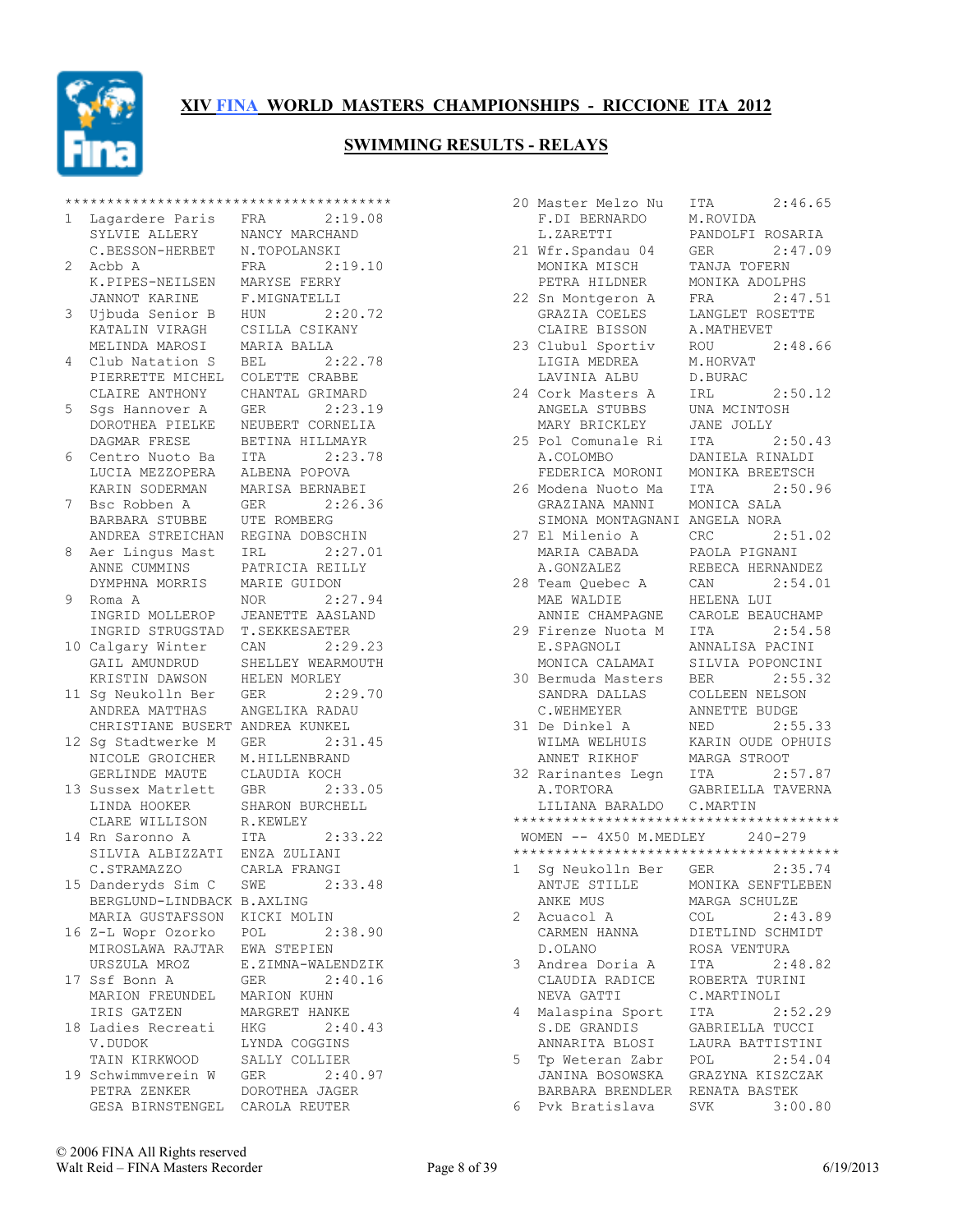

|           | IVICA FORROOVA<br>SILVIA LERCH   | ERIKA MRAZOVA                       |
|-----------|----------------------------------|-------------------------------------|
| 7         | Blau-Weiss Boch GER              | M.KAPCAROVA                         |
|           |                                  | 3:03.51                             |
|           |                                  | WALTRAUD MONSTADT SONNHILD PALLESEN |
|           | HELI HOUBEN SUSANNE OSTGATHE     |                                     |
|           | WOMEN -- 4X50 M.MEDLEY 280-319   |                                     |
|           |                                  |                                     |
| $1 \quad$ | Bohemians Praha CZE              | 3:00.11                             |
|           | EVA JAROSOVA                     | J.VOTRUBOVA                         |
|           | MARCELA STASTNA                  | IVANA FELGROVA                      |
| 2         | Dusseldorf Sc 1                  | 3:10.03<br>GER                      |
|           |                                  |                                     |
|           | HEIDI GUHL<br>BARBARA VIEDENZ    | URSULA BONGARTZ                     |
| 3         |                                  | U.MEYER-TONNDORF<br>3:14.95         |
|           | Masters Of Sout                  | USA                                 |
|           | DIANE WHEATLEY                   | DANIELA BARNEA                      |
|           | GYNT CLIFFORD                    | JANE BIRKHEAD                       |
| 4         | Southport Swimm                  | GBR<br>3:23.61                      |
|           | BRENDA WALKER                    | BARBARA MORTON                      |
|           | HELEN JENKINS                    | DOREEN GORDON                       |
| 5         | Lsk Heindl A                     | AUT<br>3:31.57                      |
|           | ELLY KAISER                      | GERLINDE REINDL                     |
|           | WALTRAUD WOSS                    | HELGA GRAENITZ                      |
| 6         | Due Ponti A                      | ITA<br>3:34.22                      |
|           | LAURA MOLTEDO                    | RENATA MARTING                      |
|           | RITA ANDROSONI SILVANA VESPA     |                                     |
| 7         | Flaminio Sporti                  | ITA<br>4:02.83                      |
|           | ADUA IEZZI                       | GWENDOLEN KASPAR                    |
|           | C.MONTESANTO                     | ORNELLA BRUGNARA                    |
| 8         | Dlf Livorno A                    | ITA<br>4:11.24                      |
|           |                                  |                                     |
|           | MICHELI MARCELLA                 | CORTI DELIA                         |
|           | RAMAGLI PAOLA                    | STAGI MIRELLA                       |
|           |                                  |                                     |
|           | WOMEN -- 4X50 M.MEDLEY 320-359   |                                     |
|           |                                  |                                     |
|           | 1 Simklubben Naut SWE            | 3:36.21                             |
|           | KERSTIN GJORES BRITT GRILLI      |                                     |
|           | HARRIET BURE                     | EVA-BRITT WIDAHL                    |
|           |                                  |                                     |
|           | M E N -- 4X50 M. FREE            | 100-119                             |
|           |                                  |                                     |
|           | 1 Bsv Friesen 189 GER            | 1:35.91                             |
|           | ANDRE MEISSNER RALF WOLFER       |                                     |
|           | RENE JONAS                       | TOBIAS ERDBRINK                     |
| 2.        | Gremio Nautico                   | 1:36.22<br>BRA                      |
|           | MARIANO SCALCO                   | THOMAS TEBBE                        |
|           | THIAGO REZZO                     | SORGI KEN HAMADA                    |
| 3         | Troyka A                         | 1:39.14<br>RUS                      |
|           | ALEXEY GULAKOV                   | PAVEL ARZHANOV                      |
|           | ANTON TIMOKHIN                   | IVAN KOVALEV                        |
| 4         | Rarinantes Legn                  | ITA<br>1:39.50                      |
|           | D.BERTOLAZZI                     | GIACOMO BORRONI                     |
|           | MICHELE FERRANTE                 | ANTONIO PRIMERANO                   |
| 5         | Gamla Polare A                   | 1:39.73<br>FIN                      |
|           | MIIKKA KARHU                     | MIKA VARIS                          |
|           | SAMPO SISSALA                    | JYRI PENTTINEN                      |
| 6         | Milano Nuoto Ma<br>STEFANO DRAGO | ITA<br>1:40.58<br>MICHELE RATTI     |

|    | M.CIANCETTI                           | G.PALAZZETTI                             |
|----|---------------------------------------|------------------------------------------|
| 7  | Master Aics Bre                       | 1:40.76<br>ITA                           |
|    | ENTONI CANTELLO                       | ROBERTO GAIONI                           |
|    | MAURO ZANETTI                         | MARCO CARBONINI                          |
| 8  | Canottieri Bald                       | ITA<br>1:40.85                           |
|    | PIETRO MONDINI                        | MATTEO SALOMONI                          |
|    | OTTONE FAVINI                         | SIMONE SIVELLI                           |
| 9  | Sgs Hamburg A                         | GER<br>1:40.99                           |
|    | VOLKER WINDECK                        | ERWIN KEPLER                             |
|    | SELCUK ALTINOLUK                      | CHRISTOPHER MENK                         |
|    | 10 Usm Malakoff A                     | 1:41.97<br>FRA                           |
|    | S.ABDOURAZAKOU                        | THIBAULT MARTIN                          |
|    | ALBAN MARTY<br>11 Caronno Pertuse     | PIERRICK CASTEL<br><b>ITA</b><br>1:42.39 |
|    | MARCO LOCATELLI                       | B.MONTINI                                |
|    | ANGELO PELLEGATTA DAVIDE CERIANI      |                                          |
|    | 12 Neptune Club De                    | 1:42.45<br>FRA                           |
|    | ANDREJ RACZ                           | ROMUALD GUILBAUD                         |
|    | JULIEN VALLI                          | THIBAULT DREVET                          |
|    | 13 Nat2S A                            | 1:42.49<br>FRA                           |
|    | CHRISTOPHE MERMET                     | MAURICE PREZIOSA                         |
|    | THOMAS BARRAL                         | ABAD CHRISTOPHE                          |
|    | 14 Polisportiva Mi                    | ITA<br>1:42.91                           |
|    | VINCENZO RAIA                         | VALERIO GIPPETTO                         |
|    | DARIO MONFRECOLA                      | ALBERTO GANGE                            |
|    | 15 Dimensione Pont                    | ITA<br>1:42.92                           |
|    | FILIPPO MONI                          | MARCO BALDINI                            |
|    | FILIPPO MANSANI<br>16 Team Marche Mas | ALESSIO MALFATTI<br>1:42.93<br>ITA       |
|    | ANDREA CAVALLETTI                     | L.CAPOGROSSI                             |
|    | MICHELE BASTARI                       | GIACOMO MEDICI                           |
|    | 17 Pol Comunale Ri                    | 1:43.24<br>ITA                           |
|    | DAVIDE BELIGOTTI                      | MARCELLO RIGHETTI                        |
|    | FABIO AROMATICO                       | GIAN DEL BIANCO                          |
| 18 | Vela Nuoto Anco                       | ITA<br>1:43.57                           |
|    | DAVIDE MARZOCCHI                      | DANIELE SPINA                            |
|    | MASSIMO PRINCIPI                      | ANDREA TALEVI                            |
|    | 19 Firenze Nuota M                    | <b>ITA</b><br>1:43.97                    |
|    | SIMONE PETRENI                        | CLAUDIO FANTONI<br>SANTINI DANIEL        |
|    | DARIO MARINI<br>20 Polisportiva Sa    | 1:44.24<br>ITA                           |
|    | I.RICCARDI                            | A.LIONETTI                               |
|    | F. SAPIENZA                           | ANDREA TRAMELLI                          |
|    | 21 Lib Thyrus - Te                    | ITA 1:44.25                              |
|    | J.MENGHINELLI                         | ANGELI MARCO                             |
|    | ALESSIO LULLI                         | LUCA SANTINI                             |
|    | 22 Gp Nuoto Mira A                    | 1:45.15<br>ITA                           |
|    | ANDREA ROSSO                          | NICOLA CANTON                            |
|    | LUCA MARIGO                           | MARCO SCHILIR?                           |
|    | 23 Estrelas Sao Jo                    | POR<br>1:46.11                           |
|    | ALEXANDRE MENDES                      | JOAO CARDOSO                             |
|    | JOAO MARQUES                          | PEDRO PACHECO                            |
|    | 24 Sport Village 2<br>LUCA LATINI     | ITA<br>1:46.24<br>DAVIDE TAURINO         |
|    | S.DE                                  | IVAN MERLI                               |
|    | 25 Soncino Sportin                    | ITA<br>1:46.36                           |
|    | R.GUERINI                             | NICOLA FACCHI                            |
|    | EROS MARTINELLI                       | PAOLO PENNACCHIO                         |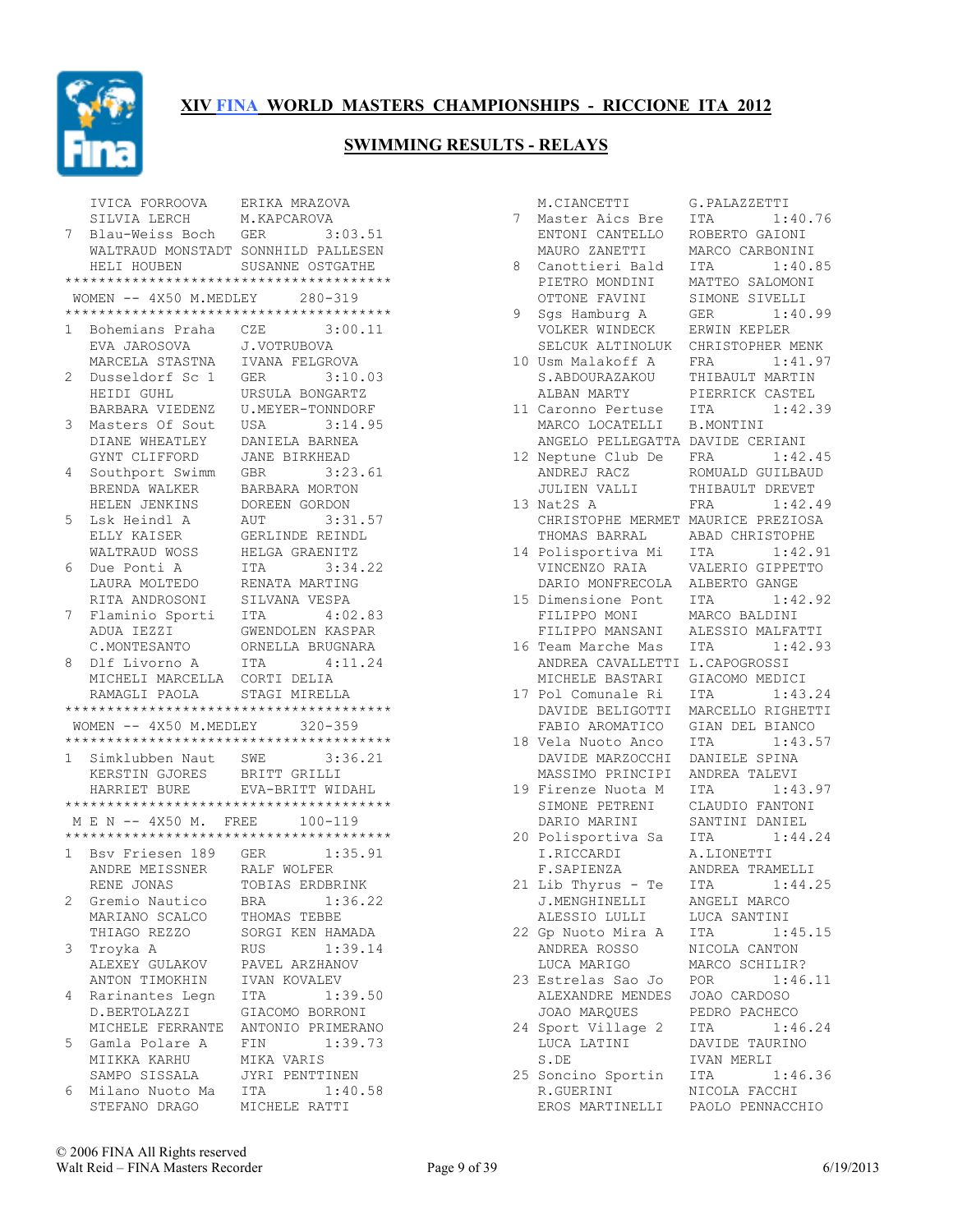

| 26           | Nuotatori Milan                                                    | ITA<br>1:46.44               |
|--------------|--------------------------------------------------------------------|------------------------------|
|              | BERETTA ALBERTO                                                    | MATTEO DALCERRI              |
|              | MARCO MARZULLO                                                     | GABRIO MANNUCCI              |
|              | 27 Nuoto Master Ve                                                 | ITA<br>1:46.44               |
|              | MARCO TURINA                                                       | EDOARDO MENINI               |
|              | ALBERTO VACCINA                                                    | KLAUS HUEZ                   |
|              |                                                                    |                              |
|              | 28 Zerouno A                                                       | ITA 1:47.93                  |
|              | MAURIZIO INDACO                                                    | CHRISTIAN ALBANO             |
|              | A.ASTOLFI                                                          | L.GIOVANNINI                 |
|              | 29 Nuotatori Canav                                                 | 1:47.98<br>ITA               |
|              | E.DELL'AMICO                                                       | ROS LUCA MOTTO               |
|              | ARMANDO OTTENGA                                                    | STEFANO PARDI                |
|              | 30 Gs Samb 87 A                                                    | 1:48.20<br>ITA               |
|              | MAURO BOCHICCHIO                                                   | CRISTIANO GIOBBI             |
|              | MATTEO ILLUMINATI                                                  | DENIS CORI                   |
|              | 31 Sporting Club T                                                 | ITA<br>1:49.91               |
|              | A.EVANGELISTA                                                      | STEFANO TALONI               |
|              | EUGENIO D'URSI                                                     | DANIELE DEZI                 |
|              | 32 Caledonia Maste                                                 |                              |
|              |                                                                    | GBR<br>1:50.14               |
|              | DAVID TAYLOR                                                       | ANDREW HUTCHINSON            |
|              | DAVID INTERNATIONAL CHRIS GRABHAM                                  | ALEXANDER PITCHER            |
|              | 33 Cn Beaune A                                                     | FRA 1:50.94                  |
|              | SILES ROMAIN                                                       | GOLLOTTE GEOFFREY            |
|              | D. SEBASTIEN                                                       | FOUILLIT ROMAIN              |
|              | 34 Rarinantes Legn                                                 | ITA 1:51.13                  |
|              | A.GARDINALE                                                        | LUCA INVERNIZZI              |
|              | MARCO BOZZATO                                                      | E.MALTAGLIATI                |
|              | 35 Team Insubrika                                                  | <b>ITA</b><br>1:53.59        |
|              | STEFANO GODI                                                       | DAVIDE FRANCESE              |
|              |                                                                    |                              |
|              | SIMONE VACCANI ANDREA POCHETTINO<br>36 Rari Nantes Apr ITA 1:54.46 |                              |
|              | DANILO GEMELLI ALESSIO FATALE                                      |                              |
|              | ANDREA BARTOLUCCI DANIELE CAVALLIN                                 |                              |
|              |                                                                    |                              |
|              |                                                                    |                              |
|              | M E N -- 4X50 M. FREE 120-159                                      |                              |
|              |                                                                    |                              |
|              | 1 Katran A<br>BREUS SERGEY                                         | UKR 1:35.46                  |
|              |                                                                    | O.DZHABURIYA                 |
|              | S.VYACHESLAV                                                       | OLEG LISOGOR                 |
| $\mathbf{2}$ | Rn Saronno A                                                       | 1:38.12<br><b>TTA</b>        |
|              | M.MATTACCHIONE                                                     | LUCA LANDONI                 |
|              | S.ABRESCIA                                                         | LEONARDO SANESI              |
| 3            | Firenze Nuota M ITA 1:39.57                                        |                              |
|              | NICOLA TACCONI                                                     | JACOPO VANNUCCI              |
|              | LORENZO MINIATI                                                    | MARCO MACCIANTI              |
| 4            | Swimmpower Prag                                                    | CZE<br>1:40.01               |
|              | PETR GREGOR                                                        | DANIEL VAISOCHER             |
|              |                                                                    |                              |
|              | PETR POKORNY                                                       | LUKAS HARNOL                 |
| 5            | Nottoli Nuoto B                                                    | ITA<br>1:40.18               |
|              | ALEX ARTICO                                                        | S.PIANCA                     |
|              | HRISTO TODOROV                                                     | GIACOMO DE ZAN               |
| 6            | Sprut A                                                            | RUS<br>1:40.22               |
|              | ANDREY BASHMAKOV                                                   | SERGEY SHIBAEV               |
|              |                                                                    |                              |
|              | ALEXEY SHIBAEV                                                     | EVGENY POTEMKIN              |
| 7            |                                                                    | 1:40.37<br>RSA               |
|              | Cape Town Maste                                                    |                              |
|              | JOHAN VD MERWE                                                     | PHILIP EMSLIE                |
| 8            | HARALD KRUGER<br>Derthona Nuoto                                    | CHRIS KING<br>1:40.47<br>ITA |

|    | D.KORMENDI                            | ALESSANDRO FOGLIO                   |
|----|---------------------------------------|-------------------------------------|
|    | ANDREA FERRARI                        | MICHELE GALVAGNO                    |
| 9  | Master Valencia                       | VEN 1:40.67                         |
|    | <b>JOSE WEVER</b>                     | J.SIFONTES                          |
|    | HUGO HIDALGO                          | FRANCISCO PAEZ                      |
|    | 10 Curiotiba Colom                    | <b>BRA</b><br>1:40.85               |
|    | EDUARDO BILO                          | L.D'AGOSTINI                        |
|    | BRUNO BLANCO                          |                                     |
|    | 11 Sporting Club T                    | R.FONSECA                           |
|    | DINO BRACALENTE                       | 1:41.35<br>ITA<br>ANDREA BARISIELLO |
|    | A.RUGGERI                             | M.QUAGLIANI                         |
|    |                                       |                                     |
|    | 12 CS De Inot Resi<br>ANDREI CULEA    | 1:42.50<br>ROU                      |
|    |                                       | I.RAZVAN                            |
|    | ANDREI COLTA                          | TUDOR IGNAT<br>1:42.94              |
|    | 13 Aquatic Team Ra                    | ITA<br>RICCARDO GHETTI              |
|    | FRANCESCO MAGRINI<br>MARTINO MARCO DI | CRISTIANO BALDINI                   |
|    |                                       |                                     |
|    | 14 2Mila A                            | ITA 1:43.67                         |
|    | GIULIO DAVICO                         | LUCA PIOVAN                         |
|    | MASSIMO GAUDIANO                      | GIANLUCA ERMETI                     |
|    | 15 Rarinantes Legn<br>MARCO VILLA     | 1:44.20<br>ITA                      |
|    |                                       | MARCO MENGOTTO                      |
|    | MARCO MILANESI                        | FRANCO TOSI                         |
|    | 16 Pol Comunale Ri<br>P.ROSSI         | ITA<br>1:44.40                      |
|    |                                       | LORIS TALACCI                       |
|    | ALESSIO SPELONCHI                     | MIRCO PICCARI                       |
|    | 17 Team Insubrika                     | ITA 1:44.45                         |
|    | UMBERTO RAMELLI                       | SIMONE CORONIN<br>LUCA MAZZA        |
|    | LUCA VICENTINI<br>18 Clorolesi Trevi  | <b>ITA</b>                          |
|    | CORRADO PASSONI                       | 1:44.64                             |
|    |                                       | COLA FEDERICO DI                    |
|    | CRISTIAN GATTI<br>19 Cs Tribeach Bra  | MARCO PONTOGLIO                     |
|    |                                       |                                     |
|    |                                       | ROU 1:45.24                         |
|    | <b>JOSEF KREITER</b>                  | MIRCEA COLTOI                       |
|    | DANIEL COMIZA                         | G.IONESCU                           |
| 20 | Pool Nuoto Samb                       | ITA<br>1:45.32                      |
|    | STEFANO CASCIO                        | M.MIOZZA                            |
|    | GEROLAMO COSTANZA BENEDETTI ANDREA    |                                     |
| 21 | Nuotatori Moden ITA 1:45.33           |                                     |
|    | GIANCARLO SALTINI ALBERTO TORO        |                                     |
|    | IVANO BARONI                          | ANDREA BIOLCHINI                    |
| 22 | Sq Glems A                            | <b>GER</b><br>1:45.45               |
|    | HENNING HAYN                          | MARTIN HERRMANN                     |
|    | THOMAS HOPPNER                        | KAI BASSLER                         |
|    | 23 Bsv Medizin Mar                    | 1:45.81<br>GER                      |
|    | DAVID WOHLFARTH                       | ALEXANDER HAENSEL                   |
|    | FLORIAN KUHNT                         | KEVIN WEDEKIND                      |
| 24 | Nuoto Uisp 2003                       | ITA<br>1:45.93                      |
|    | TORTO ANDREA DEL                      | ANDREA MORETTI                      |
|    | J.SOLFANELLI                          | ARMANDO GIURANNA                    |
|    | 25 Us Villejuif Na                    | 1:46.15<br>FRA                      |
|    | BROCHET OLIVIER                       | FOGLIA MATTHIEU                     |
|    | FRANCK CHAUVIN                        | DEROZIER ALBAN                      |
|    | 26 Massa Nuoto A                      | 1:46.58<br>ITA                      |
|    | M.PEDRINZANI                          | CRISTIANO BONVINI                   |
|    | ALESSANDRO CONTI                      | IACOPO BERTELLI                     |
|    | 27 Gestisport Coop<br>ROSSELLI DAVIDE | 1:46.73<br>ITA<br>MARCO BRAMATI     |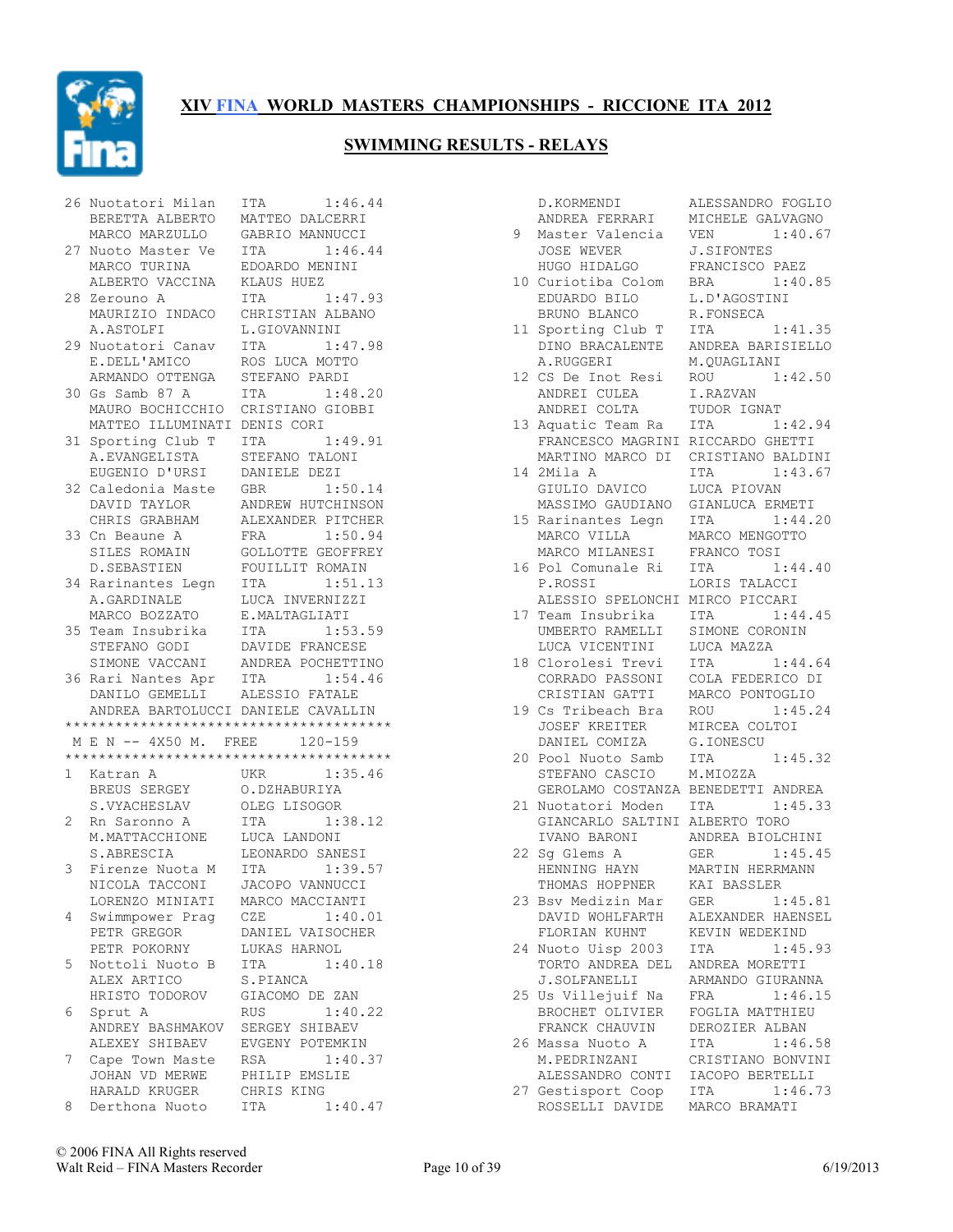

|     | MICHELE BUCCHI                    | A.RINALDO                          |
|-----|-----------------------------------|------------------------------------|
|     | 28 Fanatik Team Fo                | 1:46.79<br>ITA                     |
|     | FEDERICO ZANIBONI MIRKO CINELLI   |                                    |
|     | MARCO BANDINI                     | MASSIMO MAMBELLI                   |
|     | 29 Nantes Ostiensi                | 1:46.96<br>ITA                     |
|     | ANDREA FALARDI                    | MARCO CANGEMI                      |
|     | DI GIULIO LUCA                    | VALERIO SANTINI                    |
|     | 30 Marcq Natation                 | 1:47.88<br>FRA                     |
|     | DAMIEN LHERMET                    | DISLAIRE REMI                      |
|     | JULIEN LAMY                       | ALAIN GOLL                         |
| 31  | Nuoto Club Sere                   | 1:47.89<br>ITA                     |
|     | ANDREA BARTESAGHI                 | A.SANTAMBROGIO                     |
|     | PIETRO SCRAMUZZA                  | ANDREA BRAMBILLA                   |
|     | 32 C.N. Uisp Bolog                | ITA 1:48.01                        |
|     | SIMONE DONINI                     | FABIO PANCALDI                     |
|     | NICOLA ZANASI                     | DANIELE GRUPPIONI                  |
|     | 33 Master Aics Bre                | ITA<br>1:48.04                     |
|     | ZATTI ROBERTO                     | EMANUEL RIGONI                     |
|     | GRAZIANO IOTTI                    | MAURIZIO PONTI                     |
|     | 34 Polisportiva Sc                | ITA<br>1:48.05                     |
|     | MORRIS FAVARO                     | STEFANO BARBIERI                   |
|     | M.MICHIELETTO                     | ALBERTO VIANELLO                   |
|     | 35 Ladies Recreati                | HKG<br>1:48.52                     |
|     | ERIC JOHNSON                      | RYAN CARPENTER                     |
|     | BRIAN GOLDBERG                    | MATTHIEU BARRY                     |
|     | 36 Fanum Fortunae                 | ITA<br>1:48.57                     |
|     | ANDREA MATTUTINI                  | MICHELE BIAGIOTTI                  |
|     | ROBERTO TONELLI                   | M.CAMILLI                          |
|     | 37 Sgs Hamburg A                  | GER 1:48.68                        |
|     | MARTIN ZOLLNER                    | VIKTOR DEWALD                      |
|     | MANUEL SIEGERT                    | TORBEN PEKELER                     |
|     | 38 Lausanne Natati                | 1:49.44<br>SUI                     |
|     | N.SCHMEISSNER<br>F.BUSSLINGER     | MIKAEL GAUDIN<br>PHILIPPE EGGSTEIN |
|     | 39 Team Marche Mas                | ITA<br>1:49.46                     |
|     | A. PETTINARI                      | MICHELE LUCONI                     |
|     | DAVIDE SARTINI                    | LORENZO MATTIONI                   |
|     | 40 Aquatic Sport C                | FRA<br>1:49.52                     |
|     | SEBASTIEN DAVID                   | O.LE POITTEVIN                     |
|     | A. SOCHACKI                       | ROMAIN LEBASTARD                   |
| 41  | Sport Managemen                   | ITA<br>1:49.94                     |
|     | MICHELE NEGRI                     | ALESSIO BELLUNATO                  |
|     | MARCO POLTRONIERI ROBERTO BRUNORI |                                    |
|     | 42 Dds - Milano B                 | ITA<br>1:49.95                     |
|     | MAURIZIO GERLA                    | LUIGI VACCARIELLO                  |
|     | STEFANO MORANDI                   | ROBERTO STURARO                    |
| 43. | Nuoto Master Te                   | 1:50.21<br>ITA                     |
|     | PASQUALE SOZIO                    | MICHELE NITTI                      |
|     | TEOFILO PARENTE                   | D.MAURIZIO                         |
|     | 44 Troyka A                       | RUS<br>1:50.34                     |
|     | ROMAN SUKHOV                      | MAXIM NIKULIN                      |
|     | ANTON DENSHCHIKOV EVGENY ESKIN    |                                    |
|     | 45 Polisportiva Pi                | ITA<br>1:50.48                     |
|     | FILIPPO PIERLEONI L.CASTELLUCCI   |                                    |
|     | EMILIANO SPALACCI                 | ALAN STACCOLI                      |
| 46  | Rari Nantes Apr                   | ITA<br>1:50.67                     |
|     | LORENZO CAVALLIN                  | LUCIO SCALZI                       |
|     | CHRISTIAN VICINI                  | MIRKO BEGHIN                       |

|    | 47 Aics Pavia Nuot                 | 1:50.87<br>ITA    |
|----|------------------------------------|-------------------|
|    | D.RAGNI                            | G.PANENA          |
|    | MASSIMO MAGANI                     | SIMONE STANGALINO |
| 48 | Sc Winterthur A                    | SUI<br>1:51.18    |
|    | THOMAS MULLER                      | ZSOLT AUBERMANN   |
|    | GERALD HOSL                        | MARCEL SCHWARZ    |
| 49 | Club Nautique F                    | 1:52.25<br>FRA    |
|    | NIVET AURELIEN                     | PASCAL PREVOST    |
|    | METAY GAEL                         | NIVET GUILLAUME   |
| 50 | El Milenio A                       | 1:52.59<br>CRC    |
|    | JONATHAN MAURI                     | ERIC ROBINSON     |
|    | DAVID ULLOA                        | EDUARDO MORA      |
| 51 | Soncino Sportin                    | ITA 1:52.65       |
|    | ANDREA BERTONE                     | CARLO FERRARI     |
|    | ANDREA BENEDETTI                   | P.COCCAGLIO       |
| 52 | Vela Nuoto Anco                    | ITA 1:52.86       |
|    | LUIGI NATALONI                     | DEVIS MUSCOLONI   |
|    | FABIO ZINNI                        | SANDRO CALDERIGI  |
|    | 53 Bergamo Swim Te                 | ITA 1:53.88       |
|    | C.IANNITELLI                       | CRISTIAN CISANA   |
|    | STEPHANE BORDEL                    | E.ANDREOTTI       |
| 54 | Ice Club Como A                    | 1:54.40<br>ITA    |
|    | MARCO PASQUALIN                    | NICOLA TETTAMANTI |
|    | DARIO PESCINI                      | D.CORTI           |
| 55 | 1.Sc 1913 Schwe                    | 1:54.91<br>GER    |
|    | CHRISTIAN SPATH                    | BRUYN RALF DE     |
|    | M. SCHELLENBERGER                  | ALEXANDER KNAUS   |
| 56 | Asptt Poitiers                     | 1:55.37<br>FRA    |
|    | MORGAN ROCHAIS                     | VINCENT ROYET     |
|    | FRANK CHARPIN                      | DANIEL SILVA      |
|    | 57 Gestisport Coop                 | 1:55.61<br>ITA    |
|    | LUCA GRAZZINI                      | EDOARDO FERRETTI  |
|    | ROBERTO ROCCHETTI                  | DENIS FONTANA     |
| 58 | Mozzate Sport A                    | 1:56.63<br>ITA    |
|    | M.GUFFANTI                         | R.MONTALBETTI     |
|    | ENRICO ANSELMI                     | GIORGIO PIGOZZO   |
| 59 | Tsv Neuburg A                      | 1:56.70<br>GER    |
|    | RENE REBELE                        | SVEN EILENBERGER  |
|    | MARIO GROSSHEIM                    | CHRISTIAN REBELE  |
|    | 60 Nuoto Belluno A                 | ITA<br>1:56.89    |
|    | ALESSANDRO KIRNER MARTIN ORAZIO DE |                   |
|    | M. BRUNI                           | MATTEO ROSSIGNOLI |
| 61 | Pool Nuoto Samb                    | 1:57.34<br>ITA    |
|    | FAUSTO POMPILI                     | GIANLUCA MORETTI  |
|    | SCARPA GAETANO                     | MARCO FORTI       |
|    | 62 Amatori Nuoto                   | 1:57.85<br>ITA    |
|    | ROBERTO FABBRI                     | SERGIO RAGNI      |
|    | MARCO BRACALENTE ENRICO CARTA      |                   |
|    | 63 Nuotatori Canav                 | 1:57.93<br>ITA    |
|    | M.MAGGIOROTTI                      | M.PIER PAOLO      |
|    | VINCENZO SALVIA NICOLO LA BRUNA    |                   |
|    | 64 San Marino Mast                 | 2:00.75<br>SMR    |
|    | PIETRO BOCCHINI                    | MARCO CARLINI     |
|    | MATTEO GUDINI                      | M.ROSSINI         |
|    | 65 Klab Nuoto Mast ITA             | 2:01.52           |
|    | SEPIO DIEGO DI                     | SIMONE MELE       |
|    | G.COLOMBARI                        | MARCO MELE        |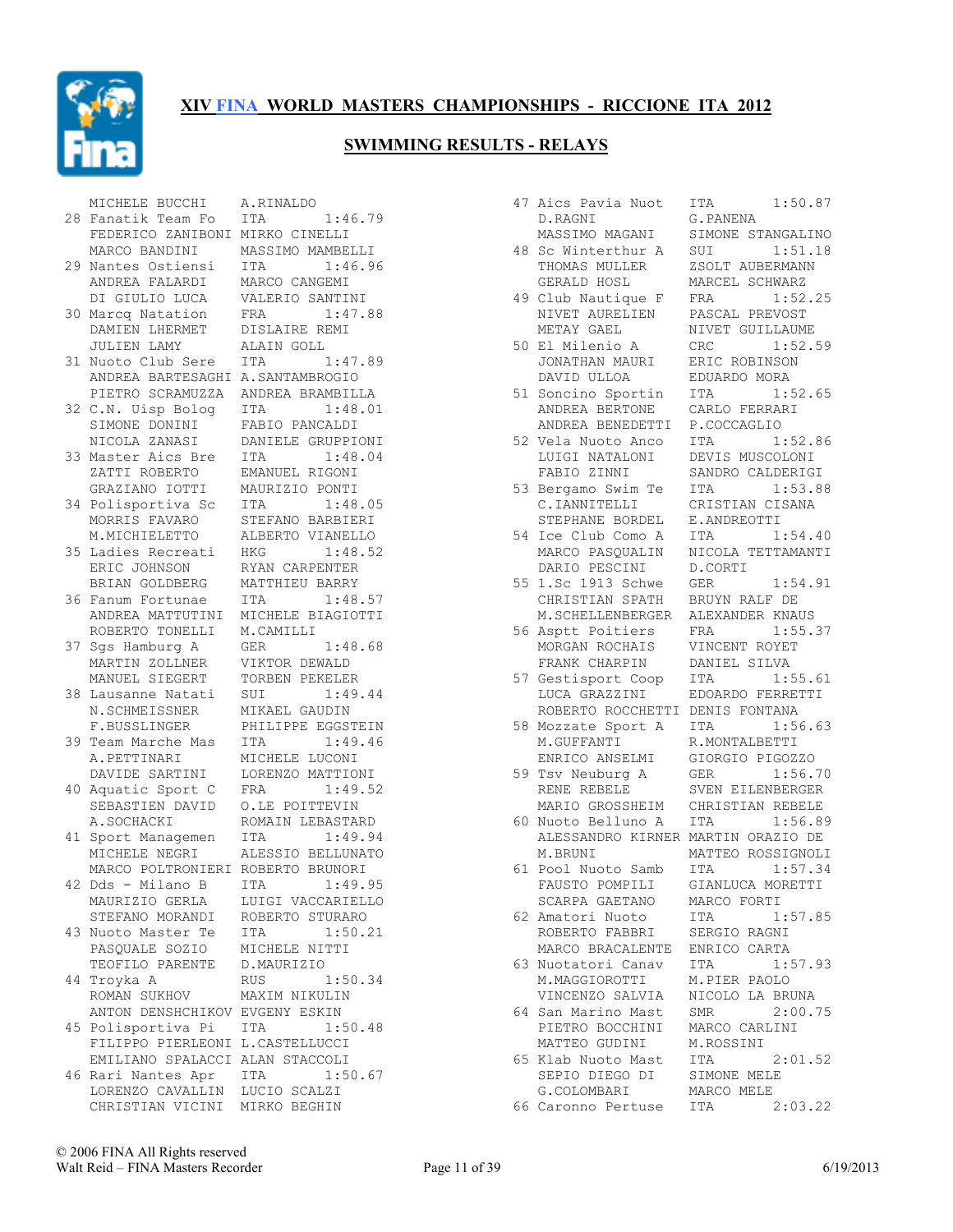

|    | L.CIMINI                          | DAVIDE BIAVA                           |
|----|-----------------------------------|----------------------------------------|
|    | MARCO ANDREA DE                   | MARCO PEDRANI                          |
|    | 67 Jolly Sp.G Cent                | 2:03.58<br>ITA                         |
|    | LUCA SERAFINI                     | LIMA ALESSANDRO                        |
|    | DOMENICO SERAFINI                 | DANIELE CARLETTI                       |
| 68 | Swimming Club A                   | ITA<br>2:03.58                         |
|    | ANDREA FAVORINO                   | MATTEO RAITERI                         |
|    | PIERCARLO BOGETTI                 | MASSIMO GORRINI                        |
|    | 69 C.N. Uisp Bolog                | <b>ITA</b><br>2:03.92                  |
|    | GIULIO NERI                       | FABRIZIO LOVISON                       |
|    | LEO LORENZO DE                    | SIMONE BOTTONI                         |
|    | 70 El Milenio A                   |                                        |
|    |                                   | 2:05.78<br>CRC                         |
|    | MARCO BRENES                      | ALAIN DUBOST                           |
|    | JORGE CAMPOS                      | MARCO ALVARADO                         |
|    | 71 Polisportiva Ga ITA            | 2:08.36                                |
|    | F.CARAVELLO<br>A.CASADEI          | ANDREA BELLETTI                        |
|    |                                   | ENRICO BAZZOCCHI                       |
|    |                                   |                                        |
|    | M E N -- 4X50 M. FREE 160-199     |                                        |
|    |                                   |                                        |
|    | 1 Poseidon A                      | RUS<br>1:38.23                         |
|    | R.SUKHOVERKHOV                    | ANTON ZAYKOV                           |
|    | VLADISLAV BRAGIN VLADIMIR PREDKIN |                                        |
| 2  | Acbb A                            | FRA<br>1:38.75                         |
|    | NICOLAS HEZARD                    | DAMIEN CUCUMEL                         |
|    | LAURENT NEUVILLE                  | ERIC HUYNH                             |
| 3  | Rari Nantes Apr                   | ITA<br>1:40.42                         |
|    | A.SALVATORI                       | FABIO RICCIARDI                        |
|    | DIEGO GIORGINI                    | CLAUDIO FEDERICI                       |
| 4  | Canottieri Bald                   | <b>ITA</b><br>1:40.81                  |
|    | A.CORSINI                         | ALESSANDRO VISINI                      |
|    | L.MICHELOTTI                      | STEFANO FEDELI                         |
| 5  | Schwimmclub Ikb                   | AUT<br>1:41.37                         |
|    | STEFAN OPATRIL                    | MARKUS OPATRIL                         |
|    | A. PLACHETA                       | GUNNER INNERHOFER                      |
|    |                                   |                                        |
| 6  | Post Sv Leipzig                   | GER<br>1:41.57<br><b>JENS LUTSCHIN</b> |
|    | GREGOR SPENGLER                   |                                        |
|    | <b>GUSKE SVEN</b>                 | JORG FARBER                            |
| 7  | C.N. Uisp Bolog                   | ITA<br>1:41.66                         |
|    | DAVIDE DIAMBRI                    | SIMONE PALLOTTI                        |
|    | C.LAMBERTINI                      | ANDREA BORSARI                         |
| 8  | Centro Nuoto Ba                   | 1:42.59<br>ITA                         |
|    | BERNARDO SALA                     | LUCA LISTANTI                          |
|    | FRANCESCO ILARI                   | RICCARDO MENECALI                      |
| 9  | Asa Cinisello B                   | ITA<br>1:42.86                         |
|    | JURI GHILARDI                     | FABIO CRIPPA                           |
|    | TOJA ANDREA                       | ANDREA ALBERTI                         |
|    | 10 Malaspina Sport                | ITA<br>1:43.10                         |
|    | METELLO SAVINO                    | P.BELFIORI                             |
|    | MICHELE ALIVERTI                  | GIUSEPPE TIANO                         |
|    | 11 Ladies Recreati                | HKG<br>1:45.03                         |
|    | TIMOTHY WANG                      | GERARD OROURKE                         |
|    | MARK CUMMINGS                     | STEFAN RUST                            |
|    | 12 Glasgow Nomads                 | 1:45.16<br>GBR                         |
|    | JAMES DONN                        | STEPHEN HARRIS                         |
|    | ALAN MACINTYRE                    | IAIN TEAZ                              |
|    | 13 Eca Master A                   | VEN<br>1:45.74                         |
|    | L.MARTINEZ                        | ORLANDO FRANCHI                        |
|    |                                   |                                        |

|    | RICARDO GONZALEZ                 | U.ZAPPI                      |
|----|----------------------------------|------------------------------|
| 14 | Sq Elbe A                        | 1:46.63<br>GER               |
|    | INGO BENNEWEG                    | KAI OLAF ZARP                |
|    | MATHIAS KOPP                     | MATTHIAS WENDT               |
|    | 15 Wahoo Masters<br>S            | 1:46.81<br>RSA               |
|    | SIMON THIRSK                     | <b>OWEN SHEFTZ</b>           |
|    | ANDRE STEYNBERG                  | NICK WINSTONE                |
|    | 16 Nuoto Club Mila               | ITA 1:47.03                  |
|    | RONCO GIORGIO DI                 | F.CAMERLENGO                 |
|    | ALBERTO CERVI                    | MAURO CARDELLINI             |
|    | 17 Guildford City                | 1:47.30<br>GBR               |
|    | LLOYD EDWARDS                    | STUART GALVIN                |
|    | JAMES MCCORMICK                  | MIKE HODGSON                 |
|    | 18 Derthona Nuoto                | <b>ITA</b><br>1:47.34        |
|    | E.GALLAZZI                       | PAOLO GERBI                  |
|    | EMILIANO ASSANDRI                | SIMONE BATTISTON             |
|    | 19 Flaminio Sporti               | ITA<br>1:47.56               |
|    | CLAUDIO ZOPPI                    | S.MARINO                     |
|    | GIANCARLO CIOTTI                 | MARCO TENDERINI              |
| 20 | Benfica Pallanu                  | ITA<br>1:47.61               |
|    | GIUSTO NICOLA DI                 | NICOLA MARRATI               |
|    | MIRCO RICCI                      | DIMITRI RICCI                |
|    | 21 Swiss Alumni Sw               | SUI<br>1:47.74               |
|    | DANIEL FISCHER                   | MARCO PILLOUD                |
|    | MARTIN GRAPENTIN                 | C.PFEIFFER                   |
|    | 22 Nuotatori Milan               | ITA<br>1:47.81               |
|    | TRIPPODO ANTONINO                | FABIO MONOLO                 |
|    | LUCA MONOLO                      | FABIO MORONI                 |
|    | 23 Molinella Nuoto               | 1:48.35<br>ITA               |
|    | PAOLO PIOLA<br>MARCO NANNI       | L.DRAGHETTI<br>VINICIO VASTA |
|    | 24 Swimming Club A               | 1:48.35<br>ITA               |
|    | A. BATTISTELLO                   | DAVIDE BONADEO               |
|    | G.ANTONIO                        | C.BRISONE                    |
| 25 | Malaspina Sport                  | 1:49.15<br>ITA               |
|    | DANIELE CANOSSA                  | LUIGI GUERRIERI              |
|    | A.BONARDI                        | GIORGIO TORRESANI            |
|    | 26 Waterpolopalerm               | ITA<br>1:49.16               |
|    | LUCA ROBERTO DE                  | ABBATE RICCARDO              |
|    | VINCENZO AMOROSO                 | SLAVKO PAMUCINA              |
| 27 | Simklubben Nept                  | 1:49.32<br>SWE               |
|    | ROLF GUSTAFSSON                  | ANDERS HAGLUND               |
|    | HAKAN AGNELL                     | GORAN HOGLUND                |
| 28 | Vela Nuoto Anco                  | 1:49.54<br><b>ITA</b>        |
|    | MASSIMO GIORGIO                  | PAOLO ROSSOLINI              |
|    | ANDREA CONSOLANI                 | STEFANO LORETI               |
|    | 29 Tuusulan Uimase               | FIN<br>1:49.61               |
|    | EERIKKI RUTANEN                  | MIKA MELLER                  |
|    | VEIJO TOLONEN                    | JARKKO MYLLYMAKI             |
| 30 | Citta' Sport Vi                  | ITA<br>1:49.72               |
|    | CORTIVO MARCO DAL ALBERTO RIGONI |                              |
|    | DAVIDE UGOLOTTI                  | MARCO BATTISTINI             |
|    | 31 Rakhat-Fitness                | 1:49.74<br>KAZ               |
|    |                                  |                              |
|    | YURY SHUMAKOV                    | V. POLIKARPOV                |
|    | ALEXANDR ROMANOV                 | OLEG BORISSENKO              |
|    | 32 Rarinantes Legn               | ITA<br>1:50.08               |
|    | MATTEO MODUGNO<br>A.BOMBARDIERI  | A.CASOTTO<br>A.VENEGONI      |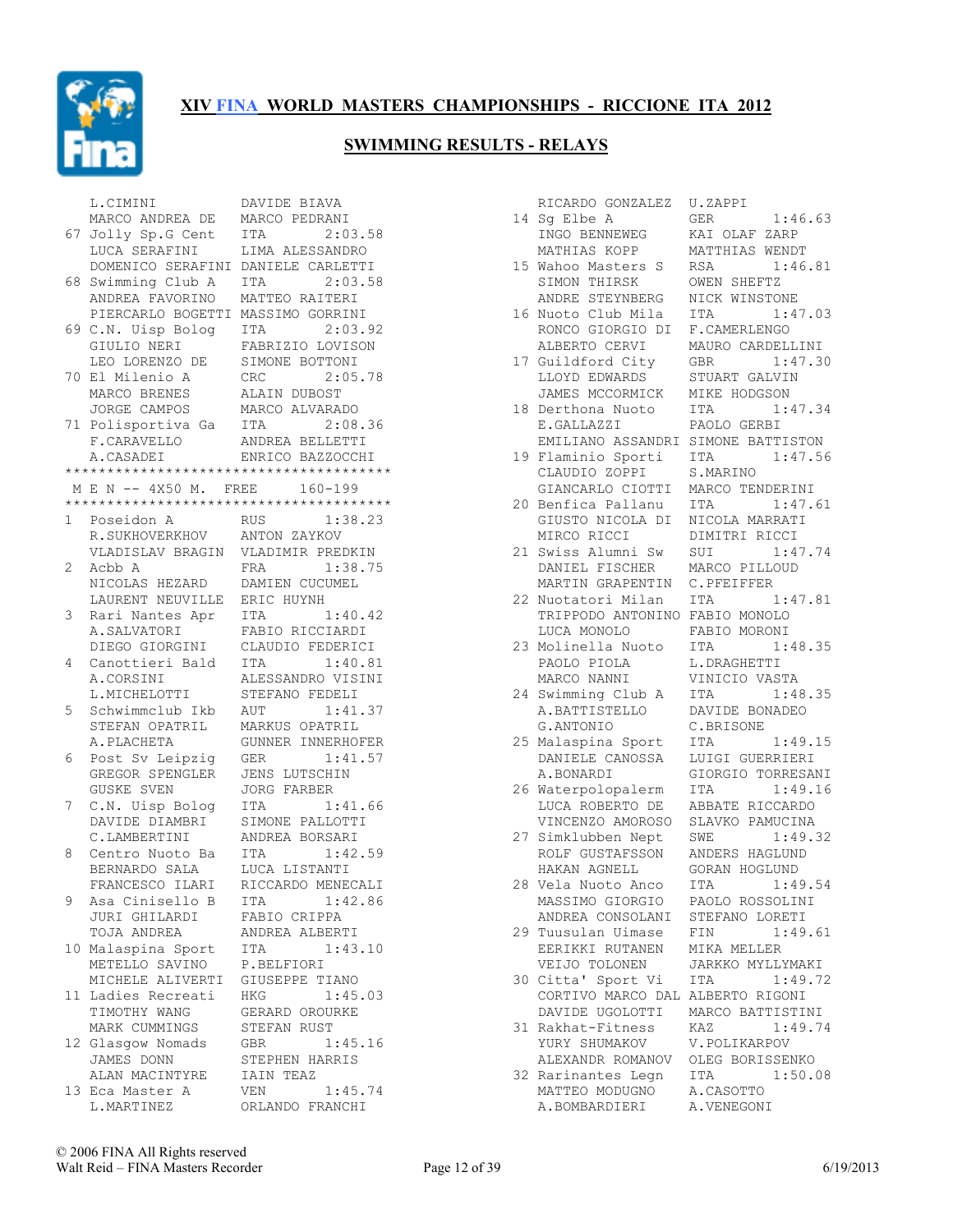

#### **SWIMMING RESULTS - RELAYS**

|    | 33 Spencer Swim Te                    | 1:50.10<br><b>GBR</b>            |
|----|---------------------------------------|----------------------------------|
|    | MARK SALWAY                           | ALAN PARKINS                     |
|    | GAVIN BARLOW                          | <b>B.PENNINGTON</b>              |
|    | 34 Lambertseter Sv                    | 1:50.47<br>NOR <b>NOR</b>        |
|    | O.KASPERSEN                           | OYVIND THORSEN                   |
|    | <b>B.OLSTAD</b>                       | <b>GUSTAV HEIBERG</b>            |
|    | 35 Romford Town Sc                    | 1:50.86<br>GBR                   |
|    | MARK BILLYARD                         | KEITH ODDY                       |
|    | THOMAS ENRIGHT                        | MARTIN LANE                      |
| 36 | Zero9 A                               | 1:51.07<br>ITA                   |
|    | FEDERICO ANGELINI                     | R.MARIA LANG                     |
|    | DAVIDE TACCARINO                      | S.LA ROCCA                       |
| 37 | Malmo Kappsimni                       | SWE<br>1:51.57                   |
|    | HENRIK JANGVALL                       | <b>JULIUS KRATZER</b>            |
|    | <b>GORAN HEDBYS</b>                   | ROBERT EK                        |
| 38 | Bsc Robben A                          | 1:52.06<br>GER                   |
|    | STEPHAN MEISSNER                      | CHRISTIAN KAROLYI                |
|    | F.MARCIANI                            | S.KRATZENSTEIN                   |
|    | 39 Klab Nuoto Mast                    | ITA 1:52.53                      |
|    | ANDREA CAPALBO                        | B.DI SEPIO                       |
|    | MATTEO MORELLI                        | SIMONE CIULLI                    |
|    | 40 Club Vitren De                     | 1:52.57<br>FRA                   |
|    | PIERRICK ORY                          | DANY GARNIER                     |
|    | GERARD WALTER                         | FRANCK PALAS                     |
|    | 41 Csi Nuoto Ober                     | ITA<br>1:52.62                   |
|    | MARCO LIGABUE                         | STEFANO BERTANI                  |
|    | STEFANO ALLORO<br>42 Amatori Nuoto    | I.ROSCA<br>1:52.98               |
|    |                                       | ITA                              |
|    | MAURO BRUGNONI                        | STEFANO CANDIDONI<br>A.CASCIOTTI |
|    | ANDREA GIANNONI<br>43 Asa Cinisello B | ITA<br>1:53.02                   |
|    | STEFANO BERTATTI                      | MASSIMO CASSAGHI                 |
|    | ALESSANDRO SOLE'                      | MARIO FASOLA                     |
|    | 44 Team Marche Mas                    | 1:53.12<br>ITA                   |
|    | MICHELE TADDEI                        | V.CECILIONI                      |
|    | LUCA MENCARELLI                       | R.SCORCELLETTI                   |
|    | 45 Ssq Saar Max Ri                    | GER<br>1:54.17                   |
|    | ARTUR KREIN                           | STEPHAN LEERS                    |
|    | DIETER HACK                           | <b>BJORN LEIDINGER</b>           |
|    | 46 Nsw Bushrangers                    | AUS 1:54.42                      |
|    | CRAIG MAGNUSSON                       | BRAD CHERRIE                     |
|    | COLIN HANNAH                          | DARRIN JONES                     |
|    | 47 Modena Nuoto Ma                    | <b>ITA</b><br>1:54.47            |
|    | ALESSANDRO BORGHI FRANCESCO ZACCHI    |                                  |
|    | PAOLO FORGHIERI                       | A.CALVERI                        |
| 48 | Aquatic Team Ra                       | ITA<br>1:54.47                   |
|    | LUCA GIACOMELLI                       | R.MENGARELLI                     |
|    | MATTEO MORIGI                         | MICHELE MINI                     |
| 49 | Rn Saronno A                          | ITA<br>1:54.55                   |
|    | DARIO CASERTA                         | VINCENZO TEDESCO                 |
|    | MARCO SIRONI                          | F.STELLARI                       |
| 50 | Caledonia Maste                       | GBR<br>1:55.36                   |
|    | GARY HURR                             | KEITH DUNNETT                    |
|    | CRAIG HOLMES                          | STUART MCPHERSON                 |
|    | 51 Snd Nuotatori T                    | ITA<br>1:55.50                   |
|    | R.TARRICONE                           | ANDREA MENESTRINA                |
|    | CHRISTIAN MARCHEL VARDANEGA DIEGO     |                                  |
|    | 52 Ladies Recreati                    | HKG<br>1:55.58                   |

|    | ANTHONY DEVEREUX CRAIG MILLAR    |                            |
|----|----------------------------------|----------------------------|
|    | BRENDAN LEITCH                   | ALEXANDER CHI              |
|    | 53 Dlf Livorno A                 | 1:3<br><b>ITA</b>          |
|    | SAINATI VALERIO                  | D.ANDREA                   |
|    | DANIELE MANNUCCI                 | FILIPPO RINAL              |
|    | 54 Rari Nantes Cam               | 1:<br><b>ITA</b>           |
|    | MARCO BOZZO                      | MARCO MAZZITI              |
|    | E.LAGOMARSINO                    | FRITS DATEMA               |
|    | 55 Cercle Nageurs                | 1:5<br>SUI                 |
|    | PREBEN WARGA                     | VANNI VOGEL                |
|    | P.DUMONT                         | PHILIPPE MAYE              |
| 56 | Archimede A                      | 1:<br>ITA                  |
|    | S.LASORSA                        | F.D'APRILE                 |
|    | ANTONIO BIANCO                   | G.PERUGINO                 |
|    | 57 Team Insubrika                | 1:<br>ITA                  |
|    | GUIDO CHIRIU                     | SERGIO CONTI               |
|    | DIEGO DELL'ORTO                  | ALESSANDRO SI              |
| 58 | San Marino Mast                  | 1:<br>SMR                  |
|    | FABIO MAURO PARI                 | UMBERTO GALLO              |
|    | CRISTIANO GUERRA                 | <b>GIANLUCA MARI</b>       |
| 59 | Potters Bar A                    | 1:<br>GBR                  |
|    | JULIAN SWINDALE                  | EUGENE GORMLI              |
|    | MARTIN HIGGINS                   | W.SHEWELL-COO              |
|    | 60 Sv Lohhof E.V.                | 1:<br>GER                  |
|    | DIETER SCHILDGEN                 | GEORG WOLF                 |
|    | LARS PLATH                       | LARS HERBERT               |
|    | 61 Gestisport Coop               | 1:5<br><b>ITA</b>          |
|    | ANDREA ZAPPELLA                  | L.COLAPINTO                |
|    | MATTEO MUTTI                     | LUCA PREZIATI              |
|    | 62 Kungsbacka Sims               | 1:5<br>SWE                 |
|    | LARS SANDBERG<br>HENRIK HOLMBERG | NICLAS RENMAN              |
|    |                                  | LARS BACKLUNI<br>1:<br>FRA |
|    | 63 Dauphins De Fir               | SERGE VINCENT              |
|    | RIVAUX ANDRE<br>ERIC BAHON       | T.ALVES                    |
| 64 | Dresdner Delphi                  | 1:3<br><b>GER</b>          |
|    | PIERRE MEDLIN                    | MICHAEL RICHT              |
|    | PETER BRAUNLICH                  | RENE NITZSCHM              |
|    | 65 Ujs La Mulatier               | 1:<br><b>FRA</b>           |
|    | LAURENT VENDAS                   | <b>J.GUERRIER</b>          |
|    | OLIVIER CAMPS                    | T.VANTOUROUT               |
| 66 | Pol Comunale Ri                  | 1:<br>ITA                  |
|    | MATTEO VENTURINI                 | PAOLO RENNA                |
|    | GORDON MORGANTI                  | M.STRADA                   |
|    | 67 Derthona Nuoto                | 1:5<br>ITA                 |
|    | ANDREA COSTA                     | STEFANO GUAGI              |
|    | VINCENZO SARACINO ALBERTO AFFRI  |                            |
| 68 | Pool Nuoto Samb                  | 2:0<br>ITA                 |
|    | VINCENZO CINAGLIA GIULIO CAPRET  |                            |
|    | GRAZIANO PICCIONI MASSIMO MELLO  |                            |
|    | 69 Wfr. Spandau 04               | 2:0<br>GER                 |
|    | THOMAS MEISSNER                  |                            |
|    | KLAUS LENZ                       | RENE BRAUN<br>HEIKO HOPF   |
|    | 70 Andrea Doria A                | ITA<br>2:0                 |
|    | E.BOSCHETTI                      | GIUSEPPE PICO              |
|    | M.GARIBALDI                      | ROBERTO FAM?               |
|    | 71 Marcq Natation                | 2:0<br>FRA                 |
|    |                                  |                            |

 $\overline{7}$ FREDERIC JOUAS

**EUNG** 55.61 LDI 56.04 ELLI 56.15 ER 56.35 56.88 ANTI 57.45 ONI UCCI 57.57 EY OPER 57.81 MACK 58.49  $\overline{1}$ 58.61  $\overline{\rm N}$ D 58.64  $T$ 58.98 TER MANN 59.23 59.32 59.49 NINI ICANO 00.29 **TTT:** OZZI 00.80 00.90 CARDO  $01.16$ J. FAIDHERBE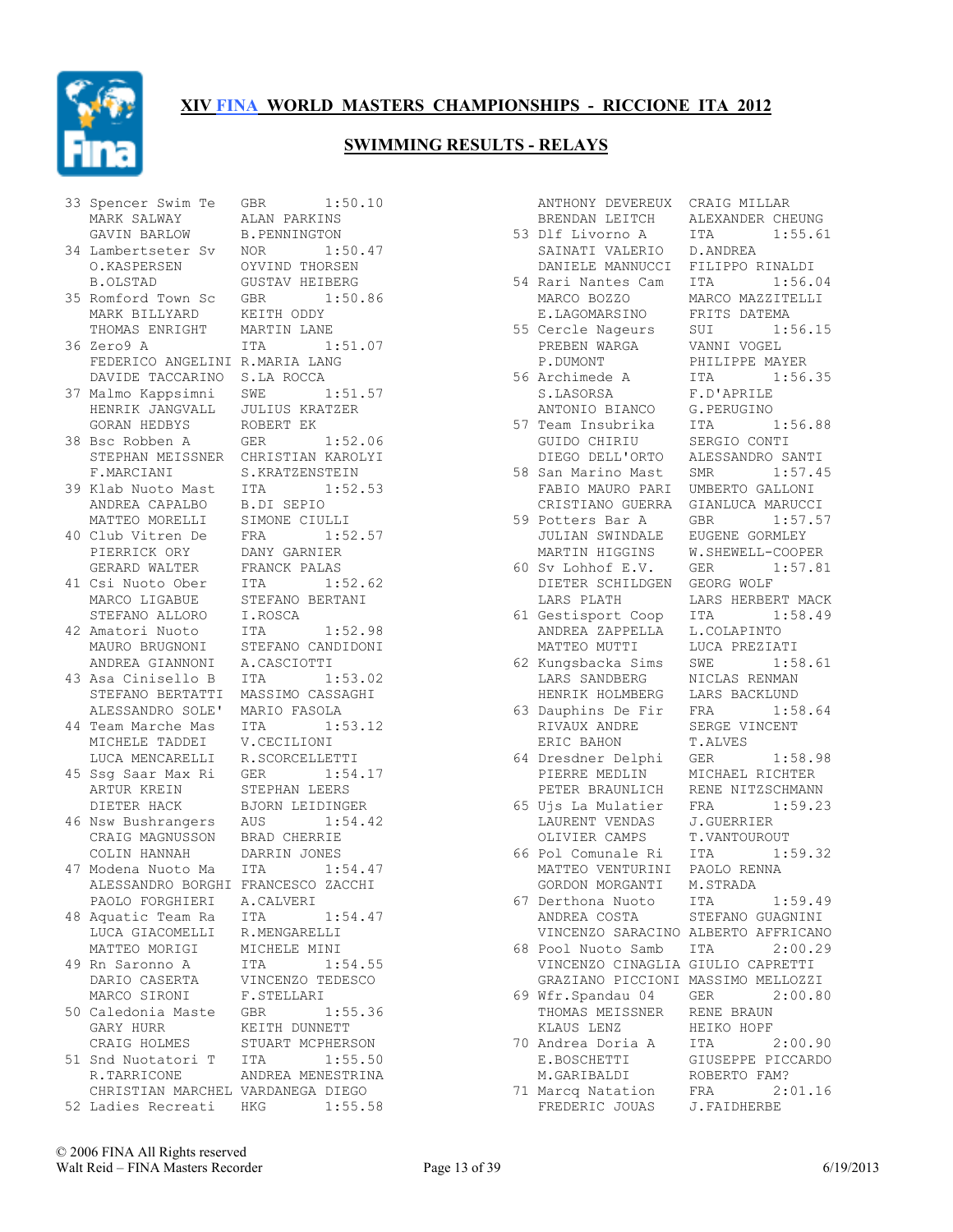

| 72 | DANDOIS ANTOINE<br>Pol Sangiuliane                  | MOURMANS EDDY<br>ITA 2:01.86     |
|----|-----------------------------------------------------|----------------------------------|
|    | CRISTIANO ROSSI                                     | VEDOVA LUCA DELLA                |
|    | GIOVANNI CECCHI                                     | MICHELE PASTORINO                |
|    | 73 Jockey Club Bue                                  | ARG 2:02.90                      |
|    | LORENZO MATIAS DE MARTIN HUERGO<br>PEBORGH JUAN VAN | A.ESPINA                         |
|    | 74 Pertuis Natatio                                  | FRA 2:02.97                      |
|    | YANN ALLANDIT                                       | THIEC YANN LE                    |
|    | OLIVIER TALON                                       | D.BRUNO                          |
|    | 75 Dimensione Pont                                  | ITA 2:04.96                      |
|    | RICCARDO TROIANI                                    | GIANLUCA BONINI                  |
|    | NICOLA VESPI                                        | PATRICK BACCI                    |
|    | 76 Helios Village                                   | ITA<br>2:05.28                   |
|    | PAOLO RICCI                                         | CORRADO GIORDANI                 |
|    | M. BUTTARONI                                        | GIANLUCA PAOLUCCI                |
|    | 77 C.N. Uisp Bolog                                  | ITA 2:05.44                      |
|    | FRANCO BURIANI                                      | BELLIS ANDREA DE                 |
|    | F.GAMBERINI                                         | A. PARMEGGIANI                   |
|    | 78 Nat2S A                                          | 2:06.31<br>FRA                   |
|    | V.FABRICE                                           | JOEL SAURIN                      |
|    | ERIC SCHULD                                         | FLAVIEN HIRIGOYEN<br>HKG 2:07.27 |
|    | 79 Ladies Recreati<br>DOMINIC TSUI                  | JEFFREY HOFFMAN                  |
|    | ANDREW KEHOE                                        | SAM FARANDS                      |
|    | 80 Centro Nuoto Mo                                  | ITA 2:10.08                      |
|    | DANILO NATALI                                       | PAOLO NESI                       |
|    | MARCO MORGANTINI ALESSIO PAOLESCHI                  |                                  |
|    | 81 Oeza A                                           | NED 2:13.27                      |
|    |                                                     |                                  |
|    |                                                     |                                  |
|    |                                                     |                                  |
|    | SANDER WEERT ERIC TIJMS<br>V.GRACHT V.GRACHT        |                                  |
|    | M E N -- 4X50 M. FREE 200-239                       |                                  |
|    |                                                     |                                  |
|    | 1 Centro Nuoto Ba ITA<br>POIII PICO PARIO           | 1:42.87                          |
|    | ROLLI RICO                                          | FABIO SERVADIO                   |
|    | CLAUDIO BERRINI                                     | G.GIGLIETTI                      |
| 2  | Sg Wuppertal A                                      | GER 1:45.34                      |
|    | JOCHEN BRUHA<br>ANDREAS PETERSEN PETER NOCKE        | CHRISTIAN POSWIAT                |
| 3  |                                                     | ITA<br>1:46.26                   |
|    | Waterpolopalerm<br>FABRIZIO GRIFFO                  | GUIDO MARINO                     |
|    | DARIO ROSSELLI                                      | M.CONTI                          |
| 4  | Master Aics Bre                                     | $_{\tt ITA}$<br>1:47.41          |
|    | DARIO BERTAZZOLI                                    | ROBERTO OLIVETTI                 |
|    | FRANCO OLIVETTI                                     | GABRIELE MAINI                   |
| 5  | Club Natation S                                     | 1:47.84<br>BEL                   |
|    | LIONEL GODEAUX                                      | OLIVIER BRESOUX                  |
|    | JEAN-MARIE CADIAT OLIVIER DELFOSSE                  |                                  |
| 6  | Nuoto Club Mila                                     | ITA<br>1:47.85                   |
|    | R. FRANCESCHI                                       | MASSIMO PERNUMIAN                |
|    | ROBERTO RUSTIONI                                    | G.BERTOLI                        |
| 7  | Ssg Saar Max Ri                                     | 1:48.72<br>GER                   |
|    | DIETMAR KLEE                                        | DENZER ERNST<br>FRANK WEBER      |
| 8  | ROLF ARNOLD<br>Poseidon A                           | RUS<br>1:50.58                   |
|    | DMITRY KROMSKIY                                     | EVGENY ZELENIY                   |

| 9  | Solna Sundbyber                  | 1:50.75<br>SWE                   |
|----|----------------------------------|----------------------------------|
|    | JAN SIGURDH                      | JORGEN TISELL                    |
|    | ULF GABRIELSSON                  | LARS PETTERSSON                  |
|    | 10 Tsunami A                     | <b>RUS</b><br>1:50.96            |
|    | OLEG BOYARKIN                    | VLADLEN NESVETAEV                |
|    | VLADIMIR KULAGIN                 | A.KREMLEVSKIY                    |
|    | 11 Lagardere Paris               | 1:51.09<br>FRA                   |
|    | LAFFICHE GILLES                  | <b>J.CABROL</b>                  |
|    | LUC LIEBEL                       | C.STARZEC                        |
|    | 12 TAVRIDA MASTER                | 1:51.41<br>UKR                   |
|    | YURII KARANDASHEV                | SERHII OLEINIKOV                 |
|    | ANDRIY BYELIK                    | VALERIY KRISHTAL                 |
|    | 13 Nottingham Lean               | GBR<br>1:51.51                   |
|    | KEVIN HARRISON                   | MIKE BRETT                       |
|    | PHIL DAVIS                       | <b>BLAISE FORD</b>               |
|    | 14 Malaspina Sport               | 1:52.31<br>ITA                   |
|    | LORENZO PICCARDI                 | ALESSANDRO COSTA                 |
|    | FRANCO SOLIANI                   | ANDREA AGOSTINONE                |
|    | 15 Nuotatori Moden               | ITA<br>1:53.14                   |
|    | PAOLO PASCOTTO                   | ANDREA GIBELLINI                 |
|    | NORBERTO RASENTI                 | ALBERTO ROTA                     |
| 16 | Usm Malakoff A                   | 1:54.18<br>FRA                   |
|    | <b>ALAIN SAURY</b>               | ALAIN VANACKER                   |
|    | VINCENT LANSSENS                 | HERVE DURAND                     |
|    | 17 Sg Wuppertal B                | 1:55.26<br>GER                   |
|    | FOLKERT MEEUW                    | MICHAEL HANSTEIN                 |
|    | HORST FALKE                      | FALK WITTKOPPER                  |
| 18 | Nac Masters A                    | IRL 1:56.50                      |
|    | DECLAN HARTE                     | DAN GOLDEN                       |
|    | ANTHONY CRUISE                   | <b>BARRY MURPHY</b>              |
|    | 19 Dimensione Pont               | 1:56.82<br>ITA                   |
|    | ENRICO CAPITANI                  | STEFANO BARONI                   |
|    | VITTORIO BARDINI                 | MARCO PANICUCCI                  |
|    | 20 Team Insubrika                | ITA<br>1:56.86                   |
|    | G.SAMPIETRO                      | SERGIO BIRIGOZZI                 |
|    | ALESSANDRO BARRA                 | MARCO BOSETTI                    |
|    | 21 Nantes Ostiensi               | ITA<br>1:57.90                   |
|    | R.CANNARELLA                     | FABRIZIO GAMBETTI                |
|    | GIANLUIGI ROMANI                 | ANDREA PANTALEI                  |
|    | 22 Pol Sangiuliane               | ITA<br>1:58.03                   |
|    | DARIO BELLINI                    | FABIO TACCINI                    |
|    | MAURO RACITI                     | PAOLO BACCI                      |
|    | 23 Forum Sport Cen               | 1:58.10<br>ITA                   |
|    | VITTORIO GALENDA ENRICO CERIONI  |                                  |
|    | RENATO CELLETTI                  | CARLO FOSCHI                     |
|    | 24 Caledonia Maste GBR           | 1:58.96                          |
|    | JAMES BROMHAM                    | BILL REID                        |
|    | EDDIE RIACH                      | PHIL SAWREY                      |
|    | 25 Aer Lingus Mast               | IRL<br>1:59.03                   |
|    | TONY O'BRIEN                     | DERMOT CANAVAN                   |
|    | TREVOR WOOD                      | PETER CONWAY                     |
|    | 26 Estense Nuoto C               | ITA<br>1:59.83                   |
|    | STEFANO FRANZONI MASSIMO BETTOLI |                                  |
|    | LUCA CAPRINI                     | A.SCALAMBRA                      |
|    | 27 Ice Club Como A               | ITA<br>1:59.87                   |
|    | GIORGIO VERGA                    | OMAR IMPORZANI                   |
|    |                                  | MICHELE TORRES MAURO CAPPELLETTI |
|    |                                  | 28 U-Club Tallinn EST 1:59.97    |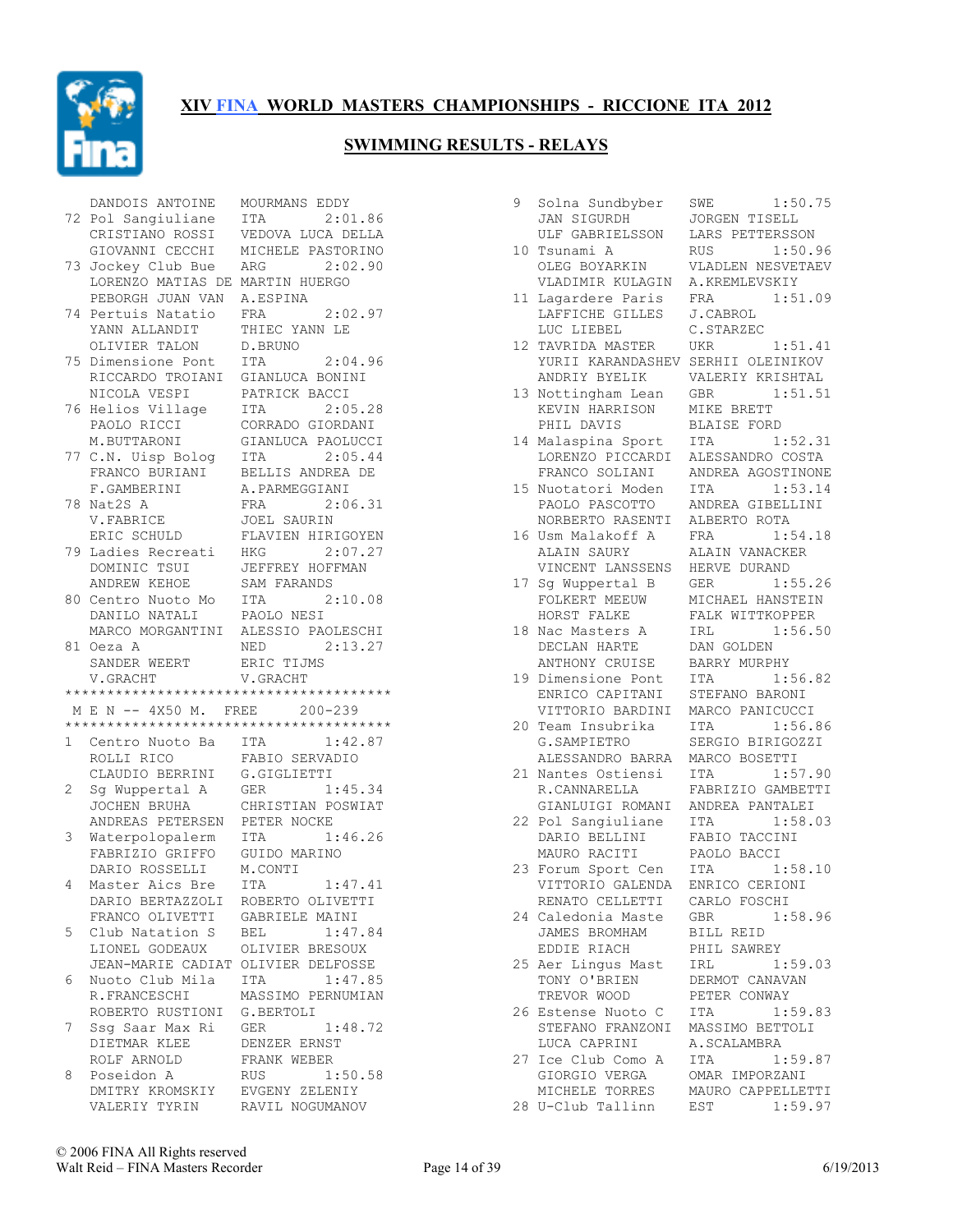

|    | PRIIT OTTI                        | RAUL LAIDVEE                         |
|----|-----------------------------------|--------------------------------------|
|    |                                   |                                      |
|    | ERKKI LOHMUS                      | LEMBIT LAHT                          |
|    | 29 Ncalp'38 A                     | FRA<br>2:00.30                       |
|    | ANTOINE JOURY                     | REMY HUBER                           |
|    | SERGE ZASLAVOGLOU                 | PIERRE SPILLIAERT                    |
|    | 30 Rarinantes Legn                | ITA<br>2:00.43                       |
|    | ARMANDO STELL                     | ANTONIO PENATI                       |
|    | GIUSEPPE MILOTTA                  | MARCO GUSSONI                        |
| 31 | Claremont Weste                   | 2:00.85<br>AUS                       |
|    | GLENN MORRISON                    | GARY BRADLEY                         |
|    | FRANK GLASS                       | GRAHAM CROFT                         |
|    | 32 Modena Nuoto Ma                | 2:01.40<br>ITA                       |
|    | STEFANO BERTONI                   | ANDREA TOSI                          |
|    | Z.ALESSANDRO                      | A.CANDITO                            |
| 33 | Firenze Nuota M                   | ITA<br>2:01.78                       |
|    | THOMAS COLELLA                    | STEFANO LUPORINI                     |
|    | E.PRATESI                         | A.NANNINI                            |
|    | 34 New England Mas                | 2:01.90<br>USA                       |
|    | STEPHEN MUGFORD                   | MARK KEIL                            |
|    | JAMES POPE                        | GLENN DIXON                          |
|    | 35 Rari Nantes Fri                | <b>ITA</b><br>2:02.03                |
|    | M.BRIGHENTI                       | A.DE LUISA                           |
|    | F.MONTICELLI                      | PAOLO MARCHETTI                      |
|    |                                   | 2:03.08                              |
|    | 36 Masters Sorland                | NOR <b>NOR</b>                       |
|    | J.JORGENSEN                       | FRANK CARSTENSEN<br>EGIL JOHANNESSEN |
|    | OYSTEIN GRYTTEN                   |                                      |
|    | 37 Nuoto Vicenza L<br>G.TOMARCHIO | ITA<br>2:04.23                       |
|    | ARMANDO MERLUZZI                  | MASSIMO COGO<br>NICOLA CECCON        |
|    | Egypt Masters A                   | EGY<br>2:04.91                       |
| 38 |                                   |                                      |
|    | ABDELAZIZ HASHEM                  | MOHAMED WARDA                        |
|    | MAGDY MANDOUR                     | MOHAMED SEDKY                        |
|    | 39 Svd Tria Kettwi                | GER<br>2:05.22                       |
|    | NIKOLAI NEUMANN                   | DR.C.KOOPMANN                        |
|    | ANDREAS KOHLER                    | DITTMAR KLIMBURG                     |
| 40 | Asdbn Nuotatori                   | ITA<br>2:07.56                       |
|    | ANDREA ZANETTI                    | STEFANO CAPRARI                      |
|    | PAOLO SQUILLANTE                  | ANDREA PARAMENTO                     |
|    | 41 Pol Comunale Ri                | ITA<br>2:07.89                       |
|    | A. ARCANGELI                      | M.MANSUETO                           |
|    | G. CASTRONUOVO                    | RAIMONDO CASADEI                     |
| 42 | Sport Managemen                   | ITA<br>2:08.53                       |
|    | SAVINO FORNELLI                   | GUIDO ARMELLINI                      |
|    | RENATO ZANUSO                     | MARCO GIONA                          |
|    | 43 Twy Tiroler Was                | AUT<br>2:09.28                       |
|    | M.TABELANDER                      | C.TABELANDER                         |
|    | MICHAEL NAGELE                    | ADOLF FISCHER                        |
|    | 44 Zero9 A                        | ITA<br>2:09.33                       |
|    | A.GALEAZZI                        | GIOVANNI AMOROSO                     |
|    | MARCO BOCHICCHIO                  | MARIO SIMONELLI                      |
|    | 45 Sport Full Time                | ITA<br>2:09.47                       |
|    | G.MANNOCCI                        | LORENZO IBBA                         |
|    | ANDREA FONNESU                    | MAURIZIO SOGOS                       |
|    | 46 Firenze Nuota M                | ITA<br>2:09.86                       |
|    | MARCO ROSSI                       | LUCIO CIANCIOSI                      |
|    | LUCA SALATI                       | CARLO GATTESCHI                      |
|    | 47 Mont Blanc Nata                | 2:10.04<br>FRA                       |
|    | GAETAN BEYSARD                    | MICHEL GUILLEMIN                     |

|    | J.GUILBERT                              | GUILLAUME MOUZET                    |
|----|-----------------------------------------|-------------------------------------|
| 48 | Firenze Nuota M                         | ITA<br>2:10.66                      |
|    | MARCO PUCCI                             | MASSIMO MATERASSI                   |
|    | MASSIMO CAMPOLMI                        | ALFIO VISANI                        |
|    | 49 Nuoto Uisp 2003                      | ITA 2:11.00                         |
|    | ALESSANDRO PERINI                       | LUCA TAMBERI                        |
|    | PAOLO PERI                              | F.DE RENSIS                         |
|    | 50 Troyka A                             | <b>RUS</b><br>2:11.11               |
|    | PAVEL KAREV                             | VASILY SURZHKO                      |
|    | ALEXANDER KONKIN                        | KONSTANTIN SKOBA                    |
|    | 51 Rn Saronno A                         | <b>ITA</b><br>2:13.20               |
|    | NICOLA SPREAFICO                        | ROCCO MEO                           |
|    | GIULIO GARBAGNATI                       | MAURIZIO AMATO                      |
|    | 52 La Wellness A                        | ITA<br>2:13.96                      |
|    | GIULI FRANCO DE                         | G.VILLANOVA                         |
|    | ROBERTO GATTI                           | GIAN MICHELE LAI                    |
|    | 53 Foltzer Ssd A                        | ITA<br>2:14.20                      |
|    | VITTORIO GALLO                          | M.BIGNONE                           |
|    | PIETRO PITTALUGA                        | G. CASAGRANDE                       |
|    | 54 Nuoto Belluno A                      | <b>ITA</b><br>2:18.40               |
|    | STEFANO TIOZZI                          | ROBERTO ZANNONI                     |
|    | MAURO TOMMASELLI                        | FRANZ BOSSEMS                       |
|    | 55 Swimming Club A                      | ITA<br>2:20.36                      |
|    | FARO ANGELO LO                          | ROBERTO GAZZANI                     |
|    | BENITO MATTERA                          | GIANLUCA CATTANEO                   |
|    | 56 Klab Nuoto Mast ITA                  | 2:26.93                             |
|    | ROBERTO TUNG                            | FEDERICO BRUNO                      |
|    |                                         | FRANCESCO SPOSATO GIANNI BANDINELLI |
|    |                                         |                                     |
|    |                                         |                                     |
|    | M E N -- 4X50 M. FREE                   | $240 - 279$                         |
|    |                                         |                                     |
| 1  | Tamalpais Aquat USA 1:50.87             |                                     |
|    | RICHARD BURNS                           | KENNETH FROST                       |
|    | TATE HOLT                               | GREG TULL                           |
| 2  | The Ontario Mas                         | CAN<br>1:52.61                      |
|    | MICHAEL PATRICK                         | WIESLAW MUSIAL                      |
|    | PETER STRAKA                            | DAVE WILKIN                         |
| 3  | Poseidon A                              | RUS<br>1:53.69                      |
|    | VLADIMIR GETMAN                         | AKHMED ANARBAEV                     |
|    | <b>B. ALEXANDER</b>                     | VADIM MAKARYCHEV                    |
| 4  | Bergen Og Omegn                         | NOR <sub>2</sub><br>1:54.39         |
|    | JAN ERIK KORSVOLD CARSTEN WANGSMO       |                                     |
|    | GLEN BENGTSSON                          | OIVIND LIEN                         |
| 5  | Ujbuda Senior B                         | 1:54.92<br>HUN <b>HUN</b>           |
|    | ISTVAN MARTON                           | LASZLO CSABA                        |
|    | GABOR CSABA                             | F.ERDELYI                           |
| 6  | Clube Paineiras                         | BRA<br>1:55.65                      |
|    | L. FAGUNDES                             | ANTONIO ORSELLI                     |
|    | JOSE ORLANDO LORO WALTER MARQUES        |                                     |
| 7  | Sv Cannstatt 18                         | GER<br>1:58.00                      |
|    | GERHARD SCHILLER WILFRIED SCHWAB        |                                     |
|    | NEFF GERHARD                            | SPRANZ KLAUS DR.                    |
| 8  | Dlf Livorno A                           | ITA<br>1:58.22                      |
|    | DINO SAMARITANI                         | DANIELE BACCI                       |
|    | ILIO BARONTINI                          | STEFANO DIETERICH                   |
| 9  | Egypt Masters A                         | EGY<br>1:58.55                      |
|    | AHMED HAMADA<br>MONTASER AWAD AMIN AMER | GHARIEB ATTIA                       |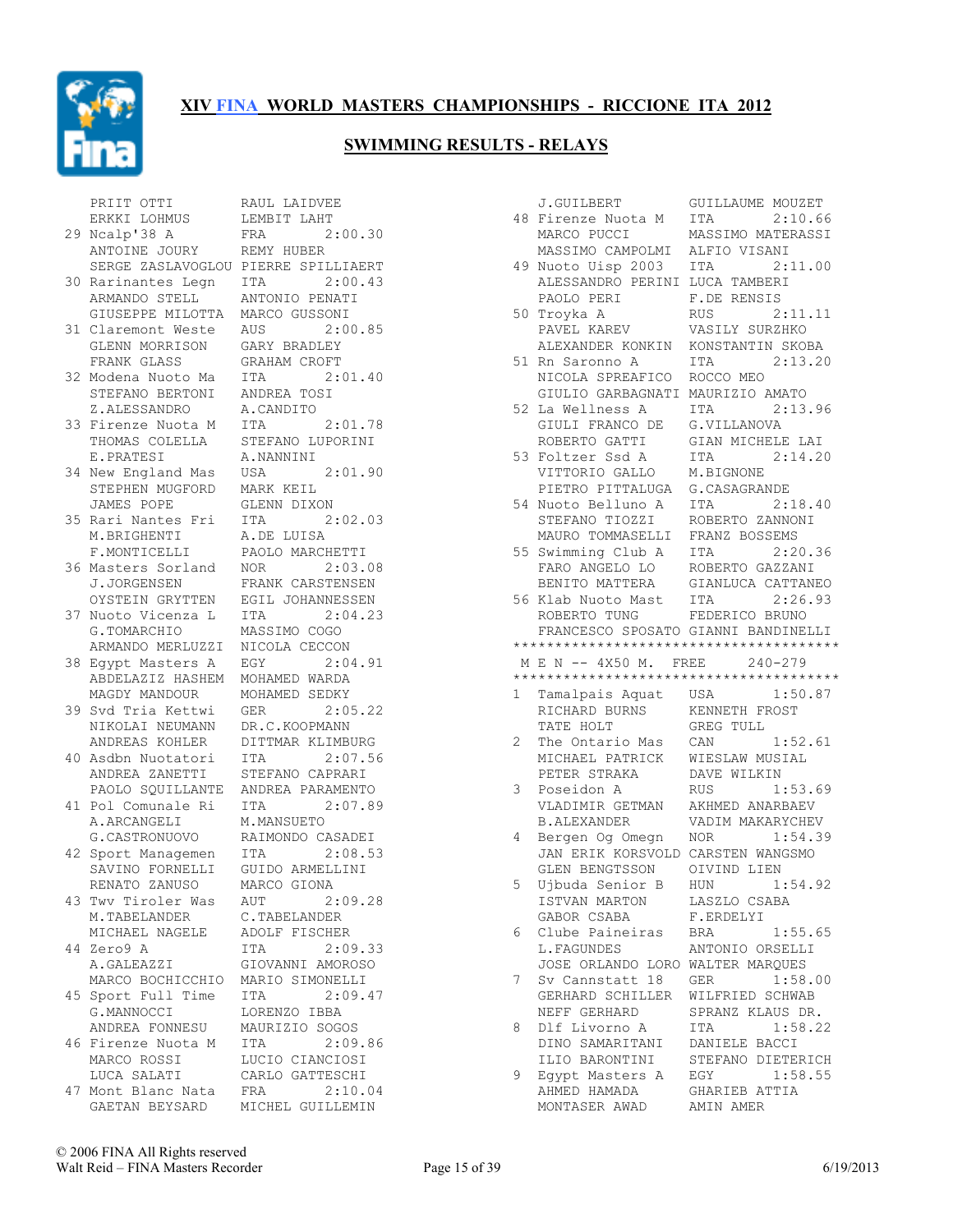

|    | 10 Tamalpais Aquat                 | USA<br>2:00.14                 |
|----|------------------------------------|--------------------------------|
|    | D. SHOENBERGER                     | RICK MEYERHOFF                 |
|    | ALAN BERNARD                       | <b>JAMES KRUEGER</b>           |
|    | 11 Acbb A                          | 2:00.15<br>FRA                 |
|    | ABED OUADAH                        | AFANE LAHOUARI                 |
|    | DUNCAN MCCREADIE                   | MICHEL ZASS                    |
|    | 12 U-Club Tallinn                  | EST<br>2:00.57                 |
|    | PEEP KESKULA                       | TOOMAS HAGGI                   |
|    | OLAV LUKIN                         | A.BATISTSEV                    |
|    | 13 Sq Stadtwerke M                 | 2:00.70<br>GER                 |
|    | ROLF GITTER                        | MICHAEL PLATZ                  |
|    | RALF HAMMER                        | FRANK HESBACHER                |
|    | 14 Flaminio Sporti                 | 2:01.04<br>ITA                 |
|    | CLAUDIO TOMASI                     | B.DALLA                        |
|    | DOMENICO BOVA                      | AOR SILVANO                    |
|    | 15 Woodlands Maste                 | 2:01.66<br>USA                 |
|    | <b>BRUCE ROLLINS</b>               | ARTIE WEIN                     |
|    | JACK ZAKIM                         | LARRY SEIDMAN                  |
| 16 | Ssf Bonn A                         | 2:06.10<br>GER                 |
|    | JURGEN ARCK                        | BERNT DITTRICH                 |
|    | GERHARD HOLE                       | SVEN LEOPOLD<br>2:06.45<br>NOR |
|    | 17 Hamar Il A<br>ALEXANDER MILLS   | DAG MATHISEN                   |
|    | PER STURLA HOFMO                   | KNUT MALOY                     |
|    | 18 Wingate Masters                 | 2:07.31<br>ISR                 |
|    | MOSHE GERTEL                       | A.MOSKOVITS                    |
|    | SHLOMO AMITAI                      | ELI KOREN                      |
|    | 19 Centro Nuoto Ba                 | 2:08.60<br><b>ITA</b>          |
|    | F.GRIGNANI                         | LORENZO MERLI                  |
|    | MARCO PIRONE                       | GIUSEPPE BILOTTA               |
|    | 20 Master Aics Bre                 | ITA<br>2:09.04                 |
|    | MARIO VITTORIALI                   | MARZO LUCIANO DE               |
|    | CAMILLO CARLUCCI                   | EDO ORLANDINI                  |
|    | 21 Sg Neukolln Ber                 | GER<br>2:10.05                 |
|    | WOLFGANG HAACK                     | JOACHIM HINTZE                 |
|    | W.GAETCKE                          | DIRK ZETERBERG                 |
|    | 22 Goteborg Sim B                  | SWE<br>2:10.41                 |
|    | ROLAND JOHANSSON                   | STEFAN LEIDZEN                 |
|    | STEFAN AKESSON                     | BENGT FRIBERG                  |
|    | 23 Spencer Swim Te                 | 2:12.77<br>GBR                 |
|    | TONY CHERRINGTON                   | <b>BRUCE GOLDBERG</b>          |
|    | NIGEL SALSBURY                     | TIMOTHY HITCHCOCK              |
| 24 | Cetus A                            | FIN<br>2:15.11                 |
|    | SIMO-PEKKA TORSTI JAN JOHANSSON    |                                |
|    | JUHA KOSKI                         | MARTTI LAHTI                   |
|    | 25 Polisportiva Na<br>ROSARIO CUCE | ITA<br>2:16.58<br>E.POLITI     |
|    | G. CALCATERRA                      | FILIPPO VALENZA                |
|    | 26 Jockey Club Bue                 | 2:16.64<br>ARG                 |
|    | C.MORGAN                           | A. FREELAND                    |
|    | ${\tt M.0 \texttt{'FARRELL}}$      | BERNARDO DONNELLY              |
|    | 27 Amici Del Nuoto                 | ITA<br>2:19.97                 |
|    | SERGIO FORMENTI MIRCO MERIGHI      |                                |
|    | WILLIAM MACCHELLI A.MARANGONI      |                                |
|    | 28 Rn Saronno A                    | ITA<br>2:21.18                 |
|    | BRUNO FORNI                        | LANFRANCO TOMASIN              |
|    | MARIO BUZZETTI                     | LUIGI TAFFELLI                 |
|    | 29 Hamar Il B                      | NOR 2:24.05                    |

|                                    | JOHAN KV'KEN TELLEF HALVORSEN<br>JARDAR STRAND RAGNAR JENSEN |
|------------------------------------|--------------------------------------------------------------|
|                                    |                                                              |
|                                    | M E N -- 4X50 M. FREE 280-319                                |
| 1 Walnut Creek Ma USA              | 2:08.47                                                      |
| JAMES R. DELACY                    | ROBERT OLSON                                                 |
| JESSE SMYERS                       | NORMAN STUPFEL                                               |
| Ujbuda Senior B<br>2               | HUN 2:10.06                                                  |
| MIKLOS KOVATS                      | <b>JOZSEF CSIKANY</b>                                        |
| JENO ATS                           | ATTILA BANHIDY                                               |
| 3<br>Schwimmverein S               | GER<br>2:10.68                                               |
|                                    | SIEGFRIED WENDEL MANFRED BIHR                                |
| WERNER SIEGLE<br>Due Ponti A       | ROLAND AUBELE                                                |
| 4                                  | ITA<br>2:31.05                                               |
| ALFREDO MUSY<br>PIERO ODOARDI      | S.D'ALESSANDRO<br>ALFREDO PAOLETTI                           |
| 5                                  | 2:31.89                                                      |
| Simklubben Nept<br>LESTER ERIKSSON | SWE<br>ROLF FRIBERG                                          |
| HANS LINDSTROM                     | PER-OLOV ERICSSON                                            |
| Esporte Clube P<br>6               | 2:32.17<br>BRA                                               |
| BERND RIEGER                       | NETO ARTHUR BERNI                                            |
| W.HEINEKEN                         | JACOB ALFRED                                                 |
| 7<br>Flaminio Sporti               | 2:33.13<br>ITA                                               |
| GIANNI ZAOTTINI                    | ANTONIO D'OPPIDO                                             |
| FRANCO FLAMINI                     | MASSIMO COLA                                                 |
| 8<br>Troyka A                      | 2:44.36<br><b>RUS</b>                                        |
| NIKOLAY DRONOV                     | STANISLAV VOLKOV                                             |
| SERGEY FADIN                       | MIHAIL SHAGOV                                                |
| Asa Cinisello A<br>9               | 2:47.35<br>ITA                                               |
| ETTORE FARDELLO                    | <b>BOVE GIUSEPPE</b>                                         |
| SPADONI SERGIO                     | ALBERTO IPPOLITO                                             |
| 10 Lsk Heindl A                    | 2:57.01<br>AUT                                               |
|                                    | WILHELM RAUCH WALTER KOLLER                                  |
|                                    | ERHARD REICHEL GERHARD SCHRAML                               |
|                                    |                                                              |
|                                    | M E N -- 4X50 M. FREE 320-359                                |
|                                    |                                                              |
|                                    | 1 Malvern Marlins AUS 2:38.19                                |
| JOHN COCKS                         | WILLIAM ATKINSON<br>GEORGE CORONES TONY GOODWIN              |
| $\mathbf{2}^-$                     | 2:53.20                                                      |
|                                    | Berliner Tsc A GER 2:53<br>KLAUS-PETER GORA HORST FRITSCHE   |
| JULIUS FEICHT                      | GERHARD HUBNER                                               |
| SC Nageurs Choi<br>3.              | 3:06.98<br>FRA                                               |
| BERNARD DARIN                      | ROBERT CHIALVA                                               |
| JEAN ANDRIEU                       | ROGER HALIMI                                                 |
| 4<br>Partenope Nuoto               | 3:09.19<br>ITA                                               |
| N.NANNAVECCHIA                     | LEONE ZILBERSTEIN                                            |
| LUIGI MARAFFI                      | FRANCESCO MARTINI                                            |
| 5<br>Pvk Brno A                    | CZE<br>3:11.48                                               |
| JAN ZIEGLER                        | VLADIMIR REPKA                                               |
| I L VITEZSLAV<br>S                 | RUDOLF SMERDA                                                |
| Moscow Masters<br>6                | 3:11.48<br>RUS                                               |
|                                    | V.MESHCHERIAKOV V.BELOKOVSKIY                                |
|                                    | SERGEY TORLETSKIY V.RABINOVICH                               |
|                                    |                                                              |
| M E N -- 4X50 M.MEDLEY             | 100-119                                                      |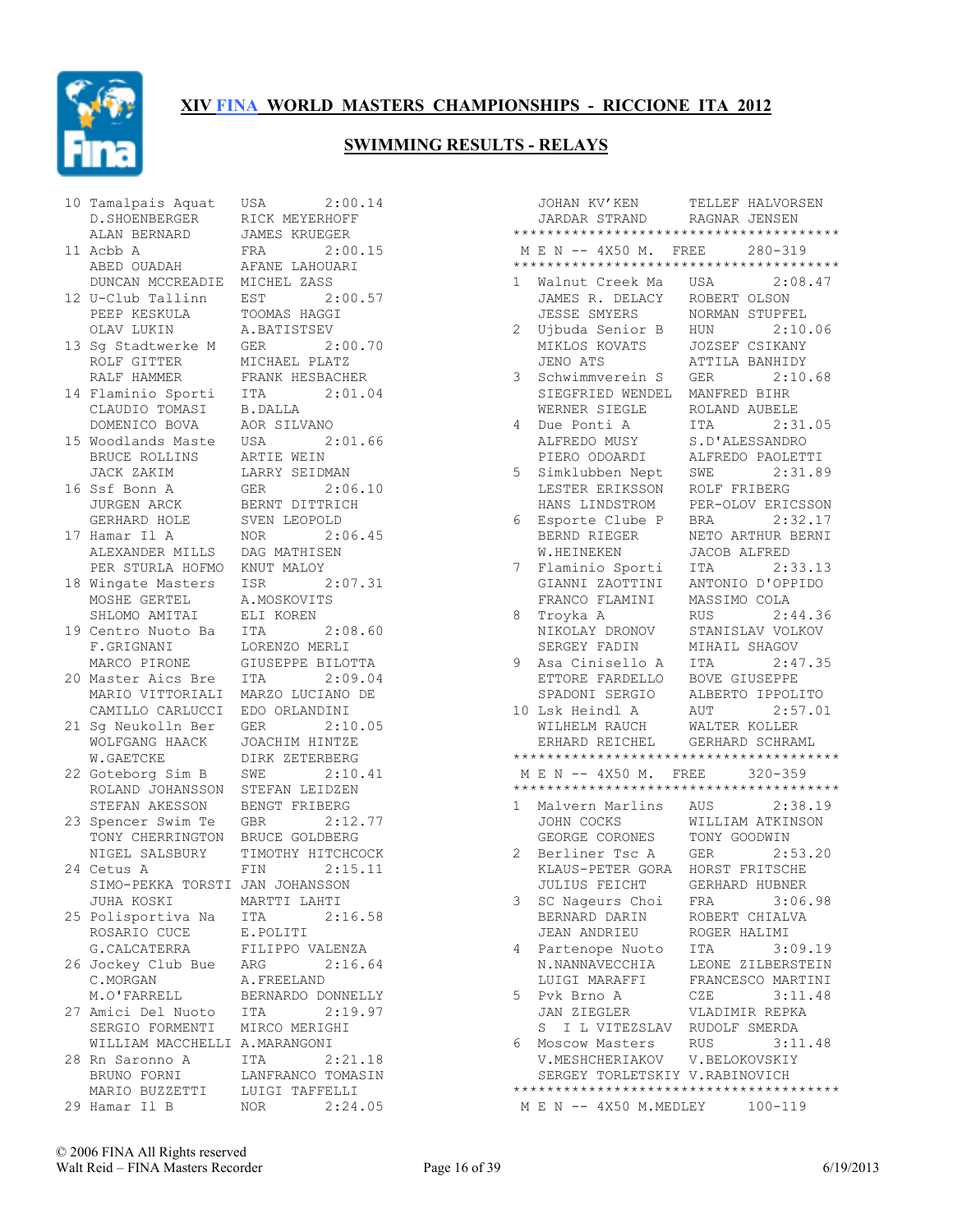

| 1  | Master Aics Bre<br>N.DELL'ANDREA  | ITA<br>1:48.56<br>MAURO ZANETTI |
|----|-----------------------------------|---------------------------------|
|    | ENTONI CANTELLO                   | MARCO CARBONINI                 |
| 2  | Gremio Nautico                    | BRA<br>1:48.64                  |
|    | THOMAS TEBBE                      | MARIANO SCALCO                  |
|    | THIAGO REZZO                      | SORGI KEN HAMADA                |
|    |                                   |                                 |
| 3  | Bsv Friesen 189                   | 1:49.20<br>GER                  |
|    | RALF WOLFER                       | THOMAS SCHUBERT                 |
|    | RENE JONAS                        | ANDRE MEISSNER                  |
| 4  | Rarinantes Legn                   | 1:49.60<br><b>ITA</b>           |
|    | MARCO VILLA                       | MICHELE FERRANTE                |
|    | GIACOMO BORRONI                   | ANTONIO PRIMERANO               |
| 5  | Troyka A                          | 1:50.01<br><b>RUS</b>           |
|    | ALEXEY GULAKOV                    | IVAN KOVALEV                    |
|    | PAVEL ARZHANOV                    | ANTON TIMOKHIN                  |
| 6  | Firenze Nuota M                   | 1:51.13<br><b>ITA</b>           |
|    | MARCO MACCIANTI                   | CLAUDIO FANTONI                 |
|    | DARIO MARINI                      | SIMONE PETRENI                  |
| 7  | Usm Malakoff A                    | 1:51.44<br>FRA                  |
|    | ALBAN MARTY                       | THIBAULT MARTIN                 |
|    | PIERRICK CASTEL                   | S.ABDOURAZAKOU                  |
| 8  | Rn Saronno A                      | ITA<br>1:51.92                  |
|    | ANTONIO D'ALESSIO MASSIMO BRIGO   |                                 |
|    | M.MATTACCHIONE                    | S.ABRESCIA                      |
| 9  | Pol Comunale Ri                   | ITA<br>1:52.82                  |
|    | DAVIDE BELIGOTTI                  | MARCELLO RIGHETTI               |
|    | FABIO AROMATICO                   | B.DEL                           |
| 10 | Team Marche Mas                   | 1:53.53<br>ITA                  |
|    | ANDREA CAVALLETTI                 | L.CAPOGROSSI                    |
|    | MICHELE BASTARI                   | GIACOMO MEDICI                  |
|    | 11 Caronno Pertuse                | <b>ITA</b><br>1:53.74           |
|    | ANGELO PELLEGATTA B.MONTINI       |                                 |
|    | DAVIDE CERIANI                    | MARCO LOCATELLI                 |
| 12 | Neptune Club De                   | 1:55.60<br>FRA                  |
|    | <b>JULIEN VALLI</b>               | ANDREJ RACZ                     |
|    | ROMUALD GUILBAUD                  | THIBAULT DREVET                 |
| 13 | Canottieri Bald                   | <b>ITA</b><br>1:55.77           |
|    | SIMONE SIVELLI                    | MATTEO SALOMONI                 |
|    | OTTONE FAVINI                     | PIETRO MONDINI                  |
|    | 14 Polisportiva Mi                | ITA<br>1:56.42                  |
|    | DARIO MONFRECOLA VALERIO GIPPETTO |                                 |
|    | VINCENZO RAIA                     | ALBERTO GANGE                   |
|    | 15 Aics Pavia Nuot ITA            | 1:57.13                         |
|    | S.SAPIENZA                        | SIMONE STANGALINO               |
|    | IGNAZIO SECCI                     | ANDREA GALLUZZO                 |
|    | 16 Nuoto Master Ve                | ITA<br>1:57.35                  |
|    | ALBERTO VACCINA                   | MARCO TURINA                    |
|    | KLAUS HUEZ                        | EDOARDO MENINI                  |
|    | 17 Polisportiva Sa                | 1:57.51<br>ITA                  |
|    | F. SAPIENZA                       | A.LIONETTI                      |
|    | I.RICCARDI                        | ANDREA TRAMELLI                 |
|    | 18 Eqypt Masters A                | 1:57.92<br>EGY                  |
|    | AYMAN HAGGAG                      | MOUHAMED MOUSSA                 |
|    | HASSAN EL-KORDY                   | HUSSEIN HUSSEIN                 |
|    | 19 Nuotatori Milan                | <b>ITA</b><br>1:58.01           |
|    | BERETTA ALBERTO                   | MATTEO DALCERRI                 |
|    | MARCO MARZULLO                    | GABRIO MANNUCCI                 |

|    | 20 Nuotatori Moden ITA<br>NICOLA MARTINELLI ANDREA BIOLCHINI | 1:58.85               |
|----|--------------------------------------------------------------|-----------------------|
|    | ALBERTO TORO                                                 | IVANO BARONI          |
|    | 21 Gp Nuoto Mira A                                           | ITA<br>2:00.00        |
|    | MARCO SCHILIR?                                               | ANDREA ROSSO          |
|    | NICOLA CANTON                                                | LUCA MARIGO           |
| 22 | Nat2S A                                                      | 2:01.14<br>FRA        |
|    | CHRISTOPHE MERMET                                            | THOMAS BARRAL         |
|    | MAURICE PREZIOSA                                             | ABAD CHRISTOPHE       |
|    | 23 Estrelas Sao Jo                                           | POR 2:01.26           |
|    | JOAO CARDOSO                                                 | JOAO MARQUES          |
|    | PEDRO PACHECO                                                | ALEXANDRE MENDES      |
|    | 24 Caledonia Maste                                           | GBR 2:01.70           |
|    | ANDREW HUTCHINSON                                            | ALEXANDER PITCHER     |
|    | DAVID TAYLOR                                                 | CHRIS GRABHAM         |
| 25 | Sport Village 2                                              | ITA<br>2:01.96        |
|    | F.DE SILVESTRIS                                              | IVAN MERLI            |
|    | LUCA LATINI                                                  | DAVIDE TAURINO        |
|    | 26 Aquatic Sport C                                           | FRA<br>2:01.98        |
|    | ROMAIN LEBASTARD                                             | ROMAIN LEPAROUX       |
|    | SEBASTIEN DAVID                                              | A.SOCHACKI            |
|    | 27 Rarinantes Legn                                           | ITA<br>2:02.85        |
|    | A. GARDINALE                                                 | MATTEO OTTOBONI       |
|    | MARCO BOZZATO                                                | MARCO MILANESI        |
|    | 28 Gs Samb 87 A                                              | ITA<br>2:02.89        |
|    | MAURO BOCHICCHIO                                             | MATTEO ILLUMINATI     |
|    | DENIS CORI                                                   | CRISTIANO GIOBBI      |
|    | 29 Nuotatori Canav                                           | 2:02.96<br>ITA        |
|    | ROS LUCA MOTTO                                               | ARMANDO OTTENGA       |
|    | STEFANO PARDI                                                | E.DELL'AMICO          |
|    | 30 Zerouno A                                                 | <b>ITA</b><br>2:03.51 |
|    | L.GIOVANNINI                                                 | MAURIZIO INDACO       |
|    | CHRISTIAN ALBANO                                             | A.ASTOLFI             |
|    | 31 Cn Beaune A                                               | 2:06.35<br>FRA        |
|    | SILES ROMAIN                                                 | GOLLOTTE GEOFFREY     |
|    | D. SEBASTIEN                                                 | FOUILLIT ROMAIN       |
| 32 | Sporting Club T                                              | ITA<br>2:06.56        |
|    | DANIELE DEZI                                                 | A. EVANGELISTA        |
|    | -<br>EUGENIO D'URSI                                          | STEFANO TALONI        |
|    | 33 Club Nautique F                                           | FRA<br>2:08.06        |
|    | NIVET GUILLAUME NIVET AURELIEN                               |                       |
|    | METAY GAEL                                                   | NICOLAS TURPEAU       |
|    |                                                              |                       |
|    | M E N -- 4X50 M.MEDLEY 120-159                               |                       |
|    |                                                              |                       |
|    | 1  Katran A                                                  | UKR<br>1:44.73        |
|    | S. VYACHESLAV                                                | O.DZHABURIYA          |
|    | BREUS SERGEY                                                 | OLEG LISOGOR          |
| 2  | Milano Nuoto Ma                                              | 1:48.61<br>ITA        |
|    | MICHELE RATTI                                                | M.CIANCETTI           |
|    | F.PICIOCCHI                                                  | STEFANO DRAGO         |
|    |                                                              | CZE                   |
| 3  | Swimmpower Prag<br>LUKA? HARNOL                              | 1:49.80               |
|    | PETR GREGOR                                                  | DANIEL VAISOCHER      |
|    |                                                              | PETR POKORNY<br>ITA   |
| 4  | Nottoli Nuoto A                                              | 1:51.19               |
|    | ALEX ARTICO                                                  | S.PIANCA              |
|    | HRISTO TODOROV<br>Clubul Sportiv                             | ZAN GIACOMO DE        |
| 5  |                                                              | 1:51.59<br>ROU        |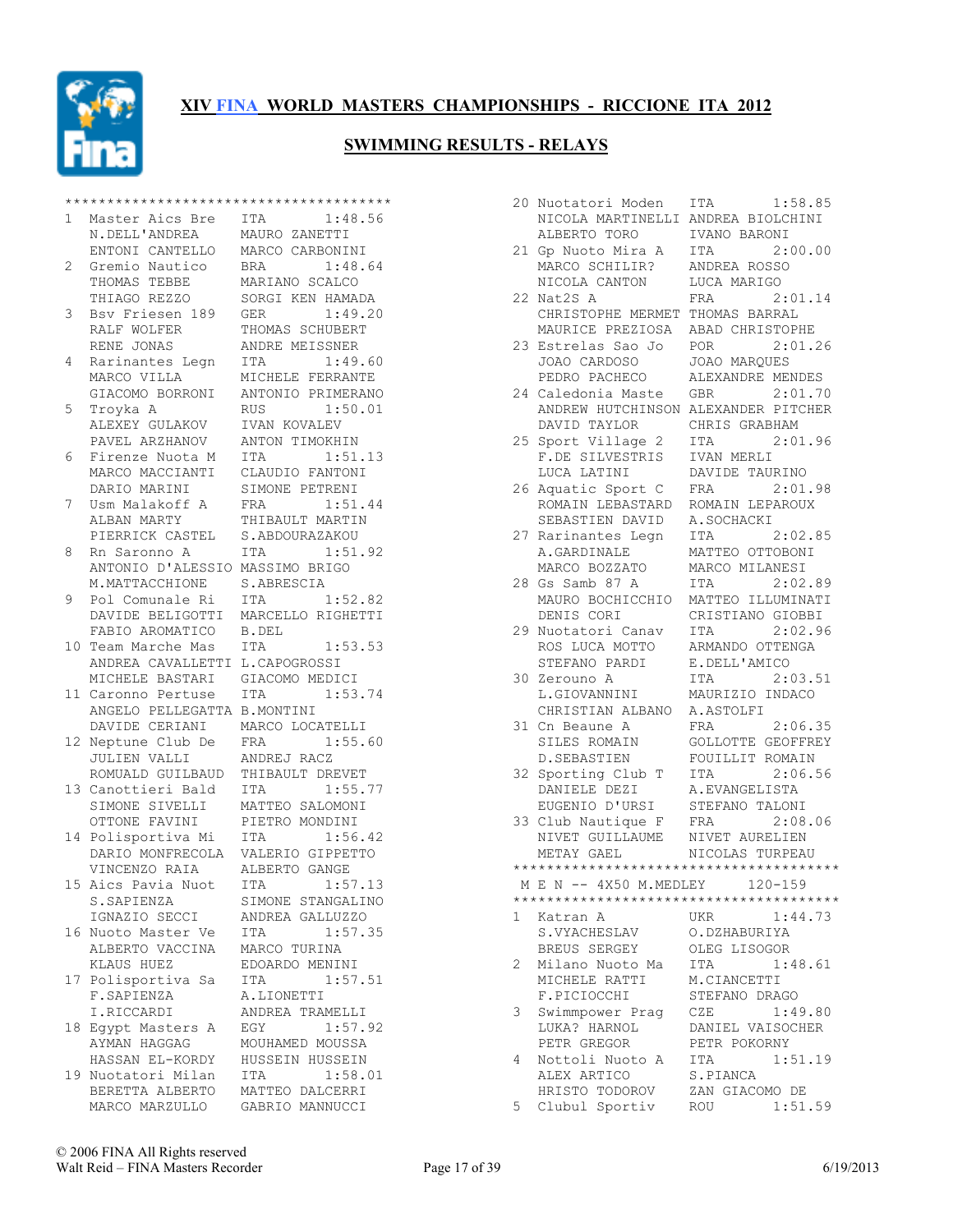

|   | I.RAZVAN                           | TUDOR IGNAT                         |
|---|------------------------------------|-------------------------------------|
|   | ANDREI COLTA                       | ANDREI CULEA                        |
| 6 | Rari Nantes Apr                    | ITA<br>1:52.35                      |
|   | MIRKO BEGHIN                       | MARCO PRIORI                        |
|   | MARCO LABATE                       | DIEGO GIORGINI                      |
| 7 | Derthona Nuoto                     | 1:52.46<br>ITA                      |
|   | ALESSANDRO FOGLIO SIMONE BATTISTON |                                     |
|   | D. KORMENDI                        | MICHELE GALVAGNO                    |
|   |                                    | <b>ITA</b>                          |
| 8 | Sporting Club T<br>M.OUAGLIANI     | 1:53.44<br>DINO BRACALENTE          |
|   |                                    |                                     |
|   | ANDREA BARISIELLO A.RUGGERI        |                                     |
| 9 | Gamla Polare A                     | 1:54.57<br>FIN                      |
|   | MIKA VARIS                         | ANSSI WASENIUS                      |
|   | SAMPO SISSALA                      | JYRI PENTTINEN                      |
|   | 10 Master Valencia                 | VEN<br>1:54.63                      |
|   | JOSE WEVER                         | HUGO HIDALGO                        |
|   | J.SIFONTES                         | FRANCISCO PAEZ                      |
|   | 11 Sqs Hamburg A                   | 1:55.30<br>GER                      |
|   | MARTIN ZOLLNER                     | FRANK RAUCHFUSS                     |
|   | ERWIN KEPLER                       | VOLKER WINDECK                      |
|   | 12 Circolo Canotti                 | 1:56.61<br>ITA                      |
|   | GIAN LUCA SONDALI                  | BOBBIO MARCO                        |
|   | E.MASSIMILIANO                     | DARIO ROMANO                        |
|   | 13 Bsv Medizin Mar                 | 1:56.78<br>GER                      |
|   | FLORIAN KUHNT                      | ALEXANDER HAENSEL                   |
|   | DAVID WOHLFARTH                    | KEVIN WEDEKIND                      |
|   | 14 Aquatic Team Ra                 | 1:56.81<br>ITA                      |
|   | RICCARDO GHETTI                    | MARTINO MARCO DI                    |
|   |                                    | CRISTIANO BALDINI FRANCESCO MAGRINI |
|   | 15 Rarinantes Legn                 | ITA<br>1:57.04                      |
|   | DAVIDE CREPALDI                    | MARCO MENGOTTO                      |
|   | D.BERTOLAZZI                       | FRANCO TOSI                         |
|   | 16 Us Villejuif Na                 | 1:57.11<br>FRA                      |
|   | DEROZIER ALBAN                     | DUTHOY BORIS                        |
|   | FOGLIA MATTHIEU                    | FRANCK CHAUVIN                      |
|   | 17 Lib Thyrus - Te                 | ITA<br>1:57.30                      |
|   | LUCA SANTINI                       | STEFANO BETTI                       |
|   | J.MENGHINELLI                      | ANGELI MARCO                        |
|   | 18 Team Insubrika                  | 1:57.35<br>ITA                      |
|   | DIEGO DELL'ORTO                    | UMBERTO RAMELLI                     |
|   | LUCA MAZZA                         | SIMONE CORONIN                      |
|   | 19 Centro Nuoto Ba                 | 1:57.42<br>ITA                      |
|   | NICOLA FIORUCCI                    | LORENZO REAMI                       |
|   | BERNARDO SALA                      | RICCARDO MENECALI                   |
|   | 20 Firenze Nuota M                 | ITA<br>1:57.52                      |
|   | JACOPO VANNUCCI                    | NICOLA TACCONI                      |
|   | LORENZO MINIATI                    | SANTINI DANIEL                      |
|   | 21 Pol Comunale Ri                 | 1:58.32<br>ITA                      |
|   | P.ROSSI                            | LORIS TALACCI                       |
|   | ALESSIO SPELONCHI MIRCO PICCARI    |                                     |
|   | 22 Nuoto Uisp 2003                 | ITA<br>1:58.47                      |
|   | TORTO ANDREA DEL                   | ARMANDO GIURANNA                    |
|   | ANDREA MORETTI                     | J.SOLFANELLI                        |
|   | 23 Gestisport Coop                 | ITA 1:59.02                         |
|   | ROSSELLI DAVIDE                    | A.LOMBARDI                          |
|   | A.RINALDO                          | MARCO BRAMATI                       |
|   | 24 Sg Glems A                      | GER<br>2:00.69                      |
|   | KAI BASSLER                        | MARTIN HERRMANN                     |

|    | HENNING HAYN                                    | THOMAS HOPPNER                    |
|----|-------------------------------------------------|-----------------------------------|
|    | 25 Fanatik Team Fo                              | 2:00.71<br>ITA                    |
|    | MARCO BANDINI                                   | MASSIMO MAMBELLI                  |
|    | FEDERICO ZANIBONI                               | MIRKO CINELLI                     |
|    | 26 Dimensione Pont                              | 2:00.77<br>ITA                    |
|    | ENRICO CAPITANI                                 | DAMIANO BOLOGNESI                 |
|    | FABIO CARBONARI                                 | EMILIANO BACHI                    |
|    | 27 Pool Nuoto Samb                              | 2:01.17<br>ITA                    |
|    | M.MIOZZA                                        | BENEDETTI ANDREA                  |
|    | GEROLAMO COSTANZA                               | STEFANO CASCIO                    |
| 28 | G.S. Vigili Del                                 | <b>ITA</b><br>2:01.23             |
|    | ANDREA VESNAVER                                 | MARCO URBANI                      |
|    | M.RITOSSA                                       | MARCO SUTTER                      |
| 29 | Sqs Hamburg B                                   | GER<br>2:01.37                    |
|    | SELCUK ALTINOLUK                                | MANUEL SIEGERT                    |
|    | TORBEN PEKELER                                  | CHRISTOPHER MENK                  |
| 30 | Clorolesi Trevi                                 | ITA 2:01.64                       |
|    |                                                 |                                   |
|    | MARCO PONTOGLIO                                 | COLA FEDERICO DI                  |
|    | CRISTIAN GATTI                                  | CORRADO PASSONI                   |
|    | 31 Rn Saronno A                                 | ITA<br>2:01.86                    |
|    | M.BERNASCONI                                    | GABRIELE COLOMBO                  |
|    | FEDERICO URBAN                                  | LUCA LOSITO                       |
| 32 | Citta' Sport Vi                                 | ITA<br>2:01.97                    |
|    | MARCO BATTISTINI                                | ROBERTO ROSSETTO                  |
|    | CORTIVO MARCO DAL                               | ALBERTO RIGONI                    |
|    | 33 Team Marche Mas                              | ITA<br>2:02.16                    |
|    | MICHELE LUCONI                                  | A. PETTINARI                      |
|    | LORENZO MATTIONI                                | DAVIDE SARTINI                    |
|    | 34 Cs Tribeach Bra                              | 2:02.61<br>ROU                    |
|    | MIRCEA COLTOI                                   | G.IONESCU                         |
|    | DANIEL COMIZA                                   |                                   |
|    |                                                 | <b>JOSEF KREITER</b>              |
|    | 35 Marcq Natation                               | 2:02.74<br>FRA                    |
|    | DISLAIRE REMI                                   | DAMIEN LHERMET                    |
|    | ALAIN GOLL                                      | <b>JULIEN LAMY</b>                |
|    | 36 Ladies Recreati                              | HKG<br>2:03.92                    |
|    | MATTHIEU BARRY                                  | MARK CUMMINGS                     |
|    | BRIAN GOLDBERG                                  | RYAN CARPENTER                    |
|    | 37 Dds - Milano A                               | ITA<br>2:04.09                    |
|    | MAURIZIO GERLA                                  | LUIGI VACCARIELLO                 |
|    | MATTEO RUBINI                                   | ROBERTO STURARO                   |
|    | 38 Malaspina Sport                              | ITA 2:04.16                       |
|    | GIORGIO TORRESANI ROLANDO PRADA                 |                                   |
|    | DANIELE CANOSSA                                 | MICHELE ALIVERTI                  |
|    | 39 Fcn A                                        | GER 2:04.59                       |
|    | M.PFALLER                                       | RALPH SCHILLING                   |
|    | MARKUS LETTERER                                 | CHRISTIAN WETZEL                  |
|    | 40 Caronno Pertuse                              | ITA<br>2:04.90                    |
|    | PAOLO MERCANDALLI GIOVANNI BRUTTI               |                                   |
|    | MATTIA FRIDEGOTTO LUCA MORGESE                  |                                   |
|    | 41 Nuoto Club Sere                              | ITA<br>2:05.00                    |
|    | PIETRO SCRAMUZZA                                | A. SANTAMBROGIO                   |
|    | ANDREA BARTESAGHI ANDREA BRAMBILLA              |                                   |
|    | 42 Sport Managemen                              | ITA<br>2:05.30                    |
|    | MARCO POLTRONIERI MICHELE NEGRI                 |                                   |
|    |                                                 | ROBERTO BRUNORI ALESSIO BELLUNATO |
|    | 43 Polisportiva Sc ITA                          | 2:05.34                           |
|    | MORRIS FAVARO<br>ALBERTO VIANELLO M.MICHIELETTO | STEFANO BARBIERI                  |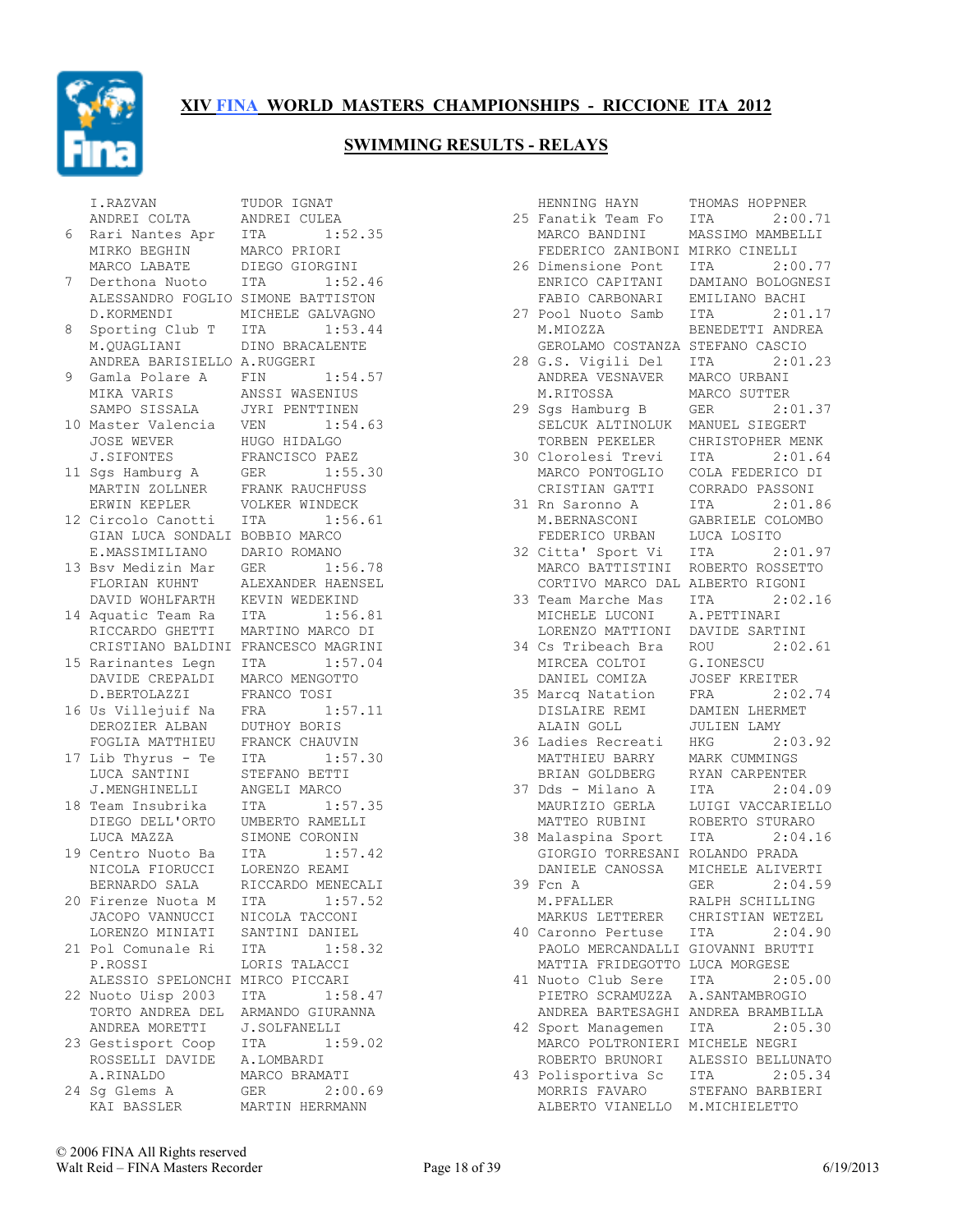

| 44 | Amatori Nuoto<br>ANDREA GIANNONI<br>MARCO BRACALENTE | 2:05.94<br>ITA<br>STEFANO CANDIDONI<br>ROBERTO FABBRI       |
|----|------------------------------------------------------|-------------------------------------------------------------|
| 45 | Troyka A<br>EVGENY ESKIN<br>ROMAN SUKHOV             | <b>RUS</b><br>2:06.65<br>MAXIM NIKULIN<br>ANTON DENSHCHIKOV |
| 46 | 2Mila A<br>LUCA PIOVAN                               | <b>ITA</b><br>2:06.75<br>V.RAITERI                          |
|    | MASSIMO GAUDIANO                                     | GIULIO DAVICO                                               |
|    | 47 Vela Nuoto Anco                                   | 2:08.73<br>ITA                                              |
|    | DEVIS MUSCOLONI<br>FABIO ZINNI                       | DANIELE SPINA<br>LUIGI NATALONI                             |
| 48 | La Wellness A                                        | ITA<br>2:08.80                                              |
|    | V. SANTAGATI<br>S.HERRERA                            | GIAN MICHELE LAI<br>SALVATORE VADACCA                       |
| 49 | San Marino Mast                                      | 2:10.04<br>SMR                                              |
|    | SANDRO SERRA                                         | MARIO TONTI                                                 |
|    | M.ROSSINI                                            | MARCO LAZZARI                                               |
| 50 | Ice Club Como A                                      | ITA<br>2:10.34                                              |
|    | MARCO PASOUALIN<br>DARIO PESCINI                     | NICOLA TETTAMANTI<br>DANIELE MORGANTI                       |
| 51 | Asptt Poitiers                                       | 2:10.68<br>FRA                                              |
|    | DANIEL SILVA                                         | BORIS THEVENET                                              |
|    | MORGAN ROCHAIS                                       | VINCENT ROYET                                               |
| 52 | Ssg Saar Max Ri                                      | 2:10.71<br>GER                                              |
|    | DIETER HACK                                          | ARTUR KREIN                                                 |
| 53 | DIRK DILLENKOFER<br>Mozzate Sport A                  | <b>BJORN LEIDINGER</b><br>ITA<br>2:10.92                    |
|    | R.MONTALBETTI                                        | GIORGIO PIGOZZO                                             |
|    | M.GUFFANTI                                           | C.ORESTE                                                    |
|    | 54 Foltzer Ssd A                                     | ITA<br>2:11.37                                              |
|    | MIRKO RIZZI                                          | FABRIZIO COGORNO                                            |
| 55 | G. CASAGRANDE<br>El Milenio A                        | VITTORIO GALLO<br>2:11.71<br><b>CRC</b>                     |
|    | JONATHAN MAURI                                       | MARCO ALVARADO                                              |
|    | DAVID ULLOA                                          | EDUARDO MORA                                                |
| 56 | 1.Sc 1913 Schwe                                      | GER<br>2:12.40                                              |
|    | CHRISTIAN SPATH                                      | BRUYN RALF DE                                               |
| 57 | M. SCHELLENBERGER<br>Pool Nuoto Samb                 | ALEXANDER KNAUS<br>2:15.28<br>ITA                           |
|    | SCARPA GAETANO                                       | FAUSTO POMPILI                                              |
|    | GIANLUCA MORETTI                                     | MARCO FORTI                                                 |
| 58 | Bergamo Swim Te                                      | ITA<br>2:18.33                                              |
|    | CRISTIAN CISANA                                      | C.IANNITELLI                                                |
|    | STEPHANE BORDEL<br>59 Swimming Club A                | E.ANDREOTTI<br>2:18.94                                      |
|    | ANDREA FAVORINO                                      | ITA<br>MATTEO RAITERI                                       |
|    | MASSIMO GORRINI                                      | PIERCARLO BOGETTI                                           |
|    | 60 Polisportiva Ro                                   | ITA<br>2:19.74                                              |
|    | LUCA LUCARELLI                                       | A.RAMPELLO                                                  |
|    | A.RAIMONDI                                           | LUCA VITROTTI                                               |
| 61 | Tsv Neuburg A<br>MARIO GROSSHEIM                     | GER<br>2:19.93<br>CHRISTIAN REBELE                          |
|    | RENE REBELE                                          | SVEN EILENBERGER                                            |
|    | 62 Nuoto Belluno A                                   | ITA<br>2:21.53                                              |
|    | ALESSANDRO KIRNER MATTEO ROSSIGNOLI                  |                                                             |
|    | M.BRUNI                                              | MARTIN ORAZIO DE                                            |
|    | 63 C.N. Uisp Bolog                                   | ITA<br>2:21.95                                              |

|                | GIULIO NERI                                                  | LEO LORENZO DE                                                      |
|----------------|--------------------------------------------------------------|---------------------------------------------------------------------|
|                | SIMONE BOTTONI                                               | FABRIZIO LOVISON                                                    |
| 64             | Jolly Sp.G Cent                                              | <b>ITA</b><br>2:25.11                                               |
|                | LUCA SERAFINI                                                | DOMENICO SERAFINI                                                   |
|                | DANIELE CARLETTI LIMA ALESSANDRO                             |                                                                     |
|                | 65 Klab Nuoto Mast ITA 2:44<br>ANDREA LENUZZA SEPIO DIEGO DI | 2:44.61                                                             |
|                |                                                              |                                                                     |
|                | G.COLOMBARI                                                  | M.CONDORELLI                                                        |
|                |                                                              |                                                                     |
|                | M E N -- 4X50 M.MEDLEY 160-199                               |                                                                     |
|                |                                                              |                                                                     |
|                | 1 Poseidon A                                                 | RUS 1:48.58                                                         |
|                |                                                              | VLADIMIR PREDKIN VYSOTSKIY ANATOLY<br>VLADISLAV BRAGIN ANTON ZAYKOV |
|                |                                                              |                                                                     |
| $\mathbf{2}^-$ | No Stars A                                                   | 1:50.01<br><b>UKR</b>                                               |
|                | VIKTOR AREFYEV                                               | IGOR MEDVEDIEV                                                      |
|                | STANISLAV KROT                                               | DMITRO SHEREMET                                                     |
| 3              | Post Sv Leipzig                                              | GER<br>1:51.48                                                      |
|                | GREGOR SPENGLER                                              | <b>JENS LUTSCHIN</b>                                                |
|                | <b>GUSKE SVEN</b>                                            | <b>JORG FARBER</b>                                                  |
| 4              | Rari Nantes Apr                                              | 1:52.24<br>ITA                                                      |
|                | GIANLUCA LAPUCCI                                             | CLAUDIO FEDERICI                                                    |
|                | RAFFAELLO CLAVARI                                            | A. SALVATORI                                                        |
| 5              | Acbb A                                                       | FRA<br>1:53.05                                                      |
|                | NICOLAS HEZARD                                               | FAYOLLE OLIVIER                                                     |
|                | LAURENT NEUVILLE                                             | DAMIEN CUCUMEL                                                      |
| 6              | Canottieri Bald                                              | ITA 1:53.82                                                         |
|                | A.CORSINI                                                    | ALESSANDRO VISINI                                                   |
|                | L.MICHELOTTI                                                 | STEFANO FEDELI                                                      |
| 7              | Donau-Wien A                                                 | AUT<br>1:55.72                                                      |
|                | WOLFGANG RABER                                               | GERHARD PROHASKA                                                    |
|                | D. STOCKINGER                                                | DMITRY KHALIN                                                       |
| 8              | Sprut A                                                      | RUS<br>1:56.43                                                      |
|                | ANDREY BASHMAKOV                                             | YURY NENISHIN                                                       |
|                | ALEXEY SHIBAEV                                               | EVGENY POTEMKIN                                                     |
| 9              | Malaspina Sport                                              | 1:57.13<br>ITA                                                      |
|                | A.BONARDI                                                    | ANDREA AGOSTINONE                                                   |
|                | METELLO SAVINO                                               | P.BELFIORI                                                          |
|                | 10 Asa Cinisello A                                           | ITA 1:57.73                                                         |
|                | STEFANO BERTATTI                                             | FABIO CRIPPA                                                        |
|                | TOJA ANDREA                                                  | <b>JURI GHILARDI</b>                                                |
| 11             | Idel A                                                       | 1:57.77<br><b>RUS</b>                                               |
|                | IGOR SOSNOVSKIY                                              | MIKHAIL LOGINOV                                                     |
|                | V.VAVILOV                                                    | ERIK AKCHURIN                                                       |
|                | 12 Aktivcek A                                                | 1:58.44<br>SLO                                                      |
|                | BORUT DEZMAN                                                 | DUSAN KRAVOS                                                        |
|                | ANDREJ PIRC                                                  | BORIS NOVAK                                                         |
|                | 13 Rn Saronno A                                              | ITA<br>1:58.46                                                      |
|                | DANIELE BUZZETTI ENNIO FRANCO                                |                                                                     |
|                | LEONARDO SANESI                                              | STEFANO BORGHI                                                      |
|                | 14 Nuotatori Milan                                           | ITA<br>1:59.03                                                      |
|                | TRIPPODO ANTONINO ANDREA RADIVO                              |                                                                     |
|                | LUCA MONOLO                                                  | FABIO MORONI                                                        |
|                | 15 Swiss Alumni Sw SUI                                       | 1:59.25                                                             |
|                | DANIEL FISCHER MARCO PILLOUD                                 |                                                                     |
|                | MARTIN GRAPENTIN ALEXIS BOEGLI<br>Derthona Nuoto ITA 1:59    |                                                                     |
|                | 16 Derthona Nuoto                                            | 1:59.55                                                             |
|                | EMILIANO ASSANDRI E.GALLAZZI                                 |                                                                     |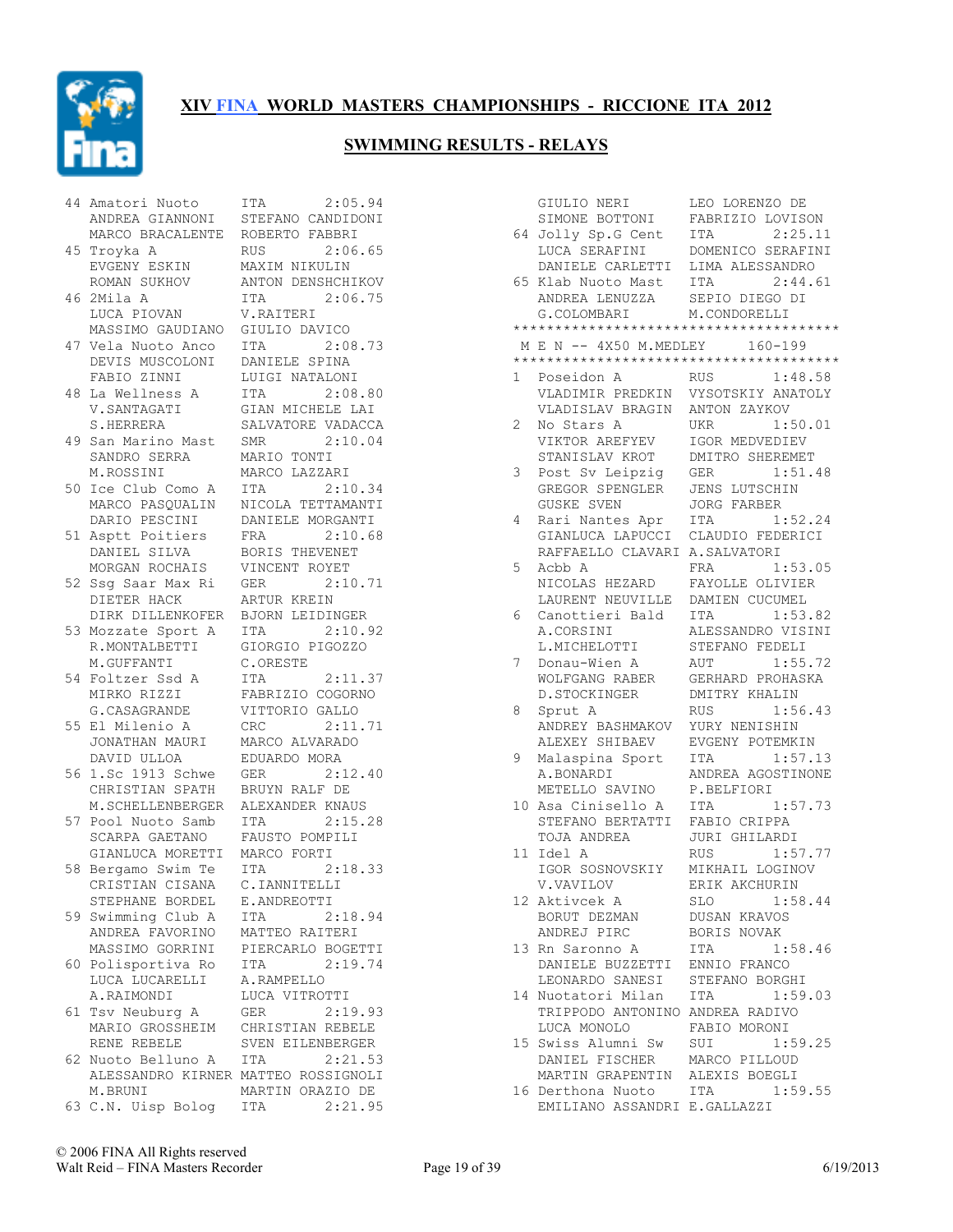

#### **SWIMMING RESULTS - RELAYS**

|    |                                     | PAOLO GERBI           |
|----|-------------------------------------|-----------------------|
|    | ANDREA COSTA                        | 1:59.75               |
|    | 17 Centro Nuoto Ba                  | ITA                   |
|    | VITTORIO MARIANI                    | DAVIDE ALBRIGO        |
|    | STEFANO VENANZI                     | LUCA LISTANTI         |
|    | 18 C.N. Uisp Bolog                  | ITA<br>2:00.03        |
|    | ANDREA BORSARI                      | A. PARMEGGIANI        |
|    | C.LAMBERTINI                        | SIMONE PALLOTTI       |
|    | 19 Benfica Pallanu                  | ITA<br>2:00.45        |
|    | NICOLA MARRATI                      | GIUSTO NICOLA DI      |
|    | DIMITRI RICCI                       | MIRCO RICCI           |
|    | 20 Sg Stadtwerke M                  | 2:00.71<br>GER        |
|    | ANDOR EGGERS                        | ANDRE WRASSE          |
|    | DANIEL OSSMANN                      | RALF HAMMER           |
|    | 21 Sq Elbe A                        | 2:00.71<br>GER        |
|    | MATTHIAS WENDT                      | T.LAGERPUSCH          |
|    | INGO BENNEWEG                       | KAI OLAF ZARP         |
|    | 22 Waterpolopalerm                  | ITA<br>2:00.96        |
|    | SLAVKO PAMUCINA                     | VINCENZO AMOROSO      |
|    | ABBATE RICCARDO                     | LUCA ROBERTO DE       |
|    | 23 Rakhat-Fitness                   | KAZ<br>2:01.10        |
|    | OLEG BORISSENKO                     | A. TROTSENKO          |
|    | ALEXANDR ROMANOV                    | YURY SHUMAKOV         |
|    | 24 Ladies Recreati                  | HKG<br>2:01.35        |
|    | TIMOTHY WANG                        | GERARD OROURKE        |
|    | ERIC JOHNSON                        | STEFAN RUST           |
|    |                                     | 2:01.47<br>GBR        |
|    | 25 Glasgow Nomads<br>ALAN MACINTYRE | STEPHEN HARRIS        |
|    | JAMES DONN                          | IAIN TEAZ             |
| 26 | Vela Nuoto Anco                     | 2:01.70<br>ITA        |
|    | PAOLO ROSSOLINI                     | ANDREA CONSOLANI      |
|    | ANDREA TALEVI                       | STEFANO LORETI        |
|    | 27 Master Aics Bre                  | ITA<br>2:02.59        |
|    | GRAZIANO IOTTI                      | DAVID GALAFASSI       |
|    | LUCA PASQUALI                       | DAVIDE MELLI          |
| 28 | Nuotatori Moden                     | <b>ITA</b><br>2:02.62 |
|    | CHRISTIAN TEBALDI                   | MASSIMO CONSOLI       |
|    | ALBERTO ROTA                        | ANDREA GIBELLINI      |
|    | 29 Rarinantes Legn                  | ITA<br>2:03.48        |
|    | A. VENEGONI                         | MATTEO MODUGNO        |
|    | A.BOMBARDIERI                       | A.CASOTTO             |
|    | 30 Tuusulan Uimase                  | 2:03.79<br>FIN        |
|    | VEIJO TOLONEN                       | EERIKKI RUTANEN       |
|    | JARKKO MYLLYMAKI                    | MIKA MELLER           |
|    | 31 Simklubben Nept                  | 2:03.85               |
|    |                                     | SWE                   |
|    | GORAN HOGLUND                       | HAKAN AGNELL          |
|    | ROLF GUSTAFSSON                     | ANDERS HAGLUND        |
|    | 32 Guildford City                   | 2:04.61<br>GBR        |
|    | JAMES MCCORMICK                     | STUART GALVIN         |
|    | MIKE HODGSON                        | LLOYD EDWARDS         |
|    | 33 Wahoo Masters S                  | 2:04.79<br>RSA        |
|    | SIMON THIRSK                        | C.VAN HEERDEN         |
|    | ANDRE STEYNBERG                     | NICK WINSTONE         |
|    | 34 Caledonia Maste                  | GBR<br>2:04.86        |
|    | CRAIG HOLMES                        | KEITH DUNNETT         |
|    | STUART MCPHERSON GARY HURR          |                       |
|    | 35 Forum Sport Cen                  | ITA<br>2:04.90        |
|    | CARLO FOSCHI                        | BELLIS ANDREA DE      |
|    | VITO STEFANO DE                     | LUCIANO SERAFINI      |

| ERBI             |
|------------------|
| 1:59.75          |
| <b>\LBRIGO</b>   |
| <b>STANTI</b>    |
| 2:00.03          |
| GIANI            |
| <b>PALLOTTI</b>  |
| 2:00.45          |
| NICOLA DI        |
| <b>ICCI</b>      |
| 2:00.71          |
| RASSE            |
| MER              |
| 2:00.71          |
|                  |
| PUSCH<br>F ZARP  |
|                  |
| 2:00.96          |
| ) AMOROSO        |
| BERTO DE         |
| 2:01.10          |
| 5NKO             |
| JMAKOV           |
| 2:01.35          |
| DROURKE          |
| RUST             |
| 2:01.47          |
| HARRIS           |
| λZ               |
| 2:01.70          |
| CONSOLANI        |
| LORETI           |
| 2:02.59          |
| <b>LAFASSI</b>   |
| 1ELLI            |
| 2:02.62          |
| CONSOLI          |
| <b>GIBELLINI</b> |
| 2:03.48          |
| <b>IODUGNO</b>   |
| ro.              |
| 2:03.79          |
| RUTANEN          |
| LLER             |
| 2:03.85          |
| GNELL            |
| HAGLUND          |
| 2:04.61          |
| GALVIN           |
| <b>OWARDS</b>    |
| 2:04.79          |
| EERDEN           |
| <b>STONE</b>     |
| 2:04.86          |
| JNNETT           |
| ₹R               |
| 2:04.90          |
| ANDREA DE        |
| SERAFINI         |

|    | 36 Masters Sorland  | 2:05.19<br>NOR        |
|----|---------------------|-----------------------|
|    | JOHN HEDDELAND      | JOHN BJORNESTAD       |
|    | K.LUNDEMOEN         | BJORN BERTHELSEN      |
|    | 37 Swimming Club A  | 2:05.21<br>ITA        |
|    | G.ANTONIO           | DAVIDE BONADEO        |
|    | A. BATTISTELLO      | C.BRISONE             |
|    | 38 Sc Winterthur A  | 2:05.25<br>SUI        |
|    | PETER MUELLER       | THOMAS MULLER         |
|    | MARCEL SCHWARZ      | MARKUS ENZ            |
|    | 39 Nuoto Club Mila  | 2:05.34<br>ITA        |
|    | RAFFAELE NOTTE      | MARCO PERNUMIAN       |
|    | FABIO OCCHIPINTI    | F.CAMERLENGO          |
|    | 40 Spencer Swim Te  | GBR 2:05.38           |
|    | MARK SALWAY         | ALAN PARKINS          |
|    | GAVIN BARLOW        | <b>B. PENNINGTON</b>  |
|    | 41 Lambertseter Sv  | NOR.<br>2:06.21       |
|    | GUSTAV HEIBERG      | B.OLSTAD              |
|    | O. KASPERSEN        | OYVIND THORSEN        |
|    | 42 Asa Cinisello B  | ITA<br>2:06.30        |
|    | MASSIMO CASSAGHI    | SOLE' ALESSANDRO      |
|    | ANDREA ALBERTI      | MARIO FASOLA          |
|    | 43 Leo Lagrange S.  | FRA<br>2:06.66        |
|    | ESSANAI MUSTAPHA    | BOROCCO THIERRY       |
|    | R.RODOLFO           | PARIS ANTHONY         |
| 44 | Cercle Nageurs      | 2:08.37<br>SUI        |
|    | VANNI VOGEL         | PREBEN WARGA          |
|    | P.DUMONT            | PHILIPPE MAYER        |
|    | 45 Bsc Robben A     | GER<br>2:08.53        |
|    | CHRISTIAN KAROLYI   | STEPHAN MEISSNER      |
|    | MARIO MAIWALD       | S.KRATZENSTEIN        |
|    | 46 Romford Town Sc  | 2:09.86<br>GBR        |
|    | KEITH ODDY          | GARY WRAIGHT          |
|    | MARK BILLYARD       | THOMAS ENRIGHT        |
|    | 47 Team Marche Mas  | 2:09.87<br>ITA        |
|    | R. SCORCELLETTI     | MICHELE TADDEI        |
|    | V. CECILIONI        | LUCA MENCARELLI       |
|    | 48 Csi Nuoto Ober   | 2:09.92<br>ITA        |
|    | I.ROSCA             | STEFANO ALLORO        |
|    | MARCO LIGABUE       | STEFANO BERTANI       |
|    | 49 Malmo Kappsimni  | SWE<br>2:10.20        |
|    | ROBERT EK           | <b>JULIUS KRATZER</b> |
|    | <b>GORAN HEDBYS</b> | HENRIK JANGVALL       |
|    | 50 The Ontario Mas  | CAN<br>2:10.68        |
|    | LJUBE GRAOVAC       | DENNIS CHRISTMAS      |
|    | ANDREI SEMENOV      | JAMIE SKUTOVICH       |
|    | 51 Milano Nuoto Ma  | <b>ITA</b><br>2:10.96 |
|    | FRANCO GUGLIELMI    | WALTER D'ANGELO       |
|    |                     |                       |

 $2:05.21$ DE BONADEO  $2:05.25$ AS MULLER  $2:05.34$ O PERNUMIAN MERLENGO PARKINS NNINGTON STAD ND THORSEN ALESSANDRO O FASOLA CCO THIERRY  $2:08.37$ EN WARGA IPPE MAYER HAN MEISSNER ATZENSTEIN WRAIGHT  $2:09.87$ ELE TADDEI MENCARELLI ANO ALLORO ANO BERTANI US KRATZER IK JANGVALL IS CHRISTMAS  $2:10.96$ ER D'ANGELO THOMAS AVONDO MAURIZIO MAURI 52 Ujs La Mulatier FRA 2:11.01 DANIEL MUNOZ THIERRY DEIANA T.VANTOUROUT LAURENT VENDAS 53 Dlf Livorno A ITA 2:11.30 SAINATI VALERIO D.ANDREA DANIELE MANNUCCI FILIPPO RINALDI 54 Sg Wuppertal A GER 2:11.32 HARALD BAYER FALK WITTKOPPER MICHAEL HANSTEIN THOMAS KROEGER 55 Asvo Sv Losenst AUT 2:11.38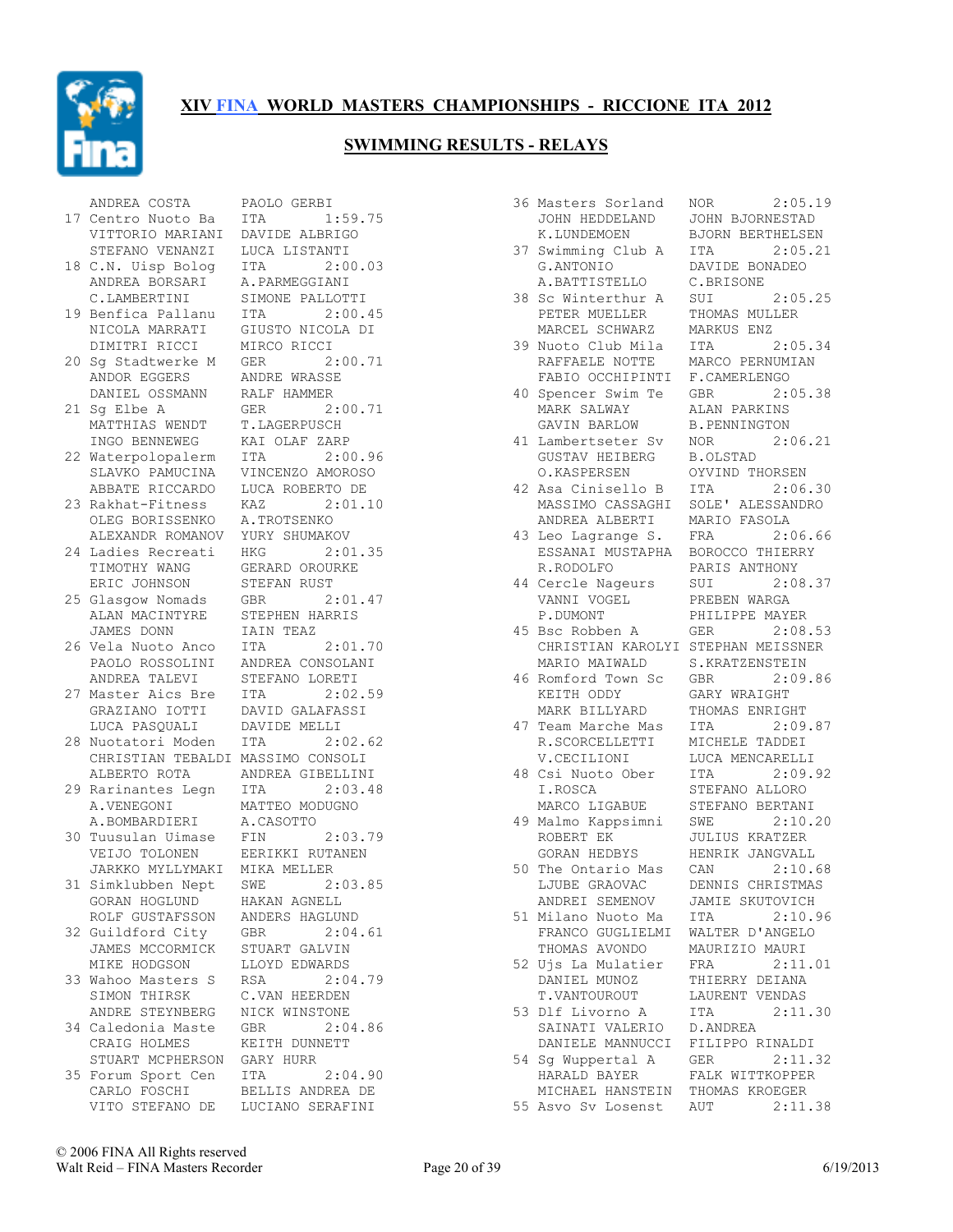

|    | WILHELM DAMHOFER                      | JOHANN STEINDLER                   |
|----|---------------------------------------|------------------------------------|
|    | WINFRIED BITTNER                      | FRANZ DAMHOFER                     |
| 56 | San Marino Mast                       | SMR<br>2:11.57                     |
|    | UMBERTO GALLONI FABIO MAURO PARI      |                                    |
|    | CRISTIANO GUERRA                      | GIANLUCA MARUCCI                   |
| 57 | Dauphins De Fir                       | FRA<br>2:13.07                     |
|    | PHILIPPE CALVO                        | SERGE VINCENT                      |
|    | T.ALVES                               | ERIC BAHON                         |
| 58 |                                       | ITA 2:13.17                        |
|    | Lib Thyrus - Te<br>ROBERTO GALLI      | ALESSIO LULLI                      |
|    | STEFANO PROIETTI                      | LUCA CAMPILI                       |
|    | 59 Klab Nuoto Mast                    |                                    |
|    | MATTEO MORELLI                        | ITA 2:13.48<br>B.DI SEPIO          |
|    | SIMONE CIULLI                         | ANDREA CAPALBO                     |
| 60 | Club Vitren De                        |                                    |
|    | GERARD WALTER                         | FRA<br>2:13.89<br>LAURENT CLAUSS   |
|    | FRANCK PALAS                          | DANY GARNIER                       |
|    |                                       |                                    |
|    | 61 Aquatic Team Ra ITA                | 2:14.40                            |
|    | MICHELE MINI<br>R.MENGARELLI          | MATTEO MORIGI<br>LUCA GIACOMELLI   |
|    | 62 Derthona Nuoto                     | ITA<br>2:14.66                     |
|    | STEFANO GUAGNINI                      | VINCENZO SARACINO                  |
|    | ALBERTO AFFRICANO A.SCATTINA          |                                    |
|    | 63 Amatori Nuoto                      | ITA<br>2:15.34                     |
|    | FRANCO CICOGNA                        | P.MARTINELLI                       |
|    | ANDREA GARGHELLA                      | SERGIO RAGNI                       |
|    | 64 Zero9 A                            | 2:16.93<br>ITA                     |
|    | R.LANG                                | LUCA FLAMINI                       |
|    | FEDERICO ANGELINI A.GALEAZZI          |                                    |
| 65 | Pool Nuoto Samb                       | <b>ITA</b><br>2:17.18              |
|    |                                       |                                    |
|    |                                       |                                    |
|    | GRAZIANO PICCIONI GIULIO CAPRETTI     |                                    |
|    | VINCENZO CINAGLIA MASSIMO MELLOZZI    |                                    |
| 66 | Sv Lohhof E.V.                        | 2:17.68<br>GER                     |
|    | LARS PLATH                            | GEORG WOLF                         |
|    | LARS HERBERT MACK DIETER SCHILDGEN    |                                    |
| 67 | Marcq Natation                        | FRA<br>2:17.72                     |
|    | FREDERIC JOUAS                        | J. FAIDHERBE                       |
|    | DANDOIS ANTOINE MOURMANS EDDY         | <b>ITA</b><br>2:17.91              |
|    | 68 Firenze Nuota M                    |                                    |
|    | MARCO PUCCI<br>E.PRATESI              | STEFANO LUPORINI<br>THOMAS COLELLA |
|    |                                       | ITA<br>2:18.36                     |
|    | 69 Rari Nantes Cam<br>MARCO BOZZO     | MARCO MAZZITELLI                   |
|    | FRITS DATEMA                          | E.LAGOMARSINO                      |
|    |                                       | 2:18.42<br>GER                     |
|    | 70 Dresdner Delphi<br>MICHAEL RICHTER | PETER BRAUNLICH                    |
|    | RENE NITZSCHMANN                      | PIERRE MEDLIN                      |
| 71 |                                       | ITA<br>2:19.16                     |
|    | Gestisport Coop<br>ANDREA ZAPPELLA    | E.SCIAMMARELLA                     |
|    | LUCA PREZIATI                         | L.COLAPINTO                        |
| 72 | Kungsbacka Sims                       | 2:19.61<br>SWE                     |
|    | LARS SANDBERG                         | LARS BACKLUND                      |
|    | HENRIK HOLMBERG                       | NICLAS RENMAN                      |
|    | 73 Team Insubrika                     | <b>ITA</b><br>2:19.84              |
|    | GUIDO CHIRIU                          | SERGIO CONTI                       |
|    | ALESSANDRO SANTI                      | ALESSIO BECCARI                    |
|    | 74 Pol Comunale Ri                    | ITA<br>2:20.01                     |

|           | GORDON MORGANTI                              | M.STRADA              |
|-----------|----------------------------------------------|-----------------------|
|           | 75 Delphin Ratinge                           | 2:22.98<br>GER        |
|           |                                              |                       |
|           | JOERG WERNER                                 | <b>UDO SOMMERFELD</b> |
|           | STEFAN BUSSMANN                              | JORG ENGEL            |
|           | 76 Pertuis Natatio                           | 2:23.06<br>FRA        |
|           | D.BRUNO                                      | YANN ALLANDIT         |
|           | THIEC YANN LE                                | OLIVIER TALON         |
|           | 77 Ladies Recreati                           | HKG 2:23.32           |
|           |                                              | JEFFREY HOFFMAN       |
|           | DOMINIC TSUI<br>CRAIG MILLAR<br>CRAIG MILLAR | ANDREW KEHOE          |
|           | 78 Snd Nuotatori T                           | ITA<br>2:23.91        |
|           | ROBERTO DANIELI                              | M. SCARTEZZINI        |
|           | GIORGIO PASSERINI NICOLA ZAMBON              |                       |
|           | 79 Pol Sangiuliane                           | ITA 2:24.20           |
|           |                                              |                       |
|           | GIUSEPPE ROTUNNO C.GIANLUCA                  |                       |
|           | MICHELE PASTORINO GERARDO MASIELLO           |                       |
|           | 80 Ladies Recreati                           | HKG<br>2:24.21        |
|           | ANTHONY DEVEREUX ALEXANDER CHEUNG            |                       |
|           | BRENDAN LEITCH<br>" ''-- "''llage            | E.MATTOLI             |
|           | 81 Helios Village                            | ITA<br>2:24.44        |
|           | GIANLUCA PAOLUCCI CORRADO GIORDANI           |                       |
|           | M.BUTTARONI                                  | PAOLO RICCI           |
|           | 82 El Milenio B                              | CRC<br>2:25.23        |
|           | MARCO BRENES                                 | ALAIN DUBOST          |
|           |                                              | JORGE CAMPOS          |
|           | ERIC ROBINSON<br>83 Nat2S A                  | FRA 2:25.44           |
|           | JOEL SAURIN                                  | ERIC SCHULD           |
|           |                                              |                       |
|           | FLAVIEN HIRIGOYEN V. FABRICE                 |                       |
|           | 84 Cs Tribeach Bra                           | ROU 2:26.18           |
|           | PAUL GABOR                                   | S.IULIU               |
|           | GABRIEL MITACHE                              | LIVIU ZARNOVEAN       |
|           | 85 Oeza A                                    | NED 2:27.74           |
|           | ERIC TIJMS                                   | V.GRACHT              |
|           | V.GRACHT                                     | SANDER WEERT          |
|           | 86 Jockey Club Bue                           | ARG<br>2:28.08        |
|           | PEBORGH JUAN VAN                             | A.ESPINA              |
|           | LORENZO MATIAS DE MARTIN HUERGO              |                       |
|           | 87 Dimensione Pont                           | ITA<br>2:32.89        |
|           | MARCO MONI                                   | NICOLA VESPI          |
|           | PATRICK BACCI                                | GIANLUCA BONINI       |
|           |                                              |                       |
|           | 88 Nuoto Master Te                           | ITA<br>2:36.34        |
|           | GUIDO STEFANO                                | GIORGIO VITO DI       |
|           | NITTI MICHELE                                | D.MAURIZIO            |
|           | 89 Centro Nuoto Mo                           | 2:43.42<br>ITA        |
|           | PAOLO NESI                                   | MARCO MORGANTINI      |
|           | DANILO NATALI                                |                       |
|           |                                              | ALESSIO PAOLESCHI     |
|           |                                              |                       |
|           | M E N -- 4X50 M.MEDLEY 200-239               |                       |
|           |                                              |                       |
| $1 \quad$ | Centro Nuoto Ba ITA                          | 1:57.72               |
|           |                                              |                       |
|           | FABIO SERVADIO                               | LORENZO MERLI         |
|           | ROLLI RICO                                   | G.GIGLIETTI           |
| 2         | Sq Wuppertal A                               | GER<br>1:58.48        |
|           | JOCHEN BRUHA                                 | CHRISTIAN POSWIAT     |
|           | PETER NOCKE                                  | ANDREAS PETERSEN      |
| 3         | Neva Stars A                                 | 2:00.23<br>RUS        |
|           | VASILY POPOV<br>KIRILL SHKLEYNIK K.BUBLIKOV  | V.ALEKSANDROV         |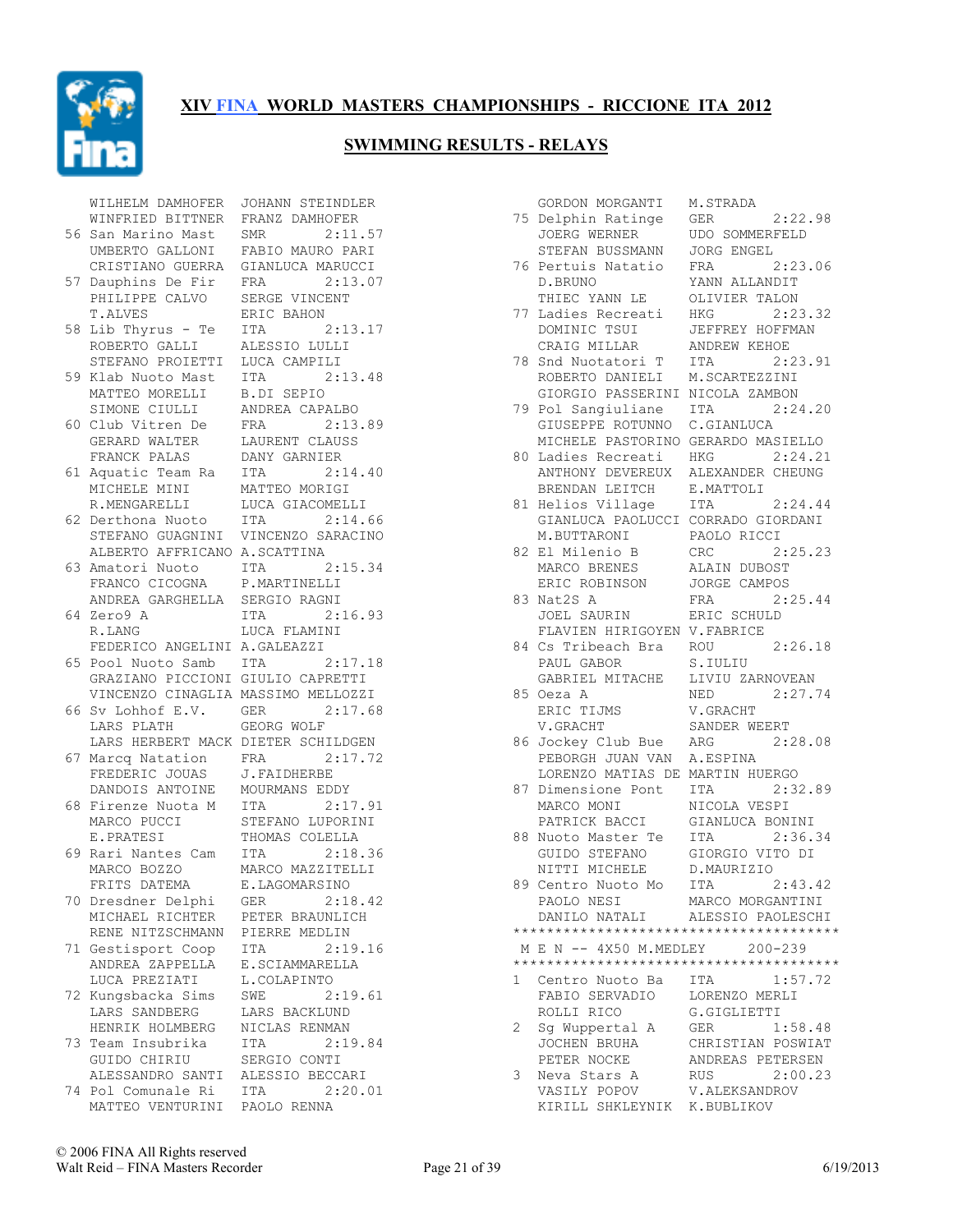

| 4  | Master Aics Bre                              | 2:00.64<br>ITA        |
|----|----------------------------------------------|-----------------------|
|    | DARIO BERTAZZOLI                             | FRANCO OLIVETTI       |
|    |                                              |                       |
|    | GABRIELE MAINI                               | ROBERTO OLIVETTI      |
| 5  | Waterpolopalerm                              | ITA<br>2:01.46        |
|    | DARIO ROSSELLI                               | FABRIZIO GRIFFO       |
|    |                                              | GUIDO MARINO          |
|    | M.CONTI                                      |                       |
| 6  | Nuoto Club Mila                              | ITA<br>2:02.26        |
|    | G.BERTOLI                                    | MASSIMO PERNUMIAN     |
|    | RONCO GIORGIO DI                             | R.FRANCESCHI          |
|    |                                              |                       |
| 7  | Bohemians Praha                              | 2:03.83<br>CZE        |
|    | DANIEL MACHEK                                | MICHAL BARES          |
|    | MICHAEL VOSTATEK                             | PETR RASOCHA          |
|    |                                              |                       |
| 8  | Club Natation S                              | 2:03.95<br><b>BEL</b> |
|    | JEAN-MARIE CADIAT OLIVIER DELFOSSE           |                       |
|    | OLIVIER BRESOUX                              | LIONEL GODEAUX        |
|    |                                              |                       |
| 9  | Ssg Saar Max Ri                              | 2:05.15<br>GER        |
|    | FRANK WEBER                                  | DIETMAR KLEE          |
|    | DENZER ERNST                                 | ROLF ARNOLD           |
|    |                                              |                       |
|    | 10 Lagardere Paris                           | 2:05.70<br>FRA        |
|    | LAFFICHE GILLES                              | C.STARZEC             |
|    | J.CABROL                                     | LUC LIEBEL            |
|    | Tavrida Masters                              | 2:06.72               |
| 11 |                                              | UKR                   |
|    | VALERIY KRISHTAL                             | ANDRIY BYELIK         |
|    | YURII KARANDASHEV SERHII OLEINIKOV           |                       |
|    | 12 Usm Malakoff A                            | FRA<br>2:08.62        |
|    |                                              |                       |
|    | ALAIN VANACKER                               | HERVE DURAND          |
|    | VINCENT LANSSENS                             | ALAIN SAURY           |
|    | 13 U-Club Tallinn                            | EST<br>2:09.50        |
|    |                                              |                       |
|    | ERKKI LOHMUS                                 | AKSEL LUIGE           |
|    | RAUL LAIDVEE                                 | PRIIT OTTI            |
|    | 14 Caledonia Maste                           | 2:10.93<br>GBR        |
|    | EDDIE RIACH                                  | BILL REID             |
|    |                                              |                       |
|    | PHIL SAWREY                                  | <b>JAMES BROMHAM</b>  |
|    | 15 Cetus A                                   | 2:11.95<br>FIN        |
|    | AHTI UUSIVUORI                               | JAN JOHANSSON         |
|    |                                              |                       |
|    | RISTO HOTULAINEN                             | TIMO TEPONOJA         |
|    | 16 Wingate Masters                           | 2:12.09<br>ISR        |
|    |                                              |                       |
|    |                                              |                       |
|    | R.TITINSHNIDER                               | A.MOSKOVITS           |
|    | ANDREY RASKATOV                              | SHLOMO AMITAI         |
|    | 17 Nsw Bushrangers                           | 2:12.18<br>AUS        |
|    | <b>BRAD CHERRIE</b>                          |                       |
|    |                                              | STUART ELLICOTT       |
|    | CRAIG MAGNUSSON                              | DARRIN JONES          |
|    | 18 Nac Masters A                             | 2:12.91<br>IRL        |
|    | BARRY MURPHY                                 | ANTHONY CRUISE        |
|    |                                              |                       |
|    | DAN GOLDEN                                   | DECLAN HARTE          |
|    | 19 Scpa Pardubice                            | CZE<br>2:13.05        |
|    | PETR MATENA                                  | JAN KUPKA             |
|    | PETR DASTLIK                                 | LADISLAV HAMORSKY     |
|    |                                              |                       |
|    | 20 Solna Sundbyber                           | 2:13.21<br>SWE        |
|    | LARS PETTERSSON                              | JORGEN TISELL         |
|    | ULF GABRIELSSON                              | JAN SIGURDH           |
|    |                                              |                       |
|    | 21 Hamar Il A                                | 2:13.62<br>NOR        |
|    | KNUT MALOY                                   | ALEXANDER MILLS       |
|    | DAG MATHISEN                                 | JOHAN KV'KEN          |
|    | 22 Nantes Ostiensi                           | 2:13.87               |
|    |                                              | ITA                   |
|    | ANDREA PANTALEI                              | GIANLUIGI ROMANI      |
|    | FABRIZIO GAMBETTI R.CANNARELLA<br>23 Zero9 A | ITA 2:15.37           |

|    | DAVIDE TACCARINO                              | MARIO SIMONELLI                   |
|----|-----------------------------------------------|-----------------------------------|
|    | MARCO BOCHICCHIO                              | S.LA ROCCA                        |
|    | 24 Pol Sangiuliane                            | 2:15.83<br><b>ITA</b>             |
|    | DARIO BELLINI                                 | FABIO TACCINI                     |
|    | MAURO RACITI                                  | PAOLO BACCI                       |
|    | 25 Estense Nuoto C                            | ITA<br>2:16.53                    |
|    | LUCA CAPRINI                                  | STEFANO FRANZONI                  |
|    | A.SCALAMBRA                                   | MASSIMO BETTOLI                   |
| 26 | Modena Nuoto Ma                               | ITA 2:16.82                       |
|    | A.CANDITO                                     | A.CALVERI                         |
|    | STEFANO BERTONI                               | ANDREA TOSI                       |
|    | 27 Firenze Nuota M                            | ITA<br>2:16.96                    |
|    | CARLO GATTESCHI                               | LUCA SALATI                       |
|    | LUCIO CIANCIOSI                               | A.NANNINI                         |
| 28 | Team Insubrika                                | 2:17.37<br><b>ITA</b>             |
|    | ALESSANDRO BARRA                              | G.SAMPIETRO                       |
|    | MARCO BOSETTI                                 | SERGIO BIRIGOZZI                  |
|    |                                               | 2:17.63                           |
|    | 29 Flaminio Sporti                            | ITA                               |
|    | GIANNI ZAOTTINI                               | CLAUDIO ZOPPI                     |
|    | B.DALLA                                       | CRISTIANO VANNINI                 |
|    | 30 Ice Club Como A                            | 2:18.40<br>ITA                    |
|    | SERGIO MAURI                                  | OMAR IMPORZANI                    |
|    | MICHELE TORRES                                | GIORGIO VERGA                     |
|    | 31 Sv Hof 1911 E.                             | 2:19.02<br>GER                    |
|    | ULRICH HERMFISSE                              | W.FICKENSCHER                     |
|    | <b>UWE BREUER</b>                             | HELMUT HERTELENDY                 |
|    | 32 Rarinantes Legn                            | ITA<br>2:19.04                    |
|    | ANTONIO PENATI                                | GIOVANNI MILOTTA                  |
|    |                                               |                                   |
|    | MARCO GUSSONI                                 | ARMANDO STELL                     |
|    | 33 Nuoto Vicenza L                            | ITA<br>2:19.67                    |
|    | NICOLA CECCON                                 | ARMANDO MERLUZZI                  |
|    | G.TOMARCHIO                                   | MASSIMO COGO                      |
|    | 34 Ncalp'38 A                                 | FRA 2:19.81                       |
|    | DANIEL GRAPPIN                                | SERGE ZASLAVOGLOU                 |
|    | ANTOINE JOURY                                 | REMY HUBER                        |
| 35 | New England Mas                               | 2:20.52<br>USA                    |
|    | MARK KEIL                                     | STEPHEN MUGFORD                   |
|    | GLENN DIXON                                   | <b>JAMES POPE</b>                 |
|    | 36 Dimensione Pont                            | ITA<br>2:21.71                    |
|    | VITTORIO BARDINI                              | RICCARDO TROIANI                  |
|    | MARCO PANICUCCI                               | STEFANO BARONI                    |
|    |                                               | 2:24.03<br>NED                    |
|    | 37 Aqua-Novio '94<br>ALBERT BOONSTRA          |                                   |
|    |                                               | PETER FOLKER                      |
|    | P.DE WIJN                                     | GREGOR POMPEN<br>2:24.14          |
|    | 38 Egypt Masters A<br>MOHAMED SEDKY           | EGY                               |
|    | MAGDY MANDOUR                                 | ABDELAZIZ HASHEM<br>MOHAMED WARDA |
|    | 39 Rn Saronno A                               | ITA<br>2:24.63                    |
|    |                                               |                                   |
|    | GIOVANNI CATTANEO TOMAS FALSITTA<br>ROCCO MEO | MAURIZIO MASSONI                  |
|    |                                               | 2:25.19<br>AUS                    |
|    | 40 Claremont Weste<br>GARY BRADLEY            |                                   |
|    | FRANK GLASS                                   | GRAHAM CROFT<br>GLENN MORRISON    |
|    | 41 Rari Nantes Fri                            | 2:25.89<br>ITA                    |
|    |                                               |                                   |
|    | M.BRIGHENTI                                   | A.LE LUISA                        |
|    | F.MONTICELLI<br>42 Twy Tiroler Was            | PAOLO MARCHETTI<br>AUT<br>2:26.10 |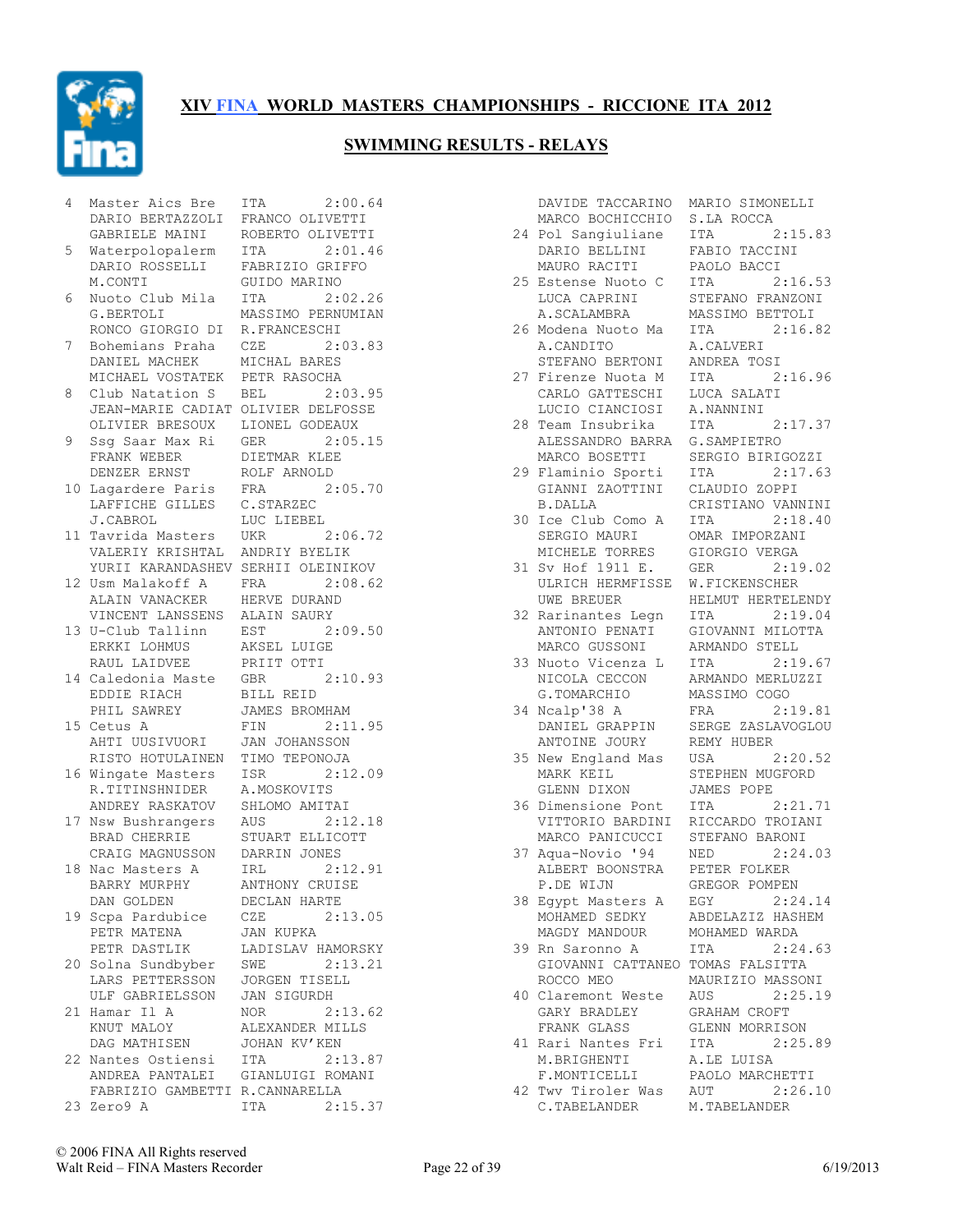

|    | MICHAEL NAGELE<br>43 The Ontario Mas                           | ADOLF FISCHER<br>CAN<br>2:27.08        |
|----|----------------------------------------------------------------|----------------------------------------|
|    | JAKE NESOVIC                                                   | M.WILLIAMSON                           |
| 44 | VELLO MIJAL<br>Mont Blanc Nata                                 | RICHARD HIBBERT<br>2:27.37<br>FRA      |
|    | GUILLAUME MOUZET                                               | GAETAN BEYSARD                         |
|    | J.GUILBERT                                                     | MICHEL GUILLEMIN                       |
|    | 45 C.N. Uisp Bolog                                             | ITA<br>2:27.89                         |
|    | BELLIS GIULIO DE                                               | F.GAMBERINI                            |
|    | FRANCO BURIANI                                                 | M.MACCIANTELLI                         |
|    | 46 Sc Hakoah Wien                                              | AUT 2:29.11                            |
|    | JUERGEN KUESTER                                                | ERICH HILLE                            |
|    | EYLON COHEN                                                    | MICHAEL RENNER                         |
| 47 | Nuoto Club 2000                                                | 2:29.70<br>ITA                         |
|    | ROBERTO ZENEZINI                                               | MASSIMO MORELLI                        |
|    | MARCO ZUCCHINI                                                 | DANIELE MORINI                         |
|    | 48 Asdbn Nuotatori                                             | ITA<br>2:30.35                         |
|    | PAOLO SQUILLANTE                                               | ANDREA PARAMENTO                       |
|    | STEFANO CAPRARI                                                | ANDREA ZANETTI                         |
| 49 | Sport Managemen                                                | 2:31.39<br>ITA                         |
|    | SAVINO FORNELLI                                                | SILVANO GIULIANI                       |
|    | GUIDO ARMELLINI<br>50 Nuoto Uisp 2003                          | RENATO ZANUSO<br><b>ITA</b><br>2:31.87 |
|    | PAOLO PERI                                                     | F.DE RENSIS                            |
|    | LUCA TAMBERI                                                   | ALESSANDRO PERINI                      |
|    | 51 Pol Comunale Ri                                             | ITA 2:33.01                            |
|    | A.ARCANGELI                                                    | M.MANSUETO                             |
|    | G.CASTRONUOVO                                                  | RAIMONDO CASADEI                       |
|    | 52 Z-L Wopr Ozorko                                             | POL<br>2:34.21                         |
|    | W. PRZYTULSKI                                                  | ROMAN WICZEL                           |
|    | TOMASZ CAJDLER                                                 | Z.MACIEJCZYK                           |
|    | 53 Troyka A                                                    | RUS 2:37.81                            |
|    | KONSTANTIN SKOBA                                               | ALEXANDER KONKIN                       |
|    | PAVEL KAREV                                                    | VASILY SURZHKO                         |
| 54 | Sport Full Time                                                | ITA<br>2:41.58                         |
|    | G.MANNOCCI<br>ANDREA FONNESU                                   | ANTONIO ZEVOLA<br>M.CANCELLIERI        |
|    | 55 Swimming Club A                                             | <b>ITA</b><br>2:43.92                  |
|    | FARO ANGELO LO                                                 | GIANLUCA CATTANEO                      |
|    | ROBERTO GAZZANI                                                | BENITO MATTERA                         |
|    | 56 Nuoto Belluno A                                             | ITA<br>2:44.06                         |
|    |                                                                | ROBERTO ZANNONI                        |
|    | STEFANO TIOZZI ROBERTO ZANNO<br>MAURO TOMMASELLI FRANZ BOSSEMS |                                        |
|    |                                                                |                                        |
|    | M E N -- 4X50 M.MEDLEY 240-279                                 |                                        |
|    |                                                                |                                        |
| 1  | Tamalpais Aquat USA                                            | 2:02.72                                |
|    | RICHARD BURNS                                                  | KENNETH FROST                          |
|    | GREG TULL                                                      | TATE HOLT                              |
| 2  | The Ontario Mas<br>WIESLAW MUSIAL                              | CAN<br>2:07.01<br>DAVE WILKIN          |
|    | MICHAEL PATRICK                                                | PETER STRAKA                           |
| 3  | Clube Paineiras                                                | 2:07.15<br>BRA                         |
|    | JOSE ORLANDO LORO ANTONIO ORSELLI                              |                                        |
|    | WALTER MARQUES                                                 | L. FAGUNDES                            |
| 4  | Ujbuda Senior B                                                | 2:11.38<br>HUN                         |
|    | ISTVAN MARTON                                                  | GABOR SOMLAI                           |
|    | LASZLO CSABA                                                   | F.ERDELYI                              |

| 5  | Poseidon A                         | 2:11.57<br><b>RUS</b> |
|----|------------------------------------|-----------------------|
|    | AKHMED ANARBAEV                    | VLADIMIR GETMAN       |
|    | VADIM MAKARYCHEV                   | <b>B.ALEXANDER</b>    |
|    |                                    |                       |
| 6  | Eqypt Masters A                    | EGY<br>2:11.93        |
|    | AMIN AMER                          | GHARIEB ATTIA         |
|    | MONTASER AWAD                      | AHMED HAMADA          |
| 7  | Sq Stadtwerke M                    | GER<br>2:13.95        |
|    | FRANK HESBACHER                    | MICHAEL PLATZ         |
|    | KLAUS DAHLINGER                    | ROLF GITTER           |
| 8  | Sv Cannstatt 18                    | 2:14.14<br>GER        |
|    | WILFRIED SCHWAB                    | SPRANZ KLAUS DR.      |
|    | NEFF GERHARD                       | GERHARD SCHILLER      |
|    |                                    |                       |
| 9  | U-Club Tallinn                     | EST<br>2:17.12        |
|    | PEEP KESKULA                       | TOOMAS HAGGI          |
|    | A. BATISTSEV                       | OLAV LUKIN            |
| 10 | Flaminio Sporti                    | ITA<br>2:17.25        |
|    | CLAUDIO TOMASI                     | ANGELO GULANI         |
|    | ANTONIO D'OPPIDO                   | AOR SILVANO           |
|    | 11 Bergen Og Omegn                 | NOR 2:17.38           |
|    | JAN ERIK KORSVOLD                  | OIVIND LIEN           |
|    | <b>GLEN BENGTSSON</b>              | CARSTEN WANGSMO       |
|    |                                    |                       |
|    | 12 Malaspina Sport                 | ITA<br>2:18.41        |
|    | ROBERTO RUGGIERI                   | ALBERTO SICA          |
|    | LORENZO PICCARDI                   | FRANCO SOLIANI        |
|    | 13 Cape Town Maste                 | 2:19.57<br>RSA        |
|    | DOUGLAS WILSON                     | TOIT JEAN P F DU      |
|    | HALTON CHEADLE                     | R.HOLSHAUSEN          |
|    | 14 Sg Neukolln Ber                 | GER 2:19.99           |
|    | WOLFGANG HAACK                     | W.GAETCKE             |
|    | DIRK ZETERBERG                     | JOACHIM HINTZE        |
|    | 15 Woodlands Maste                 | USA 2:23.01           |
|    | JACK ZAKIM                         | ARTIE WEIN            |
|    |                                    |                       |
|    | LARRY SEIDMAN                      | BRUCE ROLLINS         |
|    | 16 Acbb A                          | 2:23.34<br>FRA        |
|    | ABED OUADAH                        | AFANE LAHOUARI        |
|    | MICHEL ZASS                        | DUNCAN MCCREADIE      |
|    | 17 Forum Sport Cen                 | ITA<br>2:23.83        |
|    | RENATO CELLETTI                    | MARCO STENTELLA       |
|    | PAOLO INGHIRAMI                    | GIORGIO TOSCANO       |
|    | 18 Tamalpais Aquat                 | USA<br>2:24.53        |
|    | D. SHOENBERGER                     | RICK MEYERHOFF        |
|    | ALAN BERNARD                       | <b>JAMES KRUEGER</b>  |
|    | 19 Centro Nuoto Ba                 | 2:24.59<br>ITA        |
|    |                                    |                       |
|    | MARCO PIRONE                       | F.GRIGNANI            |
|    | CLAUDIO BERRINI                    | GIUSEPPE BILOTTA      |
|    | 20 Bec - Bordeaux                  | 2:25.24<br>FRA        |
|    | FRANCOIS RENAUDIE CHRISTIAN JOGUET |                       |
|    | PRUNIN DIDIER                      | HUGOT STEPHANE        |
|    | 21 Master Aics Bre                 | ITA<br>2:27.37        |
|    | CAMILLO CARLUCCI                   | MARCO CAPELLINI       |
|    | MARIO VITTORIALI                   | MARZO LUCIANO DE      |
|    | 22 Spencer Swim Te                 | GBR<br>2:32.96        |
|    | NIGEL SALSBURY                     | HENRY DICK            |
|    | TIMOTHY HITCHCOCK TONY CHERRINGTON |                       |
|    |                                    |                       |
|    | 23 Pol Sangiuliane                 | ITA<br>2:34.33        |
|    | SAURO TACCINI                      | F.MARCHETTI           |
|    | GIOVANNI CECCHI                    | DARIO MARAMICI        |
|    | 24 Jockey Club Bue ARG             | 2:38.79               |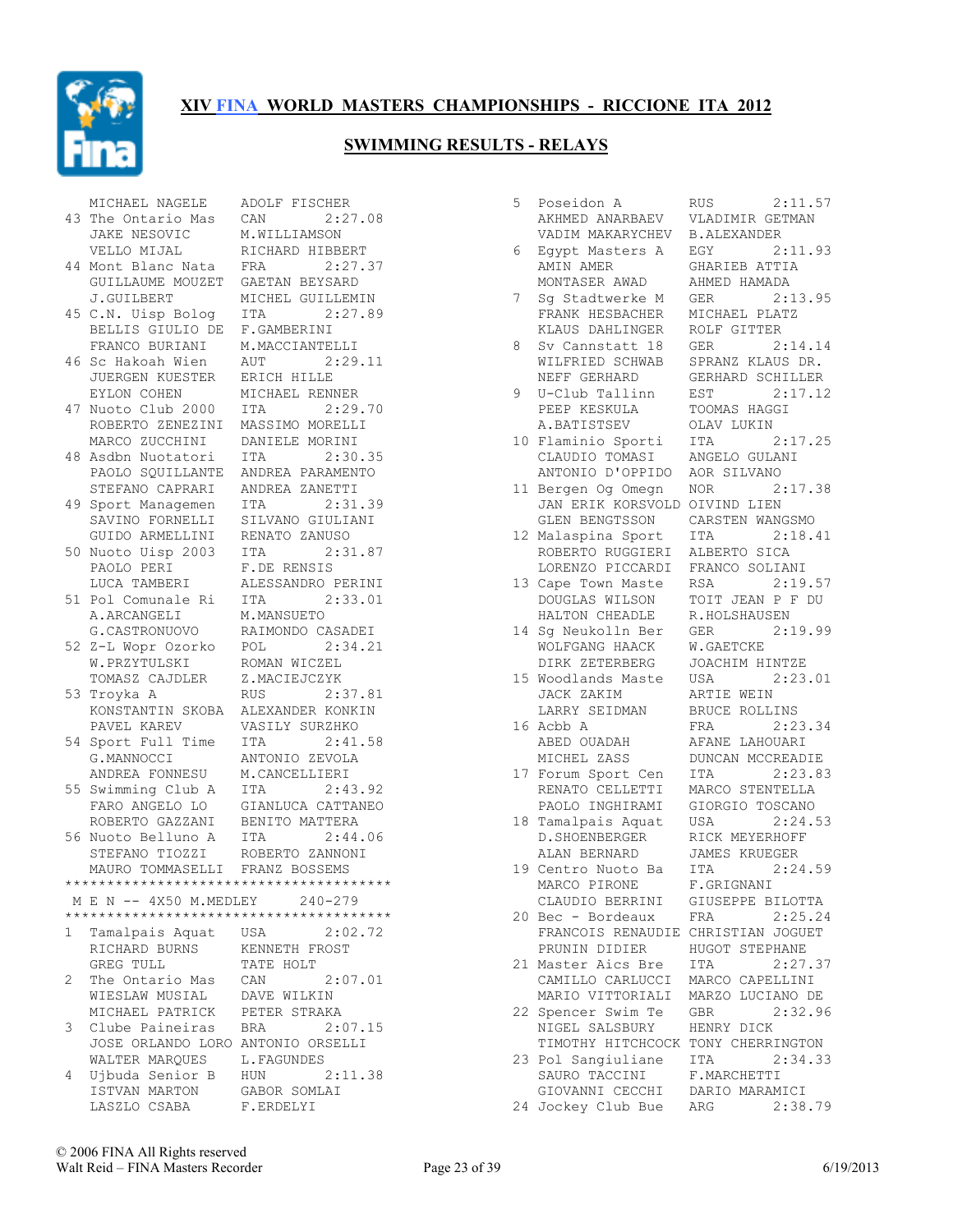

|    | C.MORGAN                              | M.O'FARRELL                         |
|----|---------------------------------------|-------------------------------------|
|    | A.FREELAND                            | BERNARDO DONNELLY                   |
|    | 25 Polisportiva Na ITA                | 2:39.23                             |
|    | ROSARIO CUCE                          | G.CALCATERRA                        |
|    | FILIPPO VALENZA                       | E.POLITI                            |
|    | 26 Goteborg Sim B                     | SWE<br>2:39.93                      |
|    | ROLAND JOHANSSON                      | PETER ERNSTROM                      |
|    | STEFAN LEIDZEN                        | <br>BENGT FRIBERG                   |
| 27 | Amici Del Nuoto ITA                   | 2:43.65                             |
|    | WILLIAM MACCHELLI MIRCO MERIGHI       |                                     |
|    | SERGIO FORMENTI A.MARANGONI           |                                     |
|    | 28 Rn Saronno A                       | ITA<br>2:50.19                      |
|    |                                       | BRUNO FORNI GRAZIANO PADOVAN        |
|    |                                       | LANFRANCO TOMASIN GIULIO GARBAGNATI |
|    |                                       |                                     |
|    | M E N -- 4X50 M.MEDLEY 280-319        |                                     |
|    |                                       |                                     |
| 1  |                                       | Ujbuda Senior B HUN 2:22.53         |
|    | JOZSEF CSIKANY BELA FABIAN            |                                     |
|    | GABOR CSABA                           | MIKLOS KOVATS                       |
| 2  | Walnut Creek Ma                       | 2:26.93<br>USA                      |
|    | JAMES R. DELACY JESSE SMYERS          |                                     |
|    | ROBERT OLSON                          | NORMAN STUPFEL                      |
| 3  | Schwimmverein S                       | GER<br>2:34.10                      |
|    | WERNER SIEGLE                         | ROLAND AUBELE                       |
|    | HERMANN WINKLER                       | MANFRED BIHR                        |
| 4  | Ssf Bonn A                            | 2:47.35<br>GER                      |
|    | GERHARD HOLE                          | <b>GERD FRORATH</b>                 |
|    | BERNT DITTRICH                        | WOLFGANG EWALD                      |
| 5  | Esporte Clube P                       | <b>BRA</b><br>2:51.10               |
|    | NETO ARTHUR BERNI D. SCHULTZE         |                                     |
|    | JACOB ALFRED                          | W.HEINEKEN                          |
| 6  | Sq Stadtwerke M                       | 3:00.25<br>GER                      |
|    | ZITTNER HELMUT                        | PETER FRENZEL                       |
|    | H.V.WNUK-LIPINSKI MUHLE HANS          |                                     |
| 7  | Asa Cinisello A ITA                   | 3:01.46                             |
|    | <b>BOVE GIUSEPPE</b>                  | ETTORE FARDELLO                     |
|    | SPADONI SERGIO                        | ALBERTO IPPOLITO                    |
| 8  | Flaminio Sporti ITA                   | 3:02.17                             |
|    | LU FERRI<br>DOMENICO BOVA<br>Due Pont | ROBERTO MIGLIORI                    |
|    |                                       | FRANCO FLAMINI                      |
| 9  | Due Ponti A                           | ITA<br>3:03.66                      |
|    | ALFREDO PAOLETTI ALFREDO MUSY         |                                     |
|    | S.D'ALESSANDRO PIERO ODOARDI          |                                     |
|    | 10 Simklubben Nept SWE                | 3:08.50                             |
|    | PER-OLOV ERICSSON ROLF FRIBERG        |                                     |
|    | HANS LINDSTROM                        | LESTER ERIKSSON                     |
|    | 11 Troyka A                           | RUS<br>3:10.63                      |
|    | SERGEY FADIN                          | NIKOLAY DRONOV                      |
|    | MIHAIL SHAGOV                         | STANISLAV VOLKOV                    |
|    | 12 Wingate Masters                    | ISR<br>3:14.61                      |
|    | IZHAK ZAK                             | ZEEV SHABTAY                        |
|    | REUVEN ARBEL                          | MOSHE GERTEL                        |
|    | 13 Lsk Heindl A                       | AUT<br>3:42.03                      |
|    | GERHARD SCHRAML WALTER KOLLER         |                                     |
|    |                                       |                                     |
|    |                                       | ERHARD REICHEL WILHELM RAUCH        |
|    | M E N -- 4X50 M.MEDLEY 320-359        |                                     |

|   | 1 Pvk Brno A                                | 3:07.15<br>CZE                      |
|---|---------------------------------------------|-------------------------------------|
|   | VLADIMIR REPKA                              | S I L VITEZSLAV                     |
|   | RUDOLF SMERDA                               | <b>JAN ZIEGLER</b>                  |
| 2 | Malvern Marlins                             | AUS<br>3:07.65                      |
|   | JOHN COCKS                                  | WILLIAM ATKINSON                    |
|   | TONY GOODWIN                                | GEORGE CORONES                      |
| 3 | Berliner Tsc A                              | 3:11.92<br>GER                      |
|   | HORST FRITSCHE                              | KLAUS-PETER GORA                    |
|   | MANFRED BUSCH                               | <b>JULIUS FEICHT</b>                |
| 4 | SC Nageurs Choi                             | 3:16.80<br>FRA                      |
|   | ROBERT CHIALVA                              | <b>JEAN ANDRIEU</b>                 |
|   | BERNARD DARIN                               | ROGER HALIMI                        |
| 5 | Moscow Masters                              | 3:29.02<br>RUS                      |
|   |                                             | V. MESHCHERIAKOV SERGEY TORLETSKIY  |
|   | V.BELOKOVSKIY V.RABI<br>Partenope Nuoto ITA | V.RABINOVICH                        |
| 6 |                                             | 3:31.94                             |
|   | LUIGI MARAFFI                               | N.NANNAVECCHIA                      |
|   |                                             | FRANCESCO MARTINI LEONE ZILBERSTEIN |
|   |                                             |                                     |
|   | MIXED -- 4X50 M. FREE 100-119               |                                     |
|   |                                             |                                     |
|   | 1 Derthona Nuoto ITA                        | 1:45.73                             |
|   | ALESSANDRO FOGLIO DILETTA LUGANO            |                                     |
|   | LAURA STRASSERA                             | MICHELE GALVAGNO                    |
| 2 | Acbb A                                      | FRA<br>1:46.31                      |
|   | NICOLAS HEZARD                              | A.DE COSTA                          |
|   | M.DESROUSSEAUX CATHERINE GARNER             |                                     |
| 3 | Rn Saronno A                                | 1:46.61<br>ITA                      |
|   | M.MATTACCHIONE                              | LUANA MOLINARI                      |
|   | SABRINA GUZZETTI S.ABRESCIA                 |                                     |
| 4 | Sq Glems A                                  | GER<br>1:47.11                      |
|   | HENNING HAYN<br>ITDA HOYER<br>VERA HOYER    | I.SCHOLL<br>KAI BASSLER             |
| 5 | Master Aics Bre                             | ITA<br>1:47.95                      |
|   | ENTONI CANTELLO                             | SARA BERTANI                        |
|   | LISA LASAGNA                                | MARCO CARBONINI                     |
| 6 | Sgs Hannover A                              | 1:48.01<br>GER                      |
|   | NILS FRESE                                  | ANDREA MARTIN                       |
|   | MARKUS TASCHE                               | <b>JANA BRENNECKE</b>               |
| 7 | Usm Malakoff A                              | 1:48.17<br>FRA                      |
|   | S.ABDOURAZAKOU MELANIE SALDUCCI             |                                     |
|   | ALICE LEBEAU                                | PIERRICK CASTEL                     |
| 8 | Soncino Sportin ITA                         | 1:48.23                             |
|   | R.GUERINI                                   | LARA CONSOLANDI                     |
|   | CLAUDIA BIANCHI                             | EROS MARTINELLI                     |
| 9 | Sq Elbe A                                   | 1:48.38<br>GER                      |
|   | MATHIAS KOPP                                | ANTONIA ALBERS                      |
|   | T.LAGERPUSCH                                | HACHMANN-THIESSEN                   |
|   | 10 Rari Nantes Apr                          | ITA<br>1:48.54                      |
|   | MARCO LABATE                                | MARTINA PRIORI                      |
|   | FEDERICA MENOTTI                            | DIEGO GIORGINI                      |
|   | 11 Aics Pavia Nuot                          | ITA<br>1:49.42                      |
|   | ANDREA GALLUZZO                             | IGNAZIO SECCI                       |
|   | SILVIA FRANCHINO                            | MILENA BAVARI                       |
|   | 12 Vela Nuoto Anco                          | 1:50.88<br>ITA                      |
|   | ALESSIA PAOLONI                             | MASSIMO PRINCIPI                    |
|   | LAURA GINNOBILI                             | DAVIDE MARZOCCHI                    |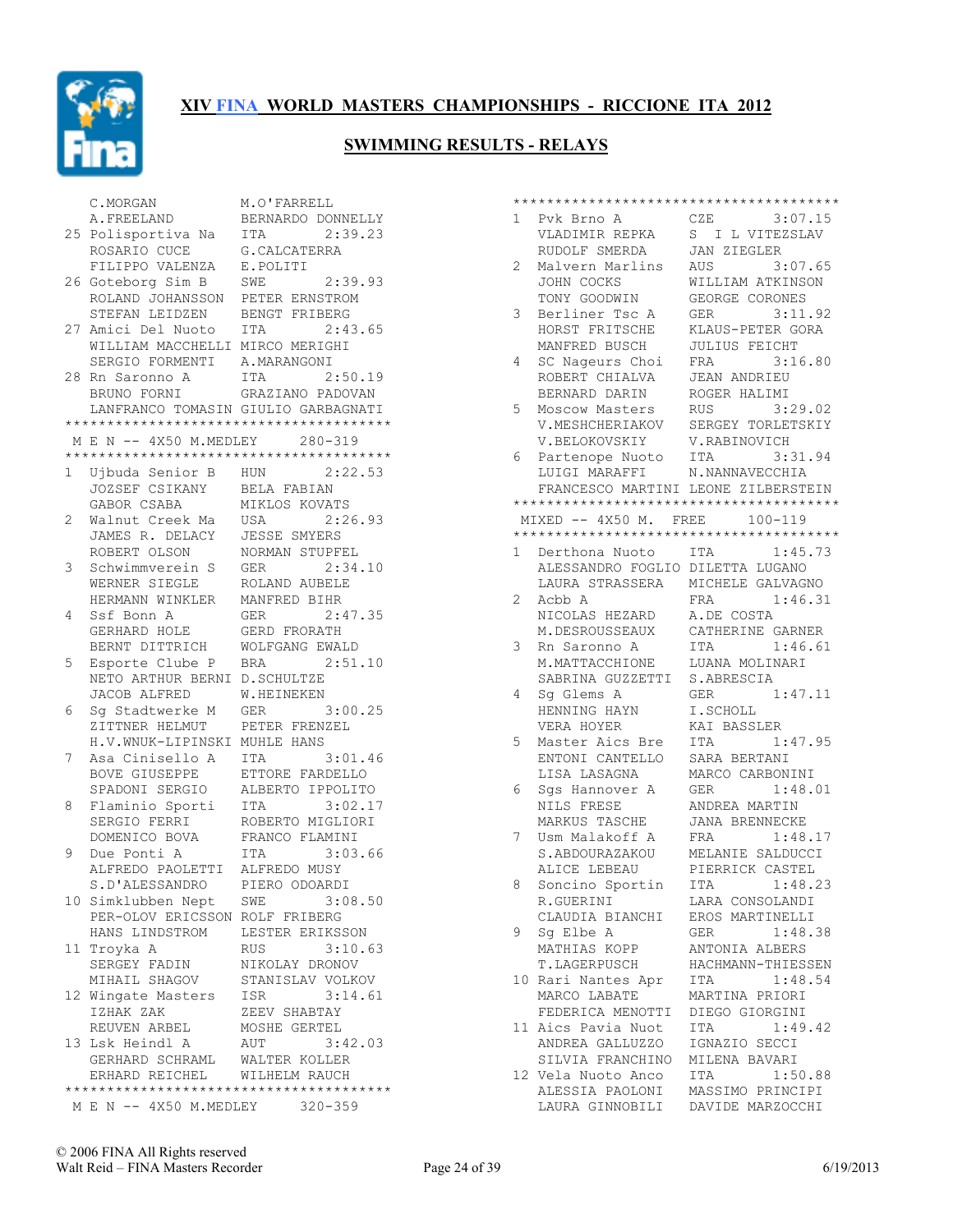

#### **SWIMMING RESULTS - RELAYS**

|   | 13 Gp Nuoto Mira A ITA<br>ANDREA ROSSO<br>NICOLA CANTON LAURA FRACASSO | 1:51.37<br>ROBERTA MARIANO |
|---|------------------------------------------------------------------------|----------------------------|
|   | 14 Sport Managemen ITA<br>LUCA MATIA GOZZI MICHELA SERENA              | 1:52.93                    |
|   | VERONICA BELLINI ANDREA CASELLA<br>15 Pol Comunale Ri ITA              | 1:53.05                    |
|   | MARCELLO RIGHETTI SARA VANNI                                           |                            |
|   | VALENTINA BRANDI MIRCO PICCARI                                         |                            |
|   | 16 C.N. Uisp Bolog                                                     | ITA 1:53.47                |
|   | SIMONE DONINI                                                          | VALENTINA ROSSI            |
|   | DANIELE GRUPPIONI GIULIA PERONI                                        |                            |
|   | 17 Manuc A                                                             | 1:54.39<br>FRA             |
|   | RANC JOEL                                                              | DIGUET MYRIAM              |
|   | AURIOL HARMONIE                                                        | ADRIEN CASANO              |
|   | 18 Us Villejuif Na                                                     | FRA<br>1:56.03             |
|   | BROCHET OLIVIER                                                        | ESTELLE SEVE               |
|   | M.AUDREY                                                               | DEROZIER ALBAN             |
|   | 19 Caledonia Maste                                                     | GBR 1:57.32                |
|   | ANDREW HUTCHINSON CAROL THAIN                                          |                            |
|   | KIRSTEN GRAY                                                           | DAVID TAYLOR               |
|   | 20 Fcn A                                                               | GER<br>2:02.13             |
|   | M. PFALLER                                                             | SILKE KIMPEL               |
|   | CORNELIA ZUMPE                                                         | RALPH SCHILLING            |
|   | 21 Zerouno A<br>CLAUDIA GIANNONI IRENE FOGGI                           | ITA 2:02.50                |
|   | MAURIZIO INDACO                                                        | A.ASTOLFI                  |
|   |                                                                        | 2:02.68<br>ITA             |
|   | 22 Rezzato Nuoto A<br>ANDREA BOCCARDI                                  | F.CASTELLINI               |
|   | LAURA VOLPI                                                            | D. PETROCELLI              |
|   | 23 Nat2S A                                                             | FRA<br>2:03.42             |
|   | THOMAS BARRAL                                                          | ROSE MOGNARD               |
|   | ALEXANDRA GERLACH MAURICE PREZIOSA                                     |                            |
|   | 24 Rarinantes Legn ITA                                                 | 2:04.63                    |
|   |                                                                        |                            |
|   | S.GHISIMBERTI A.RUSSINIELLO<br>CINZIA QUINTERI E.MALTAGLIATI           |                            |
|   | 25 Pian Del Brusco ITA                                                 | 2:04.71                    |
|   | SARA BALESTRIERI ALAN STACCOLI<br>RITA ZARINI      FILIPPO PIERLEONI   |                            |
|   | RITA ZARINI                                                            |                            |
|   |                                                                        |                            |
|   | MIXED -- 4X50 M. FREE                                                  | 120-159                    |
|   |                                                                        |                            |
|   | 1 Sg Stadtwerke M GER 1:45.88                                          |                            |
|   | ANDOR EGGERS                                                           | ANJA HANZ                  |
|   | KATJA ROHRS                                                            | DANIEL OSSMANN             |
| 2 | Waterpolopalerm                                                        | 1:46.34<br>ITA             |
|   | ROSARIA CASSARO                                                        | DARIO ROSSELLI             |
|   | ELISSA FORTUNATO                                                       | SLAVKO PAMUCINA            |
| 3 | Curiotiba Colom                                                        | 1:47.68<br>BRA             |
|   | R. FONSECA<br><b>B.ANDRADE</b>                                         | SUZANI PAZ<br>L.D'AGOSTINI |
| 4 | Scw Eschborn A                                                         | GER<br>1:47.69             |
|   | GEORG OTTO BACHER KATLIN VOLK                                          |                            |
|   | UWE VOLK                                                               | MONIKA HIRTE               |
| 5 | Troyka A                                                               | RUS<br>1:48.34             |
|   | IVAN KOVALEV                                                           | E.MCHEDLISHVILI            |
|   | ELENA MALIKOVA                                                         | ALEXEY GULAKOV             |
| 6 | Esn Nanterre A                                                         | FRA<br>1:48.39             |

|    | SEBASTIEN BILLON                                      | BEATRICE BLOUIN                  |
|----|-------------------------------------------------------|----------------------------------|
|    | VANESSA STOSSEL                                       | LIONEL CHALENDAR                 |
| 7  | Otter S.C. A                                          | GBR<br>1:48.45                   |
|    | ROSS CROASDELL                                        | DAVID WARREN                     |
|    | MICHELLE SENECAL                                      | GINA HOBSON                      |
| 8  | Tavrida Masters                                       | 1:49.26<br>UKR                   |
|    | VALERIY KRISHTAL                                      | TETIANA SHARUN                   |
|    | N.KHUDYAKOVA                                          | EVGEN RUZHYY                     |
| 9  | Post Sv Leipzig                                       | 1:50.30<br>GER                   |
|    | GUSKE SVEN                                            | KATHRIN ENGEL                    |
|    | JEANNETTE BUSCH                                       | <b>JORG FARBER</b>               |
|    | 10 Romford Town Sc                                    | GBR 1:50.44                      |
|    | MARK BILLYARD                                         | KIRA NEAL                        |
|    | DAWN PALMER                                           | MARTIN LANE                      |
|    | 11 Ladies Recreati                                    | 1:50.51<br>HKG                   |
|    | TIMOTHY WANG                                          | LINH CARPENTER                   |
|    | <b>RUTH BARNES</b>                                    | MARK CUMMINGS                    |
|    | 12 Nat2S A                                            | FRA 1:50.86                      |
|    | CHRISTOPHE MERMET F.CHRISTELLE                        |                                  |
|    | ABAD CHRISTOPHE                                       | EDITH MOREAU                     |
|    | 13 Sporting Club T<br>ARIANNA POZZOBON                | ITA 1:51.33<br>A.RUGGERI         |
|    |                                                       |                                  |
|    | ARIANNA ALFANO<br>14 Malmo Kappsimni                  | ANDREA BARISIELLO<br>SWE 1:51.70 |
|    | HENRIK JANGVALL ANNA LOHMANN                          |                                  |
|    | JULIUS KRATZER SUSANNA NORMARK                        |                                  |
| 15 | Centro Nuoto Ba ITA 1:52.00                           |                                  |
|    | RICCARDO MENECALI G.BERNARDINI                        |                                  |
|    | ELEONORA SCOCCIA BERNARDO SALA                        |                                  |
|    | 16 Caronno Pertuse                                    | <b>ITA</b><br>1:52.07            |
|    | ANGELO PELLEGATTA R.CATTANEO                          |                                  |
|    | F. SALVATORI                                          | DAVIDE CERIANI                   |
|    | 17 2Mila A                                            | ITA<br>1:52.24                   |
|    | MASSIMO GAUDIANO                                      | LEDA BUBOLA                      |
|    | LAURA GNESOTTO                                        | GIANLUCA ERMETI                  |
|    | 18 Sg Glems A                                         | 1:52.64<br>GER                   |
|    | DASCHA HAAN                                           | STEPHANIE HOPPNER                |
|    | MARTIN HERRMANN                                       | THOMAS HOPPNER                   |
|    | 19 Sgs Hamburg A                                      | GER<br>1:53.04                   |
|    | LINDA PUMP                                            | CHRISTOPHER MENK                 |
|    | SUSANNE WINDECK                                       | VOLKER WINDECK                   |
|    | 20 Umb Banska Byst                                    | 1:53.34<br>SVK                   |
|    | DU?AN ARGALA?                                         | NATALIA KODAJOVA                 |
|    | ZUZANA KARASKOVA                                      | MARCEL JANOCKO                   |
|    | 21 Gamla Polare A FIN                                 | 1:53.57                          |
|    | ANU AHLROOS                                           | LAURA SULKAVA                    |
|    | JYRI PENTTINEN MIKA VARIS<br>22 Limerick Master IRL 1 |                                  |
|    |                                                       | 1:53.69                          |
|    | MICHELLE MULCAHY SANDRA BYRNE                         |                                  |
|    | JOHN CUNNINGHAM JOHN REILLY                           |                                  |
|    | 23 Caledonia Maste                                    | GBR<br>1:53.72                   |
|    | ALEXANDER PITCHER CLAIRE NIXON                        |                                  |
|    | ERICA JONES                                           | CHRIS GRABHAM                    |
|    | 24 Ncalp'38 A                                         | FRA<br>1:54.25                   |
|    | ANTOINE JOURY PAILAN JOURY                            |                                  |
|    | REMY HUBER                                            | SYLVIE LAYDEVANT                 |
|    |                                                       | 25 Fanum Fortunae ITA 1:54.34    |

ANDREA MATTUTINI E.TAGLIAVENTI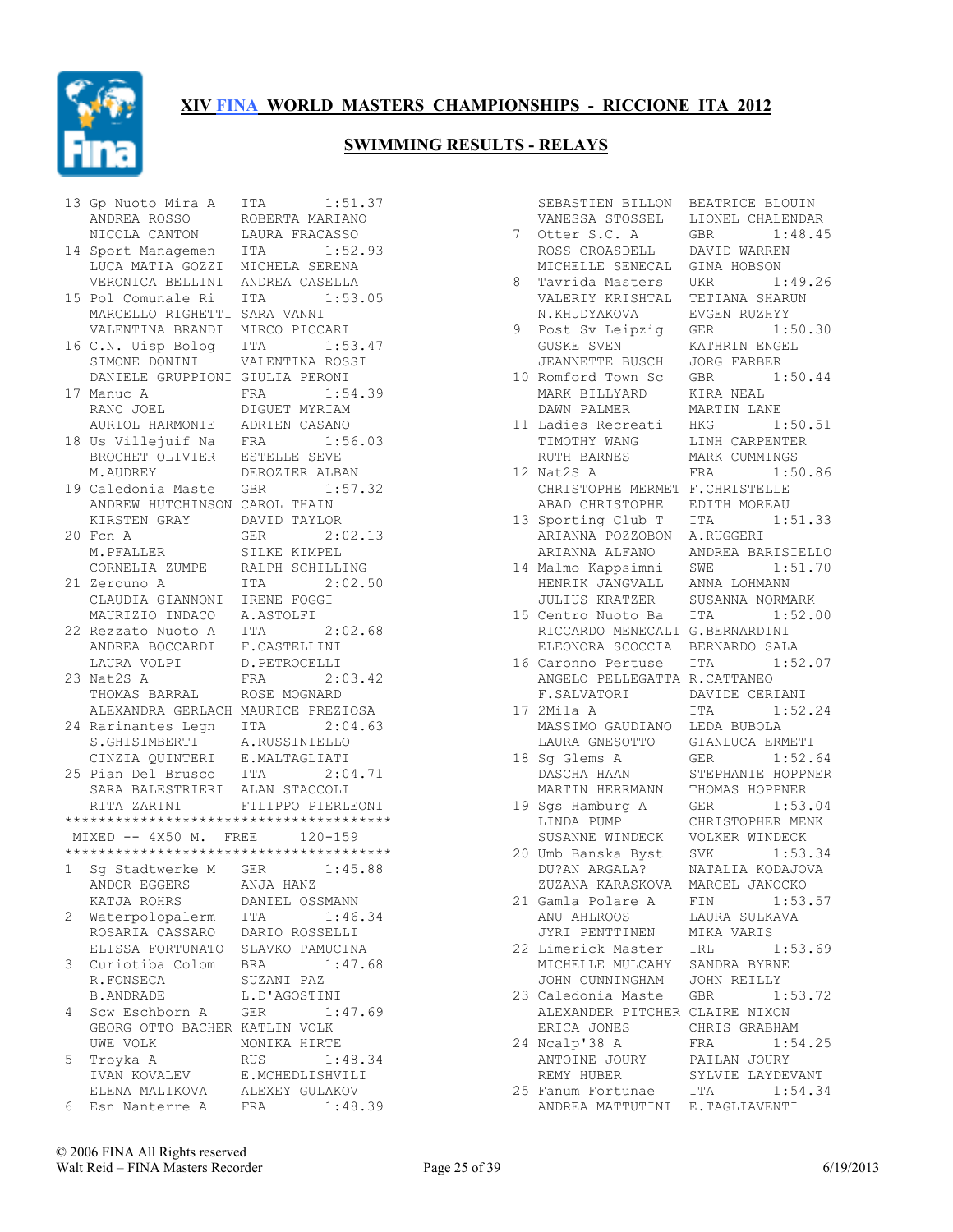

|     | MORENA OMICCIOLI                   | M.CAMILLI                       |
|-----|------------------------------------|---------------------------------|
| 26  | Pol Comunale Ri                    | 1:55.02<br>I TA                 |
|     | GORDON MORGANTI                    | D. PELLEGRINI                   |
|     | EMANUELA DONATI<br>Rarinantes Legn | LORIS TALACCI<br>ITA<br>1:55.13 |
| 27  | FRANCO TOSI                        | FEDERICA NERI                   |
|     | LAURA VOLONTIERI                   | DAVIDE CREPALDI                 |
| 28. | Wasserfreunde L                    | GER<br>1:55.18                  |
|     | CATHERINE KOLB                     | PHAN-LAM HUYNH                  |
|     | MONIKA MITTLER                     | MATTHIAS SCHORK                 |
| 29  | Leo Lagrange S.                    | 1:55.43<br>FRA                  |
|     | HAMMANN MARC                       | CARON EMMANUELLE                |
|     | KRUG ANNE-SOPHIE                   | PARIS ANTHONY                   |
|     | 30 Cs Tribeach Bra                 | 1:55.47<br>ROU                  |
|     | <b>JOSEF KREITER</b>               | ALINA HRISTOV                   |
|     | CARMEN TRIMBITAS                   | DANIEL COMIZA                   |
|     | 31 Club Natacion T                 | 1:56.65<br>ESP                  |
|     | I.OBREGON                          | R.TRESGALLO                     |
|     | ANDREA BAZO                        | S.GARCIA                        |
|     | 32 Cs Tribeach Bra                 | ROU<br>1:57.12                  |
|     | MIRCEA COLTOI                      | D.NICULAE                       |
|     | I.IANOLI-MITROFAN                  | G.IONESCU                       |
|     | 33 El Milenio A                    | 1:57.20<br>CRC C                |
|     | GUILLEN CAROLINA                   | MARCELA CHACON                  |
|     | EDUARDO MORA                       | JONATHAN MAURI                  |
|     | 34 Rn Saronno A<br>M.ACCARDO       | 1:57.49<br>ITA                  |
|     | VALENTINA CARINI                   | LARA MAGNOLI<br>LUCA LANDONI    |
|     | 35 Vela Nuoto Anco                 | ITA<br>1:57.96                  |
|     | A.GALLUCCIO                        | MASSIMO GIORGIO                 |
|     | ELISA MAGRINI                      | ANDREA TALEVI                   |
|     | 36 Team Insubrika                  | 1:57.97<br>ITA                  |
|     | SIMONE VACCANI                     | SARA BELLONI                    |
|     | ELEONORA GATTI                     | LUCA VICENTINI                  |
| 37  | Fcn A                              | GER<br>1:58.05                  |
|     | CHRISTIAN WETZEL                   | CHRISTINA HERBOLD               |
|     | NINA WETZEL                        | MARKUS LETTERER                 |
|     | 38 Ladies Recreati                 | HKG<br>1:58.14                  |
|     | BRIAN GOLDBERG                     | DONALD LIZ MAC                  |
|     | PATRICIA NICHOL                    | ANTHONY DEVEREUX                |
| 39  | Sg Wuppertal A                     | 1:58.15<br>GER                  |
|     | DANIELA HANSTEIN                   | SASKIA BRUHA                    |
|     | MICHAEL HANSTEIN                   | STEPHAN SCHRAMM                 |
| 40  | Nuoto Club 2000                    | 1:58.18<br>ITA                  |
|     | MARCELLO PINI<br>VANES TERZIARI    | RAFFAELLA DREI                  |
|     | 41 Rari Nantes Apr                 | D. SENTIMENTI<br>1:58.46        |
|     | MARTINA NASSO                      | ITA<br>PAOLA CAVAGGION          |
|     | CHRISTIAN VICINI                   | LORENZO CAVALLINI               |
|     | 42 Swimming Club A                 | 1:59.02<br>ITA                  |
|     | A.ARGENTO                          | ANNA BIANCHI                    |
|     | A.BATTISTELLO                      | C.BRISONE                       |
|     | 43 Nuotatori Canav                 | 1:59.38<br>ITA                  |
|     | ROS LUCA MOTTO                     | VALERIA MINO                    |
|     | DANIELA TOMBA                      | ARMANDO OTTENGA                 |
|     | 44 2Mila B                         | 2:00.47<br>ITA                  |
|     | LUCA PIOVAN                        | LISA VETTORELLO                 |
|     | TIZIANA RAITERI F.LICCHETTA        |                                 |

| 45           | Osimo Nuoto A                                          | ITA<br>2:00.72                     |
|--------------|--------------------------------------------------------|------------------------------------|
|              | LORENZO LELLI                                          | LAURA VITALONI                     |
|              | LUCIA IPPOLITI                                         | MARCO MANCINI                      |
| 46           | Dauphins De Fir                                        | 2:00.97<br>FRA                     |
|              | T.ALVES                                                | ELODIE BONFILS                     |
|              | PHILIPPE CALVO                                         | T.ALVES                            |
| 47           | Club Terrazas A                                        | 2:00.99<br>PER                     |
|              | S.HELLINGTON                                           |                                    |
|              |                                                        | CLAUDIA CORNEJO                    |
|              | S.VON MALDONADO                                        | IVAN RODRIGUEZ                     |
| 48           | Nuotatori Canav                                        | ITA<br>2:01.56                     |
|              | E.DELL'AMICO                                           | RAFFAELLA AIMONE                   |
|              | RAFFAELLA MAINA                                        | M.MAGGIOROTTI                      |
| 49           | Dimensione Pont                                        | <b>ITA</b><br>2:02.14              |
|              | FRANCESCA MEINI                                        | EMILIANO BACHI                     |
|              | GEMMA SARTINI                                          | FABIO CARBONARI                    |
| 50           | G.I.S. Milano S                                        | 2:03.99<br>ITA                     |
|              | RICCARDO GALLI                                         | M.CHIONCHIO                        |
|              |                                                        |                                    |
|              | VIVIANA AGUS                                           | DANIELE BOSISIO                    |
| 51           | Auxerre Aquatic                                        | FRA<br>2:04.28                     |
|              | MICHAEL PORTUGUEZ FIONA LUTRINGER                      |                                    |
|              | J.DUCONGE                                              | I.CHARBONNIER                      |
| 52.          | Amatori Nuoto                                          | ITA<br>2:06.12                     |
|              | ELEONORA GENTILI                                       | BENEDETTA MORLUPI                  |
|              | P.MARTINELLI                                           | ALESSIO MEROLLA                    |
|              | 53 Benfica Pallanu                                     | 2:07.59<br>ITA                     |
|              | NICOLA MORANDINI                                       | BICICCHI IRENE                     |
|              | F.BICICCHI                                             | MARCO COLONNA                      |
| 54           | Aics Pavia Nuot                                        | ITA                                |
|              |                                                        | 2:08.10                            |
|              | MASSIMO MAGANI                                         | FRANCESCO PERONE                   |
|              | A.BARTOLUCCI                                           | VALENTINA VERGATI                  |
| 55           | Forum A                                                | <b>ITA</b><br>2:08.99              |
|              | UMBERTO BRUNO                                          | LAURA PAGANI                       |
|              | FLAVIA ANDREOTTI                                       | ANDREA PAPALE                      |
|              | 56 Neptune Club De                                     | 2:09.04<br>FRA                     |
|              | FEDERICO LORETO                                        | ANGELIQUE REMOND                   |
|              | VALERIE GIRARD                                         | STEPHANE JAY                       |
| 57           | El Milenio B                                           | 2:10.62<br>CRC                     |
|              | MARCO ALVARADO                                         | LAURA ALVAREZ                      |
|              | <b>JORGE CAMPOS</b>                                    | MICHELLE ROBERT                    |
|              |                                                        |                                    |
|              | 58 H.Z.P.C. Heeren                                     | 2:11.50<br>NED                     |
|              | KARIN VAN DIJK                                         | TJITSKE PONNE                      |
|              | PIETER PONNE                                           | TIEMEN STEGENGA                    |
|              | 59 Klab Nuoto Mast                                     | 2:14.52<br>ITA                     |
|              | MARCO MELE                                             | SILVIA MORRA                       |
|              | SILVIA BINI                                            | SIMONE MELE                        |
| 60           | Pol Garden Rimi                                        | ITA<br>2:15.68                     |
|              |                                                        | ALBERTO CASADEI CONCETTA SCARPATO  |
|              | TOMMASO SOFI                                           | SILVIA FONTANA                     |
|              |                                                        | 2:15.89                            |
|              | 61 Gestisport Coop<br>VALERIA VARISCO ANNAMARIA MERONI | ITA                                |
|              |                                                        |                                    |
|              | LUCA PREZIATI LUCA GRAZZINI                            |                                    |
|              |                                                        |                                    |
|              | MIXED -- 4X50 M. FREE 160-199                          |                                    |
|              |                                                        |                                    |
| $\mathbf{1}$ | Tsunami A                                              | RUS<br>1:44.77                     |
|              |                                                        | EKATERINA YUDINA ALEXANDER DANILOV |
|              | OLGA BORISOVA                                          | SERGEY MUKHIN                      |
|              | 2 No Stars A                                           | UKR 1:45.00                        |
|              |                                                        |                                    |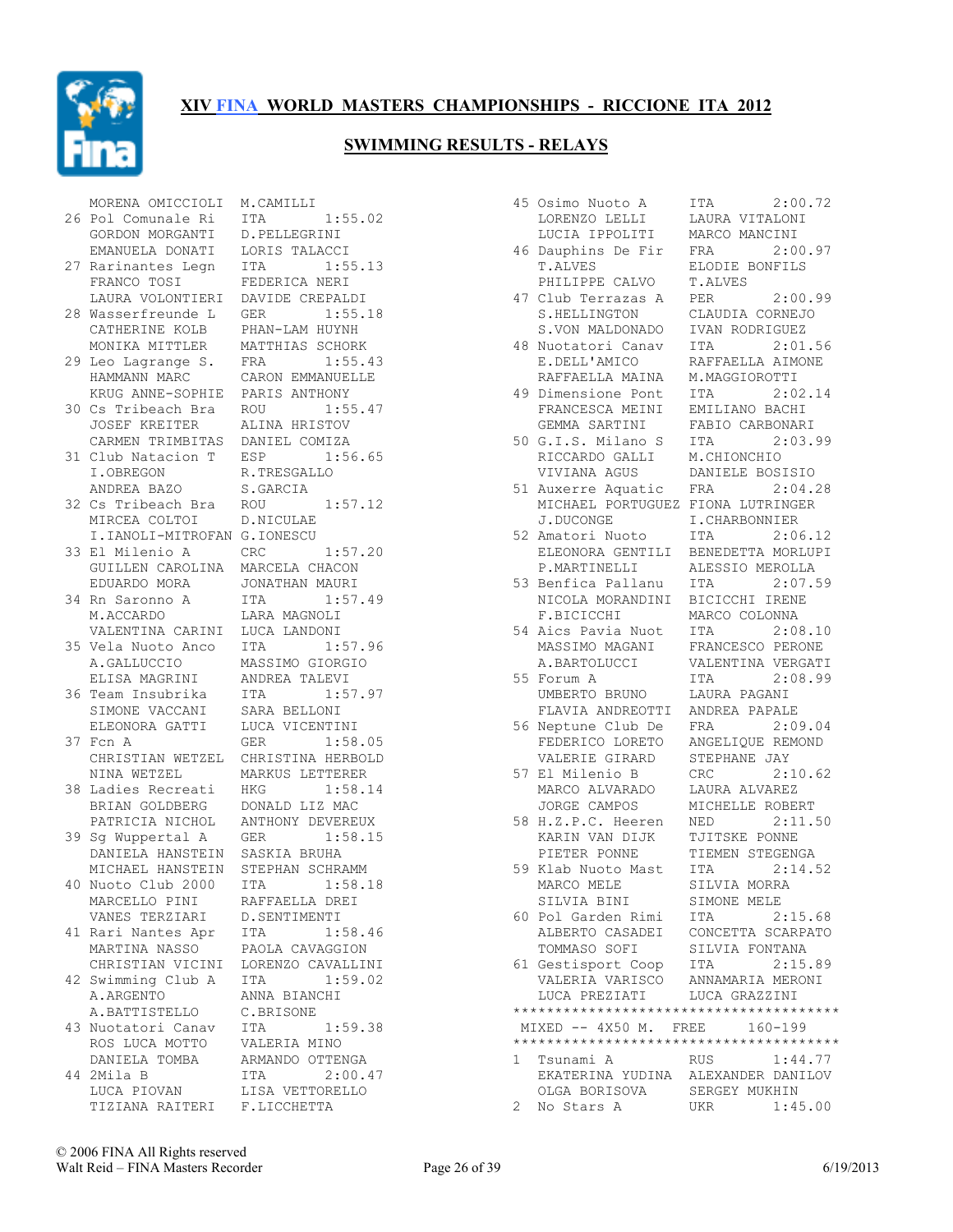

#### **SWIMMING RESULTS - RELAYS**

|    | VIKTOR AREFYEV                 | S.BONDARENKO                    |
|----|--------------------------------|---------------------------------|
|    | DMITRO SHEREMET                | NATALIA GOLUBOVA                |
| 3  | Powerpoints A                  | AUS<br>1:46.24                  |
|    | JENNIE BUCKNELL                | GILLIAN O'MARA                  |
|    | MATT HARRY                     | MARK THOMPSON                   |
| 4  | Poseidon A                     | RUS<br>1:47.50                  |
|    | ANTON ZAYKOV                   | IRINA BOYTSOVA                  |
|    | KARPOVA IRINA                  | VLADIMIR PREDKIN                |
| 5  | Sporting Club T                | 1:48.22<br>ITA                  |
|    | GIOVANNI FANTI                 | ALFONSINA IRACE                 |
|    | ALESSIA CHECCONI               | M.OUAGLIANI                     |
| 6  | Sprut A                        | RUS<br>1:48.37                  |
|    | ANDREY BASHMAKOV               | OLGA ZALUKAEVA                  |
|    | ELENA BABIKOVA                 | EVGENY POTEMKIN                 |
| 7  | Derthona Nuoto                 | 1:50.13<br>ITA                  |
|    | D.KORMENDI                     | SABINA VITALONI                 |
|    | D.DEMATTI                      | SIMONE BATTISTON                |
| 8  | C.N. Uisp Bolog                | 1:50.53<br>ITA                  |
|    | ANDREA BORSARI                 | NICOLETA COICA                  |
|    | L.FILANGIERI                   | SIMONE PALLOTTI                 |
| 9  | Bergamo Swim Te                | 1:50.67<br>ITA                  |
|    | EROS LOSA                      | ROMINA DEGRASSI                 |
|    | PAOLA PAGANI                   | M.GIALDI<br>1:50.76             |
|    | 10 Flaminio Sporti<br>S.MARINO | <b>ITA</b><br>BARBARA CIOTTI    |
|    | GIANCARLO CIOTTI               | F.BUTTARELLI                    |
|    | 11 Ladies Recreati             | 1:51.45<br>HKG                  |
|    | STEFAN RUST                    | JANE KELSEY                     |
|    | SUZANNE NEEDHAM                | CRAIG MILLAR                    |
|    | 12 Berliner Tsc A              | GER<br>1:51.84                  |
|    | SEBASTIAN MULLER               | PER ZWIESIGK                    |
|    | MAREN ZWIESIGK                 | INA ZIEGLER                     |
|    | 13 Azpc Amersfoort             | 1:52.12<br>NED                  |
|    | JEROEN ZELSMANN                | F.CASTELEIJN                    |
|    | VANBON-ROSENBRAND              | RON KORZELIUS                   |
|    | 14 Malaspina Sport             | <b>ITA</b><br>1:52.22           |
|    | A.BONARDI                      | P.BELFIORI                      |
|    | S.DE GRANDIS                   | LAURA BIANCHI                   |
|    | 15 Simklubben Nept             | 1:52.45<br>SWE                  |
|    | ANNA LUNDIN                    | PIA STRANDH                     |
|    | ANDERS HAGLUND                 | HAKAN AGNELL                    |
| 16 | Ssg Saar Max Ri                | 1:52.98<br>GER                  |
|    | DIETMAR KLEE<br>FRANK WEBER    | BEATE KERN                      |
|    | 17 Sv Wasserfreund             | K.BEINHAUER                     |
|    | TORSTEN AHRENS                 | 1:53.01<br>GER<br>A.MIDDENDORFF |
|    | N.WINTER                       | KATJA TROSIEN                   |
|    | 18 Citta' Sport Vi             | ITA<br>1:53.49                  |
|    | MARCO BATTISTINI               | BARBARA ZANNOL                  |
|    | ELENA RIGON                    | DAVIDE UGOLOTTI                 |
|    | 19 Master Aics Bre             | ITA<br>1:53.71                  |
|    | ETTORE ANSALONI                | LIA FICARELLI                   |
|    | M.GIOVANARDI                   | GABRIELE MAINI                  |
|    | 20 Lambertseter Sv             | 1:53.77<br>NOR                  |
|    | OYVIND THORSEN                 | O. KASPERSEN                    |
|    | M.LOVBERG                      | ANN JOHNSEN                     |
|    |                                |                                 |
|    | 21 Nsw Bushrangers             | AUS<br>1:54.19                  |

| NKO     |                |
|---------|----------------|
| OLUBOVA | 2.             |
| 1:46.24 |                |
| ' MARA  |                |
| PSON    | $\mathbf{2}$   |
| 1:47.50 |                |
| TSOVA   |                |
| PREDKIN |                |
|         | $\mathbf{2}$   |
| 1:48.22 |                |
| IRACE   |                |
| ΝI      | 2              |
| 1:48.37 |                |
| KAEVA   |                |
| TEMKIN  | 2              |
| 1:50.13 |                |
| TALONI  |                |
| TTISTON | $\overline{2}$ |
| 1:50.53 |                |
| COICA   |                |
| LLOTTI  | 2              |
| 1:50.67 |                |
|         |                |
| GRASSI  |                |
|         | 2              |
| 1:50.76 |                |
| IOTTI   |                |
| LLI     | 3              |
| 1:51.45 |                |
| ΕY      |                |
| LAR     | 3              |
| 1:51.84 |                |
| IGK     |                |
| ΕR      | 3.             |
| 1:52.12 |                |
| I JN    |                |
|         |                |
| LIUS    | 3.             |
| 1:52.22 |                |
| Ι       |                |
| NCHI    | 3              |
| 1:52.45 |                |
| DH      |                |
| ELL     | 3              |
| 1:52.98 |                |
| Ν       |                |
| ΕR      | 3              |
| 1:53.01 |                |
| ORFF    |                |
| SIEN    | 3              |
| 1:53.49 |                |
|         |                |
| ANNOL   |                |
| OLOTTI  | 3              |
| 1:53.71 |                |
| ELLI    |                |
| MAINI   | 3              |
| 1:53.77 |                |
| ΕN      |                |
| ΕN      | 4              |
| 1:54.19 |                |
|         |                |

|     | STUART ELLICOTT                                                   | DARRIN JONES          |
|-----|-------------------------------------------------------------------|-----------------------|
|     | 22 Red Tide Of Ny                                                 | 1:54.44<br>USA        |
|     | STEVEN CZEKALA                                                    | ERIC MITCHELL         |
|     | KRISTIN GARY                                                      | KELLY MCPHERSON       |
|     | 23 Rn Saronno A                                                   | ITA<br>1:54.46        |
|     |                                                                   | LUCILLA CORIO         |
|     | LEONARDO SANESI                                                   |                       |
|     | ELISA GALLI                                                       | STEFANO BORGHI        |
|     | 24 Gremio Nautico                                                 | 1:54.57<br><b>BRA</b> |
|     | TOSHIO TADANO                                                     | C.LARCHER             |
|     | ROBERTA STAROSTA                                                  | E.JUNQUEIRA           |
|     | 25 Caledonia Maste                                                | GBR<br>1:55.28        |
|     | JAMES BROMHAM                                                     | KAREN HOWELLS         |
|     | JANE GRANT                                                        | STUART MCPHERSON      |
| 26  | Ice Club Como A                                                   | 1:55.91<br>ITA        |
|     | SERGIO MAURI                                                      | NADIA SANTINI         |
|     | DANIELE MORGANTI                                                  | ANNAMARIA FERRARA     |
|     | 27 Uea City Of Nor                                                | GBR 1:56.02           |
|     | LYNNE MEALE                                                       | ADAM KORN             |
|     | JO JOHNSON                                                        | PHILLIP MOULSON       |
| 28  | Troyka A                                                          | 1:56.25<br><b>RUS</b> |
|     | ANTON DENSHCHIKOV OLGA KHILYAL                                    |                       |
|     | OLGA POSTNIKOVA                                                   | EVGENY ESKIN          |
|     | 29 Masters Sorland                                                | 1:56.25<br>NOR        |
|     | K.LUNDEMOEN                                                       | <b>J.THORSTENSEN</b>  |
|     | LISE RAVEN LOTHE                                                  | JOHN BJORNESTAD       |
|     | 30 Esv Frankfurt O                                                | GER 1:56.27           |
|     | ANDREAS PEIKERT                                                   | ANNETTE STEIN         |
|     | KERSTIN MACHT                                                     | MARCO MEISSNER        |
|     | 31 El Milenio A                                                   | 1:56.71<br>CRC        |
|     | CAROLINA MAURI                                                    | CLAUDIA POLL          |
|     | DAVID ULLOA                                                       | ERIC ROBINSON         |
|     | 32 Long Eaton A                                                   | GBR 1:57.36           |
|     | COLIN PRESCOTT                                                    | ELIZABETH SIMPSON     |
|     | PETER IRVING                                                      | HELEN AKERS           |
| 33. | Sc Hellas Einbe                                                   | 1:57.69<br>GER        |
|     | CORINNA GUNTHER                                                   | WILHELM ANHALT        |
|     | ANDREAS LANGE                                                     | DANIELA LANGE         |
|     | 34 Nuoto Club Mila                                                | ITA<br>1:57.95        |
|     | ALBERTO CERVI                                                     | DONATELLA MAGANI      |
|     | F.CAMERLENGO                                                      | LUCIA COLOMBI         |
|     | 35 Cetus A                                                        | 1:58.17<br>FIN        |
|     | PIRTA HOTULAINEN MARKO LYSMA<br>JENNI HARJUOJA – RISTO HOTULAINEN |                       |
|     |                                                                   |                       |
|     | 36 Romford Town Sc GBR 1:58.36                                    |                       |
|     | GARY WRAIGHT                                                      | BARBARA BOXALL        |
|     | MICHELLE CURRY                                                    | THOMAS ENRIGHT        |
|     | 37 Mont Blanc Nata                                                | 1:58.43<br>FRA        |
|     | GUILLAUME MOUZET                                                  | VANESSA ANCIC         |
|     | SACHE KATIA                                                       | GAETAN BEYSARD        |
|     | 38 Usm Malakoff A                                                 | FRA<br>1:58.60        |
|     | ALAIN SAURY                                                       | DUFAYET VERONIQUE     |
|     | WENDY BURNSIDE                                                    | VINCENT LANSSENS      |
|     | 39 Rarinantes Legn                                                | 1:58.70<br>ITA        |
|     | MARCO GUSSONI                                                     | LAURA FINELLI         |
|     | MATTEO MODUGNO                                                    | SANDRA COLOMBO        |
|     | 40 Claremont Weste                                                | 1:58.75<br>AUS        |
|     | CAROLYN GORRICK                                                   | ELENA NESCI           |

 $1:54.44$ CHELL<sup></sup>  $1:54.46$ CORIO BORGHI WELLS ICPHERSON NTINI  $1:56.02$ MOULSON LYAL SKIN<sup>.</sup> ENSEN<sup>.</sup> RNESTAD STEIN  $1:56.71$ POLL 1:57.36 'H SIMPSON ANHALT LANGE A MAGANI 1:58.17 'SMA TULAINEN BOXALL  $1:58.43$ ANCIC **EYSARD** VERONIQUE  $1:58.70$ NELLI OLOMBO GLENN MORRISON GRAHAM CROFT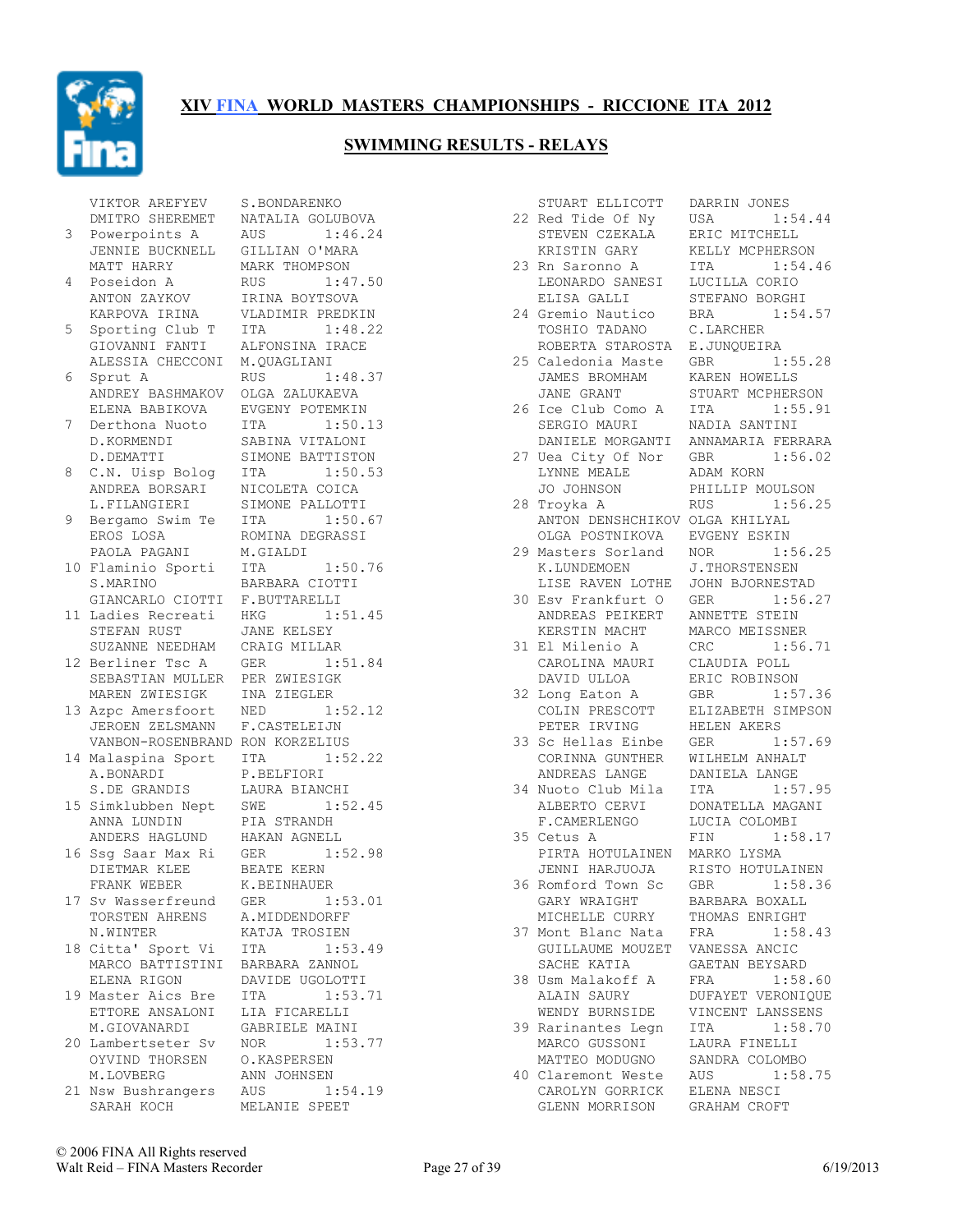

#### **SWIMMING RESULTS - RELAYS**

|    | 41 Aarhus Studente              | 1:59.00<br>DEN       |
|----|---------------------------------|----------------------|
|    | MORTEN ANCKER                   | <b>AMALIE ESBERG</b> |
|    | CHARLOTTE BERNER                | FLEMMING HERMANN     |
|    | 42 Nuoto Belluno A              | ITA<br>1:59.36       |
|    | ALESSANDRO KIRNER LAURA ETZI    |                      |
|    | M.CANOVA                        | MATTEO ROSSIGNOLI    |
|    | 43 Swimming Club A              | 1:59.55<br>ITA       |
|    | BALZA BARBARA                   |                      |
|    |                                 | R.ALESSANDRA         |
|    | DAVIDE BONADEO                  | G.ANTONIO            |
|    | 44 Sg Wuppertal A               | 1:59.75<br>GER       |
|    | ANNA-LENA RUMPF                 | IRENA KRAENSEL       |
|    | HARALD BAYER                    | FALK WITTKOPPER      |
| 45 | Nuotatori Moden                 | ITA<br>1:59.75       |
|    | CHIARA BONETTI                  | BARBARA BERTAINA     |
|    | ANDREA GIBELLINI                | GIANCARLO SALTINI    |
| 46 | Aarhus Gf A                     | DEN<br>2:00.15       |
|    | HENRIK EGEKVIST                 | L.GAMMELMARK         |
|    | J. FARVING                      | M.KJAERSGAARD        |
| 47 | Aer Lingus Mast                 | IRL 2:00.54          |
|    | SUZANNE HARKINS                 | RAY MONGEY           |
|    | ANNE CUMMINS                    | TREVOR WOOD          |
| 48 | Post Sv Leipzig                 | 2:00.55<br>GER       |
|    | D.HOEDT                         | ANETT KROMREY        |
|    | DR. RIA HENNEBACH JENS LUTSCHIN |                      |
|    |                                 |                      |
|    | 49 Aquatic Sport C              | FRA<br>2:00.58       |
|    | FREDERIC BARDALOU AMELIE SAUREL |                      |
|    | VERONIOUE LARZUL                | O.LE POITTEVIN       |
|    | 50 Vela Nuoto Anco              | ITA<br>2:01.00       |
|    | FEDERICA ORLANDI                | SANDRO CALDERIGI     |
|    | LORENA MENGONI                  | STEFANO LORETI       |
|    | 51 Club Vitren De               | FRA<br>2:01.37       |
|    | EMILIE FOSSARD                  | MAGALI VINET         |
|    | PIERRICK ORY                    | FRANCK PALAS         |
| 52 | The Ontario Mas                 | 2:01.76<br>CAN       |
|    | LAAT MARCELA DE                 | M.WILLIAMSON         |
|    | JAKE NESOVIC                    | NANCY BLACK          |
|    | 53 Pol Comunale Ri              | 2:02.29<br>ITA       |
|    | G. CASTRONUOVO                  | LAURA MULAZZANI      |
|    | FEDERICA MORONI                 | P.ROSSI              |
|    | 54 Kungsbacka Sims              | SWE<br>2:02.58       |
|    | LARS SANDBERG                   | NICLAS RENMAN        |
|    | MARIE HOLMBERG                  | SONJA HAGLUND        |
|    | 55 Cercle Nageurs               | 2:02.70<br>SUI       |
|    | PREBEN WARGA                    | FABIENNE ROSE        |
|    | VANNI VOGEL                     | CHANTAL ROCHAT       |
| 56 | Helios Village                  | ITA<br>2:03.01       |
|    | SILVIA CASARIL                  | VANESSA RACIOPPI     |
|    | M. BUTTARONI                    | PAOLO RICCI          |
|    |                                 |                      |
| 57 | Modena Nuoto Ma                 | ITA<br>2:03.22       |
|    | FRANCESCO ZACCHI                | GIORGIA SALA         |
|    | PAOLO FORGHIERI                 | M.GATTI              |
| 58 | Aics Pavia Nuot                 | ITA<br>2:03.71       |
|    | G.PANENA                        | R.ALLEGRETTI         |
|    | PAOLA MAZZOLA                   | D.RAGNI              |
|    | 59 Team Insubrika               | 2:03.86<br>ITA       |
|    | ALESSANDRO BARRA                | F.BORGONOVO          |
|    | SERGIO BIRIGOZZI                | SILVIA ACETI         |
|    | 60 Dresdner Delphi              | GER<br>2:04.41       |

|     | JANA REICHELT                     | UTA HILLIG                          |
|-----|-----------------------------------|-------------------------------------|
|     | PETER BRAUNLICH                   | RENE NITZSCHMANN                    |
|     |                                   |                                     |
|     | 61 Cs Tribeach Bra                | 2:04.55<br>ROU                      |
|     | PAUL GABOR                        | ANETA PATRASCOIU                    |
|     | RAMONA TEPELEA                    | GABRIEL MITACHE                     |
|     | 62 Derthona Nuoto                 | ITA<br>2:04.69                      |
|     | PAOLO GERBI                       | VALENTINA LUGANO                    |
|     | IDA ROLANDO                       | STEFANO GUAGNINI                    |
| 63  | Nat2S B                           | 2:05.16<br>FRA                      |
|     | V.FABRICE                         | ARMELLE RECTON                      |
|     |                                   | SAKURA PASCARELLI FLAVIEN HIRIGOYEN |
| 64  | Psv A                             | NED<br>2:05.73                      |
|     | EVERTJAN MASUREL                  | JOLANDA VAN GENDT                   |
|     | ERIK VAN DARTEL                   | LISELOTTE JOLING                    |
|     | 65 Saltsjobadens I                | SWE<br>2:05.75                      |
|     | ANNA HAMMAR                       | MAGNUS DU RIETZ                     |
|     | ANNIKA KENNING                    | <b>BJORN MODEE</b>                  |
|     |                                   |                                     |
|     | 66 Sq Neukolln Ber                | GER 2:05.91                         |
|     | ANDREA MATTHAS                    | W.KELLERMANN                        |
|     | ANDREA KUNKEL                     | ROBERT STUBERT                      |
|     | 67 San Marino Mast                | 2:06.77<br>SMR                      |
|     | UMBERTO GALLONI                   | PAOLA PELLANDRA                     |
|     | FABIO MAURO PARI                  | M.PESARESI                          |
|     | 68 Csi Nuoto Ober                 | ITA<br>2:06.95                      |
|     | STEFANO BERTANI                   | MONICA BONACINI                     |
|     | BARBARA SESENA                    | I.ROSCA                             |
|     | 69 Wiener Sport Cl                | 2:07.27<br>AUT                      |
|     | PETER POLAK                       | M. STOETTNER                        |
|     | ANGELIKA HOENECKE WOLFGANG RAML   |                                     |
|     | 70 Nuoto Master Te                | 2:07.30<br><b>ITA</b>               |
|     | GUIDO STEFANO                     | P.SPORTELLI                         |
|     | MINOSA ROBERTO                    | P.RAFFAELLA                         |
|     | 71 Andrea Doria A                 | 2:08.19<br>ITA                      |
|     | M.GARIBALDI                       | GIORGIA TREVISAN                    |
|     | CLAUDIA RADICE                    | E.BOSCHETTI                         |
|     | 72 Fanum Fortunae                 | 2:09.43<br>ITA                      |
|     | PASSINETTI ANDREA FLAVIA MEDORI   |                                     |
|     | V.NEGUSANTI                       | M.FERRETTI                          |
|     | 73 Nuotatori Canav                | ITA 2:09.49                         |
|     | MARTA COI                         | FRANCESCA LEON                      |
|     |                                   |                                     |
|     | MARCO CHINI                       | N.LA BRUNA<br>CAN                   |
|     | 74 Team Quebec A                  | 2:09.65                             |
|     | FREDERICK FORTIN CAROLE BEAUCHAMP |                                     |
|     | JOHN MICKS                        | ANNIE CHAMPAGNE                     |
|     | 75 Libertas Nuoto                 | 2:09.81<br>ITA                      |
|     | N.POLSINELLI                      | SONIA D'ORO                         |
|     | PAOLO GASCHINO                    | A.MANFREDINI                        |
|     | 76 Wfr. Spandau 04                | 2:10.02<br>GER                      |
|     | MONIKA MISCH                      | RENE BRAUN                          |
|     | PETRA HILDNER                     | HEIKO HOPF                          |
| 77  | Sportschwimmver                   | <b>GER</b><br>2:10.29               |
|     | K.NIEDERMANNER                    | STEPHAN EISNER                      |
|     | JORG LEHMANN                      | BARBARA LEMM                        |
|     | 78 Centro Nuoto Mo                | ITA<br>2:10.50                      |
|     | CLAUDIA RAUTY                     | PAOLO NESI                          |
|     | SONIA CERRI                       | DANILO NATALI                       |
|     |                                   |                                     |
|     |                                   |                                     |
| 79. | Aubagne Natatio<br>M.JACOB        | 2:11.08<br>FRA<br>THIERRY GARNIER   |

© 2006 FINA All Rights reserved Walt Reid – FINA Masters Recorder Page 28 of 39 6/19/2013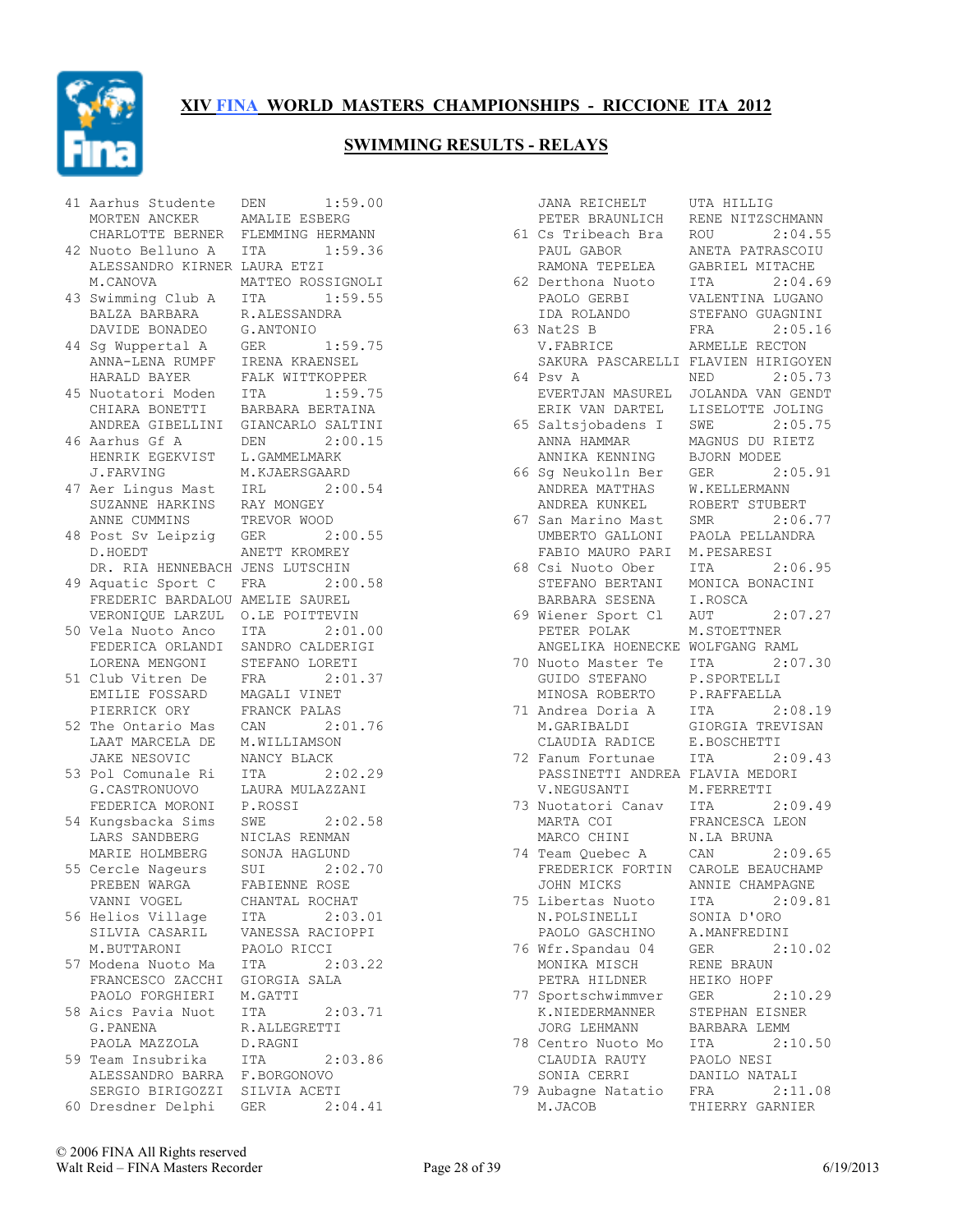

|    | BERNARD SANDRINE OLIVIER GIBIER                                                       |                                     |
|----|---------------------------------------------------------------------------------------|-------------------------------------|
|    | 80 Ssg Pforzheim A GER                                                                | 2:11.20                             |
|    | BRITTA TEPE                                                                           | PETRA STEINBERG                     |
|    | SIEGFRIED NICKERL AXEL DAUNER                                                         |                                     |
|    | 81 Pesaro Nuoto A                                                                     | ITA 2:11.41                         |
|    | ALDO VANNI                                                                            | LARA FARES                          |
|    | VERONICA GASPARRI MARCO LANZI                                                         |                                     |
|    | 82 Schwimmverein M GER 2:11.44<br>ULRIKE GERNER MONIKA MENHART                        |                                     |
|    |                                                                                       |                                     |
|    | WILHELM SKRANDIES M. KANELLOPOULOS                                                    |                                     |
|    |                                                                                       |                                     |
|    | 83 El Milenio B CRC 2:11.91<br>MARIA CABADA REBECA HERNANDEZ                          |                                     |
|    | MARCO BRENES ALAIN DUBOST                                                             |                                     |
|    |                                                                                       |                                     |
|    | 84 Pol Sangiuliane ITA 2:11.97<br>GERARDO MASIELLO SAMANTHA MASE'                     |                                     |
|    | DANIELA D'ADDA CRISTIANO ROSSI                                                        |                                     |
|    | 85 Centro Nuoto Mo ITA 2:12.33                                                        |                                     |
|    | MARCO MORGANTINI F.PORCIANI                                                           |                                     |
|    | ALESSIO PAOLESCHI C.GUALTIEROTTI                                                      |                                     |
|    | 86 Ladies Recreati HKG 2:12.93                                                        |                                     |
|    | DOMINIC TSUI                                                                          | TAIN KIRKWOOD                       |
|    | MARCY TRENT LONG ANDREW KEHOE                                                         |                                     |
|    | 87 Sv Lohhof E.V. GER 2:13.24                                                         |                                     |
|    | DIETER SCHILDGEN SABINE RIEDEL                                                        |                                     |
|    | YVONNE FEIST<br>Roma A                                                                | LARS PLATH                          |
|    | 88 Roma A                                                                             | NOR 2:13.74                         |
|    | HAKON NORDVIK                                                                         | M.GISMERVIK                         |
|    | MARION DEGERSTROM RUNE FISKAA                                                         |                                     |
|    | 89 Foltzer Ssd A                                                                      | ITA 2:13.86                         |
|    | M.BIGNONE                                                                             | L. PASTROVICCHIO                    |
|    | ANNA BECUCCI MIRKO RIZZI<br>90 Tritons Lumbroi FRA 2:15.07                            |                                     |
|    |                                                                                       |                                     |
|    |                                                                                       |                                     |
|    | HUGUES HERMAN FRANCOISE JOLY<br>D.HUBINONT PHILIPPE MARCO<br>91 El Milenio C CRC 2:16 | 2:16.77                             |
|    |                                                                                       | SALVADOR OREAMUNO CECILIA CARNEVALE |
|    | MAX GAMBOA                                                                            | A.GONZALEZ                          |
|    |                                                                                       | ITA 2:17.12                         |
|    | 92 Sport Full Time<br>A.MICHELI<br>K.ANN                                              | M.CANCELLIERI                       |
|    |                                                                                       | M.GIORDO                            |
|    | K.ANN<br>93 Nat2S C                                                                   | FRA 2:17.58                         |
|    | JOEL SAURIN                                                                           | ERIC SCHULD                         |
|    | JOSIANE GIRAUD ISABELLE FAURE                                                         |                                     |
| 94 | Mozzate Sport A                                                                       | <b>ITA</b><br>2:21.80               |
|    | M.MOLTRASIO                                                                           | MIRKO MASTRORILLI                   |
|    | ENRICO ANSELMI                                                                        | R.BUSNELLI                          |
|    | 95 Dresdner Delphi                                                                    | 2:26.91<br>GER                      |
|    | ANKE WECK                                                                             | LUTZ KIESSLICH                      |
|    | SIMONE NOLDNER                                                                        | BERND WILLER                        |
|    | 96 The Mermaids A                                                                     | AUT<br>2:33.72                      |
|    | MARLIES KINZEL                                                                        | HELMUT JELEM                        |
|    | MONIKA MILLET                                                                         | FABIAN KISSLER                      |
|    | 97 Canottieri Vitt                                                                    | 2:36.60<br>ITA                      |
|    | M.LAMBRI                                                                              | OLIVIERO PRADELLI                   |
|    | K.CASAROLA                                                                            | ANTONIO CAMONI                      |
|    |                                                                                       |                                     |
|    | MIXED -- 4X50 M. FREE 200-239                                                         |                                     |
|    |                                                                                       |                                     |

| 1  |                                  |                                                                                                                                                                                                                                           |
|----|----------------------------------|-------------------------------------------------------------------------------------------------------------------------------------------------------------------------------------------------------------------------------------------|
|    | Club Natation S                  | 1:52.43<br><b>BEL</b>                                                                                                                                                                                                                     |
|    | LIONEL GODEAUX                   | COLETTE CRABBE                                                                                                                                                                                                                            |
|    |                                  | JEAN-MARIE CADIAT NATHALIE BLONDEEL                                                                                                                                                                                                       |
| 2  | Waterpolopalerm                  | ITA<br>1:52.52                                                                                                                                                                                                                            |
|    |                                  |                                                                                                                                                                                                                                           |
|    | FABRIZIO GRIFFO                  | VALENTINA SALVIA                                                                                                                                                                                                                          |
|    | MARIAPAOLA UBERTI M.CONTI        |                                                                                                                                                                                                                                           |
| 3  | Acbb A                           | FRA<br>1:52.98                                                                                                                                                                                                                            |
|    | ABED OUADAH                      | LAURENT NEUVILLE                                                                                                                                                                                                                          |
|    | F.MIGNATELLI                     | MATHIAS CAROLINE                                                                                                                                                                                                                          |
| 4  | Nuoto Club Mila                  | 1:53.45<br><b>ITA</b>                                                                                                                                                                                                                     |
|    | R.FRANCESCHI                     | G.BERTOLI                                                                                                                                                                                                                                 |
|    |                                  |                                                                                                                                                                                                                                           |
|    | D.PEDACCHIOLA                    | DANIELA DEPONTI                                                                                                                                                                                                                           |
| 5  | Cape Town Maste                  | RSA<br>1:54.06                                                                                                                                                                                                                            |
|    | NIGEL HENDRICKS                  | MARCELLE STRAUSS                                                                                                                                                                                                                          |
|    | CECILIA STANFORD                 | JOHAN VD MERWE                                                                                                                                                                                                                            |
| 6  | Ujbuda Senior B                  | 1:54.29<br>HUN                                                                                                                                                                                                                            |
|    | ATTILA BEAK                      | CSILLA CSIKANY                                                                                                                                                                                                                            |
|    | F.ERDELYI                        | MELINDA MAROSI                                                                                                                                                                                                                            |
| 7  |                                  |                                                                                                                                                                                                                                           |
|    | Centro Nuoto Ba                  | 1:55.91<br>ITA                                                                                                                                                                                                                            |
|    | LUCIA MEZZOPERA                  | CLAUDIO BERRINI                                                                                                                                                                                                                           |
|    | KARIN SODERMAN                   | G.GIGLIETTI                                                                                                                                                                                                                               |
| 8  | The Ontario Mas                  | CAN<br>1:56.84                                                                                                                                                                                                                            |
|    | CINDY BERTELINK                  | MICHAEL PATRICK                                                                                                                                                                                                                           |
|    | SUE WEIR                         | WIESLAW MUSIAL                                                                                                                                                                                                                            |
| 9  | Eca Master A                     | 1:57.07<br><b>VEN</b>                                                                                                                                                                                                                     |
|    | U.ZAPPI                          | MARIA HUNG                                                                                                                                                                                                                                |
|    |                                  |                                                                                                                                                                                                                                           |
|    | CARMEN ALVAREZ                   | ANTONIO FUNICELLI                                                                                                                                                                                                                         |
|    | 10 Ladies Recreati               | 1:58.04<br>HKG                                                                                                                                                                                                                            |
|    | GERARD OROURKE                   | LYNDA COGGINS                                                                                                                                                                                                                             |
|    | SALLY COLLIER                    | ERIC JOHNSON                                                                                                                                                                                                                              |
|    | 11 Sq Stadtwerke M               | 1:58.99<br>GER                                                                                                                                                                                                                            |
|    | KLAUS DAHLINGER                  | G.BORRAS                                                                                                                                                                                                                                  |
|    |                                  |                                                                                                                                                                                                                                           |
|    |                                  |                                                                                                                                                                                                                                           |
|    | ANJA RITTER                      | FRANK HESBACHER                                                                                                                                                                                                                           |
|    | 12 Forum Sport Cen               | 1:59.55<br>ITA                                                                                                                                                                                                                            |
|    | PAOLA RODIGHIERO                 | MARCO STENTELLA                                                                                                                                                                                                                           |
|    | SUSANNA SORDELLI                 | L.ANTONELLO                                                                                                                                                                                                                               |
|    | 13 Dlf Livorno B                 | 1:59.71<br>ITA                                                                                                                                                                                                                            |
|    | DINO SAMARITANI                  | CLAUDIA BONDI                                                                                                                                                                                                                             |
|    | SIMONA BURINI                    | STEFANO DIETERICH                                                                                                                                                                                                                         |
|    |                                  |                                                                                                                                                                                                                                           |
| 14 | Ssg Saar Max Ri                  | 1:59.72<br>GER                                                                                                                                                                                                                            |
|    | JUTTA KRATZ                      | ROLF ARNOLD                                                                                                                                                                                                                               |
|    | SIGRID SCHONHOFEN DENZER ERNST   |                                                                                                                                                                                                                                           |
| 15 | Lagardere Paris                  | FRA<br>2:00.53                                                                                                                                                                                                                            |
|    | LUC LIEBEL                       | J.CABROL                                                                                                                                                                                                                                  |
|    | CORINNE SABATIER                 | CATHERINE SIDOBRE                                                                                                                                                                                                                         |
|    | 16 Aer Lingus Mast               | 2:00.55<br>IRL DESCRIPTION OF THE STATE OF THE STATE OF THE STATE OF THE STATE OF THE STATE OF THE STATE OF THE STATE OF THE STATE OF THE STATE OF THE STATE OF THE STATE OF THE STATE OF THE STATE OF THE STATE OF THE STATE OF THE STAT |
|    | PETER CONWAY                     | BRIAN CARROLL                                                                                                                                                                                                                             |
|    |                                  |                                                                                                                                                                                                                                           |
|    | PATRICIA REILLY                  | DYMPHNA MORRIS                                                                                                                                                                                                                            |
|    | 17 U-Club Tallinn                | EST<br>2:00.92                                                                                                                                                                                                                            |
|    | MERLE VANTSI                     | EVE VIRKKUNEN                                                                                                                                                                                                                             |
|    | PEEP KESKULA                     | TOOMAS HAGGI                                                                                                                                                                                                                              |
|    | 18 Team Insubrika                | <b>ITA</b><br>2:02.96                                                                                                                                                                                                                     |
|    | DANIELA SABATINI                 | G. SAMPIETRO                                                                                                                                                                                                                              |
|    | MARCO BOSETTI                    | MAURA BELLORINI                                                                                                                                                                                                                           |
|    |                                  | 2:03.11                                                                                                                                                                                                                                   |
|    | 19 Spencer Swim Te               | GBR                                                                                                                                                                                                                                       |
|    | ALISON GWYNN                     | ALAN PARKINS                                                                                                                                                                                                                              |
|    | ANNE BRAAM<br>20 Club Natation S | GAVIN BARLOW<br>BEL<br>2:04.30                                                                                                                                                                                                            |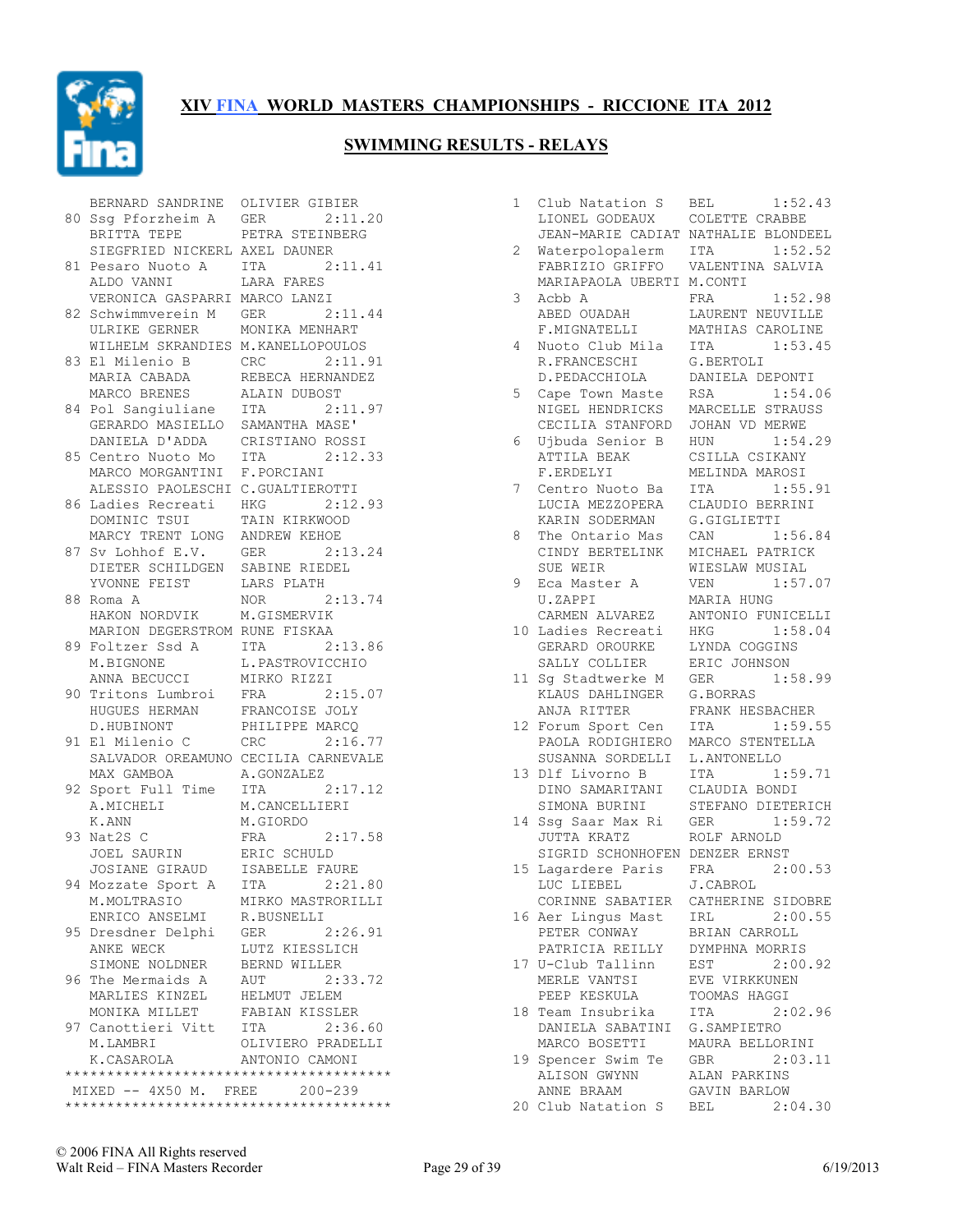

| CHANTAL GRIMARD<br>CLAIRE ANTHONY<br>21 Bad Homburger S<br>2:04.49<br>GER<br>A. FARRENKOPF<br>CORDULA RUH<br>STURM-CONSTANTIN<br>PETER KLEINER<br>22 Caledonia Maste<br>2:04.82<br>GBR<br><b>JUDY HATTLE</b><br>URSULA RYDER<br>KEITH DUNNETT<br>BILL REID<br>23 Cetus A<br>FIN<br>2:05.58<br>JOHANNA KARA<br>TIMO TEPONOJA<br>SIMO-PEKKA TORSTI<br>MAIKKI TORSTI<br>24 Ssf Bonn A<br>2:05.78<br><b>GER</b><br>IRIS GATZEN<br>BERNT DITTRICH<br>MARION KUHN<br>SVEN LEOPOLD<br>25 Claremont Weste<br>2:06.84<br>AUS<br>FRANK GLASS<br>SUZANNE SHILLING<br>GARY BRADLEY<br>ELEANOR PARSONS<br>26 Malaspina Sport<br>ITA<br>2:07.67<br>LUIGI GUERRIERI<br>LORENZO PICCARDI<br>P.SARCHI<br>LUISA MARESCA<br>Ifk Lidingo Sim<br>2:07.72<br>27<br>SWE<br>CECILIA WANGEL<br>KAJ GOROSCH<br>ULRIKA WESTLUND<br>MAGNUS FALTMAN<br>Lambertseter Sv<br>2:07.91<br>28<br>NOR <b>NO</b><br><b>GUSTAV HEIBERG</b><br>WIGGO KRISTENSEN<br>TONE WESTBY<br>ELISABETH OSTBYE<br>Esn Nanterre A<br>FRA<br>2:08.55<br>29<br>LIONEL PAILLIEZ<br>LIONEL CHALENDAR<br><b>GUITARD MURIELLE</b><br>FREDERIQUE CASSAR<br>SWE<br>Vasteras Simsal<br>2:09.00<br>30 -<br>GUNILLA SILJEBACK<br>HELENA EKDAHL<br>LARS EKDAHL<br>ERIC BRANDELIUS<br>31 Su Citynet@Hall<br>AUT 2:09.26<br>NADJA KURZ<br>E.KLOTZ-BAIR<br><b>JOSEF JEDLICZKA</b><br>TOMAS HAJEK<br>Rarinantes Legn<br><b>ITA</b><br>2:09.79<br>32<br>C.MARTIN<br>GIUSEPPE MILOTTA<br>FRANCESCA MELIS<br>ANTONIO PENATI<br>33 Flaminio Sporti<br>ITA<br>2:10.47<br>CINZIA FARINA<br><b>B.DALLA</b><br>DOMENICO BOVA<br>ELISA FILARDO<br>34<br>Ssv Lahr A<br>GER 2:10.69<br>S.REIBEL-OBERLE<br>WOLFDIETER REIBEL<br>SABINE SINNER<br>JENS AUSTERMANN<br>2:10.74<br>35 Modena Nuoto Ma<br>ITA<br>ANGELA NORA<br>SIMONA MONTAGNANI<br>STEFANO BERTONI<br>A.CALVERI<br>SUI<br>36 Swiss Alumni Sw<br>2:10.79<br>DANIEL FISCHER<br>SUSANNE KELLER<br>MIREILLE RICHTER<br>BENEDIKT RUSCH<br>37 Hemel Hempstead<br>2:10.99<br>GBR<br>MIKE PIGOTT<br>PAMELA WARE<br>CHRISTINE HOLLICK DAVID PIRRIE<br>38 Troyka A<br>RUS<br>2:12.30<br>OLGA VALIULLINA<br>MAXIM NIKULIN<br>S.KUZNETSOVA<br>KONSTANTIN SKOBA<br>2:13.19<br>39 Sc Regensburg A<br>GER<br>DANA OBALSKI<br>ANDREAS GROEBER | BALANCIER PASCAL | PHILIPPE GODBILLE |
|------------------------------------------------------------------------------------------------------------------------------------------------------------------------------------------------------------------------------------------------------------------------------------------------------------------------------------------------------------------------------------------------------------------------------------------------------------------------------------------------------------------------------------------------------------------------------------------------------------------------------------------------------------------------------------------------------------------------------------------------------------------------------------------------------------------------------------------------------------------------------------------------------------------------------------------------------------------------------------------------------------------------------------------------------------------------------------------------------------------------------------------------------------------------------------------------------------------------------------------------------------------------------------------------------------------------------------------------------------------------------------------------------------------------------------------------------------------------------------------------------------------------------------------------------------------------------------------------------------------------------------------------------------------------------------------------------------------------------------------------------------------------------------------------------------------------------------------------------------------------------------------------------------------------------------------------------------------------------------------------------------------------------------------------------------------------------------------------------------------------------------------------------------------------------------------------------------|------------------|-------------------|
|                                                                                                                                                                                                                                                                                                                                                                                                                                                                                                                                                                                                                                                                                                                                                                                                                                                                                                                                                                                                                                                                                                                                                                                                                                                                                                                                                                                                                                                                                                                                                                                                                                                                                                                                                                                                                                                                                                                                                                                                                                                                                                                                                                                                            |                  |                   |
|                                                                                                                                                                                                                                                                                                                                                                                                                                                                                                                                                                                                                                                                                                                                                                                                                                                                                                                                                                                                                                                                                                                                                                                                                                                                                                                                                                                                                                                                                                                                                                                                                                                                                                                                                                                                                                                                                                                                                                                                                                                                                                                                                                                                            |                  |                   |
|                                                                                                                                                                                                                                                                                                                                                                                                                                                                                                                                                                                                                                                                                                                                                                                                                                                                                                                                                                                                                                                                                                                                                                                                                                                                                                                                                                                                                                                                                                                                                                                                                                                                                                                                                                                                                                                                                                                                                                                                                                                                                                                                                                                                            |                  |                   |
|                                                                                                                                                                                                                                                                                                                                                                                                                                                                                                                                                                                                                                                                                                                                                                                                                                                                                                                                                                                                                                                                                                                                                                                                                                                                                                                                                                                                                                                                                                                                                                                                                                                                                                                                                                                                                                                                                                                                                                                                                                                                                                                                                                                                            |                  |                   |
|                                                                                                                                                                                                                                                                                                                                                                                                                                                                                                                                                                                                                                                                                                                                                                                                                                                                                                                                                                                                                                                                                                                                                                                                                                                                                                                                                                                                                                                                                                                                                                                                                                                                                                                                                                                                                                                                                                                                                                                                                                                                                                                                                                                                            |                  |                   |
|                                                                                                                                                                                                                                                                                                                                                                                                                                                                                                                                                                                                                                                                                                                                                                                                                                                                                                                                                                                                                                                                                                                                                                                                                                                                                                                                                                                                                                                                                                                                                                                                                                                                                                                                                                                                                                                                                                                                                                                                                                                                                                                                                                                                            |                  |                   |
|                                                                                                                                                                                                                                                                                                                                                                                                                                                                                                                                                                                                                                                                                                                                                                                                                                                                                                                                                                                                                                                                                                                                                                                                                                                                                                                                                                                                                                                                                                                                                                                                                                                                                                                                                                                                                                                                                                                                                                                                                                                                                                                                                                                                            |                  |                   |
|                                                                                                                                                                                                                                                                                                                                                                                                                                                                                                                                                                                                                                                                                                                                                                                                                                                                                                                                                                                                                                                                                                                                                                                                                                                                                                                                                                                                                                                                                                                                                                                                                                                                                                                                                                                                                                                                                                                                                                                                                                                                                                                                                                                                            |                  |                   |
|                                                                                                                                                                                                                                                                                                                                                                                                                                                                                                                                                                                                                                                                                                                                                                                                                                                                                                                                                                                                                                                                                                                                                                                                                                                                                                                                                                                                                                                                                                                                                                                                                                                                                                                                                                                                                                                                                                                                                                                                                                                                                                                                                                                                            |                  |                   |
|                                                                                                                                                                                                                                                                                                                                                                                                                                                                                                                                                                                                                                                                                                                                                                                                                                                                                                                                                                                                                                                                                                                                                                                                                                                                                                                                                                                                                                                                                                                                                                                                                                                                                                                                                                                                                                                                                                                                                                                                                                                                                                                                                                                                            |                  |                   |
|                                                                                                                                                                                                                                                                                                                                                                                                                                                                                                                                                                                                                                                                                                                                                                                                                                                                                                                                                                                                                                                                                                                                                                                                                                                                                                                                                                                                                                                                                                                                                                                                                                                                                                                                                                                                                                                                                                                                                                                                                                                                                                                                                                                                            |                  |                   |
|                                                                                                                                                                                                                                                                                                                                                                                                                                                                                                                                                                                                                                                                                                                                                                                                                                                                                                                                                                                                                                                                                                                                                                                                                                                                                                                                                                                                                                                                                                                                                                                                                                                                                                                                                                                                                                                                                                                                                                                                                                                                                                                                                                                                            |                  |                   |
|                                                                                                                                                                                                                                                                                                                                                                                                                                                                                                                                                                                                                                                                                                                                                                                                                                                                                                                                                                                                                                                                                                                                                                                                                                                                                                                                                                                                                                                                                                                                                                                                                                                                                                                                                                                                                                                                                                                                                                                                                                                                                                                                                                                                            |                  |                   |
|                                                                                                                                                                                                                                                                                                                                                                                                                                                                                                                                                                                                                                                                                                                                                                                                                                                                                                                                                                                                                                                                                                                                                                                                                                                                                                                                                                                                                                                                                                                                                                                                                                                                                                                                                                                                                                                                                                                                                                                                                                                                                                                                                                                                            |                  |                   |
|                                                                                                                                                                                                                                                                                                                                                                                                                                                                                                                                                                                                                                                                                                                                                                                                                                                                                                                                                                                                                                                                                                                                                                                                                                                                                                                                                                                                                                                                                                                                                                                                                                                                                                                                                                                                                                                                                                                                                                                                                                                                                                                                                                                                            |                  |                   |
|                                                                                                                                                                                                                                                                                                                                                                                                                                                                                                                                                                                                                                                                                                                                                                                                                                                                                                                                                                                                                                                                                                                                                                                                                                                                                                                                                                                                                                                                                                                                                                                                                                                                                                                                                                                                                                                                                                                                                                                                                                                                                                                                                                                                            |                  |                   |
|                                                                                                                                                                                                                                                                                                                                                                                                                                                                                                                                                                                                                                                                                                                                                                                                                                                                                                                                                                                                                                                                                                                                                                                                                                                                                                                                                                                                                                                                                                                                                                                                                                                                                                                                                                                                                                                                                                                                                                                                                                                                                                                                                                                                            |                  |                   |
|                                                                                                                                                                                                                                                                                                                                                                                                                                                                                                                                                                                                                                                                                                                                                                                                                                                                                                                                                                                                                                                                                                                                                                                                                                                                                                                                                                                                                                                                                                                                                                                                                                                                                                                                                                                                                                                                                                                                                                                                                                                                                                                                                                                                            |                  |                   |
|                                                                                                                                                                                                                                                                                                                                                                                                                                                                                                                                                                                                                                                                                                                                                                                                                                                                                                                                                                                                                                                                                                                                                                                                                                                                                                                                                                                                                                                                                                                                                                                                                                                                                                                                                                                                                                                                                                                                                                                                                                                                                                                                                                                                            |                  |                   |
|                                                                                                                                                                                                                                                                                                                                                                                                                                                                                                                                                                                                                                                                                                                                                                                                                                                                                                                                                                                                                                                                                                                                                                                                                                                                                                                                                                                                                                                                                                                                                                                                                                                                                                                                                                                                                                                                                                                                                                                                                                                                                                                                                                                                            |                  |                   |
|                                                                                                                                                                                                                                                                                                                                                                                                                                                                                                                                                                                                                                                                                                                                                                                                                                                                                                                                                                                                                                                                                                                                                                                                                                                                                                                                                                                                                                                                                                                                                                                                                                                                                                                                                                                                                                                                                                                                                                                                                                                                                                                                                                                                            |                  |                   |
|                                                                                                                                                                                                                                                                                                                                                                                                                                                                                                                                                                                                                                                                                                                                                                                                                                                                                                                                                                                                                                                                                                                                                                                                                                                                                                                                                                                                                                                                                                                                                                                                                                                                                                                                                                                                                                                                                                                                                                                                                                                                                                                                                                                                            |                  |                   |
|                                                                                                                                                                                                                                                                                                                                                                                                                                                                                                                                                                                                                                                                                                                                                                                                                                                                                                                                                                                                                                                                                                                                                                                                                                                                                                                                                                                                                                                                                                                                                                                                                                                                                                                                                                                                                                                                                                                                                                                                                                                                                                                                                                                                            |                  |                   |
|                                                                                                                                                                                                                                                                                                                                                                                                                                                                                                                                                                                                                                                                                                                                                                                                                                                                                                                                                                                                                                                                                                                                                                                                                                                                                                                                                                                                                                                                                                                                                                                                                                                                                                                                                                                                                                                                                                                                                                                                                                                                                                                                                                                                            |                  |                   |
|                                                                                                                                                                                                                                                                                                                                                                                                                                                                                                                                                                                                                                                                                                                                                                                                                                                                                                                                                                                                                                                                                                                                                                                                                                                                                                                                                                                                                                                                                                                                                                                                                                                                                                                                                                                                                                                                                                                                                                                                                                                                                                                                                                                                            |                  |                   |
|                                                                                                                                                                                                                                                                                                                                                                                                                                                                                                                                                                                                                                                                                                                                                                                                                                                                                                                                                                                                                                                                                                                                                                                                                                                                                                                                                                                                                                                                                                                                                                                                                                                                                                                                                                                                                                                                                                                                                                                                                                                                                                                                                                                                            |                  |                   |
|                                                                                                                                                                                                                                                                                                                                                                                                                                                                                                                                                                                                                                                                                                                                                                                                                                                                                                                                                                                                                                                                                                                                                                                                                                                                                                                                                                                                                                                                                                                                                                                                                                                                                                                                                                                                                                                                                                                                                                                                                                                                                                                                                                                                            |                  |                   |
|                                                                                                                                                                                                                                                                                                                                                                                                                                                                                                                                                                                                                                                                                                                                                                                                                                                                                                                                                                                                                                                                                                                                                                                                                                                                                                                                                                                                                                                                                                                                                                                                                                                                                                                                                                                                                                                                                                                                                                                                                                                                                                                                                                                                            |                  |                   |
|                                                                                                                                                                                                                                                                                                                                                                                                                                                                                                                                                                                                                                                                                                                                                                                                                                                                                                                                                                                                                                                                                                                                                                                                                                                                                                                                                                                                                                                                                                                                                                                                                                                                                                                                                                                                                                                                                                                                                                                                                                                                                                                                                                                                            |                  |                   |
|                                                                                                                                                                                                                                                                                                                                                                                                                                                                                                                                                                                                                                                                                                                                                                                                                                                                                                                                                                                                                                                                                                                                                                                                                                                                                                                                                                                                                                                                                                                                                                                                                                                                                                                                                                                                                                                                                                                                                                                                                                                                                                                                                                                                            |                  |                   |
|                                                                                                                                                                                                                                                                                                                                                                                                                                                                                                                                                                                                                                                                                                                                                                                                                                                                                                                                                                                                                                                                                                                                                                                                                                                                                                                                                                                                                                                                                                                                                                                                                                                                                                                                                                                                                                                                                                                                                                                                                                                                                                                                                                                                            |                  |                   |
|                                                                                                                                                                                                                                                                                                                                                                                                                                                                                                                                                                                                                                                                                                                                                                                                                                                                                                                                                                                                                                                                                                                                                                                                                                                                                                                                                                                                                                                                                                                                                                                                                                                                                                                                                                                                                                                                                                                                                                                                                                                                                                                                                                                                            |                  |                   |
|                                                                                                                                                                                                                                                                                                                                                                                                                                                                                                                                                                                                                                                                                                                                                                                                                                                                                                                                                                                                                                                                                                                                                                                                                                                                                                                                                                                                                                                                                                                                                                                                                                                                                                                                                                                                                                                                                                                                                                                                                                                                                                                                                                                                            |                  |                   |
|                                                                                                                                                                                                                                                                                                                                                                                                                                                                                                                                                                                                                                                                                                                                                                                                                                                                                                                                                                                                                                                                                                                                                                                                                                                                                                                                                                                                                                                                                                                                                                                                                                                                                                                                                                                                                                                                                                                                                                                                                                                                                                                                                                                                            |                  |                   |
|                                                                                                                                                                                                                                                                                                                                                                                                                                                                                                                                                                                                                                                                                                                                                                                                                                                                                                                                                                                                                                                                                                                                                                                                                                                                                                                                                                                                                                                                                                                                                                                                                                                                                                                                                                                                                                                                                                                                                                                                                                                                                                                                                                                                            |                  |                   |
|                                                                                                                                                                                                                                                                                                                                                                                                                                                                                                                                                                                                                                                                                                                                                                                                                                                                                                                                                                                                                                                                                                                                                                                                                                                                                                                                                                                                                                                                                                                                                                                                                                                                                                                                                                                                                                                                                                                                                                                                                                                                                                                                                                                                            |                  |                   |
|                                                                                                                                                                                                                                                                                                                                                                                                                                                                                                                                                                                                                                                                                                                                                                                                                                                                                                                                                                                                                                                                                                                                                                                                                                                                                                                                                                                                                                                                                                                                                                                                                                                                                                                                                                                                                                                                                                                                                                                                                                                                                                                                                                                                            |                  |                   |
|                                                                                                                                                                                                                                                                                                                                                                                                                                                                                                                                                                                                                                                                                                                                                                                                                                                                                                                                                                                                                                                                                                                                                                                                                                                                                                                                                                                                                                                                                                                                                                                                                                                                                                                                                                                                                                                                                                                                                                                                                                                                                                                                                                                                            |                  |                   |
|                                                                                                                                                                                                                                                                                                                                                                                                                                                                                                                                                                                                                                                                                                                                                                                                                                                                                                                                                                                                                                                                                                                                                                                                                                                                                                                                                                                                                                                                                                                                                                                                                                                                                                                                                                                                                                                                                                                                                                                                                                                                                                                                                                                                            |                  |                   |
|                                                                                                                                                                                                                                                                                                                                                                                                                                                                                                                                                                                                                                                                                                                                                                                                                                                                                                                                                                                                                                                                                                                                                                                                                                                                                                                                                                                                                                                                                                                                                                                                                                                                                                                                                                                                                                                                                                                                                                                                                                                                                                                                                                                                            |                  |                   |
|                                                                                                                                                                                                                                                                                                                                                                                                                                                                                                                                                                                                                                                                                                                                                                                                                                                                                                                                                                                                                                                                                                                                                                                                                                                                                                                                                                                                                                                                                                                                                                                                                                                                                                                                                                                                                                                                                                                                                                                                                                                                                                                                                                                                            |                  |                   |
|                                                                                                                                                                                                                                                                                                                                                                                                                                                                                                                                                                                                                                                                                                                                                                                                                                                                                                                                                                                                                                                                                                                                                                                                                                                                                                                                                                                                                                                                                                                                                                                                                                                                                                                                                                                                                                                                                                                                                                                                                                                                                                                                                                                                            |                  |                   |
|                                                                                                                                                                                                                                                                                                                                                                                                                                                                                                                                                                                                                                                                                                                                                                                                                                                                                                                                                                                                                                                                                                                                                                                                                                                                                                                                                                                                                                                                                                                                                                                                                                                                                                                                                                                                                                                                                                                                                                                                                                                                                                                                                                                                            |                  |                   |
|                                                                                                                                                                                                                                                                                                                                                                                                                                                                                                                                                                                                                                                                                                                                                                                                                                                                                                                                                                                                                                                                                                                                                                                                                                                                                                                                                                                                                                                                                                                                                                                                                                                                                                                                                                                                                                                                                                                                                                                                                                                                                                                                                                                                            |                  |                   |
|                                                                                                                                                                                                                                                                                                                                                                                                                                                                                                                                                                                                                                                                                                                                                                                                                                                                                                                                                                                                                                                                                                                                                                                                                                                                                                                                                                                                                                                                                                                                                                                                                                                                                                                                                                                                                                                                                                                                                                                                                                                                                                                                                                                                            |                  |                   |
|                                                                                                                                                                                                                                                                                                                                                                                                                                                                                                                                                                                                                                                                                                                                                                                                                                                                                                                                                                                                                                                                                                                                                                                                                                                                                                                                                                                                                                                                                                                                                                                                                                                                                                                                                                                                                                                                                                                                                                                                                                                                                                                                                                                                            |                  |                   |
|                                                                                                                                                                                                                                                                                                                                                                                                                                                                                                                                                                                                                                                                                                                                                                                                                                                                                                                                                                                                                                                                                                                                                                                                                                                                                                                                                                                                                                                                                                                                                                                                                                                                                                                                                                                                                                                                                                                                                                                                                                                                                                                                                                                                            |                  |                   |
|                                                                                                                                                                                                                                                                                                                                                                                                                                                                                                                                                                                                                                                                                                                                                                                                                                                                                                                                                                                                                                                                                                                                                                                                                                                                                                                                                                                                                                                                                                                                                                                                                                                                                                                                                                                                                                                                                                                                                                                                                                                                                                                                                                                                            |                  |                   |
|                                                                                                                                                                                                                                                                                                                                                                                                                                                                                                                                                                                                                                                                                                                                                                                                                                                                                                                                                                                                                                                                                                                                                                                                                                                                                                                                                                                                                                                                                                                                                                                                                                                                                                                                                                                                                                                                                                                                                                                                                                                                                                                                                                                                            |                  |                   |
|                                                                                                                                                                                                                                                                                                                                                                                                                                                                                                                                                                                                                                                                                                                                                                                                                                                                                                                                                                                                                                                                                                                                                                                                                                                                                                                                                                                                                                                                                                                                                                                                                                                                                                                                                                                                                                                                                                                                                                                                                                                                                                                                                                                                            |                  |                   |
|                                                                                                                                                                                                                                                                                                                                                                                                                                                                                                                                                                                                                                                                                                                                                                                                                                                                                                                                                                                                                                                                                                                                                                                                                                                                                                                                                                                                                                                                                                                                                                                                                                                                                                                                                                                                                                                                                                                                                                                                                                                                                                                                                                                                            |                  |                   |
|                                                                                                                                                                                                                                                                                                                                                                                                                                                                                                                                                                                                                                                                                                                                                                                                                                                                                                                                                                                                                                                                                                                                                                                                                                                                                                                                                                                                                                                                                                                                                                                                                                                                                                                                                                                                                                                                                                                                                                                                                                                                                                                                                                                                            |                  |                   |
|                                                                                                                                                                                                                                                                                                                                                                                                                                                                                                                                                                                                                                                                                                                                                                                                                                                                                                                                                                                                                                                                                                                                                                                                                                                                                                                                                                                                                                                                                                                                                                                                                                                                                                                                                                                                                                                                                                                                                                                                                                                                                                                                                                                                            |                  |                   |
|                                                                                                                                                                                                                                                                                                                                                                                                                                                                                                                                                                                                                                                                                                                                                                                                                                                                                                                                                                                                                                                                                                                                                                                                                                                                                                                                                                                                                                                                                                                                                                                                                                                                                                                                                                                                                                                                                                                                                                                                                                                                                                                                                                                                            |                  |                   |
|                                                                                                                                                                                                                                                                                                                                                                                                                                                                                                                                                                                                                                                                                                                                                                                                                                                                                                                                                                                                                                                                                                                                                                                                                                                                                                                                                                                                                                                                                                                                                                                                                                                                                                                                                                                                                                                                                                                                                                                                                                                                                                                                                                                                            |                  |                   |

|    | HORST KOLBE                         | URSULA WALLITSCH                |
|----|-------------------------------------|---------------------------------|
|    | 40 Delphin Ratinge                  | GER<br>2:15.84                  |
|    | JOERG WERNER                        | MARLENE HELMICH                 |
|    | STEFANIE WERNER                     | JORG ENGEL                      |
| 41 |                                     | 2:16.87<br>ITA                  |
|    | Rn Saronno A<br>LUIGI TAFFELLI      | SILVIA BRUSEGAN                 |
|    | B.DE                                | BRUNO FORNI                     |
|    |                                     | 2:17.25<br>GER                  |
|    | 42 Wfr.Spandau 04<br>KLAUS LENZ     | MONIKA ADOLPHS                  |
|    | TANJA TOFERN                        | THOMAS MEISSNER                 |
|    | 43 Sn Montgeron A                   | FRA 2:17.48                     |
|    | MOULINE PAUL                        | A.MATHEVET                      |
|    | LANGLET ROSETTE                     | GERARD FELIX                    |
| 44 | Mont Blanc Nata                     | FRA<br>2:17.68                  |
|    | J.GUILBERT                          | MICHEL GUILLEMIN                |
|    | FLOURAC FLORENCE                    | SOPHIE TAPPAZ                   |
|    | 45 Swimming Club A                  | 2:17.79<br>ITA                  |
|    | S. FELSTEAD                         | FARO ANGELO LO                  |
|    | SIMONETTA ZACCARA                   | ROBERTO GAZZANI                 |
|    | 46 Ncalp'38 A                       | FRA<br>2:17.92                  |
|    | PIERRE SPILLIAERT                   | BRIGITTE FREVILLE               |
|    | SERGE ZASLAVOGLOU                   | SYLVIE BEVILACQUA               |
|    | 47 Pol Sangiuliane                  | ITA 2:18.93                     |
|    | GIUSEPPE ROTUNNO                    | LINDA PAGLI                     |
|    | PAOLA GIUSTI                        | FABIO TACCINI                   |
|    | 48 Kungsbacka Sims                  | SWE<br>2:20.13                  |
|    | LARS BACKLUND                       | ANDERS BACKLUND                 |
|    | LOTTA ORNE                          | HELEN JOHANSSON                 |
| 49 | Pol Comunale Ri                     | ITA<br>2:20.93                  |
|    | N.GASPARINI                         | SILVA MARISE DA                 |
|    | A.COLOMBO                           | A. ARCANGELI                    |
|    | 50 Uop Masters A                    | USA 2:22.12                     |
|    | <b>JENNIFER MARONEY</b>             | RUSY HALEY                      |
|    | MICHAEL MARONEY                     | MIKE HALEY                      |
| 51 | Mtv Segeberg A                      | 2:24.34<br>GER                  |
|    | CARIN LILEY                         | ECKHARD MANNKE                  |
|    | DAGMAR MANNKE                       | J.GILENSKI-HENZE                |
|    | 52 Nuotatori Padov<br>GIOVANNI ZODO | ITA<br>2:25.93<br>ANTONIA ROSSI |
|    | VALENTINO BUCOVAZ GABRIELLA ROSSI   |                                 |
|    | 53 Sport Full Time                  | ITA<br>2:26.77                  |
|    | MARIA DEL PRETE                     | CARLA ROZZO                     |
|    | G.MANNOCCI                          | MAURIZIO SOGOS                  |
| 54 | Dlf Livorno B                       | ITA 2:36.83                     |
|    | R.LIBRALATO                         | GLORIA GUIDI                    |
|    | A.MAMBRINI                          | ANDREA TISTARELLI               |
|    | 55 Twv Tiroler Was                  | AUT<br>2:53.01                  |
|    | C.TABELANDER                        | GISELA EITER                    |
|    | MICHAEL NAGELE                      | R.FISCHER                       |
|    | 56 El Milenio A                     | CRC<br>3:20.97                  |
|    | MANUEL GUILLEN MAXENETTE CHAVES     |                                 |
|    | ZELEDON GERMAN                      | CARMEN CARRASCO                 |
|    |                                     |                                 |
|    | MIXED -- 4X50 M. FREE 240-279       |                                 |
|    |                                     |                                 |
|    | 1 Bergen Og Omegn NOR               | 1:59.81                         |
|    | MARGIT OHLSSON                      | GLEN BENGTSSON                  |
|    | TORILL BERGESEN OIVIND LIEN         |                                 |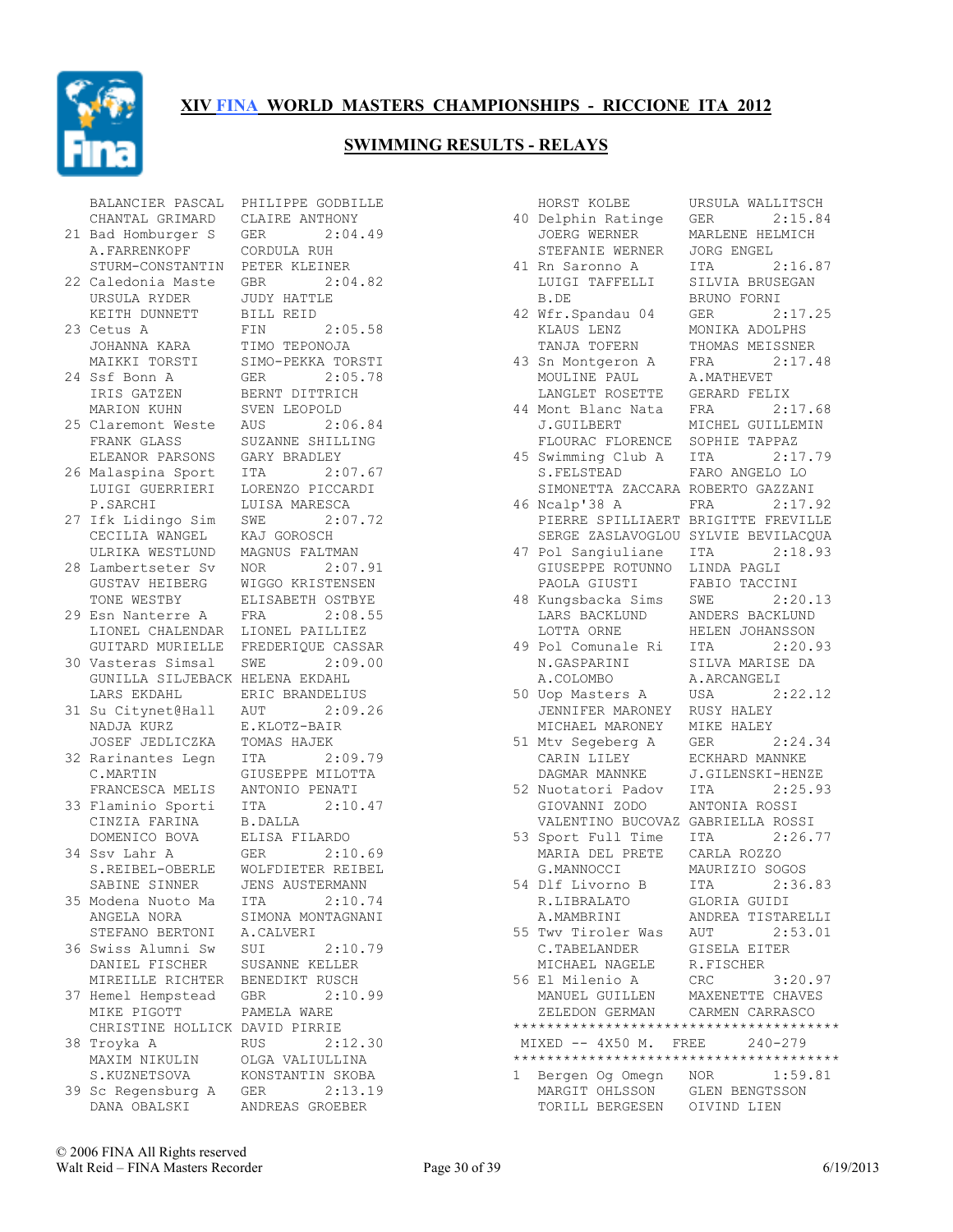

| 2  | Acbb A                     | 2:02.99<br>FRA                     |
|----|----------------------------|------------------------------------|
|    | MICHEL ZASS                | DUNCAN MCCREADIE                   |
|    | <b>B. SALIMA</b>           | K.PIPES-NEILSEN                    |
| 3  | Danderyds Sim C            | 2:04.41<br>SWE                     |
|    | MARIA GUSTAFSSON           | OLLE AXLING                        |
|    | PEDER WEHLEN               | <b>B.AXLING</b>                    |
| 4  | Sq Wuppertal A             | 2:07.98<br>GER                     |
|    | FOLKERT MEEUW              | PETRA FOCKE                        |
|    | MEEUW JUTTA DR.            | AXEL FOCKE                         |
| 5  | Woodlands Maste            | 2:10.12<br>USA <b>Martin</b>       |
|    | ARTIE WEIN                 | DEBORAH CIPRIANO                   |
|    | D. COELLNER                | LARRY SEIDMAN                      |
| 6  | Peru Masters A             | 2:10.95<br>PER                     |
|    | CAROLL CAILLAUX            | EDUARDO ESCARDO                    |
|    | AIDA DAVIS                 |                                    |
|    |                            | RICARDO CAILLAUX<br>2:11.43        |
| 7  | Sq Stadtwerke M            | GER                                |
|    | HANS MUHLE                 | M.HILLENBRAND                      |
|    | GERLINDE MAUTE             | ROLF GITTER                        |
| 8  | Flaminio Sporti            | ITA<br>2:11.76                     |
|    | AOR SILVANO                | HELEN ANDREW                       |
|    | CLAUDIO TOMASI             | ORNELLA BRUGNARA                   |
| 9  | Malaspina Sport            | 2:12.38<br>ITA                     |
|    | METELLO SAVINO             | ANNARITA BLOSI                     |
|    | GABRIELLA TUCCI            | FRANCO SOLIANI                     |
|    | 10 Birmingham Mast         | GBR<br>2:14.76                     |
|    | HAYLEY BETTINSON           | KENNETH WILLIAMS                   |
|    | ELAINE BROMWICH            | S.GEORGALLIDES                     |
|    | 11 Forum Sport Cen         | ITA<br>2:16.94                     |
|    | LAURA STERNI               | LIANA CORNIANI                     |
|    | GIORGIO TOSCANO            | PAOLO INGHIRAMI                    |
|    | 12 Psv A                   | 2:20.29<br>NED                     |
|    | V.VERHAGEN                 | ROB HANOU                          |
|    | LOTTIE GEURTS              | HAROLD MATLA                       |
| 13 | Sg Neukolln Ber            | 2:20.74<br>GER                     |
|    | DIRK ZETERBERG             | ANTJE STILLE                       |
|    | W.GAETCKE                  | MARGA SCHULZE                      |
|    | 14 Totkomosi Rozma         | 2:21.84<br>HUN                     |
|    | FODOR LASZLO               | SUMEGHY DR LASZLO                  |
|    | L.SANDOR                   | CSANADI JANOSNE                    |
|    | 15 Cetus A                 | ${\rm F\,IN}$<br>2:24.47           |
|    | JUHA KOSKI                 | KAARINA MARKKULA                   |
|    | LEENA KASEVA               | AHTI UUSIVUORI                     |
|    | 16 Amici Del Nuoto         | ITA<br>2:26.22                     |
|    | SERGIO FORMENTI            | GUJA GUGLIELMI                     |
|    | MIRA GUGLIELMI             | A.MARANGONI                        |
|    | 17 New England Mas         | USA<br>2:26.91                     |
|    | SUE JENSEN                 | MARK KEIL                          |
|    | JUDY FOREMAN               | JAMES POPE                         |
|    | 18 Polisportiva Na         | ITA<br>2:29.93                     |
|    | MARIA ALWINE EDER E.POLITI |                                    |
|    | MARIA ARMANIO              | FILIPPO VALENZA                    |
|    | 19 Aer Lingus Mast         | IRL<br>2:31.67                     |
|    | MARY FITZPATRICK           | MARIE GUIDON                       |
|    | JEFF PHILLIPS              | TONY O'BRIEN                       |
|    |                            | 2:33.15                            |
|    | 20 Sg Essen A              | GER                                |
|    | MANFRED ZEY                | JUERGEN BURMANN                    |
|    |                            | CHRISTEL HALBACH HANNELORE SCHWARZ |
|    | 21 Ssv Brixen A            | ITA<br>2:33.87                     |

|                | STEPHAN DEJACO                                             | ELDA LETRARI<br>FRANZ PISONI        |
|----------------|------------------------------------------------------------|-------------------------------------|
|                | CHRISTA HUBER                                              |                                     |
|                | 22 The Ontario Mas                                         | CAN 2:40.65                         |
|                | SUE DEACON                                                 | SHIRLEY G. DACEY                    |
|                | MICHAEL OLSEN                                              | RICHARD HIBBERT                     |
| 23             | Lsk Heindl A                                               | 2:50.50<br>AUT                      |
|                | JORG KUTSCHERA                                             | GERID DIESSL                        |
|                | ERHARD REICHEL                                             | L.HEIDEMARIE                        |
|                | 24 Tokyo Bay Swim                                          | JPN 2:59.75                         |
|                | TAKAKO KAWASAKI NORIKO HANAICHI                            |                                     |
|                | TOSHIYUKI SAKA                                             | MASAFUMI AKIYAMA                    |
| 25             | San Marino Mast                                            | 3:31.81<br>SMR<br>VITTORIA FRACASSI |
|                | RENZO RENZI                                                |                                     |
|                | ANTONIA PASOLINI ROBERTO GUDINI                            |                                     |
|                | MIXED -- 4X50 M. FREE 280-319                              |                                     |
|                |                                                            |                                     |
|                |                                                            |                                     |
|                | 1 Ujbuda Senior B HUN 2:20.70                              |                                     |
|                | MARIA BALLA     JENO ATS<br>RITA MOLNAR     ATTILA BANHIDY |                                     |
| $\overline{2}$ |                                                            | AUT<br>2:26.22                      |
|                | Lsk Heindl A<br>WALTER KOLLER                              | ULRIKE HOSNER                       |
|                | HELGA GRAENITZ GERHARD SCHRAML                             |                                     |
| 3              | Neva Stars A                                               | RUS 2:27.40                         |
|                | A.KHARCHENKO                                               | OLGA KOKORINA                       |
|                | KIRA MAKAROVA                                              | OLEG PETKAU                         |
| 4              | Ssf Bonn A                                                 | 2:35.30<br>GER                      |
|                | WOLFGANG EWALD                                             | MARGRET HANKE                       |
|                | UTE HOLE                                                   | GERHARD HOLE                        |
| 5              | Gremio Nautico                                             | <b>BRA</b><br>2:47.61               |
|                | D. WERNER                                                  | D.BORGES                            |
|                | R.MARIANTE                                                 | A. BIEDERMANN                       |
| 6              | Dlf Livorno A                                              | 2:57.22<br>ITA                      |
|                | MARIO BENVENUTTI                                           | STAGI MIRELLA                       |
|                | RAMAGLI PAOLA                                              | ILIO BARONTINI                      |
| 7              |                                                            |                                     |
|                |                                                            |                                     |
|                | Simklubben Nept SWE                                        | 3:07.58                             |
|                | ULLA-BRITT OBERG ROLF FRIBERG                              |                                     |
|                |                                                            | PER-OLOV ERICSSON                   |
| 8              | INGER SJOBERG PER-OLOV E<br>Firenze Nuota M ITA            | 3:24.78                             |
|                | VOLGA MILANOVIC ALDO PASQUALI                              |                                     |
|                | TORTORELLI PAOLA GIANCARLO MINIATI                         |                                     |
|                |                                                            |                                     |
|                | MIXED -- 4X50 M. FREE 320-359                              |                                     |
|                |                                                            |                                     |
| 1              | Lsk Heindl A                                               | AUT<br>3:54.18                      |
|                | WILHELM RAUCH                                              | ELLY KAISER                         |
|                | ERNA PROLL                                                 | FRANZ ZIGON                         |
| 2              | Flaminio Sporti                                            | 4:02.65<br>ITA                      |
|                |                                                            | GWENDOLEN KASPAR<br>FRANCO FLAMINI  |
|                | SERGIO FERRI<br>ADUA IEZZI<br>ADUA IEZZI                   |                                     |
|                |                                                            |                                     |
|                | MIXED -- 4X50 M.MEDLEY 100-119                             |                                     |
|                | 1 Acbb A                                                   | 1:59.75<br>FRA                      |
|                | NICOLAS HEZARD                                             | CLAIRE DESDOIT                      |
|                | CATHERINE GARNER A.DA COSTA                                |                                     |
| 2              | Sgs Hannover A                                             | GER<br>1:59.79                      |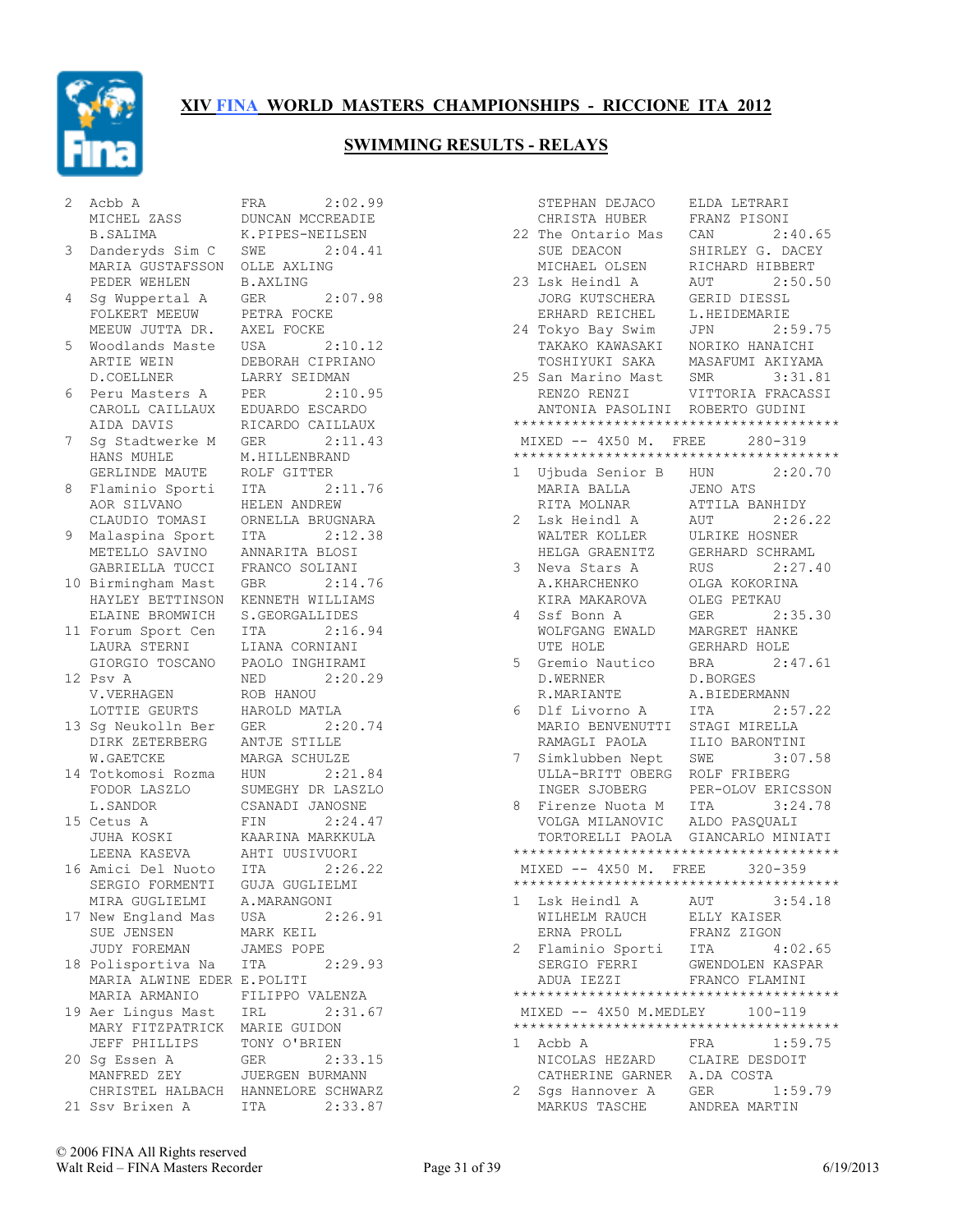

|   | NILS FRESE                                                                                         | JANA BRENNECKE                                      |
|---|----------------------------------------------------------------------------------------------------|-----------------------------------------------------|
| 3 |                                                                                                    | Rari Nantes Apr ITA 2:00.21                         |
|   | FEDERICA MENOTTI MARCO PRIORI                                                                      |                                                     |
|   | MARCO LABATE                                                                                       | MARTINA PRIORI                                      |
| 4 | Sq Elbe A                                                                                          | GER 2:00.56                                         |
|   | MATHIAS KOPP                                                                                       | T.LAGERPUSCH                                        |
|   | ANTONIA ALBERS                                                                                     | HACHMANN-THIESSEN                                   |
| 5 | Soncino Sportin                                                                                    | ITA 2:01.04                                         |
|   |                                                                                                    | NICOLA FACCHI                                       |
|   |                                                                                                    | LARA CONSOLANDI                                     |
| 6 | JUERINI<br>F.TERNA<br>Sg Glems A<br>I.SCHOIT                                                       | GER 2:01.37                                         |
|   | I.SCHOLL                                                                                           | HENNING HAYN                                        |
|   | KAI BASSLER                                                                                        | VERA HOYER                                          |
| 7 | Master Aics Bre                                                                                    | ITA<br>2:01.63                                      |
|   | LISA LASAGNA                                                                                       | MAURO ZANETTI                                       |
|   | ENTONI CANTELLO SARA BERTANI                                                                       |                                                     |
| 8 | Rn Saronno A                                                                                       | ITA<br>2:01.96                                      |
|   | CHIARA GENTILE                                                                                     | AAASSIMO BRIGO                                      |
|   | M.MATTACCHIONE SABRINA GUZZETTI                                                                    |                                                     |
| 9 | Pol Comunale Ri                                                                                    | ITA<br>2:02.08                                      |
|   | ALESSIO SPELONCHI MARCELLO RIGHETTI<br>VALENTINA BRANDI EMANUELA DONATI                            |                                                     |
|   |                                                                                                    |                                                     |
|   | 10 Firenze Nuota M                                                                                 | ITA<br>2:02.38                                      |
|   | -<br>CAMILLA BANDINI                                                                               | NICOLA TACCONI<br>SIMONE PETRENI                    |
|   | SARA PAPINI<br>11 Aics Pavia Nuot ITA 2:02.69                                                      |                                                     |
|   |                                                                                                    |                                                     |
|   | IGNAZIO SECCI                                                                                      | SILVIA FRANCHINO SIMONE STANGALINO<br>MILENA BAVARI |
|   | 12 Usm Malakoff A FRA                                                                              | 2:02.83                                             |
|   |                                                                                                    |                                                     |
|   | ALICE LEBEAU THIBAULT MARTIN<br>PIERRICK CASTEL MELANIE SALDUCCI<br>13 Curiotiba Colom BRA 2:03.31 |                                                     |
|   |                                                                                                    |                                                     |
|   | L.D'AGOSTINI                                                                                       | <b>B.ANDRADE</b>                                    |
|   | BRUNO BLANCO                                                                                       | SUZANI PAZ                                          |
|   | 14 Derthona Nuoto                                                                                  | <b>ITA</b><br>2:05.38                               |
|   | ALESSANDRO FOGLIO ANDREA FERRARI                                                                   |                                                     |
|   | LAURA STRASSERA                                                                                    | VALENTINA LUGANO                                    |
|   | 15 Vela Nuoto Anco                                                                                 | ITA 2:05.80                                         |
|   | LAURA GINNOBILI ALESSIA PAOLONI                                                                    |                                                     |
|   | MASSIMO PRINCIPI DAVIDE MARZOCCHI                                                                  |                                                     |
|   |                                                                                                    | 2:05.82                                             |
|   | 16 Sport Managemen ITA 2:05<br>LUCA MATIA GOZZI MICHELA SERENA                                     |                                                     |
|   | VERONICA BELLINI ANDREA CASELLA                                                                    |                                                     |
|   | 17 Gamla Polare A                                                                                  | FIN<br>2:06.70                                      |
|   | ANU AHLROOS                                                                                        | MIKA VARIS                                          |
|   | LAURA SULKAVA                                                                                      | MIIKKA KARHU                                        |
|   | 18 Rarinantes Legn                                                                                 | ITA<br>2:07.52                                      |
|   | MARCO VILLA                                                                                        | MARIA GRIGGIO                                       |
|   | GIACOMO BORRONI                                                                                    | ALICE GARAVAGLIA                                    |
|   | 19 Polisportiva Mi                                                                                 | ITA<br>2:08.02                                      |
|   | DARIO MONFRECOLA                                                                                   | VALERIO GIPPETTO                                    |
|   | GIUSEPPA ZIZZO                                                                                     | ELEONORA PUMILIA                                    |
|   | 20 Circolo Canotti                                                                                 | ITA<br>2:09.49                                      |
|   | ALESSANDRO GRILLO M.GIORGI                                                                         |                                                     |
|   | SAMUELA MAGNELLI                                                                                   | DARIO ROMANO                                        |
|   | 21 Caledonia Maste                                                                                 | 2:10.09<br>GBR                                      |
|   | CAROL THAIN                                                                                        | MICHELLE DRYBURGH                                   |
|   | DAVID TAYLOR                                                                                       | ANDREW HUTCHINSON                                   |

|    | 22 Manuc A<br>DIGUET MYRIAM       | 2:11.00<br>FRA<br>RANC JOEL |
|----|-----------------------------------|-----------------------------|
|    | ADRIEN CASANO                     | AURIOL HARMONIE             |
|    | 23 Club Natacion T                | ESP<br>2:12.00              |
|    | S.GARCIA                          | DANIEL PALACIOS             |
|    |                                   |                             |
|    | ANDREA BAZO                       | R.TRESGALLO                 |
|    | 24 Fcn A                          | 2:12.45<br>GER              |
|    | M.PFALLER                         | RALPH SCHILLING             |
|    | NINA WETZEL                       | ANDREA STICH                |
|    | 25 Zerouno A                      | 2:16.88<br>ITA              |
|    | L.GIOVANNINI                      | IRENE FOGGI                 |
|    | CHRISTIAN ALBANO                  | CLAUDIA GIANNONI            |
| 26 | Rezzato Nuoto A                   | 2:17.36<br><b>ITA</b>       |
|    | LAURA VOLPI                       | FABIO RONCHI                |
|    | ANDREA BOCCARDI                   | F.CASTELLINI                |
|    | 27 Tsv Neuburg A                  | GER 2:19.21                 |
|    | ANDREA SCHAFER                    | CHRISTINA HUBER             |
|    | RENE REBELE                       | SVEN EILENBERGER            |
|    | 28 Nat2S A                        | FRA<br>2:23.86              |
|    | ALEXANDRA GERLACH ROSE MOGNARD    |                             |
|    | MAURICE PREZIOSA ABAD CHRISTOPHE  |                             |
|    |                                   |                             |
|    | MIXED -- 4X50 M.MEDLEY 120-159    |                             |
|    |                                   |                             |
|    | 1 Derthona Nuoto ITA              | 1:55.21                     |
|    | DILETTA LUGANO E.GALLAZZI         |                             |
|    | GIULIA ANFOSSI MICHELE GALVAGNO   |                             |
| 2  | Cape Town Maste                   | RSA<br>1:57.94              |
|    | CHRIS KING                        | HARALD KRUGER               |
|    | EDITH OTTERMANN PERRY CADIZ       |                             |
| 3  | Scw Eschborn A                    | 1:59.89<br>GER              |
|    | KATLIN VOLK                       | UWE VOLK                    |
|    | GEORG OTTO BACHER                 | MONIKA HIRTE                |
| 4  | Firenze Nuota M                   | <b>ITA</b><br>2:01.28       |
|    | P.PIERALLI                        | LUCIA BUSSOTTI              |
|    | MARCO MACCIANTI                   | LORENZO MINIATI             |
| 5  | Milano Nuoto Ma                   | ITA<br>2:01.59              |
|    | MICHELE RATTI                     | CHIARA LUI                  |
|    | F.PICIOCCHI                       | SILVIA MARCHESI             |
| 6  | Otter S.C. A                      | 2:01.74<br><b>GBR</b>       |
|    | ROSS CROASDELL                    | DAVID WARREN                |
|    | MICHELLE SENECAL                  | GINA HOBSON                 |
| 7  | Sporting Club T                   | ITA<br>2:02.11              |
|    | ARIANNA POZZOBON                  | DINO BRACALENTE             |
|    | ANDREA BARISIELLO ARIANNA ALFANO  |                             |
| 8  | Troyka A                          | 2:02.72<br>RUS              |
|    | ALEXEY GULAKOV                    | IVAN KOVALEV                |
|    | E.MCHEDLISHVILI                   | ELENA MALIKOVA              |
| 9  | Tavrida Masters                   | 2:04.22<br><b>UKR</b>       |
|    | VALERIY KRISHTAL                  | N.KHUDYAKOVA                |
|    | EVGEN RUZHYY                      | TETIANA SHARUN              |
|    | 10 Esn Nanterre A                 | FRA<br>2:04.53              |
|    | LIONEL CHALENDAR SEBASTIEN BILLON |                             |
|    | VANESSA STOSSEL                   | AUDREY SALENNE              |
| 11 | Post Sv Leipzig                   | GER                         |
|    |                                   | 2:04.58                     |
|    | JORG FARBER                       | KATHRIN ENGEL               |
|    | JEANNETTE BUSCH                   | GUSKE SVEN                  |
|    | 12 Ladies Recreati                | HKG<br>2:05.15              |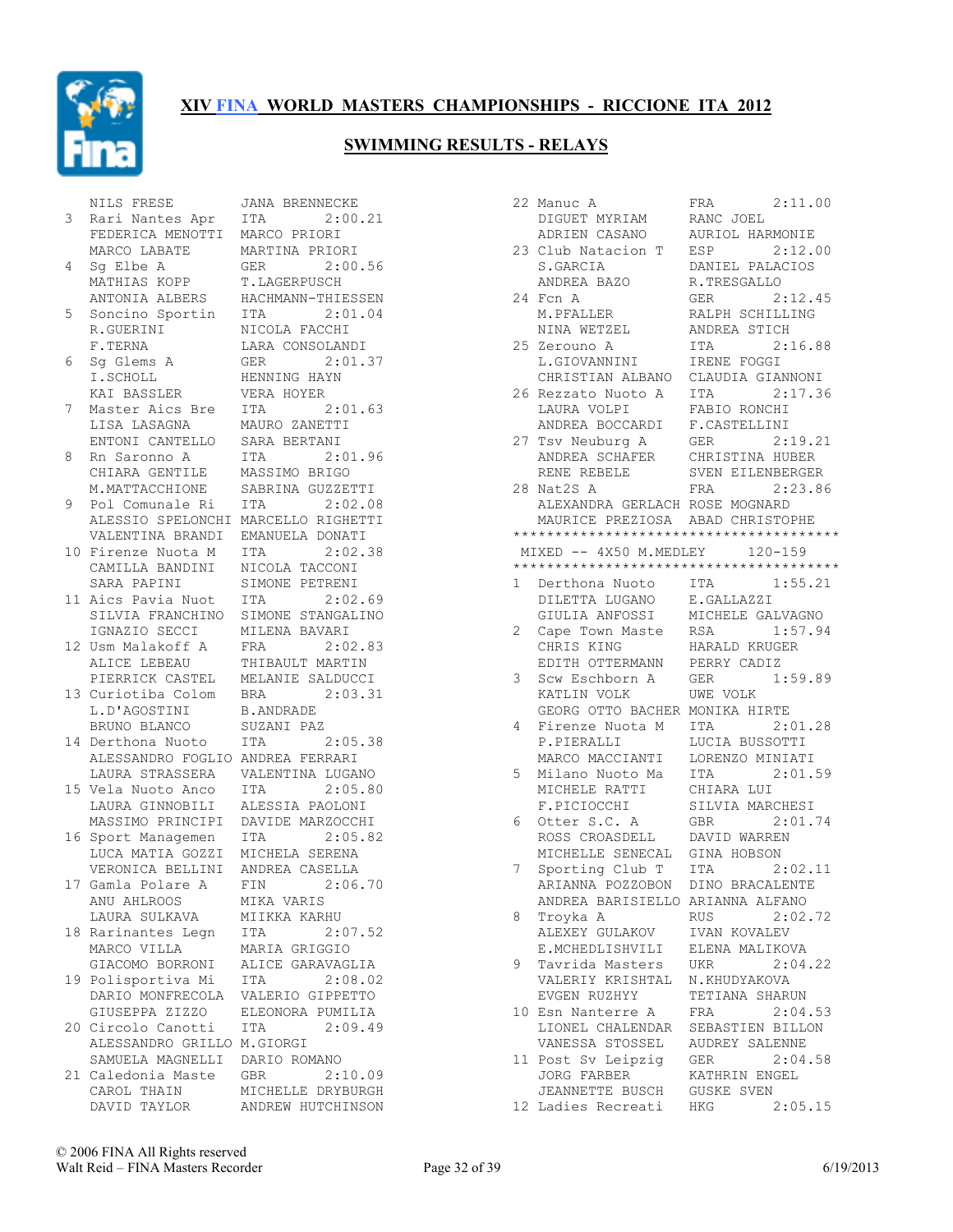

#### **SWIMMING RESULTS - RELAYS**

|    | TIMOTHY WANG                                                        | <b>RUTH BARNES</b>              |
|----|---------------------------------------------------------------------|---------------------------------|
|    | LINH CARPENTER                                                      | MARK CUMMINGS                   |
|    | 13 Centro Nuoto Ba                                                  | ITA 2:05.37                     |
|    | ELEONORA SCOCCIA                                                    | FABIO SERVADIO                  |
|    | STEFANO VENANZI                                                     | G.BERNARDINI                    |
| 14 | Caledonia Maste                                                     | GBR 2:05.37                     |
|    | CRAIG HOLMES                                                        | CLAIRE NIXON                    |
|    | ERICA JONES                                                         | CHRIS GRABHAM                   |
|    | 15 Daw Alkmaar A                                                    | 2:06.65<br>NED                  |
|    | WIETEKE ELZINGA<br>KARS LUTTIK                                      | RON LANGELAAN<br>LAURA BADOUX   |
|    | 16 Us Villejuif Na                                                  | 2:07.13<br>FRA                  |
|    | DEROZIER ALBAN                                                      | DUTHOY BORIS                    |
|    | ESTELLE SEVE                                                        | M.AUDREY                        |
|    | 17 Gp Nuoto Mira A                                                  | 2:07.44<br><b>ITA</b>           |
|    | TIZIANA D'ANCONA                                                    | ANDREA ROSSO                    |
|    | NICOLA CANTON                                                       | LAURA FRACASSO                  |
|    | 18 Sq Glems A                                                       | GER 2:07.90                     |
|    | DASCHA HAAN                                                         | STEPHANIE HOPPNER               |
|    | MARTIN HERRMANN                                                     | THOMAS HOPPNER                  |
|    | 19 Caronno Pertuse                                                  | 2:08.30<br>ITA                  |
|    | ANGELO PELLEGATTA R.CATTANEO                                        |                                 |
|    | DAVIDE CERIANI                                                      | F. SALVATORI                    |
|    | 20 Umb Banska Byst                                                  | SVK 2:09.10                     |
|    | JAN CAMAJ                                                           | NATALIA KODAJOVA                |
|    | ZUZANA KARASKOVA                                                    | MARCEL JANOCKO                  |
| 21 | Aquatic Sport C                                                     | 2:09.93<br>FRA                  |
|    | ROMAIN LEBASTARD                                                    | AMELIE SAUREL                   |
|    | ROMAIN LEPAROUX<br>22 Rn Saronno A                                  | MARIE COLAS<br>ITA<br>2:10.01   |
|    | ELENA MORIGGI                                                       | GABRIELE COLOMBO                |
|    | STEFANIA MASIA                                                      | M.ACCARDO                       |
| 23 | Dimensione Pont                                                     | ITA<br>2:10.06                  |
|    | ENRICO CAPITANI                                                     | DAMIANO BOLOGNESI               |
|    | FRANCESCA MEINI                                                     | MADDALENA MASONI                |
| 24 | Nuotatori Canav                                                     | ITA<br>2:10.27                  |
|    | ROS LUCA MOTTO                                                      | ARMANDO OTTENGA                 |
|    | RAFFAELLA AIMONE                                                    | VALERIA MINO                    |
|    | 25 Limerick Master                                                  | IRL 2:10.28                     |
|    | JOHN REILLY                                                         | JOHN CUNNINGHAM                 |
|    | MICHELLE MULCAHY                                                    | SANDRA BYRNE                    |
|    | 26 Master Aics Bre                                                  | 2:10.70<br>ITA                  |
|    | TANIA GHIDONI                                                       | MATTEO PANCIROLI                |
|    | SAMANTHA BARDELLI ZATTI ROBERTO                                     |                                 |
|    | 27 Nuoto Belluno A ITA                                              | 2:10.80                         |
|    | DANIELA BIANCHET V.DE MARCHI<br>ALESSANDRO KIRNER MATTEO ROSSIGNOLI |                                 |
|    | 28 Vela Nuoto Anco ITA                                              | 2:11.25                         |
|    | A. SGOLACCHIA                                                       | M.GUIDARELLI                    |
|    |                                                                     |                                 |
|    |                                                                     |                                 |
|    | ANDREA TALEVI<br>29 2Mila A                                         | ELISA MAGRINI<br>ITA<br>2:11.44 |
|    | LEDA BUBOLA                                                         | GIULIO DAVICO                   |
|    | MASSIMO GAUDIANO                                                    | LAURA GNESOTTO                  |
|    | 30 Flaminio Sporti                                                  | 2:11.59<br>ITA                  |
|    | ELISA FILARDO                                                       | CLAUDIO ZOPPI                   |
|    | MARCO TENDERINI                                                     |                                 |
|    | 31 Cs Tribeach Bra<br>ALINA HRISTOV G.IONESCU                       | 2:11.96                         |

|    | DANIEL COMIZA<br>32 G.I.S. Milano S   | CARMEN TRIMBITAS<br>ITA<br>2:12.37 |
|----|---------------------------------------|------------------------------------|
|    | MARZIA CAVANA<br>DANIELE BOSISIO      | RICCARDO GALLI<br>P.RAMUNNO        |
|    | 33 Rari Nantes Apr                    | ITA<br>2:12.93                     |
|    | GIULIA POMPILI                        | LUCIO SCALZI                       |
|    | FABIO RICCIARDI                       | MARTINA NASSO                      |
| 34 | Fanum Fortunae                        | <b>ITA</b><br>2:14.83              |
|    | MICHELE BIAGIOTTI E.TAGLIAVENTI       |                                    |
|    | ROBERTO TONELLI                       | MORENA OMICCIOLI                   |
|    | 35 Aics Pavia Nuot                    | ITA<br>2:15.85                     |
|    | S.SAPIENZA                            | C.BERGAMASCHI                      |
|    | G.PANENA                              | VALENTINA VERGATI                  |
| 36 | Fcn A                                 | 2:17.11<br><b>GER</b>              |
|    | CHRISTIAN WETZEL                      | SILKE KIMPEL                       |
|    | MARKUS LETTERER                       | CHRISTINA HERBOLD                  |
|    | 37 Ladies Recreati                    | HKG 2:17.56                        |
|    | PATRICIA NICHOL                       | JEFFREY HOFFMAN                    |
|    | DONALD LIZ MAC                        | BRIAN GOLDBERG                     |
| 38 | Osimo Nuoto A                         | ITA<br>2:17.67                     |
|    | LUCIA IPPOLITI                        | MARCO MANCINI                      |
|    | LAURA VITALONI                        | SIMONE LORENZANO                   |
|    | 39 Gestisport Coop                    | <b>ITA</b><br>2:18.30              |
|    | ROSSELLI DAVIDE                       | LAURA FUSINI                       |
|    | A.RINALDO                             | MARA CRUINI                        |
|    | 40 Amatori Nuoto                      | ITA 2:18.72                        |
|    | ELEONORA GENTILI                      | VERONICA RIZZUTO                   |
|    | ANDREA GARGHELLA                      | MAURO BRUGNONI                     |
|    | 41 Dresdner Delphi                    | GER<br>2:19.16                     |
|    | MICHAEL RICHTER                       | <b>JANA REICHELT</b>               |
|    | UTA HILLIG                            | RENE NITZSCHMANN                   |
|    | 42 Swimming Club A<br>MASSIMO GORRINI | ITA 2:19.75<br>C.BRISONE           |
|    | A.ARGENTO                             | ANNA BIANCHI                       |
| 43 | Club Natation S                       | <b>BEL</b><br>2:20.18              |
|    | OLIVIER BRESOUX                       | NADINE VICENZI                     |
|    | BALANCIER PASCAL                      | ISALINE MANCHEL                    |
|    | 44 Centro Nuoto Mo                    | ITA 2:20.27                        |
|    | CLAUDIA RAUTY                         | MARCO MORGANTINI                   |
|    | SONIA CERRI                           | DANILO NATALI                      |
|    | 45 Team Insubrika                     | <b>ITA</b><br>2:21.08              |
|    | ALESSANDRO SANTI                      | SARA BELLONI                       |
|    | ANDREA POCHETTINO F.BORGONOVO         |                                    |
| 46 | San Marino Mast                       | SMR<br>2:21.23                     |
|    |                                       |                                    |
|    |                                       |                                    |
|    | SANDRO SERRA                          | MARIO TONTI                        |
|    | MICOL ROSSINI                         | CRISTINA MACRELLI                  |
|    | 47 Auxerre Aquatic                    | 2:21.52<br>FRA                     |
|    | I.CHARBONNIER                         | MICHAEL PORTUGUEZ                  |
| 48 | FIONA LUTRINGER<br>La Wellness A      | ERIC PROTAT<br>ITA<br>2:22.50      |
|    | SALVATORE VADACCA E.MONTALTO          |                                    |
|    | S.HERRERA                             | ILENIA MORACCI                     |
|    | 49 Pol Comunale Ri                    | 2:22.70<br>ITA                     |
|    | MATTEO VENTURINI                      | LORIS TALACCI                      |
|    | D. PELLEGRINI                         | IOLE CITRINITI                     |
|    | 50 Ice Club Como A                    | ITA<br>2:23.49                     |
|    | D.CORTI                               | CINZIA CRESSERI                    |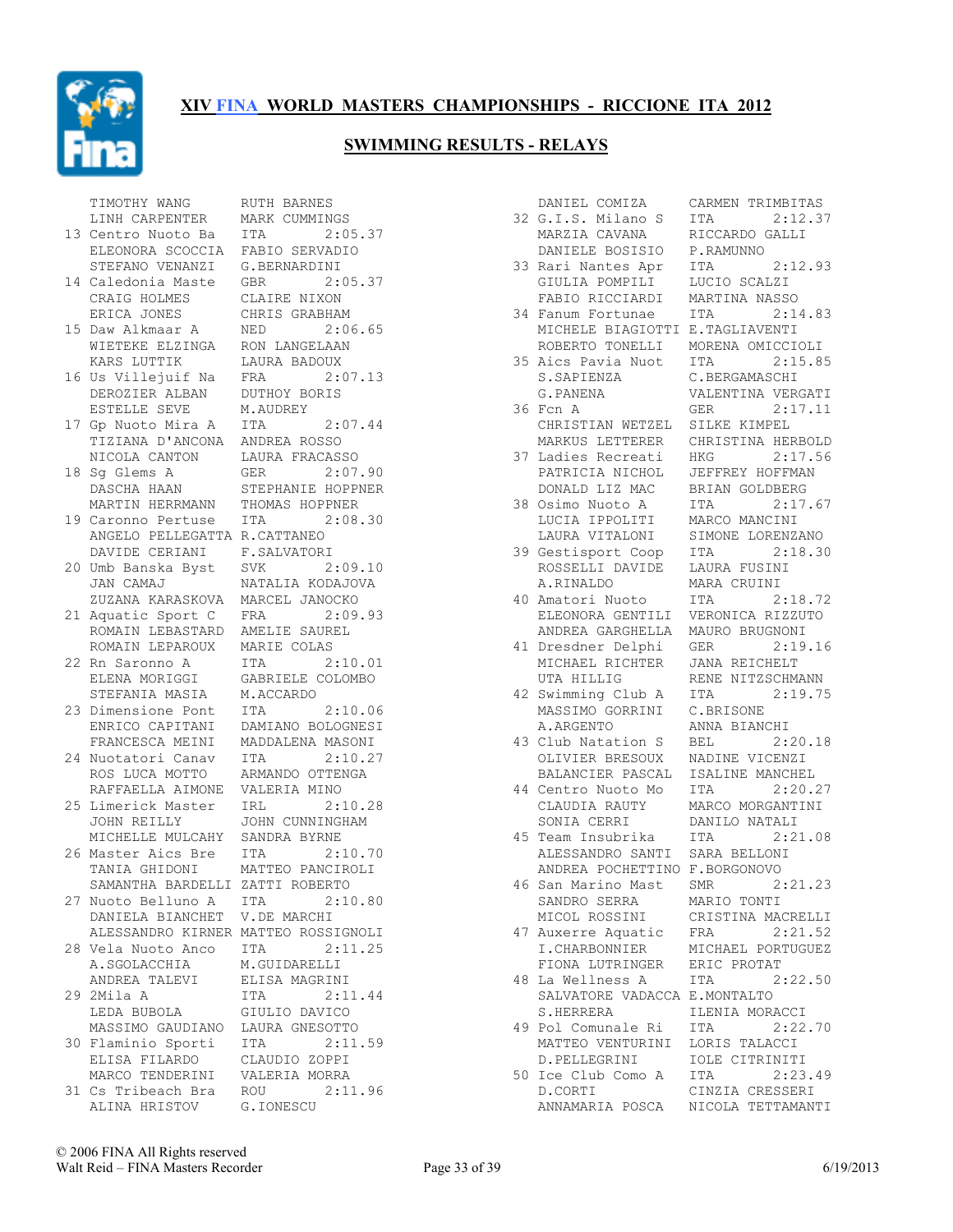

#### **SWIMMING RESULTS - RELAYS**

|              | 51 Mozzate Sport A                                                            | ITA<br>2:24.89                |
|--------------|-------------------------------------------------------------------------------|-------------------------------|
|              | ELSA NEROZZI                                                                  | CINZIA GIORGI                 |
|              | R.MONTALBETTI<br>52 Firenze Nuota M                                           | M.GUFFANTI<br>2:25.40<br>ITA  |
|              | N.CECCHERINI                                                                  | SANTINI DANIEL                |
|              | STEFANIA PETRONI                                                              | THOMAS COLELLA                |
|              | 53 Club Vitren De                                                             | FRA<br>2:26.50                |
|              | MAGALI VINET                                                                  | LAURENT CLAUSS                |
|              | EMILIE FOSSARD                                                                | ARNAUD JOSSET                 |
|              | 54 Klab Nuoto Mast                                                            | ITA<br>2:26.59                |
|              | SILVIA BINI                                                                   | MATTEO MORELLI                |
|              | ANDREA CAPALBO                                                                | SILVIA MORRA                  |
|              | 55 Nuotatori Canav                                                            | 2:28.17<br>ITA                |
|              | RAFFAELLA MAINA                                                               | P.PIER                        |
|              | STEFANO PARDI                                                                 | FRANCESCA LEON                |
|              | 56 Neptune Club De FRA                                                        | 2:29.15                       |
|              | VALERIE GIRARD FEDERICO LORETO                                                |                               |
|              | ANGELIQUE REMOND                                                              | STEPHANE JAY                  |
|              | 57 Forum A                                                                    | 2:29.46<br>ITA                |
|              | FLAVIA ANDREOTTI                                                              | A. PALADINO                   |
|              | ANDREA PAPALE                                                                 | LAURA PAGANI                  |
|              | 58 Grodnomk Team A                                                            | BLR 2:29.70                   |
|              | YAUHENI SHCHEPEL                                                              | ANASTASIYA SERADA             |
|              | IRINA LARICHEVA                                                               | M.BARYSEVICH                  |
|              | 59 Tsv Neuburg A                                                              | 2:29.77<br>GER                |
|              | SANDRA WENGER                                                                 | CHRISTIAN REBELE              |
|              | ANDREA WORLE                                                                  | MARIO GROSSHEIM               |
|              | 60 Nuotatori Canav<br>ENRICO GIANOTTI MARTA COI                               | ITA<br>2:31.41                |
|              |                                                                               |                               |
|              |                                                                               |                               |
|              | VINCENZO SALVIA DANIELA TOMBA                                                 |                               |
|              |                                                                               | CRC<br>2:33.32                |
|              | 61 El Milenio B<br>MARCO BRENES                                               | MICHELLE ROBERT               |
|              | LAURA ALVAREZ                                                                 | JORGE CAMPOS                  |
|              |                                                                               |                               |
|              | MIXED -- 4X50 M.MEDLEY 160-199                                                |                               |
|              |                                                                               | 1:56.10                       |
|              |                                                                               | S.BONDARENKO                  |
|              | 1 No Stars A UKR<br>VIKTOR AREFYEV S.BONDA<br>STANISLAV KROT NATALIA GOLUBOVA |                               |
| $\mathbf{2}$ | Waterpolopalerm ITA                                                           | 2:01.05                       |
|              |                                                                               | VINCENZO AMOROSO              |
|              | FRANCA BOSISIO VINCENZO AMOROSO<br>ROSARIA CASSARO SLAVKO PAMUCINA            |                               |
| 3            | Tsunami A                                                                     | RUS<br>2:01.38                |
|              | OXANA BRONITSKAYA                                                             | SERGEI SITDIKOV               |
|              | EKATERINA YUDINA                                                              | ALEXANDER DANILOV             |
| 4            | Nuoto Club Mila                                                               | 2:01.89<br>ITA                |
|              | LAURA DEPONTI                                                                 | RAFFAELE NOTTE                |
|              | MAURO CARDELLINI                                                              | DANIELA DEPONTI               |
| 5            | Powerpoints A                                                                 | 2:02.77<br>AUS                |
|              | BRETT DAVIDSON                                                                | JENNIE BUCKNELL               |
|              | MARK THOMPSON                                                                 | GILLIAN O'MARA                |
| 6            | Derthona Nuoto                                                                | 2:03.31<br>ITA                |
|              | EMILIANO ASSANDRI SABINA VITALONI                                             |                               |
|              | D. KORMENDI                                                                   | D.DEMATTI                     |
| 7            | Gremio Nautico                                                                | BRA<br>2:03.35                |
|              | EDUARDO MAROCCO<br>E.JUNQUEIRA                                                | ROBERTA STAROSTA<br>C.LARCHER |

|    | ANJA HANZ          | ANDRE WRASSE      |
|----|--------------------|-------------------|
|    | ANJA RITTER        | ANDOR EGGERS      |
| 9  | Master Aics Bre    | 2:04.13<br>ITA    |
|    | N.DELL'ANDREA      | M.GIOVANARDI      |
|    | DARIO BERTAZZOLI   | LIA FICARELLI     |
|    | 10 Sporting Club T | 2:04.17<br>ITA    |
|    | M.QUAGLIANI        | ALESSIA CHECCONI  |
|    | ALFONSINA IRACE    | GIOVANNI FANTI    |
|    | 11 Berliner Tsc A  | 2:04.50<br>GER    |
|    | SEBASTIAN MULLER   | PER ZWIESIGK      |
|    | MAREN ZWIESIGK     | INA ZIEGLER       |
|    | 12 Bergamo Swim Te | 2:04.64<br>ITA    |
|    | ROMINA DEGRASSI    | PAOLA PAGANI      |
|    | EROS LOSA          | M.GIALDI          |
|    | 13 De Dinkel A     | 2:05.21<br>NED.   |
|    | TJAKKO RUINEMANS   | KARIN HIDDING     |
|    | ANJA TIJINK        | GUDO HEMELTJEN    |
|    | 14 C.N. Uisp Bolog | ITA 2:05.56       |
|    | L. FILANGIERI      | A. PARMEGGIANI    |
|    | NICOLETA COICA     | DAVIDE DIAMBRI    |
|    | 15 Sprut A         | 2:05.57<br>RUS    |
|    | TATIANA RONZINA    | YURY NENISHIN     |
|    | ALEXEY SHIBAEV     | ELENA BABIKOVA    |
|    | 16 Simklubben Nept | SWE 2:06.24       |
|    | PIA STRANDH        | HAKAN AGNELL      |
|    | ANNA LUNDIN        | ANDERS HAGLUND    |
|    | 17 Poseidon A      | RUS<br>2:06.32    |
|    | RAVIL NOGUMANOV    | PAVEL BAKHMETYEV  |
|    | KARPOVA IRINA      | IRINA BOYTSOVA    |
|    | 18 Molinella Nuoto | ITA<br>2:06.53    |
|    | SILVIA PAROCCHI    | L.DRAGHETTI       |
|    | MUSSIO LUCIA       | MARCO NANNI       |
|    | 19 Lambertseter Sv | NOR 2:06.54       |
|    | L.ELDE             | <b>B.OLSTAD</b>   |
|    | O. KASPERSEN       | M.LOVBERG         |
| 20 | Ssg Saar Max Ri    | 2:06.92<br>GER    |
|    | <b>BEATE KERN</b>  | ARTUR KREIN       |
|    | FRANK WEBER        | K.BEINHAUER       |
|    | 21 Rn Saronno A    | 2:08.24<br>I TA   |
|    | DANIELE BUZZETTI   | ENNIO FRANCO      |
|    | PATRIZIA BORIO     | LUCILLA CORIO     |
| 22 | Flaminio Sporti    | ITA<br>2:08.57    |
|    | BARBARA CIOTTI     | MAURIZIO CAPONE   |
|    | B.DALLA            | F.BUTTARELLI      |
| 23 | Ladies Recreati    | 2:08.65<br>HKG    |
|    | <b>JANE KELSEY</b> | SUZANNE NEEDHAM   |
|    | CRAIG MILLAR       | STEFAN RUST       |
|    | 24 Troyka A        | RUS<br>2:09.99    |
|    | EVGENY ESKIN       | ANTON DENSHCHIKOV |
|    | OLGA KHILYAL       | OLGA POSTNIKOVA   |
|    | 25 Esv Frankfurt O | 2:10.00<br>GER    |
|    | MARCO MEISSNER     | ANDREAS PEIKERT   |
|    | KERSTIN MACHT      | ANNETTE STEIN     |
|    | 26 Masters Sorland | 2:10.20<br>NOR    |
|    | JOHN HEDDELAND     | M.ADRIANSEN       |
|    | J.THORSTENSEN      | K.LUNDEMOEN       |
|    | 27 Red Tide Of Ny  | USA<br>2:10.24    |
|    | KRISTIN GARY       | ERIC MITCHELL     |
|    |                    |                   |

ELLI. HECCONI  $2:04.50$ <br>GK LTJEN LANI AMBRI  $2:06.24$ ELL  $2:06.32$ HMETYEV **TSOVA** CAPONE<br>LLI EEDHAM<br>ST **BHCHIKOV**  $2:10.00$ EIKER<mark>T</mark><br>PEIN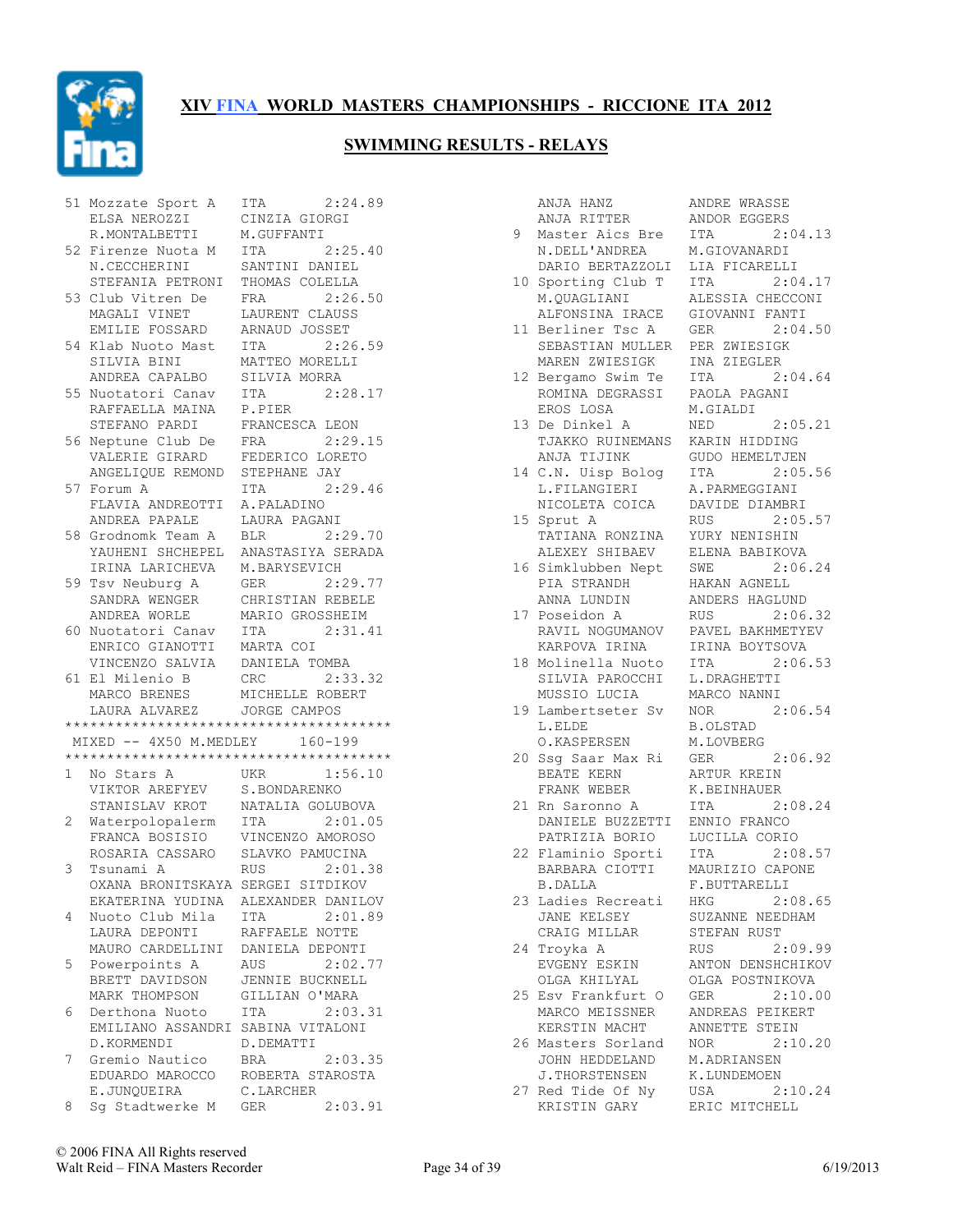

|    | STEVEN CZEKALA                                                    | KELLY MCPHERSON          |
|----|-------------------------------------------------------------------|--------------------------|
|    | 28 Su Citynet@Hall                                                | AUT 2:10.28              |
|    |                                                                   | NADINE HAINZ             |
|    | MONIKA MESSNER                                                    |                          |
|    | C. SPECKBACHER                                                    | TOMAS HAJEK              |
|    | 29 Cetus A                                                        | ${\rm F\,IN}$<br>2:10.45 |
|    | JENNI HARJUOJA                                                    | JAN JOHANSSON            |
|    | RISTO HOTULAINEN                                                  | PIRTA HOTULAINEN         |
|    | 30 Romford Town Sc                                                | 2:10.48<br>GBR           |
|    | DAWN PALMER                                                       | KEITH ODDY               |
|    | KAY HAMILTON                                                      | MARTIN LANE              |
|    | 31 Long Eaton A                                                   | 2:11.03<br>GBR           |
|    | PETER IRVING                                                      | HELEN GORMAN             |
|    | COLIN PRESCOTT                                                    | HELEN AKERS              |
|    | 32 El Milenio A                                                   | CRC 2:11.18              |
|    | CAROLINA MAURI                                                    | JONATHAN MAURI           |
|    | ERIC ROBINSON                                                     | CLAUDIA POLL             |
|    | 33 Rarinantes Legn                                                | ITA<br>2:11.40           |
|    | A. VENEGONI                                                       | MATTEO MODUGNO           |
|    | LAURA FINELLI                                                     | SANDRA COLOMBO           |
|    | 34 Aarhus Gf A                                                    | 2:11.50<br>DEN           |
|    | L. GAMMELMARK                                                     | H.HARTMEIER              |
|    | HENRIK EGEKVIST                                                   | RIT HAUGE                |
|    |                                                                   | GBR<br>2:11.66           |
|    | 35 Uea City Of Nor                                                |                          |
|    | ADAM KORN                                                         | LYNNE MEALE              |
|    | PHILLIP MOULSON                                                   | JO JOHNSON               |
|    | 36 Aarhus Studente                                                | DEN 2:11.66              |
|    | FLEMMING HERMANN                                                  | MORTEN ANCKER            |
|    | AMALIE ESBERG                                                     | CHARLOTTE BERNER         |
|    | 37 Wsq Wunstorf A                                                 | GER 2:11.90              |
|    | CORINNA KRIETSCH                                                  | FRANK HARTUNG            |
|    | SYLVIA HAAK                                                       | TIMO RUPPEL              |
|    | 38 Malaspina Sport                                                |                          |
|    |                                                                   | ITA 2:12.67              |
|    | ROLANDO PRADA                                                     | ANDREA AGOSTINONE        |
|    | S.DE GRANDIS                                                      | LAURA BIANCHI            |
| 39 | Citta' Sport Vi                                                   | ITA<br>2:12.72           |
|    | MARCO BATTISTINI                                                  | F.MALAGUTI               |
|    | DAVIDE UGOLOTTI                                                   | BARBARA ZANNOL           |
|    | 40 Usm Malakoff A                                                 | FRA 2:13.01              |
|    | ALBAN MARTY                                                       | DUFAYET VERONIQUE        |
|    | WENDY BURNSIDE                                                    | ALAIN SAURY              |
| 41 | Sc Hellas Einbe                                                   | 2:13.46                  |
|    | ANDREAS LANGE                                                     | GER<br>TATJANA BERLIN    |
|    | DANIELA LANGE                                                     | WILHELM ANHALT           |
|    |                                                                   |                          |
|    | 42 Post Sv Leipzig                                                | GER 2:14.28              |
|    | DR. RIA HENNEBACH JENS LUTSCHIN                                   |                          |
|    | ANETT KROMREY                                                     | D.HOEDT                  |
|    | 43 Sq Wuppertal A                                                 | GER<br>2:14.68           |
|    | MICHAEL HANSTEIN                                                  | STEPHAN SCHRAMM          |
|    | DANIELA HANSTEIN                                                  | IRENA KRAENSEL           |
|    | 44 2Mila A                                                        | ITA<br>2:14.89           |
|    | LISA VETTORELLO                                                   | V.RAITERI                |
|    | F.LICCHETTA                                                       | TIZIANA RAITERI          |
|    | 45 Mont Blanc Nata                                                | FRA<br>2:15.10           |
|    | VANESSA ANCIC                                                     | GUILLAUME MOUZET         |
|    | SOPHIE TAPPAZ                                                     | GAETAN BEYSARD           |
|    | 46 Vela Nuoto Anco                                                | 2:15.24<br>ITA           |
|    | PAOLO ROSSOLINI FEDERICA ORLANDI<br>LORENA MENGONI STEFANO LORETI |                          |

|    | 47 Sg Neukolln Ber              | GER<br>2:15.66                   |
|----|---------------------------------|----------------------------------|
|    | ANDREA MATTHAS                  | W.KELLERMANN                     |
|    | ANKE MUS                        | ROBERT STUBERT                   |
| 48 | Azpc Amersfoort                 | NED<br>2:15.71                   |
|    | V.NORDEN D.VRIES                | RON KORZELIUS                    |
|    | <b>JEROEN ZELSMANN</b>          | FRIDERIKA KEREKES                |
|    | 49 Bsc Robben A                 | 2:15.74<br><b>GER</b>            |
|    | RAPHAELA KAROLYI                | F.MARCIANI                       |
|    | ANDREA STREICHAN                | CHRISTIAN KAROLYI                |
|    | 50 Cs Tribeach Bra              | 2:15.99<br>ROU                   |
|    | ANETA PATRASCOIU                | S.IULIU                          |
|    | I.IANOLI-MITROFAN               | GABRIEL MITACHE                  |
|    | 51 Wasserfreunde L              | GER<br>2:16.20                   |
|    | MONIKA MITTLER                  | MATTHIAS SCHORK                  |
|    | PHAN-LAM HUYNH                  | NADINE KOLB                      |
|    | 52 Ncalp'38 A                   | 2:16.49<br>FRA                   |
|    | DANIEL GRAPPIN                  | SYLVIE LAYDEVANT                 |
|    | ANTOINE JOURY                   | PAILAN JOURY                     |
|    | 53 Nuotatori Moden              | 2:16.58<br>ITA                   |
|    | CHIARA BONETTI                  | BARBARA BERTAINA                 |
|    | ALBERTO ROTA                    | NORBERTO RASENTI                 |
|    | 54 Andrea Doria A               | ITA<br>2:17.13                   |
|    | ROBERTO FAMA                    | GIORGIA TREVISAN                 |
|    | MONICA DOLCINI                  | G.ZIMMERMANN                     |
| 55 | Team Insubrika                  | ITA 2:17.82                      |
|    | SILVIA ACETI                    | ELEONORA GATTI                   |
|    | SERGIO CONTI                    | ALESSANDRO BARRA                 |
|    | 56 Berliner Tsc B               | GER 2:18.13                      |
|    | KATJA LERCHE                    | CHRISTIAN BINNER                 |
|    | MIRYAM RIBBE                    | RAINER FRITSCHE                  |
| 57 | Aer Lingus Mast                 | 2:18.52<br>IRL                   |
|    | ANNE CUMMINS                    | TREVOR WOOD                      |
|    | SUZANNE HARKINS                 | BRIAN CARROLL                    |
|    | 58 Claremont Weste              | 2:18.73<br>AUS                   |
|    | CAROLYN GORRICK<br>FRANK GLASS  | NICOLA CORSBIE<br>GLENN MORRISON |
| 59 | Snd Nuotatori T                 | 2:19.56<br><b>ITA</b>            |
|    | ROBERTO DANIELI                 | ANNA GENNARO                     |
|    | SABINA MUSSI                    | R.TARRICONE                      |
|    | 60 Nuoto Master<br>Te           | <b>ITA</b><br>2:19.76            |
|    | P.SPORTELLI                     | PASQUALE SOZIO                   |
|    | P.RAFFAELLA                     | TEOFILO PARENTE                  |
|    | 61 Pol Comunale Ri              | 2:20.15<br>ITA                   |
|    | P.ROSSI                         | LAURA MULAZZANI                  |
|    | M.MANSUETO                      | FEDERICA MORONI                  |
|    | 62 Kungsbacka Sims              | 2:20.34<br>SWE                   |
|    | LARS SANDBERG                   | HENRIK HOLMBERG                  |
|    | MARIE HOLMBERG                  | SONJA HAGLUND                    |
|    | 63 San Marino Mast              | 2:21.22<br>SMR                   |
|    | UMBERTO GALLONI                 | SARA CASADEI                     |
|    | CRISTIANO GUERRA M.PESARESI     |                                  |
|    | 64 Aquatic Sport C              | 2:21.35<br>FRA                   |
|    | FREDERIC BARDALOU P.LE MOUELLIC |                                  |
|    | O.LE POITTEVIN                  | VERONIQUE LARZUL                 |
|    | 65 Csi Nuoto Ober               | ITA<br>2:21.90                   |
|    | BARBARA SESENA                  | STEFANO ALLORO                   |
|    | I.ROSCA                         | MONICA BONACINI                  |
|    |                                 | 66 Ondablu S.C.S.D ITA 2:21.97   |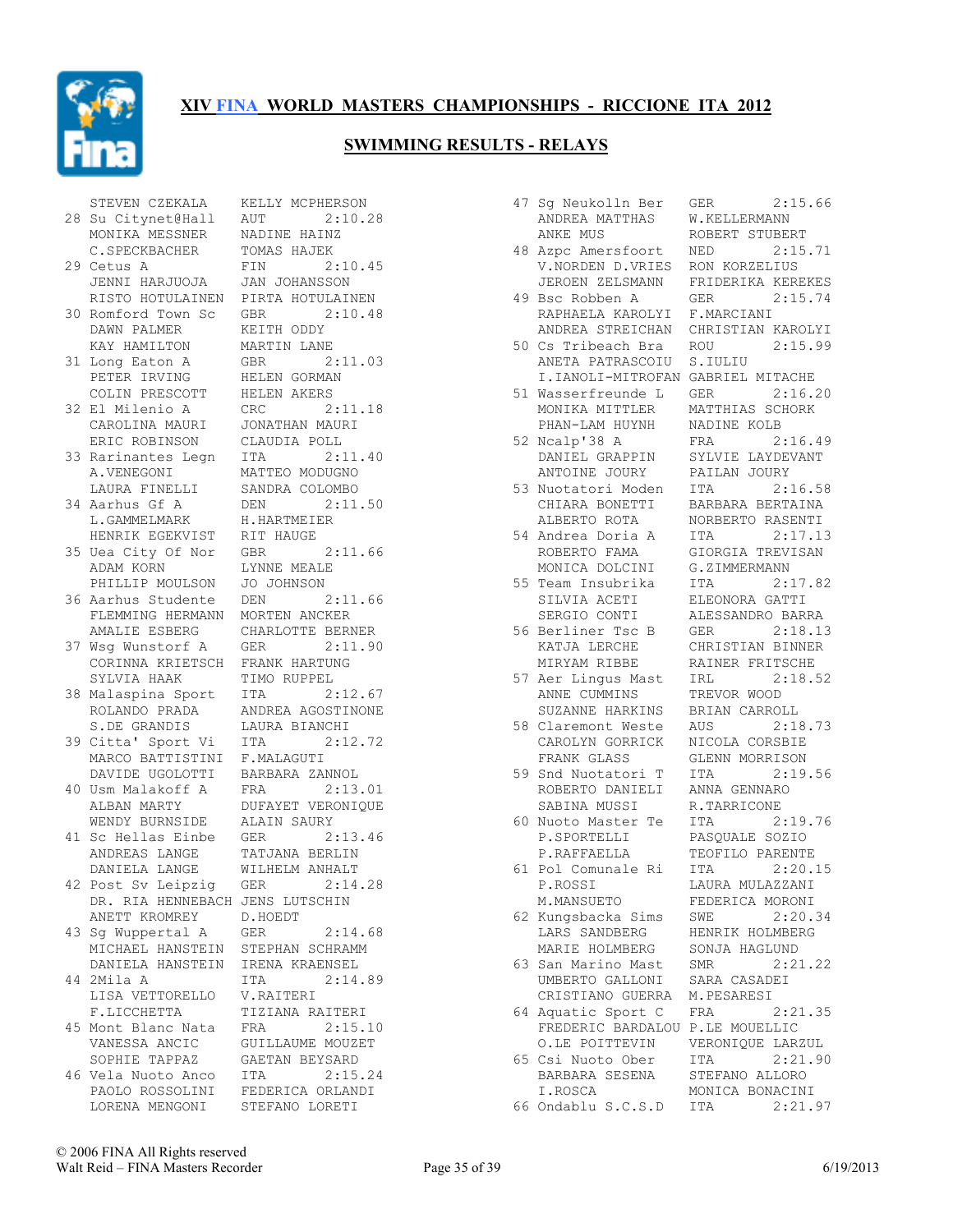

|    | LORENZO IDI                                      | VALERIO ZANIN                 |
|----|--------------------------------------------------|-------------------------------|
|    | EMANUELA BITTANTE ERIKA GORTENUTI                |                               |
|    | 67 Modena Nuoto Ma                               | 2:22.84<br>ITA                |
|    | M.GATTI                                          | ALESSANDRO BORGHI             |
|    | GIORGIA SALA                                     | A.ZERBINI                     |
| 68 | Cs Tribeach Bra                                  | 2:23.87<br>ROU                |
|    | CARMEN BUNACIU                                   | LIVIU ZARNOVEAN               |
|    | MIRCEA COLTOI                                    | RAMONA TEPELEA                |
|    | 69 Wfr. Spandau 04                               | GER<br>2:23.92                |
|    | PETRA HILDNER                                    | TANJA TOFERN<br>KLAUS LENZ    |
|    | HEIKO HOPF                                       |                               |
| 70 | Sportschwimmver                                  | 2:24.37<br>GER                |
|    | TILO NIEDERMANNER NORA HABERECHT<br>JORG LEHMANN |                               |
| 71 | Club Terrazas A                                  | K.NIEDERMANNER<br>PER 2:24.40 |
|    | ANA MARIA CANAVAL CLAUDIA CORNEJO                |                               |
|    | IVAN RODRIGUEZ                                   | S.HELLINGTON                  |
|    | 72 The Ontario Mas                               | CAN<br>2:24.49                |
|    | JAKE NESOVIC                                     | NICOLE MALLETTE               |
|    | MICHELLE TAPSON                                  | RICHARD HIBBERT               |
| 73 | Saltsjobadens I                                  | 2:24.54<br>SWE                |
|    | ANNA HAMMAR                                      | FREDRIK MANSSON               |
|    | ANNIKA KENNING                                   | <b>BJORN MODEE</b>            |
|    | 74 Ssq Pforzheim A                               | 2:24.63<br>GER                |
|    | T.LAUTERBACH                                     | SIEGFRIED NICKERL             |
|    | AXEL DAUNER                                      | PETRA STEINBERG               |
|    | 75 Milano Nuoto Ma                               | 2:25.09<br>ITA                |
|    | C.SCARAMEL                                       | G.D'ALFONSO                   |
|    | DIEGO VILLANI                                    | ANTONELLA SIMONI              |
|    | 76 Foltzer Ssd A                                 | ITA<br>2:25.28                |
|    | ANNA BECUCCI                                     | FABRIZIO COGORNO              |
|    | L.PASTROVICCHIO                                  | PIETRO PITTALUGA              |
|    | 77 Nat2S A                                       | 2:26.32<br>FRA                |
|    | ISABELLE FAURE                                   | V.FABRICE                     |
|    | ERIC SCHULD                                      | ARMELLE RECTON                |
|    | 78 Wiener Sport Cl                               | 2:27.53<br>AUT                |
|    | ULRIKE GREINER                                   | M. STOETTNER<br>PETER POLAK   |
|    | WOLFGANG RAML<br>79 Cs Tribeach Bra              | ROU 2:27.66                   |
|    | C.POP                                            | T.BODNAR                      |
|    | D.NICULAE                                        | <b>JOSEF KREITER</b>          |
|    | 80 Helios Village                                | 2:28.24<br>ITA                |
|    | GIANLUCA PAOLUCCI                                | SILVIA CASARIL                |
|    | VANESSA RACIOPPI                                 | M.BUTTARONI                   |
|    | 81 Swiss Alumni Sw                               | 2:28.59<br>SUI                |
|    | MIREILLE RICHTER                                 | ALEXIS BOEGLI                 |
|    | C. PFEIFFER                                      | SUSANNE KELLER                |
|    | 82 Ladies Recreati                               | HKG<br>2:31.75                |
|    | V.DUDOK                                          | ALEXANDER CHEUNG              |
|    | TAIN KIRKWOOD                                    | ANTHONY DEVEREUX              |
|    | 83 El Milenio B                                  | CRC<br>2:32.33                |
|    | REBECA HERNANDEZ                                 | MARCO ALVARADO                |
|    | MARCELA CHACON                                   | SALVADOR OREAMUNO             |
|    | 84 Team Quebec A                                 | CAN<br>2:32.59                |
|    | MAE WALDIE                                       | FREDERICK FORTIN              |
|    | ANNIE CHAMPAGNE                                  | JOHN MICKS                    |
|    | 85 Dauphins De Fir                               | FRA<br>2:32.80                |
|    | M. SAUZET                                        | NATHALIE RULLIERE             |

|    | ERIC BAHON                                                    | RIVAUX ANDRE                      |
|----|---------------------------------------------------------------|-----------------------------------|
|    | 86 Benfica Pallanu ITA 2:33<br>NICOLA MORANDINI MARCO COLONNA | 2:32.86                           |
|    |                                                               |                                   |
|    | FIAMMETTA GAMBA F.BICICCHI                                    |                                   |
|    | 87 Aics Pavia Nuot                                            | 2:33.06<br>ITA                    |
|    | R.ALLEGRETTI                                                  | MASSIMO MAGANI                    |
|    |                                                               |                                   |
|    | PAOLA MAZZOLA                                                 | FRANCESCO PERONE                  |
|    | 88 Fanatik Team Fo                                            | ITA<br>2:33.32                    |
|    | ARIANNA BONI                                                  | FRANCESCA SORDI                   |
|    | CLAUDIO MILANDRI RAFFAELE BASSINI                             |                                   |
|    | 89 Centro Nuoto Mo                                            | ITA 2:35.32                       |
|    | F.PORCIANI                                                    | PAOLO NESI                        |
|    | C.GUALTIEROTTI                                                | ALESSIO PAOLESCHI                 |
|    |                                                               |                                   |
|    | 90 Nat2S B                                                    | 2:35.69<br>FRA                    |
|    | FLAVIEN HIRIGOYEN JOSIANE GIRAUD                              |                                   |
|    | SAKURA PASCARELLI JOEL SAURIN                                 |                                   |
|    | 91 Fanum Fortunae                                             | 2:39.25<br>ITA                    |
|    | V.NEGUSANTI                                                   | FLAVIA MEDORI                     |
|    | M. FERRETTI                                                   | PASSINETTI ANDREA                 |
|    | 92 Canottieri Vitt                                            | 2:41.86<br>ITA                    |
|    | M.LAMBRI                                                      | ANDREA PRADELLI                   |
|    | K.CASAROLA                                                    |                                   |
|    |                                                               | OLIVIERO PRADELLI                 |
|    | 93 H.Z.P.C. Heeren                                            | <b>NED</b><br>2:41.89             |
|    | TJITSKE PONNE                                                 | TIEMEN STEGENGA                   |
|    | PIETER PONNE                                                  | DER MOLEN PIA VAN                 |
|    | 94 Tritons Lumbroi                                            | 2:43.55<br>FRA                    |
|    | D.HUBINONT                                                    | HUGUES HERMAN                     |
|    | FRANCOISE JOLY                                                | PHILIPPE MARCO                    |
|    | 95 Schwimmverein M                                            | <b>GER</b><br>2:43.98             |
|    | C.SKRANDIES                                                   | R.HEMSUTHIPAN                     |
|    |                                                               |                                   |
|    | WILHELM SKRANDIES M. KANELLOPOULOS                            |                                   |
| 96 | El Milenio C                                                  | CRC 2:45.70                       |
|    | MARIA CABADA                                                  | MAX GAMBOA                        |
|    | J.HERNANDEZ                                                   | ALAIN DUBOST                      |
| 97 | Mtv Segeberg A GER 2:47.<br>J.GILENSKI-HENZE FRANZISKA DAVID  | 2:47.76                           |
|    |                                                               |                                   |
|    | DAGMAR MANNKE                                                 | ECKHARD MANNKE                    |
|    | 98 Dresdner Delphi GER                                        | 2:54.89                           |
|    | BERND WILLER                                                  | SIMONE NOLDNER                    |
|    | SOLVEIG FLEMMING LUTZ KIESSLICH                               |                                   |
|    |                                                               |                                   |
|    | 99 The Mermaids A AUT                                         | 3:01.37                           |
|    | FABIAN KISSLER MONIKA MILLET<br>MARLIES KINZEL HELMUT JELEM   |                                   |
|    |                                                               |                                   |
|    |                                                               |                                   |
|    | MIXED -- 4X50 M.MEDLEY                                        | $200 - 239$                       |
|    |                                                               |                                   |
| 1  | Centro Nuoto Ba                                               | 2:07.49<br>ITA                    |
|    | LUCIA MEZZOPERA                                               | ALBENA POPOVA                     |
|    | ROLLI RICO                                                    |                                   |
|    |                                                               | CLAUDIO BERRINI                   |
| 2  | Waterpolopalerm                                               | 2:07.80<br>ITA                    |
|    | VALENTINA SALVIA                                              | FABRIZIO GRIFFO                   |
|    | GIULIA NOERA                                                  | M.CONTI                           |
| 3  | Lagardere Paris                                               | FRA<br>2:08.38                    |
|    | SYLVIE ALLERY                                                 | C.STARZEC                         |
|    | LAFFICHE GILLES                                               | N.TOPOLANSKI                      |
| 4  |                                                               |                                   |
|    |                                                               |                                   |
|    | Sprut A                                                       | RUS<br>2:08.87                    |
|    | LARISA ALEKSEEVA<br>SERGEY SHIBAEV                            | MIKHAIL DUDIN<br>MARINA BELOUSOVA |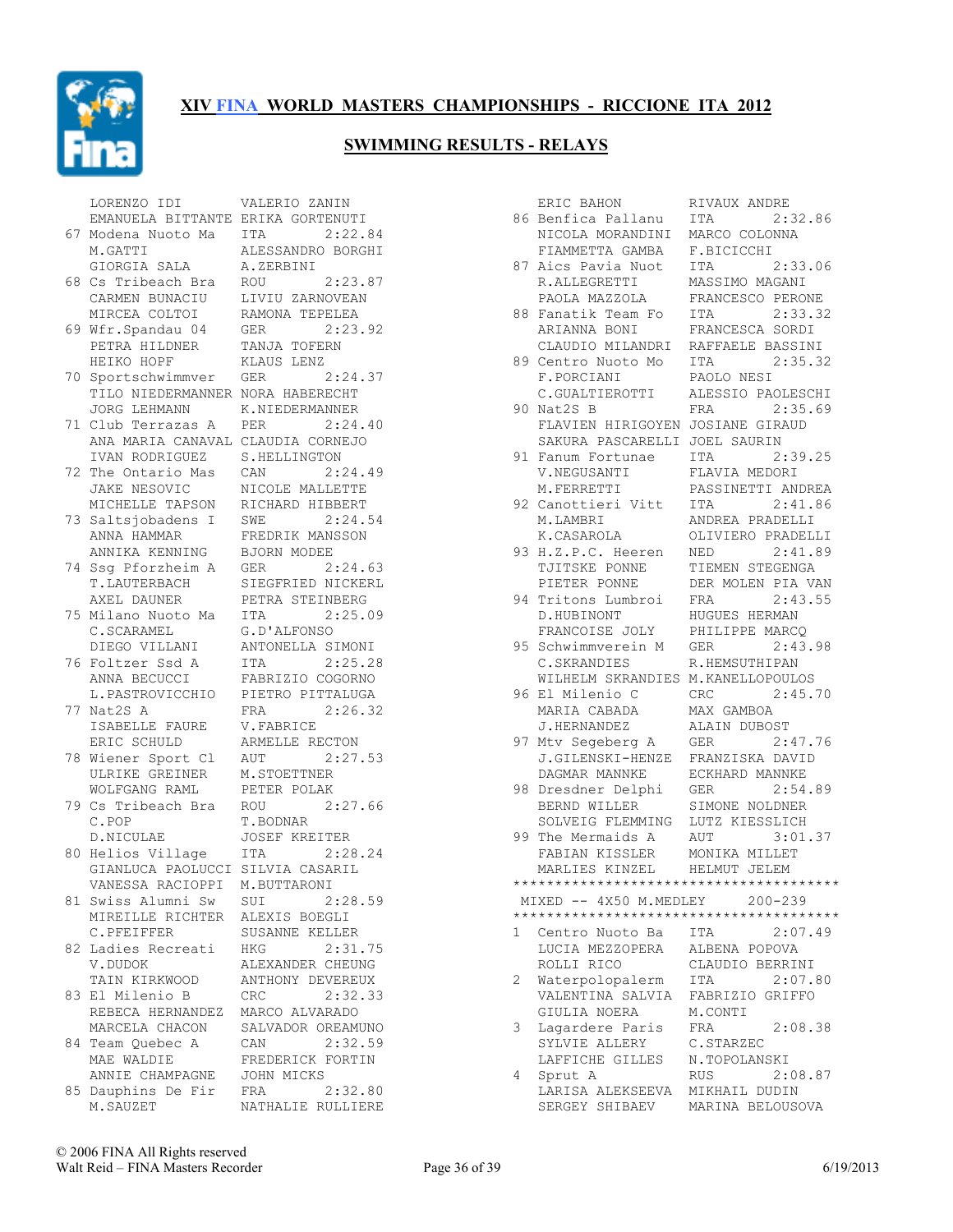

#### **SWIMMING RESULTS - RELAYS**

| 5 | Club Natation S<br>LIONEL GODEAUX                           | <b>BEL</b><br>2:09.49<br>COLETTE CRABBE |
|---|-------------------------------------------------------------|-----------------------------------------|
|   |                                                             | JEAN-MARIE CADIAT NATHALIE BLONDEEL     |
| 6 | Acbb A                                                      | FRA<br>2:09.87                          |
|   | ABED OUADAH                                                 | MATHIAS CAROLINE                        |
|   | LAURENT NEUVILLE                                            | F.MIGNATELLI                            |
| 7 | The Ontario Mas                                             | 2:10.03<br>CAN                          |
|   | DAVE WILKIN                                                 | M.WILLIAMSON                            |
|   | CINDY BERTELINK                                             | SUE WEIR                                |
| 8 | Ujbuda Senior B                                             | HUN 2:11.35                             |
|   | <b>ISTVAN MARTON</b>                                        | GABOR SOMLAI                            |
|   | CSILLA CSIKANY                                              | MELINDA MAROSI                          |
| 9 | Cercle Nageurs                                              | SUI<br>2:12.86                          |
|   | MONIKA SCHAEFER                                             | PREBEN WARGA                            |
|   | CHANTAL ROCHAT                                              | PHILIPPE MAYER                          |
|   |                                                             | ITA 2:13.03                             |
|   | 10 Forum Sport Cen<br>L. ANTONELLO                          | MARCO STENTELLA                         |
|   |                                                             |                                         |
|   | PAOLA RODIGHIERO                                            | SUSANNA SORDELLI                        |
|   | 11 Sg Stadtwerke M                                          | GER<br>2:13.24                          |
|   | NICOLE GROICHER                                             | V. SCHLESINGER                          |
|   | KLAUS DAHLINGER                                             | FRANK HESBACHER                         |
|   | 12 Ladies Recreati HKG 2:14<br>LYNDA COGGINS GERARD OROURKE | 2:14.13                                 |
|   |                                                             |                                         |
|   | ERIC JOHNSON                                                | SALLY COLLIER                           |
|   | 13 Spencer Swim Te                                          | GBR 2:14.30                             |
|   | MARK SALWAY                                                 | ALISON NYE                              |
|   | ALAN PARKINS                                                | AMANDA HEATH                            |
|   | 14 Eca Master A                                             | 2:14.66<br>VEN                          |
|   | PAOLA RUGGERI                                               | RICARDO GONZALEZ                        |
|   | MARIA HUNG                                                  | LERMIT ROSELL                           |
|   | 15 Sv Cannstatt 18                                          | GER<br>2:14.78                          |
|   | PETRA DILLMANN                                              | SPRANZ KLAUS DR.                        |
|   | GERHARD SCHILLER ANJA HILB                                  |                                         |
|   | 16 Bsc Robben A                                             | 2:15.26<br>GER                          |
|   | UTE ROMBERG                                                 | STEPHAN MEISSNER                        |
|   | MARIO MAIWALD                                               | REGINA DOBSCHIN                         |
|   | 17 Nsw Bushrangers                                          | <b>AUS</b><br>2:15.45                   |
|   | CHRISTINA ECHOLS                                            | STUART ELLICOTT                         |
|   | CRAIG MAGNUSSON                                             | CONNIE FRYDRYCH                         |
|   | 18 U-Club Tallinn                                           | EST 2:15.84                             |
|   | EVE VIRKKUNEN                                               | A.BATISTSEV                             |
|   | MAIU HERZMANN                                               | TOOMAS HAGGI                            |
|   | 19 Dlf Livorno A                                            | 2:16.36<br>ITA                          |
|   | CLAUDIA BONDI                                               | DINO SAMARITANI                         |
|   | STEFANO DIETERICH SIMONA BURINI                             |                                         |
|   | 20 Aer Lingus Mast                                          | 2:17.29<br>IRL                          |
|   | DYMPHNA MORRIS                                              | PATRICIA REILLY                         |
|   | DERMOT CANAVAN                                              | PETER CONWAY                            |
|   | 21 Caledonia Maste                                          | GBR<br>2:18.42                          |
|   | KEITH DUNNETT                                               | BILL REID                               |
|   | JUDY HATTLE                                                 | URSULA RYDER                            |
|   | 22 Club Natation S                                          | <b>BEL</b><br>2:18.74                   |
|   | PIERRETTE MICHEL                                            | OLIVIER DELFOSSE                        |
|   | CLAIRE ANTHONY                                              | PHILIPPE GODBILLE                       |
|   | 23 Lambertseter Sv                                          | NOR<br>2:18.89                          |
|   | ELISABETH OSTBYE                                            | TONE WESTBY                             |
|   | OYVIND THORSEN                                              | GUSTAV HEIBERG                          |
|   | 24 Ssg Saar Max Ri                                          | GER 2:19.75                             |
|   |                                                             |                                         |

|    | DIETER HACK                          | SIGRID SCHONH                   |
|----|--------------------------------------|---------------------------------|
|    | ROLF ARNOLD<br>25 Danderyds Sim C    | JUTTA KRATZ<br>2:2<br>SWE       |
|    | KICKI MOLIN                          | MARIA GUSTAFS:                  |
|    | HENRIK BODEN                         | OLLE AXLING                     |
|    | 26 Cetus A                           | 2:2<br>FIN                      |
|    | AHTI UUSIVUORI                       | JOHANNA KARA                    |
|    | SIMO-PEKKA TORSTI                    | MAIKKI TORSTI                   |
|    | 27 Team Insubrika                    | 2:2<br><b>ITA</b>               |
|    | MARCO BOSETTI                        | MAURA BELLORII                  |
|    | G.SAMPIETRO                          | DANIELA SABAT                   |
|    | 28 Rn Saronno A                      | 2:2<br>ITA                      |
|    | SILVIA ALBIZZATI TOMAS FALSITT.      |                                 |
|    | C.STRAMAZZO                          | MAURIZIO MASS                   |
| 29 | Ssf Bonn A                           | 2:2<br><b>GER</b>               |
|    | IRIS GATZEN                          | BERNT DITTRIC                   |
|    | SVEN LEOPOLD                         | MARION FREUND!                  |
|    | 30 Flaminio Sporti                   | 2:2:<br>ITA                     |
|    | FLAMINIA GUIDI                       | G.CHERUBINI                     |
|    | DOMENICO BOVA                        | AOR SILVANO                     |
| 31 | A.S. Dilett. Nu                      | ITA 2:2                         |
|    | FABIO BETTAZZONI ILVA TARTARIN       |                                 |
|    | FABIO UNGARELLI                      | E.GIACOMETTI                    |
|    | 32 Malaspina Sport                   | $ITA$ 2:2                       |
|    | LUISA MARESCA                        | GIORGIO TORRES<br>ANNARITA BLOS |
|    | LUIGI GUERRIERI<br>33 Pvk Bratislava | SVK 2:2                         |
|    | JAROSLAV SYKORA                      | ERIKA MRAZOVA                   |
|    | PETER LIKO                           | IVICA FORROOV                   |
| 34 | Modena Nuoto Ma                      | ITA<br>2:2                      |
|    | ANGELA NORA                          | A.CALVERI                       |
|    | STEFANO BERTONI                      | SIMONA MONTAGI                  |
| 35 | Ssv Lahr A                           | 2:2'<br>GER                     |
|    | JENS AUSTERMANN                      | SABINE SINNER                   |
|    | S.REIBEL-OBERLE                      | WOLFDIETER RE                   |
|    | 36 Sg Essen A                        | 2:2<br><b>GER</b>               |
|    | MANFRED ZEY                          | I.VOGT-HUMBER                   |
|    | KATHARINA ASHAUER JUERGEN BURMAI     |                                 |
|    | 37 Ifk Lidingo Sim                   | SWE<br>2:2'                     |
|    | KAJ GOROSCH                          | MAGNUS FALTMAI                  |
|    | CECILIA WANGEL                       | ULRIKA WESTLUI                  |
|    | 38 Bad Homburger S                   | <b>GER</b><br>2:2               |
|    | PETER KLEINER                        | CORDULA RUH                     |
|    | STURM-CONSTANTIN                     | A.FARRENKOPF                    |
|    | 39 Vasteras Simsal                   | 2:2<br>SWE                      |
|    | HELENA EKDAHL                        | ULF BRANGEFAL'                  |
|    | ERIC BRANDELIUS                      | <b>GUNILLA SILJE</b>            |
|    | 40 Claremont Weste                   | 2:2<br>AUS                      |
|    | GARY BRADLEY                         | PATRICIA BURT                   |
|    | GRAHAM CROFT                         | ORLA FLECKER<br>$_{\rm RSA}$    |
|    | 41 Wahoo Masters S<br>ELAINE ALDER   | 2:3<br>H.VAN                    |
|    | ANDRE STEYNBERG                      | RAND DAWN DU                    |
|    | 42 New England Mas                   | 2:3<br>USA                      |
|    | GLENN DIXON                          | STEPHEN MUGFOI                  |
|    | SUE JENSEN                           | JUDY FOREMAN                    |
|    | 43 Tg Biberach A                     | GER<br>2:3                      |
|    | DAGMAR FRIEDHELM J.HANS-ULRICH       |                                 |

NHOFEN  $2:20.01$ FSSON  $2:20.34$ ₹Ā  $ITI$  $2:21.12$ RINI **ATINI**  $2:21.13$ TTA: SSONI  $2:21.88$ **ICH NDEL**  $2:22.01$  $2:22.50$ **INI**  $T$  $2:22.91$ RESANI OSI  $2:23.97$ УA **AVO**  $2:24.61$ AGNANI  $2:27.07$ IER REIBEL  $2:27.30$ **ERG** MANN  $2:27.37$ 'MAN LUND<sup>"</sup>  $2:27.70$  $\overline{\mathrm{F}}$  $2:28.29$ ALT<sup>.</sup> **JEBACK**  $2:29.81$ **IRTON** R.  $2:30.46$ U  $2:30.84$ FORD N.  $2:30.98$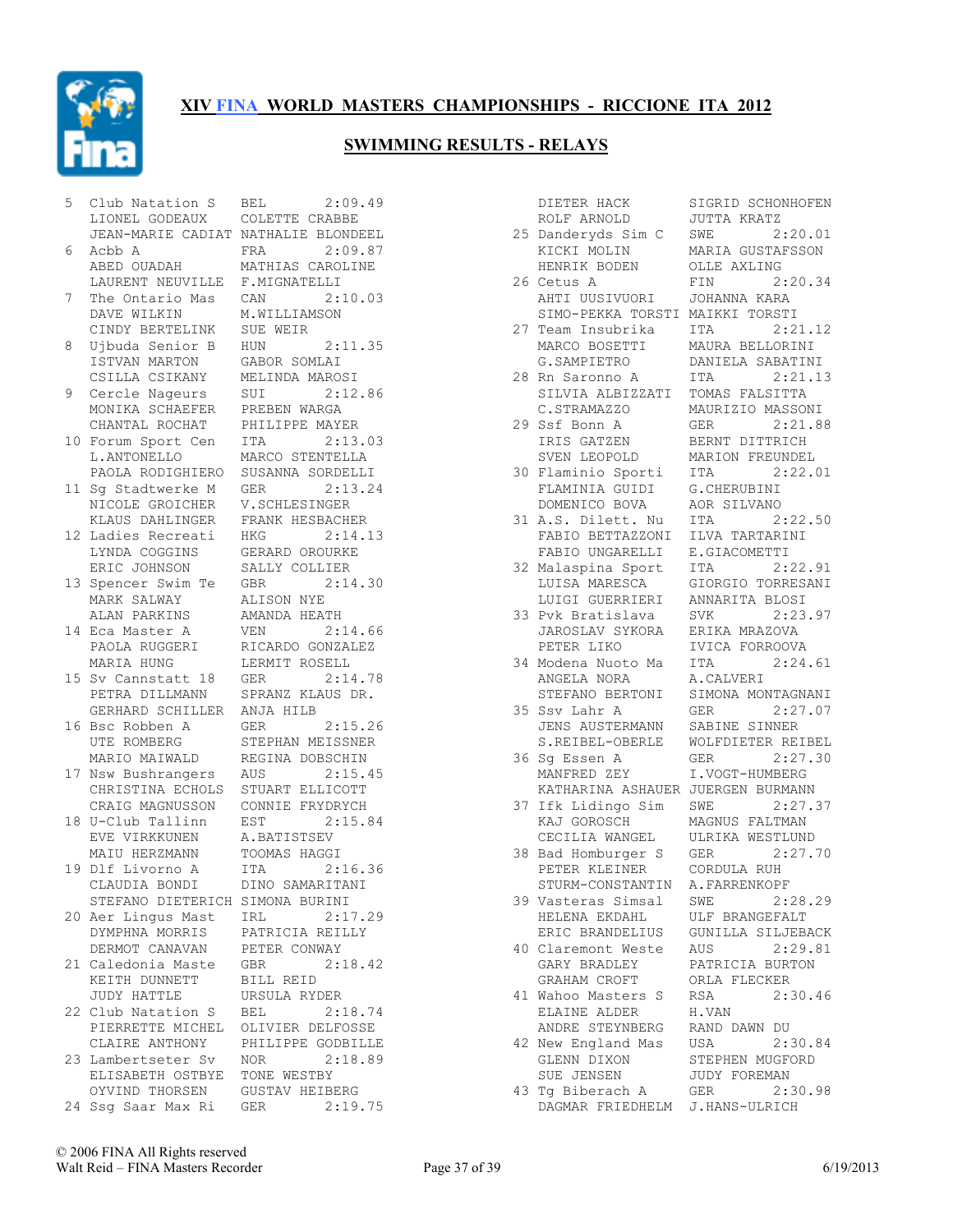

|    | JURGEN DEIBLER     | KAREN DEIBLER     |
|----|--------------------|-------------------|
| 44 |                    |                   |
|    | Troyka A           | 2:34.19<br>RUS    |
|    | KONSTANTIN SKOBA   | LARISA SELEZNEVA  |
|    | MAXIM NIKULIN      | S.KUZNETSOVA      |
|    | 45 Sn Montgeron A  | FRA 2:36.10       |
|    | MOULINE PAUL       | HERBERT KLINGBEIL |
|    | CLAIRE BISSON      | GRAZIA COELES     |
|    | 46 Sv Lohhof E.V.  | GER 2:36.41       |
|    | <b>B.WEINZIERL</b> | GEORG WOLF        |
|    | DIETER SCHILDGEN   | YVONNE FEIST      |
|    | 47 Swimming Club A | ITA<br>2:36.59    |
|    | FARO ANGELO LO     | ROBERTO GAZZANI   |
|    | S. FELSTEAD        | SIMONETTA ZACCARA |
|    | 48 Ncalp'38 A      | FRA<br>2:36.76    |
|    | SYLVIE BEVILACQUA  | SERGE ZASLAVOGLOU |
|    | REMY HUBER         | BRIGITTE FREVILLE |
|    | 49 Mont Blanc Nata | FRA<br>2:37.05    |
|    | MICHEL GUILLEMIN   | FLOURAC FLORENCE  |
|    | SACHE KATIA        | J.GUILBERT        |
|    | 50 Rarinantes Legn | ITA 2:37.19       |
|    | HITOMI OYA         | G.VERONELLI       |
|    | MAURIZIO CACUCCI   | C.MARTIN          |
|    | 51 Mozzate Sport A | ITA<br>2:37.81    |
|    | IRENE COLOMBO      | C.ORESTE          |
|    | F.MARCHESI         | GIUSEPPE COMUNALE |
|    | 52 Uop Masters A   | USA 2:39.72       |
|    | MICHAEL MARONEY    | MIKE HALEY        |
|    | JENNIFER MARONEY   | RUSY HALEY        |
|    | 53 Delphin Ratinge | GER 2:41.67       |
|    | MARLENE HELMICH    | JORG ENGEL        |
|    | JOERG WERNER       | ELKE ENGEL        |
|    | 54 Firenze Nuota M | ITA 2:42.47       |
|    | F.CAMICIOTTOLI     | ANNALISA PACINI   |
|    | E.PRATESI          | A.NANNINI         |
| 55 | The Ontario Mas    | CAN<br>2:44.52    |
|    | NANCY BLACK        | VELLO MIJAL       |
|    | SUE DEACON         | MICHAEL OLSEN     |
|    | 56 Kungsbacka Sims | SWE<br>2:45.18    |
|    | HELEN JOHANSSON    | LARS BACKLUND     |
|    | LOTTA ORNE         | ANDERS BACKLUND   |
|    | 57 Budapesti Delfi | 2:45.47<br>HUN    |
|    | K.ZEMPLENINE       | C.NOVAKNE         |
|    | PEREDY ZSOLT       | PAL DOLOZSELEK    |
| 58 | Pesaro Nuoto A     | ITA 2:45.51       |
|    | B.GIUSTINI         | DAVIDE GALEAZZI   |
|    | ALDO VANNI         | MARINA PATRIGNANI |
|    | 59 Pol Comunale Ri | ITA<br>2:46.28    |
|    | A.COLOMBO          | PAOLO RENNA       |
|    | SILVA MARISE DA    | N.GASPARINI       |
|    | 60 Dlf Livorno B   | ITA<br>2:46.29    |
|    | R.LIBRALATO        | GLORIA GUIDI      |
|    | A.MAMBRINI         | ANDREA TISTARELLI |
|    | 61 La Wellness A   | ITA<br>2:46.88    |
|    | ROBERTO GATTI      | CRISTINA FLORIS   |
|    | GIULI FRANCO DE    | ROSANNA DANTONE   |
|    |                    |                   |
| 62 | Sport Full Time    | 2:47.71<br>ITA    |
|    | P.DEL              | ANTONIO ZEVOLA    |
|    | LORENZO IBBA       | K.ANN             |

|   | 63 El Milenio A                | 3:07.03<br>CRC                 |
|---|--------------------------------|--------------------------------|
|   | MANUEL GUILLEN PAOLA PIGNANI   |                                |
|   | VERONICA ARCE                  | ZELEDON GERMAN                 |
|   |                                |                                |
|   | MIXED -- 4X50 M.MEDLEY 240-279 |                                |
|   |                                |                                |
|   |                                |                                |
| 1 | Bergen Og Omegn                | 2:13.19<br>NOR                 |
|   | MARGIT OHLSSON                 | TORILL BERGESEN                |
|   | GLEN BENGTSSON                 | OIVIND LIEN                    |
| 2 | Tamalpais Aquat                | 2:16.40<br>USA                 |
|   | LAURA VAL                      | KENNETH FROST                  |
|   | GREG TULL                      | NANCY RIDOUT                   |
| 3 | Sq Stadtwerke M                | GER 2:26.83                    |
|   |                                |                                |
|   | GERLINDE MAUTE                 | PETER FRENZEL                  |
|   | M.HILLENBRAND                  | ROLF GITTER                    |
| 4 | Birmingham Mast                | GBR 2:27.03                    |
|   | HAYLEY BETTINSON               | ELAINE BROMWICH                |
|   | S.GEORGALLIDES                 | KENNETH WILLIAMS               |
| 5 | Sg Neukolln Ber                | GER 2:27.66                    |
|   | ANTJE STILLE                   | W.GAETCKE                      |
|   | DIRK ZETERBERG                 | MARGA SCHULZE                  |
|   |                                |                                |
| 6 | Woodlands Maste                | 2:27.96<br>USA                 |
|   | JACK ZAKIM                     | D.COELLNER                     |
|   | BRUCE ROLLINS                  | DEBORAH CIPRIANO               |
| 7 | Sg Wuppertal A                 | GER 2:28.04                    |
|   | FOLKERT MEEUW                  | PETRA FOCKE                    |
|   | MEEUW JUTTA DR.                | AXEL FOCKE                     |
| 8 | Flaminio Sporti                | 2:30.49<br>ITA                 |
|   | CLAUDIO TOMASI                 | HELEN ANDREW                   |
|   |                                |                                |
|   | ANTONIO D'OPPIDO               | ORNELLA BRUGNARA               |
| 9 | Z-L Wopr Ozorko                | POL 2:34.33                    |
|   | URSZULA MROZ                   | Z.MACIEJCZYK                   |
|   | ROMAN WICZEL                   | E.ZIMNA-WALENDZIK              |
|   | 10 Forum Sport Cen             | 2:35.58<br>ITA                 |
|   | M.ALLEVI                       | LIANA CORNIANI                 |
|   | PAOLO INGHIRAMI                | GIORGIO TOSCANO                |
|   | 11 Psv A                       | 2:37.02<br>NED                 |
|   | ROB HANOU                      | HAROLD MATLA                   |
|   |                                |                                |
|   | V. VERHAGEN                    | LOTTIE GEURTS                  |
|   | 12 Tp Weteran Zabr             | POL 2:39.74                    |
|   | GRAZYNA KISZCZAK               | KRYSTYNA FECICA                |
|   | WIESLAW KORNICKI               | S.KISZCZAK                     |
|   | 13 Sc Regensburg A             | GER 2:39.83                    |
|   | URSULA WALLITSCH               | UWE GRUBER                     |
|   | ROSEMARIE CALMUS               | HORST KOLBE                    |
|   | 14 Firenze Nuota M             | ITA<br>2:40.85                 |
|   | E.SPAGNOLI                     | MARCO ROSSI                    |
|   |                                |                                |
|   | MASSIMO CAMPOLMI               | MONICA CALAMAI                 |
|   | 15 Ssv Blau-Weiss              | GER<br>2:41.88                 |
|   | DIETRICH NELS                  | GISELA GRUNER                  |
|   | LUTZ WIEDEMANN                 | KATHRIN WEISS                  |
|   | 16 Egypt Masters A             | EGY<br>2:43.38                 |
|   | ATTAR SOHAIR EL                | ABDELAZIZ HASHEM               |
|   | MAGDY MANDOUR                  | NAGWA GHORAB                   |
|   |                                |                                |
|   | 17 Totkomosi Rozma – HUN       | 2:43.51                        |
|   | SUMEGHY DR LASZLO JANOS KANCSO |                                |
|   | CSANADI JANOSNE                | L.SANDOR                       |
|   |                                | 18 Romford Town Sc GBR 2:44.06 |